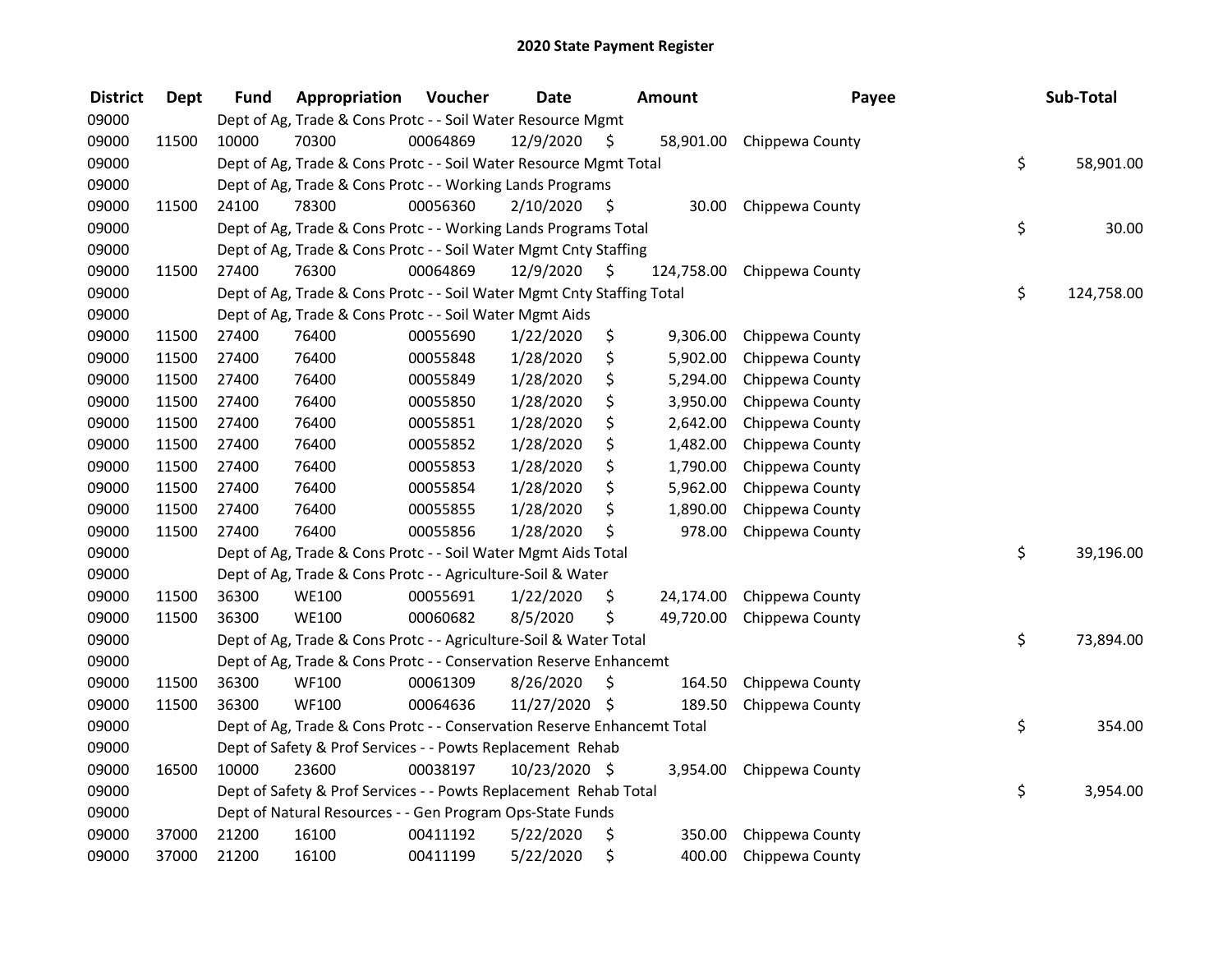| <b>District</b> | <b>Dept</b> | Fund  | Appropriation                                                      | <b>Voucher</b> | <b>Date</b> | Amount          | Payee                      | Sub-Total        |
|-----------------|-------------|-------|--------------------------------------------------------------------|----------------|-------------|-----------------|----------------------------|------------------|
| 09000           |             |       | Dept of Natural Resources - - Gen Program Ops-State Funds Total    |                |             |                 |                            | \$<br>750.00     |
| 09000           |             |       | Dept of Natural Resources - - GPO -Federal Funds                   |                |             |                 |                            |                  |
| 09000           | 37000       | 21200 | 38100                                                              | 00393898       | 3/6/2020    | \$              | 10,927.51 Chippewa County  |                  |
| 09000           |             |       | Dept of Natural Resources - - GPO -Federal Funds Total             |                |             |                 |                            | \$<br>10,927.51  |
| 09000           |             |       | Dept of Natural Resources - - Ra- Utv Prj Aids, Gas Tax Pymt       |                |             |                 |                            |                  |
| 09000           | 37000       | 21200 | 54800                                                              | 00405503       | 4/23/2020   | \$              | 111,093.75 Chippewa County |                  |
| 09000           |             |       | Dept of Natural Resources - - Ra- Utv Prj Aids, Gas Tax Pymt Total |                |             |                 |                            | \$<br>111,093.75 |
| 09000           |             |       | Dept of Natural Resources - - Venison Processing                   |                |             |                 |                            |                  |
| 09000           | 37000       | 21200 | 54900                                                              | 00394903       | 3/6/2020    | \$<br>910.00    | Chippewa County            |                  |
| 09000           | 37000       | 21200 | 54900                                                              | 00430245       | 8/20/2020   | \$<br>673.00    | Chippewa County            |                  |
| 09000           |             |       | Dept of Natural Resources - - Venison Processing Total             |                |             |                 |                            | \$<br>1,583.00   |
| 09000           |             |       | Dept of Natural Resources - - Enf A - Boating Enforcement          |                |             |                 |                            |                  |
| 09000           | 37000       | 21200 | 55000                                                              | 00393898       | 3/6/2020    | \$              | 22,388.06 Chippewa County  |                  |
| 09000           |             |       | Dept of Natural Resources - - Enf A - Boating Enforcement Total    |                |             |                 |                            | \$<br>22,388.06  |
| 09000           |             |       | Dept of Natural Resources - - Enf A - Atv & Utv Enforcement        |                |             |                 |                            |                  |
| 09000           | 37000       | 21200 | 55100                                                              | 00436246       | 9/18/2020   | \$              | 19,421.46 Chippewa County  |                  |
| 09000           |             |       | Dept of Natural Resources - - Enf A - Atv & Utv Enforcement Total  |                |             |                 |                            | \$<br>19,421.46  |
| 09000           |             |       | Dept of Natural Resources - - Enf A - Snow Enforcement             |                |             |                 |                            |                  |
| 09000           | 37000       | 21200 | 55200                                                              | 00436426       | 9/24/2020   | \$              | 16,123.36 Chippewa County  |                  |
| 09000           |             |       | Dept of Natural Resources - - Enf A - Snow Enforcement Total       |                |             |                 |                            | \$<br>16,123.36  |
| 09000           |             |       | Dept of Natural Resources - - Wildlife Damage Claims & Abat        |                |             |                 |                            |                  |
| 09000           | 37000       | 21200 | 55300                                                              | 00394914       | 3/10/2020   | \$<br>6,229.99  | Chippewa County            |                  |
| 09000           | 37000       | 21200 | 55300                                                              | 00413813       | 6/4/2020    | \$<br>3,384.32  | Chippewa County            |                  |
| 09000           | 37000       | 21200 | 55300                                                              | 00430245       | 8/20/2020   | \$<br>4,301.65  | Chippewa County            |                  |
| 09000           | 37000       | 21200 | 55300                                                              | 00448171       | 11/19/2020  | \$<br>31,104.98 | Chippewa County            |                  |
| 09000           |             |       | Dept of Natural Resources - - Wildlife Damage Claims & Abat Total  |                |             |                 |                            | \$<br>45,020.94  |
| 09000           |             |       | Dept of Natural Resources - - Ra- Fish, WI & Forestry              |                |             |                 |                            |                  |
| 09000           | 37000       | 21200 | 56400                                                              | 00400716       | 4/9/2020    | \$              | 1,619.45 Chippewa County   |                  |
| 09000           |             |       | Dept of Natural Resources - - Ra- Fish, WI & Forestry Total        |                |             |                 |                            | \$<br>1,619.45   |
| 09000           |             |       | Dept of Natural Resources - - Ra- Suppl Snow Trail Aids            |                |             |                 |                            |                  |
| 09000           | 37000       | 21200 | 56900                                                              | 00399245       | 4/1/2020    | \$              | 34,425.21 Chippewa County  |                  |
| 09000           |             |       | Dept of Natural Resources - - Ra- Suppl Snow Trail Aids Total      |                |             |                 |                            | \$<br>34,425.21  |
| 09000           |             |       | Dept of Natural Resources - - Resaids - Cnty Forst & Admin         |                |             |                 |                            |                  |
| 09000           | 37000       | 21200 | 57200                                                              | 00395729       | 3/16/2020   | \$              | 46,169.30 Chippewa County  |                  |
| 09000           |             |       | Dept of Natural Resources - - Resaids - Cnty Forst & Admin Total   |                |             |                 |                            | \$<br>46,169.30  |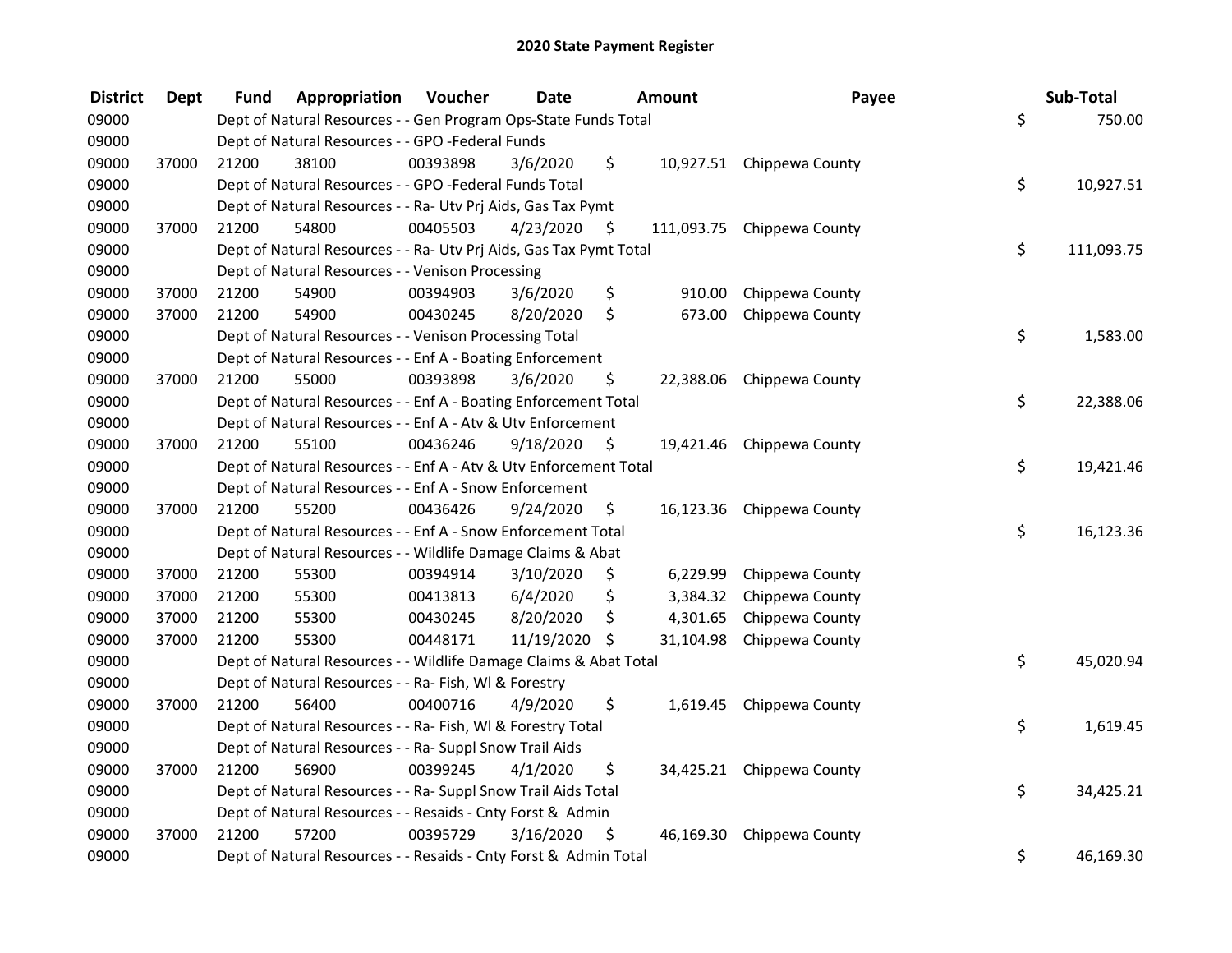| <b>District</b> | <b>Dept</b> | <b>Fund</b> | Appropriation                                                      | Voucher  | <b>Date</b>   |     | <b>Amount</b> | Payee                     | Sub-Total        |
|-----------------|-------------|-------------|--------------------------------------------------------------------|----------|---------------|-----|---------------|---------------------------|------------------|
| 09000           |             |             | Dept of Natural Resources - - Ra- Cnty Snow Trail & Area Aid       |          |               |     |               |                           |                  |
| 09000           | 37000       | 21200       | 57400                                                              | 00439718 | 10/7/2020     | \$. | 7,879.42      | Chippewa County           |                  |
| 09000           | 37000       | 21200       | 57400                                                              | 00441316 | 10/14/2020 \$ |     | 6,840.00      | Chippewa County           |                  |
| 09000           |             |             | Dept of Natural Resources - - Ra- Cnty Snow Trail & Area Aid Total |          |               |     |               |                           | \$<br>14,719.42  |
| 09000           |             |             | Dept of Natural Resources - - Ra- Snowmobile Trail Areas           |          |               |     |               |                           |                  |
| 09000           | 37000       | 21200       | 57500                                                              | 00438025 | 9/30/2020     | \$  | 50,606.97     | Chippewa County           |                  |
| 09000           | 37000       | 21200       | 57500                                                              | 00439724 | 10/7/2020     | \$  | 55,665.00     | Chippewa County           |                  |
| 09000           | 37000       | 21200       | 57500                                                              | 00441316 | 10/14/2020    | -\$ | 51,975.00     | Chippewa County           |                  |
| 09000           |             |             | Dept of Natural Resources - - Ra- Snowmobile Trail Areas Total     |          |               |     |               |                           | \$<br>158,246.97 |
| 09000           |             |             | Dept of Natural Resources - - Ra- Atv Prj Aids, Gas Tax Pymt       |          |               |     |               |                           |                  |
| 09000           | 37000       | 21200       | 57600                                                              | 00449176 | 12/1/2020     | \$  | 2,363.81      | Chippewa County           |                  |
| 09000           | 37000       | 21200       | 57600                                                              | 00449177 | 12/1/2020     | \$  | 16,170.00     | Chippewa County           |                  |
| 09000           |             |             | Dept of Natural Resources - - Ra- Atv Prj Aids, Gas Tax Pymt Total |          |               |     |               |                           | \$<br>18,533.81  |
| 09000           |             |             | Dept of Natural Resources - - Fin Asst For Responsible Units       |          |               |     |               |                           |                  |
| 09000           | 37000       | 27400       | 67000                                                              | 00412763 | 5/29/2020     | \$  | 202,966.65    | Chippewa County           |                  |
| 09000           |             |             | Dept of Natural Resources - - Fin Asst For Responsible Units Total |          |               |     |               |                           | \$<br>202,966.65 |
| 09000           |             |             | Dept of Natural Resources - - Recycling Consolidation Grants       |          |               |     |               |                           |                  |
| 09000           | 37000       | 27400       | 67300                                                              | 00412763 | 5/29/2020     | \$  | 15,117.85     | Chippewa County           |                  |
| 09000           |             |             | Dept of Natural Resources - - Recycling Consolidation Grants Total |          |               |     |               |                           | \$<br>15,117.85  |
| 09000           |             |             | Dept of Natural Resources - - Land Acquisition                     |          |               |     |               |                           |                  |
| 09000           | 37000       | 36300       | <b>TA100</b>                                                       | 00397612 | 3/24/2020     | \$  |               | 91,594.12 Chippewa County |                  |
| 09000           |             |             | Dept of Natural Resources - - Land Acquisition Total               |          |               |     |               |                           | \$<br>91,594.12  |
| 09000           |             |             | Dept of Natural Resources - - GPO - Sd Water Loan Prog, Fed        |          |               |     |               |                           |                  |
| 09000           | 37000       | 57300       | 48200                                                              | 00384632 | 1/22/2020     | \$  | 9,171.50      | Chippewa County           |                  |
| 09000           | 37000       | 57300       | 48200                                                              | 00400327 | 4/8/2020      | \$  | 8,075.50      | Chippewa County           |                  |
| 09000           | 37000       | 57300       | 48200                                                              | 00418751 | 7/16/2020     | \$  | 8,075.50      | Chippewa County           |                  |
| 09000           | 37000       | 57300       | 48200                                                              | 00436776 | 10/21/2020    | -\$ | 8,075.50      | Chippewa County           |                  |
| 09000           |             |             | Dept of Natural Resources - - GPO - Sd Water Loan Prog, Fed Total  |          |               |     |               |                           | \$<br>33,398.00  |
| 09000           |             |             | WI Dept of Transportation - - Eldly&Disa Co/Aid Sf                 |          |               |     |               |                           |                  |
| 09000           | 39500       | 21100       | 16800                                                              | 00481642 | 1/15/2020     | \$  | 175,237.00    | Chippewa County           |                  |
| 09000           | 39500       | 21100       | 16800                                                              | 00520775 | 5/1/2020      | \$  | 812.84        | Chippewa County           |                  |
| 09000           |             |             | WI Dept of Transportation - - Eldly&Disa Co/Aid Sf Total           |          |               |     |               |                           | \$<br>176,049.84 |
| 09000           |             |             | WI Dept of Transportation - - County Forest Aids                   |          |               |     |               |                           |                  |
| 09000           | 39500       | 21100       | 17000                                                              | 00500013 | 3/10/2020     | \$  | 6,360.12      | Chippewa County           |                  |
| 09000           |             |             | WI Dept of Transportation - - County Forest Aids Total             |          |               |     |               |                           | \$<br>6,360.12   |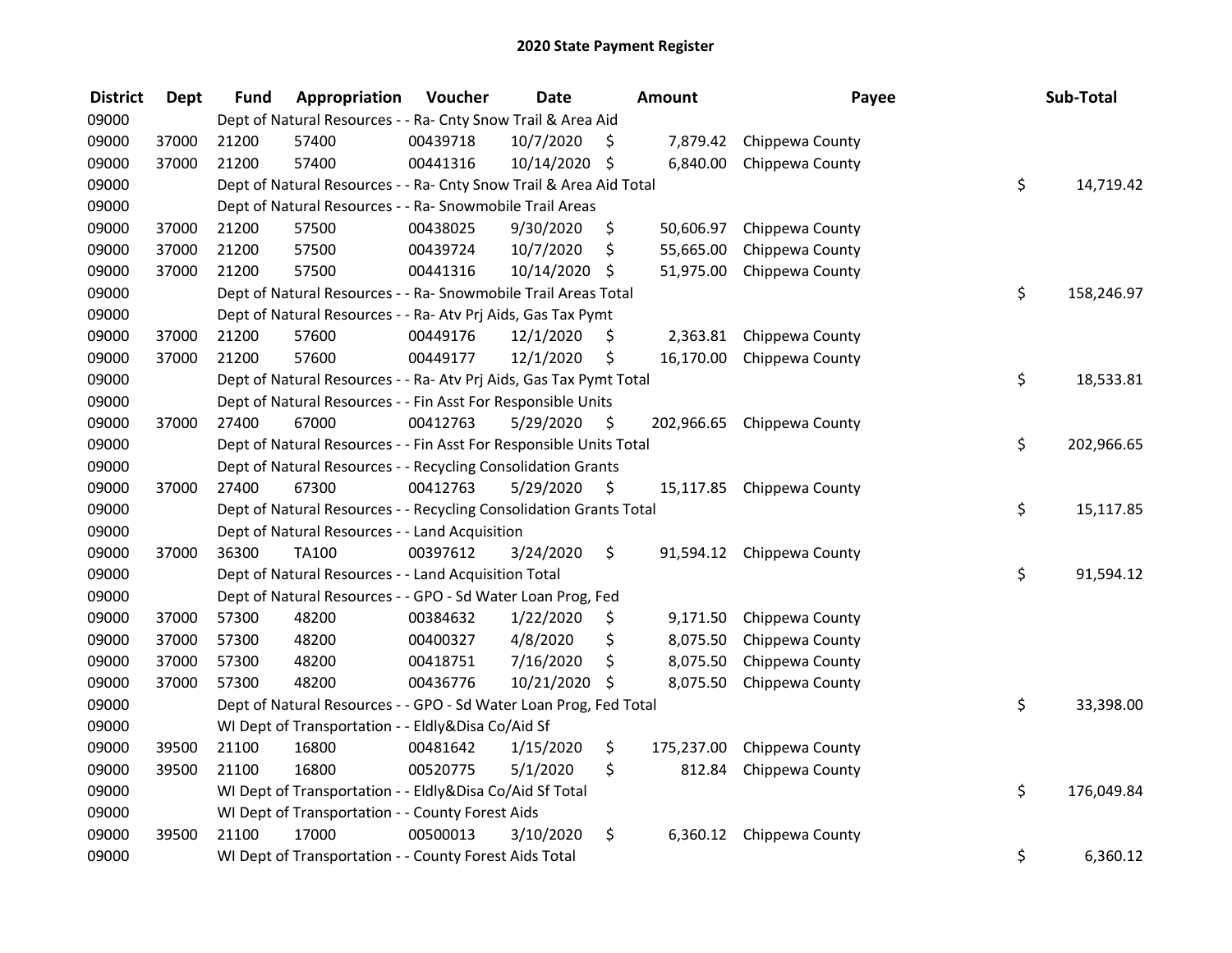| <b>District</b> | <b>Dept</b> | <b>Fund</b> | Appropriation                                            | Voucher  | <b>Date</b> | <b>Amount</b>    | Payee                     | Sub-Total          |
|-----------------|-------------|-------------|----------------------------------------------------------|----------|-------------|------------------|---------------------------|--------------------|
| 09000           |             |             | WI Dept of Transportation - - Disastr Damag Aid Sf       |          |             |                  |                           |                    |
| 09000           | 39500       | 21100       | 17400                                                    | 00599387 | 10/14/2020  | \$               | 82,896.51 Chippewa County |                    |
| 09000           |             |             | WI Dept of Transportation - - Disastr Damag Aid Sf Total |          |             |                  |                           | \$<br>82,896.51    |
| 09000           |             |             | WI Dept of Transportation - - Hwy Sfty Loc Aid Ffd       |          |             |                  |                           |                    |
| 09000           | 39500       | 21100       | 18500                                                    | 00490035 | 2/7/2020    | \$<br>1,205.86   | Chippewa County           |                    |
| 09000           | 39500       | 21100       | 18500                                                    | 00541839 | 7/3/2020    | \$<br>1,098.28   | Chippewa County           |                    |
| 09000           | 39500       | 21100       | 18500                                                    | 00555724 | 7/27/2020   | \$<br>335.86     | Chippewa County           |                    |
| 09000           |             |             | WI Dept of Transportation - - Hwy Sfty Loc Aid Ffd Total |          |             |                  |                           | \$<br>2,640.00     |
| 09000           |             |             | WI Dept of Transportation - - Trans Aids To Co.-Sf       |          |             |                  |                           |                    |
| 09000           | 39500       | 21100       | 19000                                                    | 00475432 | 1/6/2020    | \$<br>460,087.35 | Chippewa County           |                    |
| 09000           | 39500       | 21100       | 19000                                                    | 00542279 | 7/6/2020    | \$<br>920,174.70 | Chippewa County           |                    |
| 09000           | 39500       | 21100       | 19000                                                    | 00585105 | 10/5/2020   | \$<br>460,087.38 | Chippewa County           |                    |
| 09000           |             |             | WI Dept of Transportation - - Trans Aids To Co.-Sf Total |          |             |                  |                           | \$<br>1,840,349.43 |
| 09000           |             |             | WI Dept of Transportation - - Loc Trns FacI Implfd       |          |             |                  |                           |                    |
| 09000           | 39500       | 21100       | 27600                                                    | 00511207 | 4/3/2020    | \$<br>342.60     | Chippewa County           |                    |
| 09000           |             |             | WI Dept of Transportation - - Loc Trns Facl Implfd Total |          |             |                  |                           | \$<br>342.60       |
| 09000           |             |             | WI Dept of Transportation - - Loc Rd Imp Prg St Fd       |          |             |                  |                           |                    |
| 09000           | 39500       | 21100       | 27800                                                    | 00555789 | 7/31/2020   | \$<br>7,197.71   | Chippewa County           |                    |
| 09000           |             |             | WI Dept of Transportation - - Loc Rd Imp Prg St Fd Total |          |             |                  |                           | \$<br>7,197.71     |
| 09000           |             |             | WI Dept of Transportation - - St Hwy Rehab, Sf           |          |             |                  |                           |                    |
| 09000           | 39500       | 21100       | 36300                                                    | 00534849 | 6/8/2020    | \$<br>6.00       | Chippewa County           |                    |
| 09000           | 39500       | 21100       | 36300                                                    | 00553333 | 7/16/2020   | \$<br>4,997.35   | Chippewa County           |                    |
| 09000           | 39500       | 21100       | 36300                                                    | 00616901 | 11/18/2020  | \$<br>121.45     | Chippewa County           |                    |
| 09000           |             |             | WI Dept of Transportation - - St Hwy Rehab, Sf Total     |          |             |                  |                           | \$<br>5,124.80     |
| 09000           |             |             | WI Dept of Transportation - - Hwy Mgmt & Opers Sf        |          |             |                  |                           |                    |
| 09000           | 39500       | 21100       | 36500                                                    | 00479691 | 1/9/2020    | \$<br>621.00     | Chippewa County           |                    |
| 09000           | 39500       | 21100       | 36500                                                    | 00490519 | 2/10/2020   | \$<br>1,377.00   | Chippewa County           |                    |
| 09000           | 39500       | 21100       | 36500                                                    | 00493937 | 2/18/2020   | \$<br>621.00     | Chippewa County           |                    |
| 09000           | 39500       | 21100       | 36500                                                    | 00504884 | 3/20/2020   | \$<br>702.00     | Chippewa County           |                    |
| 09000           | 39500       | 21100       | 36500                                                    | 00511581 | 4/3/2020    | \$<br>702.00     | Chippewa County           |                    |
| 09000           | 39500       | 21100       | 36500                                                    | 00521762 | 5/1/2020    | \$<br>702.00     | Chippewa County           |                    |
| 09000           | 39500       | 21100       | 36500                                                    | 00536865 | 6/15/2020   | \$<br>702.00     | Chippewa County           |                    |
| 09000           | 39500       | 21100       | 36500                                                    | 00553333 | 7/16/2020   | \$<br>702.00     | Chippewa County           |                    |
| 09000           | 39500       | 21100       | 36500                                                    | 00566868 | 8/14/2020   | \$<br>648.00     | Chippewa County           |                    |
| 09000           | 39500       | 21100       | 36500                                                    | 00574939 | 8/28/2020   | \$<br>113.45     | Chippewa County           |                    |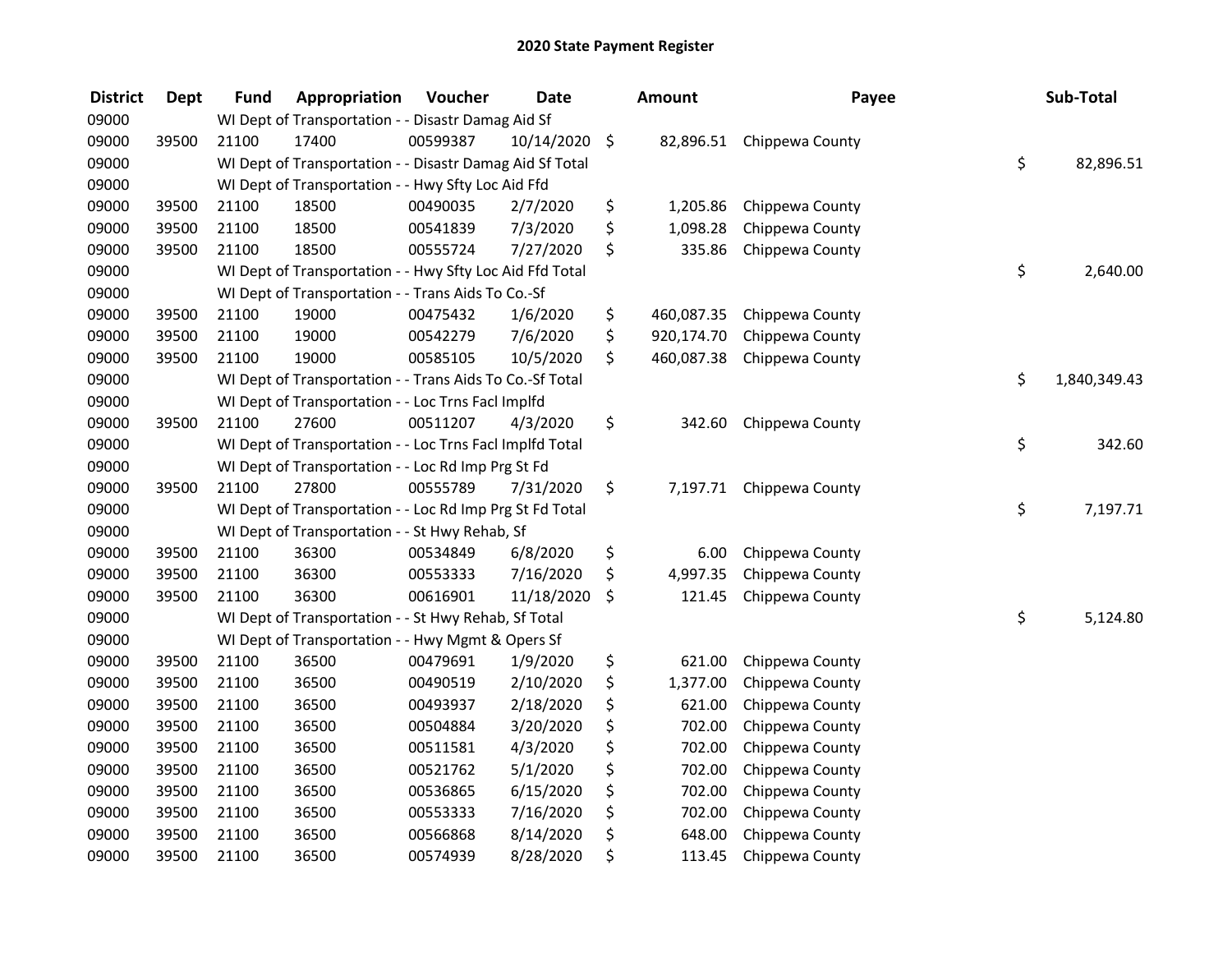| <b>District</b> | <b>Dept</b> | <b>Fund</b> | Appropriation                                           | Voucher  | <b>Date</b>   | <b>Amount</b>    | Payee           | Sub-Total       |
|-----------------|-------------|-------------|---------------------------------------------------------|----------|---------------|------------------|-----------------|-----------------|
| 09000           | 39500       | 21100       | 36500                                                   | 00580507 | 9/10/2020     | \$<br>1,404.00   | Chippewa County |                 |
| 09000           | 39500       | 21100       | 36500                                                   | 00616517 | 11/18/2020    | \$<br>849.95     | Chippewa County |                 |
| 09000           | 39500       | 21100       | 36500                                                   | 00626255 | 12/14/2020 \$ | 1,566.00         | Chippewa County |                 |
| 09000           |             |             | WI Dept of Transportation - - Hwy Mgmt & Opers Sf Total |          |               |                  |                 | \$<br>10,710.40 |
| 09000           |             |             | WI Dept of Transportation - - Routine Maint Sf          |          |               |                  |                 |                 |
| 09000           | 39500       | 21100       | 36800                                                   | 00479691 | 1/9/2020      | \$<br>319,712.76 | Chippewa County |                 |
| 09000           | 39500       | 21100       | 36800                                                   | 00480609 | 1/10/2020     | \$<br>47,486.66  | Chippewa County |                 |
| 09000           | 39500       | 21100       | 36800                                                   | 00480610 | 1/10/2020     | \$<br>19,190.36  | Chippewa County |                 |
| 09000           | 39500       | 21100       | 36800                                                   | 00490519 | 2/10/2020     | \$<br>374,629.10 | Chippewa County |                 |
| 09000           | 39500       | 21100       | 36800                                                   | 00492533 | 2/20/2020     | \$<br>157,109.38 | Chippewa County |                 |
| 09000           | 39500       | 21100       | 36800                                                   | 00492534 | 2/20/2020     | \$<br>19,891.49  | Chippewa County |                 |
| 09000           | 39500       | 21100       | 36800                                                   | 00493445 | 2/18/2020     | \$<br>97,726.67  | Chippewa County |                 |
| 09000           | 39500       | 21100       | 36800                                                   | 00504581 | 3/20/2020     | \$<br>368,506.44 | Chippewa County |                 |
| 09000           | 39500       | 21100       | 36800                                                   | 00504898 | 3/20/2020     | \$<br>275,688.38 | Chippewa County |                 |
| 09000           | 39500       | 21100       | 36800                                                   | 00509713 | 3/31/2020     | \$<br>3,975.63   | Chippewa County |                 |
| 09000           | 39500       | 21100       | 36800                                                   | 00510261 | 4/1/2020      | \$<br>13,150.13  | Chippewa County |                 |
| 09000           | 39500       | 21100       | 36800                                                   | 00511207 | 4/3/2020      | \$<br>14,064.57  | Chippewa County |                 |
| 09000           | 39500       | 21100       | 36800                                                   | 00511208 | 4/3/2020      | \$<br>8,576.50   | Chippewa County |                 |
| 09000           | 39500       | 21100       | 36800                                                   | 00511581 | 4/3/2020      | \$<br>6,146.00   | Chippewa County |                 |
| 09000           | 39500       | 21100       | 36800                                                   | 00517203 | 4/20/2020     | \$<br>180,649.01 | Chippewa County |                 |
| 09000           | 39500       | 21100       | 36800                                                   | 00521916 | 5/4/2020      | \$<br>39,126.00  | Chippewa County |                 |
| 09000           | 39500       | 21100       | 36800                                                   | 00522867 | 5/5/2020      | \$<br>2,524.39   | Chippewa County |                 |
| 09000           | 39500       | 21100       | 36800                                                   | 00528051 | 5/19/2020     | \$<br>145,409.34 | Chippewa County |                 |
| 09000           | 39500       | 21100       | 36800                                                   | 00534896 | 6/9/2020      | \$<br>961.59     | Chippewa County |                 |
| 09000           | 39500       | 21100       | 36800                                                   | 00534899 | 6/9/2020      | \$<br>242.92     | Chippewa County |                 |
| 09000           | 39500       | 21100       | 36800                                                   | 00534901 | 6/9/2020      | \$<br>601.10     | Chippewa County |                 |
| 09000           | 39500       | 21100       | 36800                                                   | 00536908 | 6/15/2020     | \$<br>3,797.77   | Chippewa County |                 |
| 09000           | 39500       | 21100       | 36800                                                   | 00539398 | 6/19/2020     | \$<br>196,257.57 | Chippewa County |                 |
| 09000           | 39500       | 21100       | 36800                                                   | 00539938 | 6/19/2020     | \$<br>3,968.96   | Chippewa County |                 |
| 09000           | 39500       | 21100       | 36800                                                   | 00553333 | 7/16/2020     | \$<br>456.59     | Chippewa County |                 |
| 09000           | 39500       | 21100       | 36800                                                   | 00554096 | 7/22/2020     | \$<br>110,633.66 | Chippewa County |                 |
| 09000           | 39500       | 21100       | 36800                                                   | 00554649 | 7/23/2020     | \$<br>5,414.86   | Chippewa County |                 |
| 09000           | 39500       | 21100       | 36800                                                   | 00566868 | 8/14/2020     | \$<br>703.78     | Chippewa County |                 |
| 09000           | 39500       | 21100       | 36800                                                   | 00576386 | 9/1/2020      | \$<br>370,153.99 | Chippewa County |                 |
| 09000           | 39500       | 21100       | 36800                                                   | 00578452 | 9/4/2020      | \$<br>140,597.22 | Chippewa County |                 |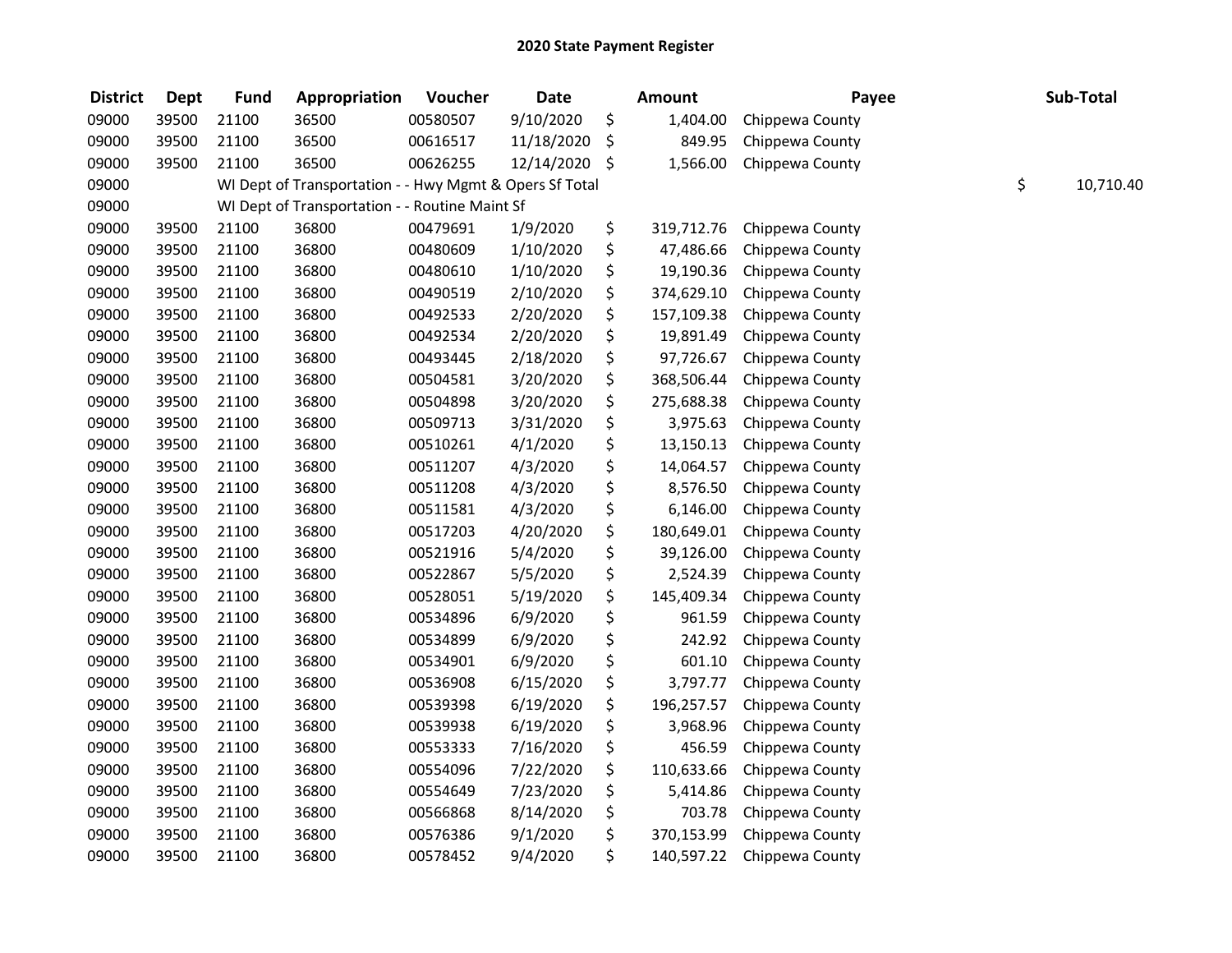| <b>District</b> | <b>Dept</b> | <b>Fund</b> | Appropriation                                                      | Voucher  | <b>Date</b> | <b>Amount</b>    | Payee           | Sub-Total          |
|-----------------|-------------|-------------|--------------------------------------------------------------------|----------|-------------|------------------|-----------------|--------------------|
| 09000           | 39500       | 21100       | 36800                                                              | 00580507 | 9/10/2020   | \$<br>2,805.19   | Chippewa County |                    |
| 09000           | 39500       | 21100       | 36800                                                              | 00584365 | 9/17/2020   | \$<br>145,755.76 | Chippewa County |                    |
| 09000           | 39500       | 21100       | 36800                                                              | 00599198 | 10/14/2020  | \$<br>4,894.38   | Chippewa County |                    |
| 09000           | 39500       | 21100       | 36800                                                              | 00601271 | 10/16/2020  | \$<br>53,209.63  | Chippewa County |                    |
| 09000           | 39500       | 21100       | 36800                                                              | 00603946 | 10/21/2020  | \$<br>103,147.29 | Chippewa County |                    |
| 09000           | 39500       | 21100       | 36800                                                              | 00611358 | 11/5/2020   | \$<br>5,354.00   | Chippewa County |                    |
| 09000           | 39500       | 21100       | 36800                                                              | 00611359 | 11/5/2020   | \$<br>572.70     | Chippewa County |                    |
| 09000           | 39500       | 21100       | 36800                                                              | 00616517 | 11/18/2020  | \$<br>9,162.76   | Chippewa County |                    |
| 09000           | 39500       | 21100       | 36800                                                              | 00617785 | 11/19/2020  | \$<br>4,600.80   | Chippewa County |                    |
| 09000           | 39500       | 21100       | 36800                                                              | 00620813 | 11/27/2020  | \$<br>362,825.01 | Chippewa County |                    |
| 09000           | 39500       | 21100       | 36800                                                              | 00625517 | 12/10/2020  | \$<br>470.65     | Chippewa County |                    |
| 09000           | 39500       | 21100       | 36800                                                              | 00625688 | 12/11/2020  | \$<br>186,502.34 | Chippewa County |                    |
| 09000           | 39500       | 21100       | 36800                                                              | 00626255 | 12/14/2020  | \$<br>888.78     | Chippewa County |                    |
| 09000           |             |             | WI Dept of Transportation - - Routine Maint Sf Total               |          |             |                  |                 | \$<br>3,807,542.11 |
| 09000           |             |             | WI Dept of Transportation - - St Hwy Rehab Fed Fd                  |          |             |                  |                 |                    |
| 09000           | 39500       | 21100       | 38300                                                              | 00553333 | 7/16/2020   | \$<br>9,879.48   | Chippewa County |                    |
| 09000           |             |             | WI Dept of Transportation - - St Hwy Rehab Fed Fd Total            |          |             |                  |                 | \$<br>9,879.48     |
| 09000           |             |             | Department of Corrections - - Institutional Repair And Maint       |          |             |                  |                 |                    |
| 09000           | 41000       | 10000       | 11000                                                              | 00334091 | 1/27/2020   | \$<br>1,194.37   | Chippewa County |                    |
| 09000           | 41000       | 10000       | 11000                                                              | 00395118 | 11/30/2020  | \$<br>794.24     | Chippewa County |                    |
| 09000           |             |             | Department of Corrections - - Institutional Repair And Maint Total |          |             |                  |                 | \$<br>1,988.61     |
| 09000           |             |             | Department of Corrections - - Purchased Services For Offende       |          |             |                  |                 |                    |
| 09000           | 41000       | 10000       | 11100                                                              | 00333485 | 1/8/2020    | \$<br>2,681.02   | Chippewa County |                    |
| 09000           | 41000       | 10000       | 11100                                                              | 00334766 | 1/13/2020   | \$<br>3,008.76   | Chippewa County |                    |
| 09000           | 41000       | 10000       | 11100                                                              | 00342109 | 2/18/2020   | \$<br>2,454.80   | Chippewa County |                    |
| 09000           | 41000       | 10000       | 11100                                                              | 00348749 | 3/19/2020   | \$<br>1,678.20   | Chippewa County |                    |
| 09000           | 41000       | 10000       | 11100                                                              | 00362728 | 5/29/2020   | \$<br>1,587.82   | Chippewa County |                    |
| 09000           | 41000       | 10000       | 11100                                                              | 00362731 | 5/29/2020   | \$<br>1,300.06   | Chippewa County |                    |
| 09000           | 41000       | 10000       | 11100                                                              | 00369370 | 6/30/2020   | \$<br>1,749.52   | Chippewa County |                    |
| 09000           | 41000       | 10000       | 11100                                                              | 00371778 | 7/10/2020   | \$<br>1,841.58   | Chippewa County |                    |
| 09000           | 41000       | 10000       | 11100                                                              | 00389913 | 10/20/2020  | \$<br>769.38     | Chippewa County |                    |
| 09000           | 41000       | 10000       | 11100                                                              | 00389914 | 10/20/2020  | \$<br>3,378.54   | Chippewa County |                    |
| 09000           | 41000       | 10000       | 11100                                                              | 00389915 | 10/20/2020  | \$<br>1,994.72   | Chippewa County |                    |
| 09000           | 41000       | 10000       | 11100                                                              | 00398372 | 12/8/2020   | \$<br>1,944.80   | Chippewa County |                    |
| 09000           | 41000       | 10000       | 11100                                                              | 00399654 | 12/15/2020  | \$<br>1,858.54   | Chippewa County |                    |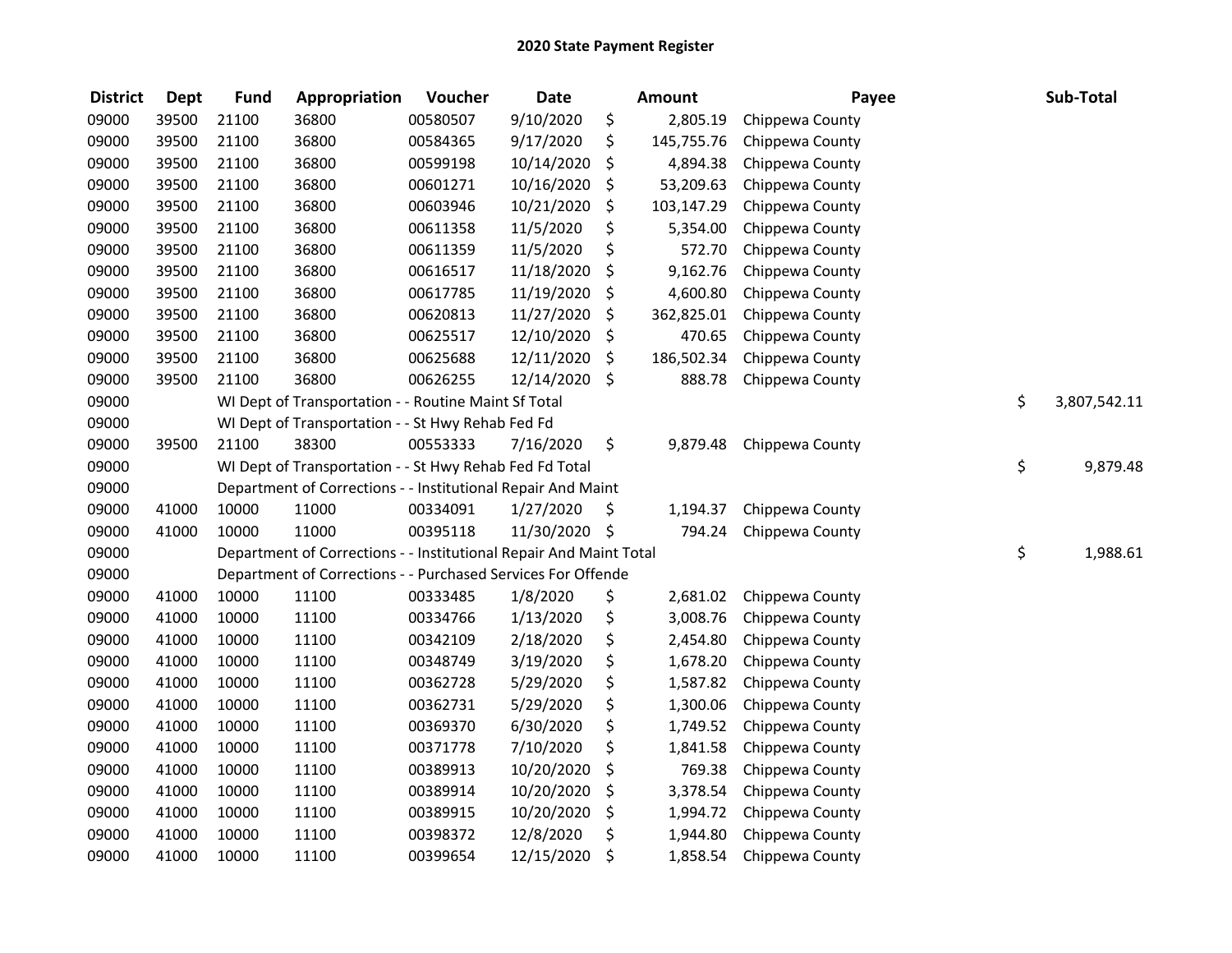| <b>District</b> | <b>Dept</b> | <b>Fund</b> | Appropriation                                                      | Voucher  | <b>Date</b>   | Amount          | Payee                                                                                                         | Sub-Total       |
|-----------------|-------------|-------------|--------------------------------------------------------------------|----------|---------------|-----------------|---------------------------------------------------------------------------------------------------------------|-----------------|
| 09000           |             |             | Department of Corrections - - Purchased Services For Offende Total |          |               |                 |                                                                                                               | \$<br>26,247.74 |
| 09000           |             |             | Department of Corrections - - Corrections Contracts And Agre       |          |               |                 |                                                                                                               |                 |
| 09000           | 41000       | 10000       | 11400                                                              | 00332307 | 1/3/2020      | \$<br>2,712.22  | Chippewa County                                                                                               |                 |
| 09000           | 41000       | 10000       | 11400                                                              | 00354758 | 4/23/2020     | \$<br>308.76    | Chippewa County                                                                                               |                 |
| 09000           | 41000       | 10000       | 11400                                                              | 00357185 | 5/1/2020      | \$<br>1,802.94  | Chippewa County                                                                                               |                 |
| 09000           | 41000       | 10000       | 11400                                                              | 00359788 | 5/22/2020     | \$<br>9,725.94  | Chippewa County                                                                                               |                 |
| 09000           | 41000       | 10000       | 11400                                                              | 00360130 | 5/18/2020     | \$<br>2,232.54  | Chippewa County                                                                                               |                 |
| 09000           | 41000       | 10000       | 11400                                                              | 00362774 | 6/1/2020      | \$<br>2,748.98  | Chippewa County                                                                                               |                 |
| 09000           | 41000       | 10000       | 11400                                                              | 00363563 | 6/3/2020      | \$<br>2,256.15  | Chippewa County                                                                                               |                 |
| 09000           | 41000       | 10000       | 11400                                                              | 00364095 | 6/8/2020      | \$<br>205.84    | Chippewa County                                                                                               |                 |
| 09000           | 41000       | 10000       | 11400                                                              | 00365547 | 6/23/2020     | \$<br>18,165.38 | Chippewa County                                                                                               |                 |
| 09000           | 41000       | 10000       | 11400                                                              | 00371504 | 7/17/2020     | \$<br>17,856.62 | Chippewa County                                                                                               |                 |
| 09000           | 41000       | 10000       | 11400                                                              | 00378041 | 8/17/2020     | \$<br>102.92    | Chippewa County                                                                                               |                 |
| 09000           | 41000       | 10000       | 11400                                                              | 00379605 | 8/27/2020     | \$<br>1,595.26  | Chippewa County                                                                                               |                 |
| 09000           | 41000       | 10000       | 11400                                                              | 00379717 | 8/25/2020     | \$<br>3,499.28  | Chippewa County                                                                                               |                 |
| 09000           | 41000       | 10000       | 11400                                                              | 00387230 | 10/7/2020     | \$<br>1,595.26  | Chippewa County                                                                                               |                 |
| 09000           | 41000       | 10000       | 11400                                                              | 00389871 | 10/21/2020    | \$<br>1,492.34  | Chippewa County                                                                                               |                 |
| 09000           | 41000       | 10000       | 11400                                                              | 00396831 | 12/1/2020     | \$<br>1,492.34  | Chippewa County                                                                                               |                 |
| 09000           | 41000       | 10000       | 11400                                                              | 00397153 | 12/3/2020     | \$<br>5,300.38  | Chippewa County                                                                                               |                 |
| 09000           | 41000       | 10000       | 11400                                                              | 00397156 | 12/3/2020     | \$<br>3,859.50  | Chippewa County                                                                                               |                 |
| 09000           | 41000       | 10000       | 11400                                                              | 00399772 | 12/16/2020    | \$<br>5,969.36  | Chippewa County                                                                                               |                 |
| 09000           | 41000       | 10000       | 11400                                                              | 00399841 | 12/17/2020    | \$<br>566.06    | Chippewa County                                                                                               |                 |
| 09000           | 41000       | 10000       | 11400                                                              | 00400442 | 12/23/2020 \$ | 7,719.00        | Chippewa County                                                                                               |                 |
| 09000           |             |             | Department of Corrections - - Corrections Contracts And Agre Total |          |               |                 |                                                                                                               | \$<br>91,207.07 |
| 09000           |             |             |                                                                    |          |               |                 | Department of Corrections - - Reimbursing Counties For Probation, Extended Supervision And Parole Holds       |                 |
| 09000           | 41000       | 10000       | 11600                                                              | 00392526 | 11/5/2020     | \$              | 73,000.00 Chippewa County                                                                                     |                 |
| 09000           |             |             |                                                                    |          |               |                 | Department of Corrections - - Reimbursing Counties For Probation, Extended Supervision And Parole Holds Total | \$<br>73,000.00 |
| 09000           |             |             | Child Abuse & Neglect Prev Bd - - General Aids                     |          |               |                 |                                                                                                               |                 |
| 09000           | 43300       | 10000       | 99000                                                              | 00002353 | 4/24/2020     | \$<br>14,389.74 | Chippewa County                                                                                               |                 |
| 09000           |             |             | Child Abuse & Neglect Prev Bd - - General Aids Total               |          |               |                 |                                                                                                               | \$<br>14,389.74 |
| 09000           |             |             | Department of Health Services - - State/Federal Aids               |          |               |                 |                                                                                                               |                 |
| 09000           | 43500       | 10000       | 00000                                                              | 92007    | $1/1/2020$ \$ | 16,822.00       | Chippewa County                                                                                               |                 |
| 09000           | 43500       | 10000       | 00000                                                              | 92008    | $2/1/2020$ \$ | 142,708.00      | Chippewa County                                                                                               |                 |
| 09000           | 43500       | 10000       | 00000                                                              | 92009    | $3/1/2020$ \$ | 139,331.00      | Chippewa County                                                                                               |                 |
| 09000           | 43500       | 10000       | 00000                                                              | 92010    | $4/1/2020$ \$ | 164,388.00      | Chippewa County                                                                                               |                 |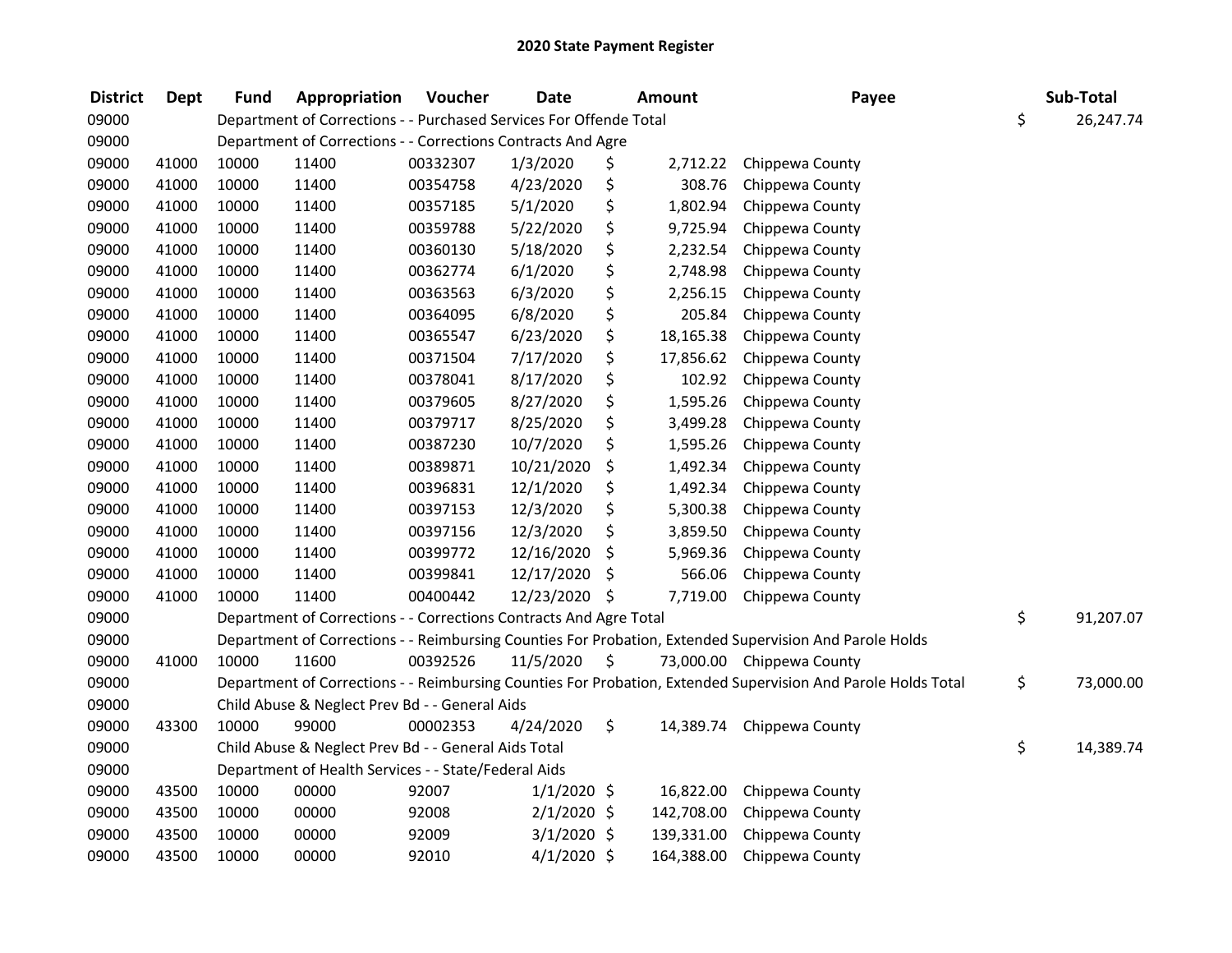| <b>District</b> | <b>Dept</b> | <b>Fund</b> | Appropriation                                                          | Voucher  | <b>Date</b>    | <b>Amount</b> | Payee           | Sub-Total          |
|-----------------|-------------|-------------|------------------------------------------------------------------------|----------|----------------|---------------|-----------------|--------------------|
| 09000           | 43500       | 10000       | 00000                                                                  | 92011    | $5/1/2020$ \$  | 244,652.00    | Chippewa County |                    |
| 09000           | 43500       | 10000       | 00000                                                                  | 92012    | $6/1/2020$ \$  | 420,785.00    | Chippewa County |                    |
| 09000           | 43500       | 10000       | 00000                                                                  | 92013    | $6/1/2020$ \$  | 35,894.00     | Chippewa County |                    |
| 09000           | 43500       | 10000       | 00000                                                                  | 92100    | $7/1/2020$ \$  | 897,297.00    | Chippewa County |                    |
| 09000           | 43500       | 10000       | 00000                                                                  | 92101    | $8/1/2020$ \$  | 483,480.00    | Chippewa County |                    |
| 09000           | 43500       | 10000       | 00000                                                                  | 92102    | $9/1/2020$ \$  | 456,287.00    | Chippewa County |                    |
| 09000           | 43500       | 10000       | 00000                                                                  | 92103    | $10/1/2020$ \$ | 591,950.00    | Chippewa County |                    |
| 09000           | 43500       | 10000       | 00000                                                                  | 92104    | 11/1/2020 \$   | 307,252.00    | Chippewa County |                    |
| 09000           | 43500       | 10000       | 00000                                                                  | 92105    | 12/1/2020 \$   | 262,026.00    | Chippewa County |                    |
| 09000           |             |             | Department of Health Services - - State/Federal Aids Total             |          |                |               |                 | \$<br>4,162,872.00 |
| 09000           |             |             | Department of Health Services - - Public Health Dispensaries And       |          |                |               |                 |                    |
| 09000           | 43500       | 10000       | 10700                                                                  | 00353495 | 4/23/2020      | \$<br>59.59   | Chippewa County |                    |
| 09000           | 43500       | 10000       | 10700                                                                  | 00372694 | 8/14/2020      | \$<br>179.50  | Chippewa County |                    |
| 09000           | 43500       | 10000       | 10700                                                                  | 00372695 | 8/14/2020      | \$<br>188.99  | Chippewa County |                    |
| 09000           | 43500       | 10000       | 10700                                                                  | 00372696 | 9/11/2020      | \$<br>85.01   | Chippewa County |                    |
| 09000           | 43500       | 10000       | 10700                                                                  | 00372697 | 8/26/2020      | \$<br>37.77   | Chippewa County |                    |
| 09000           |             |             | Department of Health Services - - Public Health Dispensaries And Total |          |                |               |                 | \$<br>550.86       |
| 09000           |             |             | Department of Health Services - - General Program Operations           |          |                |               |                 |                    |
| 09000           | 43500       | 10000       | 40100                                                                  | 00358314 | 5/12/2020      | \$<br>1.50    | Chippewa County |                    |
| 09000           | 43500       | 10000       | 40100                                                                  | 00360852 | 6/2/2020       | \$<br>1.50    | Chippewa County |                    |
| 09000           | 43500       | 10000       | 40100                                                                  | 00376174 | 9/1/2020       | \$<br>1.50    | Chippewa County |                    |
| 09000           | 43500       | 10000       | 40100                                                                  | 00382465 | 10/6/2020      | \$<br>1.50    | Chippewa County |                    |
| 09000           | 43500       | 10000       | 40100                                                                  | 00391398 | 11/17/2020     | \$<br>1.00    | Chippewa County |                    |
| 09000           | 43500       | 10000       | 40100                                                                  | 00391399 | 11/17/2020     | \$<br>1.00    | Chippewa County |                    |
| 09000           | 43500       | 10000       | 40100                                                                  | 00391400 | 11/17/2020     | \$<br>15.00   | Chippewa County |                    |
| 09000           |             |             | Department of Health Services - - General Program Operations Total     |          |                |               |                 | \$<br>23.00        |
| 09000           |             |             | Department of Health Services - - Medical Assistance State Admin       |          |                |               |                 |                    |
| 09000           | 43500       | 10000       | 44000                                                                  | 00358314 | 5/12/2020      | \$<br>1.50    | Chippewa County |                    |
| 09000           | 43500       | 10000       | 44000                                                                  | 00360852 | 6/2/2020       | \$<br>1.50    | Chippewa County |                    |
| 09000           | 43500       | 10000       | 44000                                                                  | 00376174 | 9/1/2020       | \$<br>1.50    | Chippewa County |                    |
| 09000           | 43500       | 10000       | 44000                                                                  | 00382465 | 10/6/2020      | \$<br>1.50    | Chippewa County |                    |
| 09000           | 43500       | 10000       | 44000                                                                  | 00391398 | 11/17/2020     | \$<br>1.00    | Chippewa County |                    |
| 09000           | 43500       | 10000       | 44000                                                                  | 00391399 | 11/17/2020     | \$<br>1.00    | Chippewa County |                    |
| 09000           | 43500       | 10000       | 44000                                                                  | 00391400 | 11/17/2020     | \$<br>15.00   | Chippewa County |                    |
| 09000           |             |             | Department of Health Services - - Medical Assistance State Admin Total |          |                |               |                 | \$<br>23.00        |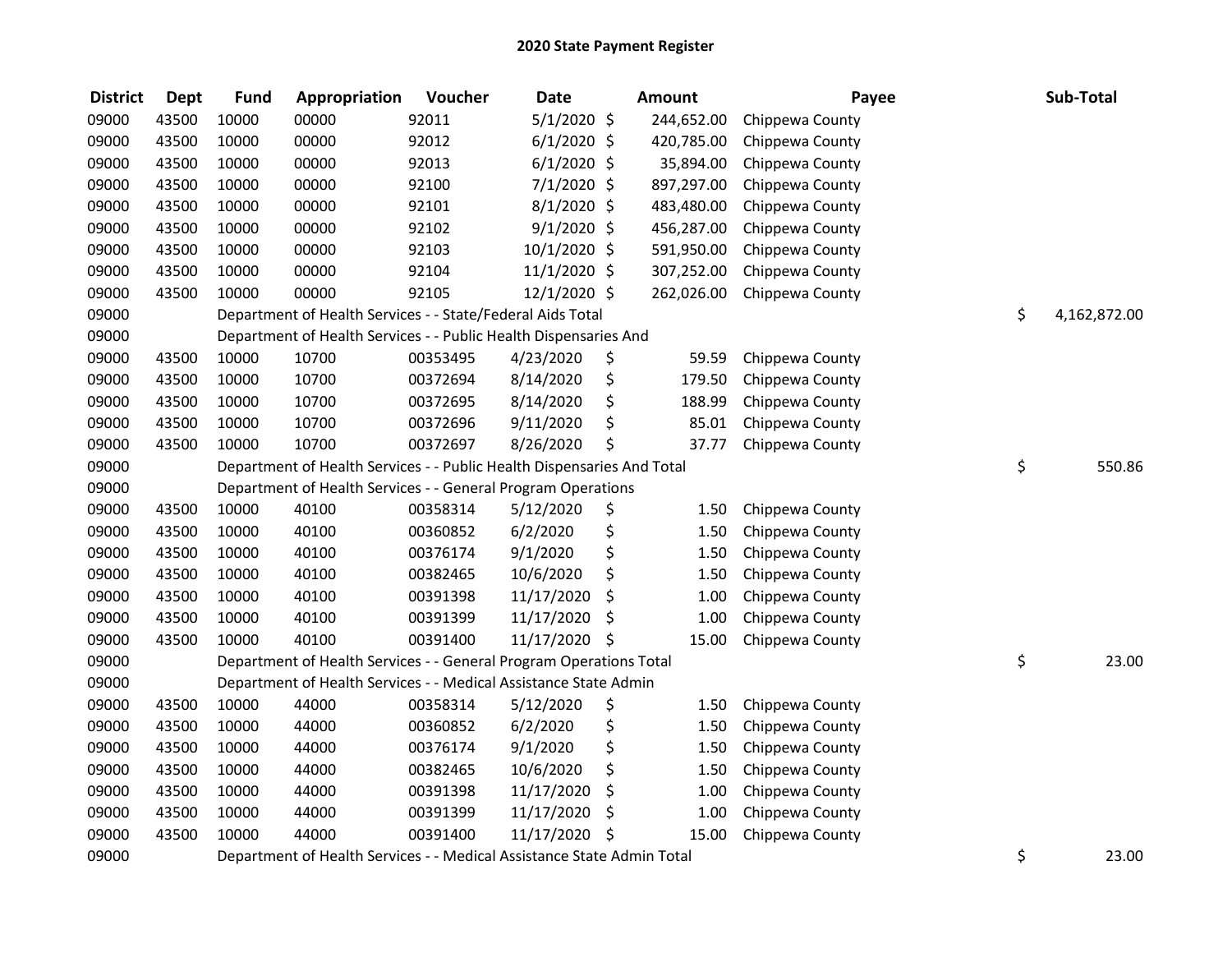| <b>District</b> | <b>Dept</b> | <b>Fund</b> | Appropriation                                                          | Voucher  | <b>Date</b>   | <b>Amount</b>    | Payee           | Sub-Total       |
|-----------------|-------------|-------------|------------------------------------------------------------------------|----------|---------------|------------------|-----------------|-----------------|
| 09000           |             |             | Department of Health Services - - Local Assistance Clearing            |          |               |                  |                 |                 |
| 09000           | 43500       | 10000       | 90300                                                                  | 00396906 | 12/16/2020 \$ | 30,000.00        | Chippewa County |                 |
| 09000           |             |             | Department of Health Services - - Local Assistance Clearing Total      |          |               |                  |                 | \$<br>30,000.00 |
| 09000           |             |             | Department of Health Services - - Interagency And Intra-Agency P       |          |               |                  |                 |                 |
| 09000           | 43500       | 14300       | 26700                                                                  | 00332876 | 1/13/2020     | \$<br>1,343.27   | Chippewa County |                 |
| 09000           | 43500       | 14300       | 26700                                                                  | 00390529 | 11/19/2020 \$ | 1,866.04         | Chippewa County |                 |
| 09000           |             |             | Department of Health Services - - Interagency And Intra-Agency P Total |          |               |                  |                 | \$<br>3,209.31  |
| 09000           |             |             | Dept of Children and Families - - Fees For Administrative Servic       |          |               |                  |                 |                 |
| 09000           | 43700       | 10000       | 23100                                                                  | 00065085 | 1/27/2020     | \$<br>125.00     | Chippewa County |                 |
| 09000           | 43700       | 10000       | 23100                                                                  | 00069698 | 5/1/2020      | \$<br>255.00     | Chippewa County |                 |
| 09000           | 43700       | 10000       | 23100                                                                  | 00072991 | 7/23/2020     | \$<br>45.00      | Chippewa County |                 |
| 09000           | 43700       | 10000       | 23100                                                                  | 00076505 | 10/22/2020    | \$<br>35.00      | Chippewa County |                 |
| 09000           |             |             | Dept of Children and Families - - Fees For Administrative Servic Total |          |               |                  |                 | \$<br>460.00    |
| 09000           |             |             | Dept of Children and Families - - General Aids                         |          |               |                  |                 |                 |
| 09000           | 43700       | 10000       | 99000                                                                  | 00064486 | 1/6/2020      | \$<br>33,770.88  | Chippewa County |                 |
| 09000           | 43700       | 10000       | 99000                                                                  | 00065337 | 1/30/2020     | \$<br>159,202.29 | Chippewa County |                 |
| 09000           | 43700       | 10000       | 99000                                                                  | 00065636 | 2/5/2020      | \$<br>30,424.78  | Chippewa County |                 |
| 09000           | 43700       | 10000       | 99000                                                                  | 00066906 | 3/5/2020      | \$<br>1,669.49   | Chippewa County |                 |
| 09000           | 43700       | 10000       | 99000                                                                  | 00067008 | 3/9/2020      | \$<br>683.76     | Chippewa County |                 |
| 09000           | 43700       | 10000       | 99000                                                                  | 00068235 | 4/6/2020      | \$<br>111,917.00 | Chippewa County |                 |
| 09000           | 43700       | 10000       | 99000                                                                  | 00068236 | 4/3/2020      | \$<br>326,984.18 | Chippewa County |                 |
| 09000           | 43700       | 10000       | 99000                                                                  | 00069349 | 4/30/2020     | \$<br>189,305.17 | Chippewa County |                 |
| 09000           | 43700       | 10000       | 99000                                                                  | 00069882 | 5/5/2020      | \$<br>9,053.75   | Chippewa County |                 |
| 09000           | 43700       | 10000       | 99000                                                                  | 00070027 | 5/8/2020      | \$<br>17,410.00  | Chippewa County |                 |
| 09000           | 43700       | 10000       | 99000                                                                  | 00070786 | 6/4/2020      | \$<br>2,685.32   | Chippewa County |                 |
| 09000           | 43700       | 10000       | 99000                                                                  | 00070821 | 6/4/2020      | \$<br>197,925.00 | Chippewa County |                 |
| 09000           | 43700       | 10000       | 99000                                                                  | 00070846 | 6/5/2020      | \$<br>1,880.71   | Chippewa County |                 |
| 09000           | 43700       | 10000       | 99000                                                                  | 00072054 | 6/30/2020     | \$<br>33,655.00  | Chippewa County |                 |
| 09000           | 43700       | 10000       | 99000                                                                  | 00072300 | 7/6/2020      | \$<br>36,461.97  | Chippewa County |                 |
| 09000           | 43700       | 10000       | 99000                                                                  | 00073307 | 7/30/2020     | \$<br>152,065.37 | Chippewa County |                 |
| 09000           | 43700       | 10000       | 99000                                                                  | 00073860 | 8/12/2020     | \$<br>44,606.00  | Chippewa County |                 |
| 09000           | 43700       | 10000       | 99000                                                                  | 00074240 | 8/25/2020     | \$<br>27,368.00  | Chippewa County |                 |
| 09000           | 43700       | 10000       | 99000                                                                  | 00074538 | 9/1/2020      | \$<br>32,867.75  | Chippewa County |                 |
| 09000           | 43700       | 10000       | 99000                                                                  | 00074649 | 9/8/2020      | \$<br>975.00     | Chippewa County |                 |
| 09000           | 43700       | 10000       | 99000                                                                  | 00074650 | 9/8/2020      | \$<br>31,698.33  | Chippewa County |                 |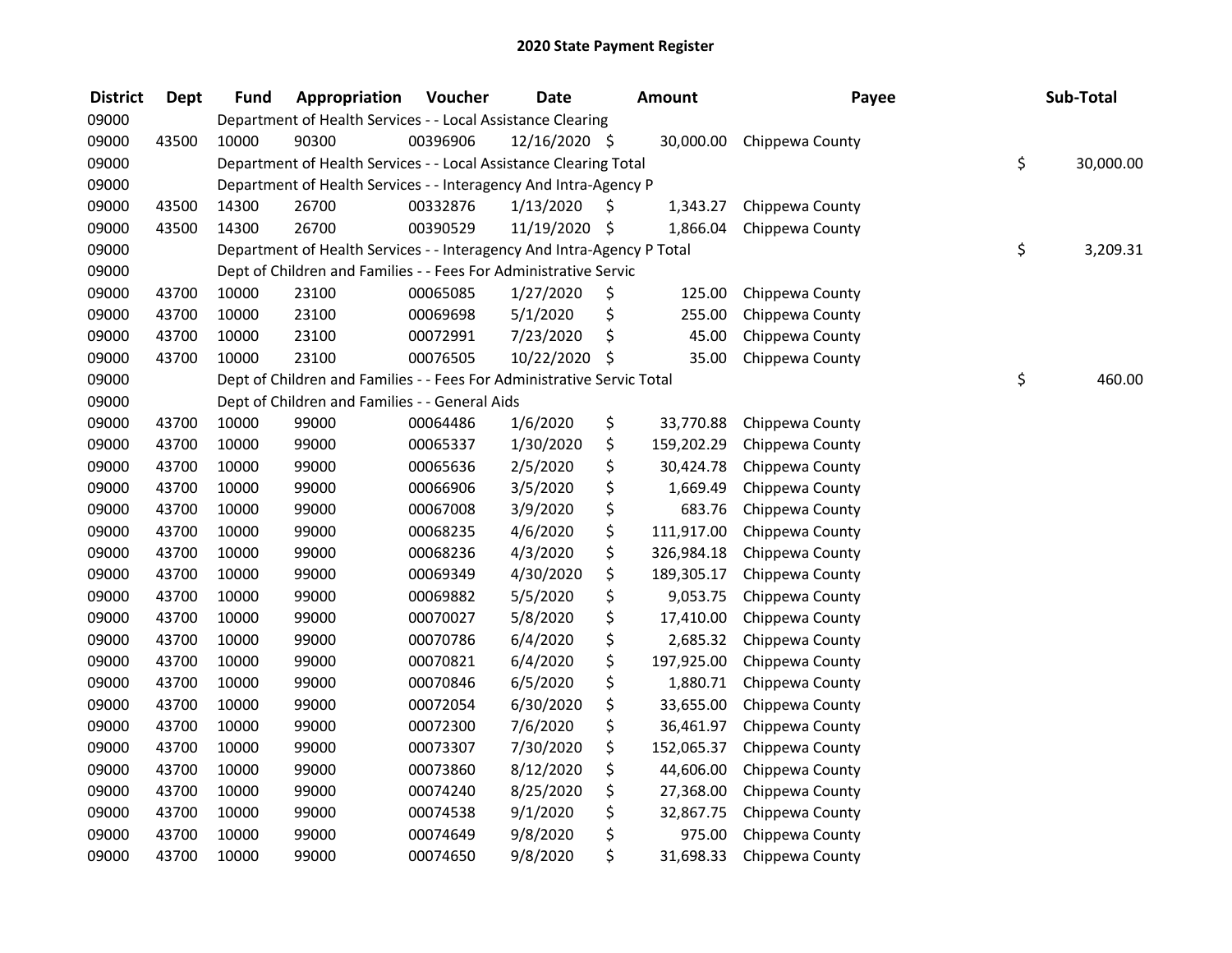| <b>District</b> | <b>Dept</b> | <b>Fund</b> | Appropriation                                                   | Voucher  | <b>Date</b> | <b>Amount</b>      | Payee           | Sub-Total          |
|-----------------|-------------|-------------|-----------------------------------------------------------------|----------|-------------|--------------------|-----------------|--------------------|
| 09000           | 43700       | 10000       | 99000                                                           | 00075069 | 9/17/2020   | \$<br>3,636.00     | Chippewa County |                    |
| 09000           | 43700       | 10000       | 99000                                                           | 00075194 | 9/18/2020   | \$<br>44,830.70    | Chippewa County |                    |
| 09000           | 43700       | 10000       | 99000                                                           | 00075889 | 10/5/2020   | \$<br>63,066.61    | Chippewa County |                    |
| 09000           | 43700       | 10000       | 99000                                                           | 00076782 | 10/30/2020  | \$<br>159,140.60   | Chippewa County |                    |
| 09000           | 43700       | 10000       | 99000                                                           | 00077009 | 11/5/2020   | \$<br>41,473.94    | Chippewa County |                    |
| 09000           | 43700       | 10000       | 99000                                                           | 00077141 | 11/6/2020   | \$<br>25,420.00    | Chippewa County |                    |
| 09000           | 43700       | 10000       | 99000                                                           | 00077237 | 11/10/2020  | \$<br>8,966.00     | Chippewa County |                    |
| 09000           | 43700       | 10000       | 99000                                                           | 00077855 | 11/24/2020  | \$<br>1,223,518.00 | Chippewa County |                    |
| 09000           | 43700       | 10000       | 99000                                                           | 00078142 | 12/4/2020   | \$<br>18,600.00    | Chippewa County |                    |
| 09000           | 43700       | 10000       | 99000                                                           | 00078227 | 12/7/2020   | \$<br>84,192.23    | Chippewa County |                    |
| 09000           |             |             | Dept of Children and Families - - General Aids Total            |          |             |                    |                 | \$<br>3,115,453.83 |
| 09000           |             |             | Dept of Workforce Development - - Auxiliary Services            |          |             |                    |                 |                    |
| 09000           | 44500       | 10000       | 13000                                                           | 00304241 | 11/3/2020   | \$<br>60.00        | Chippewa County |                    |
| 09000           | 44500       | 10000       | 13000                                                           | 00307372 | 12/2/2020   | \$<br>40.00        | Chippewa County |                    |
| 09000           |             |             | Dept of Workforce Development - - Auxiliary Services Total      |          |             |                    |                 | \$<br>100.00       |
| 09000           |             |             | Dept of Workforce Development - - Ui Admin Fed                  |          |             |                    |                 |                    |
| 09000           | 44500       | 10000       | 15100                                                           | 00267615 | 1/14/2020   | \$<br>55.00        | Chippewa County |                    |
| 09000           | 44500       | 10000       | 15100                                                           | 00268858 | 1/23/2020   | \$<br>55.00        | Chippewa County |                    |
| 09000           | 44500       | 10000       | 15100                                                           | 00270856 | 2/4/2020    | \$<br>70.00        | Chippewa County |                    |
| 09000           | 44500       | 10000       | 15100                                                           | 00275586 | 3/3/2020    | \$<br>10.00        | Chippewa County |                    |
| 09000           | 44500       | 10000       | 15100                                                           | 00280570 | 4/2/2020    | \$<br>65.00        | Chippewa County |                    |
| 09000           | 44500       | 10000       | 15100                                                           | 00284467 | 5/4/2020    | \$<br>50.00        | Chippewa County |                    |
| 09000           | 44500       | 10000       | 15100                                                           | 00287316 | 6/2/2020    | \$<br>55.00        | Chippewa County |                    |
| 09000           | 44500       | 10000       | 15100                                                           | 00290136 | 7/2/2020    | \$<br>20.00        | Chippewa County |                    |
| 09000           | 44500       | 10000       | 15100                                                           | 00293576 | 8/4/2020    | \$<br>40.00        | Chippewa County |                    |
| 09000           | 44500       | 10000       | 15100                                                           | 00296608 | 9/2/2020    | \$<br>45.00        | Chippewa County |                    |
| 09000           | 44500       | 10000       | 15100                                                           | 00300279 | 10/2/2020   | \$<br>45.00        | Chippewa County |                    |
| 09000           |             |             | Dept of Workforce Development - - Ui Admin Fed Total            |          |             |                    |                 | \$<br>510.00       |
| 09000           |             |             | Dept of Workforce Development - - Wc Ops Uninsured Emplyr Admin |          |             |                    |                 |                    |
| 09000           | 44500       | 22700       | 17700                                                           | 00288514 | 6/16/2020   | \$<br>45.00        | Chippewa County |                    |
| 09000           | 44500       | 22700       | 17700                                                           | 00288516 | 6/16/2020   | \$<br>65.00        | Chippewa County |                    |
| 09000           | 44500       | 22700       | 17700                                                           | 00288527 | 6/16/2020   | \$<br>15.00        | Chippewa County |                    |
| 09000           | 44500       | 22700       | 17700                                                           | 00290949 | 7/10/2020   | \$<br>50.00        | Chippewa County |                    |
| 09000           | 44500       | 22700       | 17700                                                           | 00291156 | 7/14/2020   | \$<br>5.00         | Chippewa County |                    |
| 09000           | 44500       | 22700       | 17700                                                           | 00296948 | 9/3/2020    | \$<br>30.00        | Chippewa County |                    |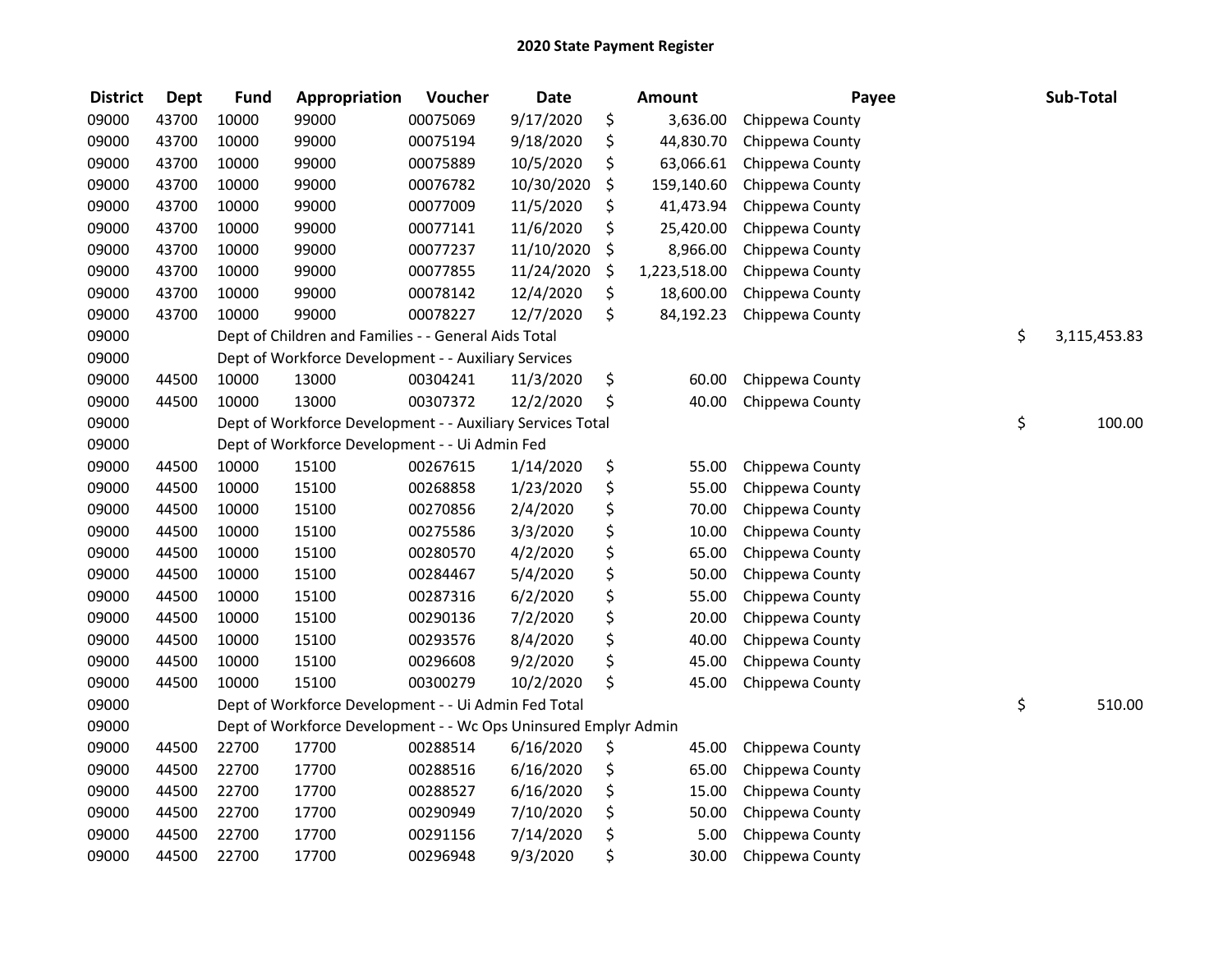| <b>District</b> | <b>Dept</b> | Fund  | Appropriation                                                         | Voucher  | <b>Date</b> | <b>Amount</b>   | Payee           | Sub-Total        |
|-----------------|-------------|-------|-----------------------------------------------------------------------|----------|-------------|-----------------|-----------------|------------------|
| 09000           | 44500       | 22700 | 17700                                                                 | 00296953 | 9/4/2020    | \$<br>55.00     | Chippewa County |                  |
| 09000           |             |       | Dept of Workforce Development - - Wc Ops Uninsured Emplyr Admin Total |          |             |                 |                 | \$<br>265.00     |
| 09000           |             |       | Department of Justice - - Legal Expenses                              |          |             |                 |                 |                  |
| 09000           | 45500       | 10000 | 10400                                                                 | 00083326 | 5/15/2020   | \$<br>55.00     | Chippewa County |                  |
| 09000           |             |       | Department of Justice - - Legal Expenses Total                        |          |             |                 |                 | \$<br>55.00      |
| 09000           |             |       | Department of Justice - - Crime Laboratories, Dna                     |          |             |                 |                 |                  |
| 09000           | 45500       | 10000 | 22100                                                                 | 00085805 | 7/16/2020   | \$<br>1,470.00  | Chippewa County |                  |
| 09000           |             |       | Department of Justice - - Crime Laboratories, Dna Total               |          |             |                 |                 | \$<br>1,470.00   |
| 09000           |             |       | Department of Justice - - Law Enforcement Train, Local                |          |             |                 |                 |                  |
| 09000           | 45500       | 10000 | 23100                                                                 | 00091348 | 12/4/2020   | \$<br>9,280.00  | Chippewa County |                  |
| 09000           |             |       | Department of Justice - - Law Enforcement Train, Local Total          |          |             |                 |                 | \$<br>9,280.00   |
| 09000           |             |       | Department of Justice - - Federal Aid, State Operations               |          |             |                 |                 |                  |
| 09000           | 45500       | 10000 | 24100                                                                 | 00084281 | 5/29/2020   | \$<br>195.84    | Chippewa County |                  |
| 09000           |             |       | Department of Justice - - Federal Aid, State Operations Total         |          |             |                 |                 | \$<br>195.84     |
| 09000           |             |       | Department of Justice - - Federal Aid, Local Assistance               |          |             |                 |                 |                  |
| 09000           | 45500       | 10000 | 25100                                                                 | 00078433 | 1/17/2020   | \$<br>20,684.87 | Chippewa County |                  |
| 09000           | 45500       | 10000 | 25100                                                                 | 00083045 | 5/5/2020    | \$<br>21,179.83 | Chippewa County |                  |
| 09000           | 45500       | 10000 | 25100                                                                 | 00086378 | 7/27/2020   | \$<br>22,223.18 | Chippewa County |                  |
| 09000           | 45500       | 10000 | 25100                                                                 | 00089602 | 11/3/2020   | \$<br>15,433.50 | Chippewa County |                  |
| 09000           | 45500       | 10000 | 25100                                                                 | 00089603 | 11/3/2020   | \$<br>5,611.49  | Chippewa County |                  |
| 09000           |             |       | Department of Justice - - Federal Aid, Local Assistance Total         |          |             |                 |                 | \$<br>85,132.87  |
| 09000           |             |       | Department of Justice - - Alt Prosecution Alcohol Drugs               |          |             |                 |                 |                  |
| 09000           | 45500       | 10000 | 27100                                                                 | 00078946 | 1/30/2020   | \$<br>33,131.75 | Chippewa County |                  |
| 09000           | 45500       | 10000 | 27100                                                                 | 00083306 | 5/7/2020    | \$<br>27,012.34 | Chippewa County |                  |
| 09000           | 45500       | 10000 | 27100                                                                 | 00086628 | 7/31/2020   | \$<br>26,871.58 | Chippewa County |                  |
| 09000           | 45500       | 10000 | 27100                                                                 | 00090163 | 11/9/2020   | \$<br>30,062.17 | Chippewa County |                  |
| 09000           |             |       | Department of Justice - - Alt Prosecution Alcohol Drugs Total         |          |             |                 |                 | \$<br>117,077.84 |
| 09000           |             |       | Department of Justice - - Crime Victim Witness Assist                 |          |             |                 |                 |                  |
| 09000           | 45500       | 10000 | 53200                                                                 | 00086010 | 7/17/2020   | \$<br>31,373.76 | Chippewa County |                  |
| 09000           |             |       | Department of Justice - - Crime Victim Witness Assist Total           |          |             |                 |                 | \$<br>31,373.76  |
| 09000           |             |       | Department of Justice - - County Reimb Victim-Witness                 |          |             |                 |                 |                  |
| 09000           | 45500       | 10000 | 53900                                                                 | 00080463 | 2/26/2020   | \$<br>40,303.84 | Chippewa County |                  |
| 09000           |             |       | Department of Justice - - County Reimb Victim-Witness Total           |          |             |                 |                 | \$<br>40,303.84  |
| 09000           |             |       | Department of Justice - - Federal Aid, Victim Assistance              |          |             |                 |                 |                  |
| 09000           | 45500       | 10000 | 54200                                                                 | 00077348 | 1/9/2020    | \$<br>1,807.62  | Chippewa County |                  |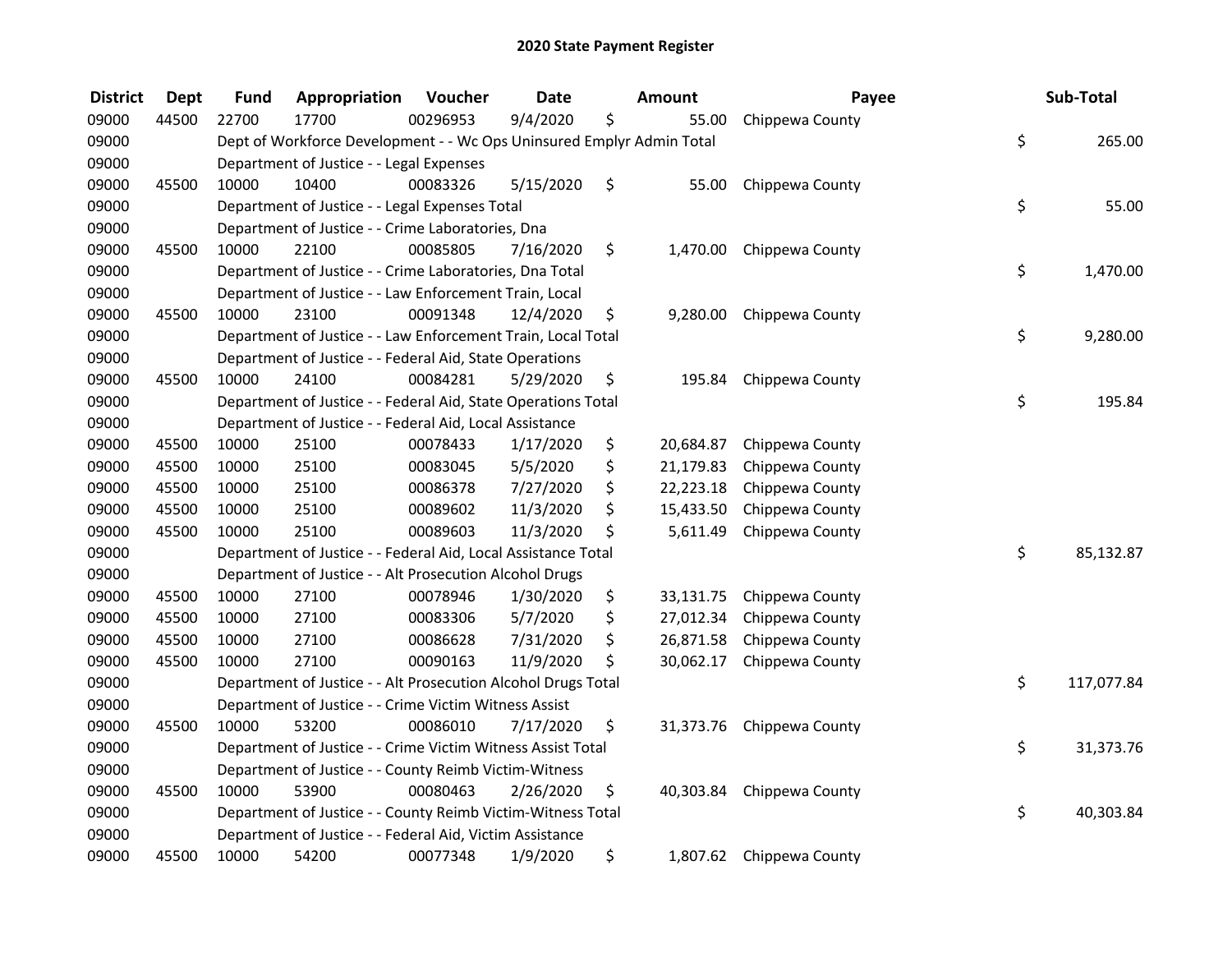| <b>District</b> | <b>Dept</b> | Fund  | Appropriation                                                          | Voucher  | <b>Date</b>   |    | Amount     | Payee           | Sub-Total          |
|-----------------|-------------|-------|------------------------------------------------------------------------|----------|---------------|----|------------|-----------------|--------------------|
| 09000           |             |       | Department of Justice - - Federal Aid, Victim Assistance Total         |          |               |    |            |                 | \$<br>1,807.62     |
| 09000           |             |       | Department of Military Affairs - - Emergency Response Equipment        |          |               |    |            |                 |                    |
| 09000           | 46500       | 10000 | 30800                                                                  | 00086704 | 12/15/2020 \$ |    | 7,335.79   | Chippewa County |                    |
| 09000           |             |       | Department of Military Affairs - - Emergency Response Equipment Total  |          |               |    |            |                 | \$<br>7,335.79     |
| 09000           |             |       | Department of Military Affairs - - Federal Aid, Local Assistance       |          |               |    |            |                 |                    |
| 09000           | 46500       | 10000 | 34200                                                                  | 00083050 | 9/18/2020     | -S | 1,620.00   | Chippewa County |                    |
| 09000           |             |       | Department of Military Affairs - - Federal Aid, Local Assistance Total |          |               |    |            |                 | \$<br>1,620.00     |
| 09000           |             |       | Department of Veterans Affairs - - County Grants                       |          |               |    |            |                 |                    |
| 09000           | 48500       | 58200 | 26700                                                                  | 00077438 | 2/24/2020     | \$ | 11,500.00  | Chippewa County |                    |
| 09000           |             |       | Department of Veterans Affairs - - County Grants Total                 |          |               |    |            |                 | \$<br>11,500.00    |
| 09000           |             |       | Department of Administration - - Federal Aid                           |          |               |    |            |                 |                    |
| 09000           | 50500       | 10000 | 14200                                                                  | 00126584 | 8/11/2020     | \$ | 614,610.24 | Chippewa County |                    |
| 09000           | 50500       | 10000 | 14200                                                                  | 00129744 | 10/1/2020     | \$ | 297,189.20 | Chippewa County |                    |
| 09000           | 50500       | 10000 | 14200                                                                  | 00132086 | 11/12/2020    | \$ | 78,890.97  | Chippewa County |                    |
| 09000           | 50500       | 10000 | 14200                                                                  | 00134205 | 12/9/2020     | \$ | 125,125.97 | Chippewa County |                    |
| 09000           | 50500       | 10000 | 14200                                                                  | 00136130 | 12/16/2020    | \$ | 111,948.67 | Chippewa County |                    |
| 09000           |             |       | Department of Administration - - Federal Aid Total                     |          |               |    |            |                 | \$<br>1,227,765.05 |
| 09000           |             |       | Department of Administration - - Federal Aid, Local Assistance         |          |               |    |            |                 |                    |
| 09000           | 50500       | 10000 | 15500                                                                  | 00117626 | 2/18/2020     | \$ | 6,701.00   | Chippewa County |                    |
| 09000           | 50500       | 10000 | 15500                                                                  | 00120256 | 3/31/2020     | \$ | 12,332.00  | Chippewa County |                    |
| 09000           | 50500       | 10000 | 15500                                                                  | 00124733 | 6/30/2020     | \$ | 22,314.00  | Chippewa County |                    |
| 09000           | 50500       | 10000 | 15500                                                                  | 00126117 | 7/29/2020     | \$ | 7,491.00   | Chippewa County |                    |
| 09000           | 50500       | 10000 | 15500                                                                  | 00131017 | 10/15/2020    | \$ | 1,266.00   | Chippewa County |                    |
| 09000           |             |       | Department of Administration - - Federal Aid, Local Assistance Total   |          |               |    |            |                 | \$<br>50,104.00    |
| 09000           |             |       | Department of Administration - - Federal Aid, Local Assistance         |          |               |    |            |                 |                    |
| 09000           | 50500       | 10000 | 74300                                                                  | 00115496 | 1/14/2020     | \$ | 56,020.00  | Chippewa County |                    |
| 09000           | 50500       | 10000 | 74300                                                                  | 00116893 | 2/11/2020     | \$ | 21,831.00  | Chippewa County |                    |
| 09000           | 50500       | 10000 | 74300                                                                  | 00117559 | 2/19/2020     | \$ | 33,580.00  | Chippewa County |                    |
| 09000           | 50500       | 10000 | 74300                                                                  | 00118994 | 3/17/2020     | \$ | 8,647.00   | Chippewa County |                    |
| 09000           | 50500       | 10000 | 74300                                                                  | 00119576 | 3/24/2020     | \$ | 65,840.00  | Chippewa County |                    |
| 09000           | 50500       | 10000 | 74300                                                                  | 00120637 | 4/20/2020     | \$ | 54,919.00  | Chippewa County |                    |
| 09000           | 50500       | 10000 | 74300                                                                  | 00121746 | 4/29/2020     | \$ | 95,938.00  | Chippewa County |                    |
| 09000           | 50500       | 10000 | 74300                                                                  | 00123472 | 6/16/2020     | \$ | 60,372.00  | Chippewa County |                    |
| 09000           | 50500       | 10000 | 74300                                                                  | 00124041 | 6/19/2020     | \$ | 127,301.00 | Chippewa County |                    |
| 09000           | 50500       | 10000 | 74300                                                                  | 00124839 | 7/8/2020      | \$ | 78,681.00  | Chippewa County |                    |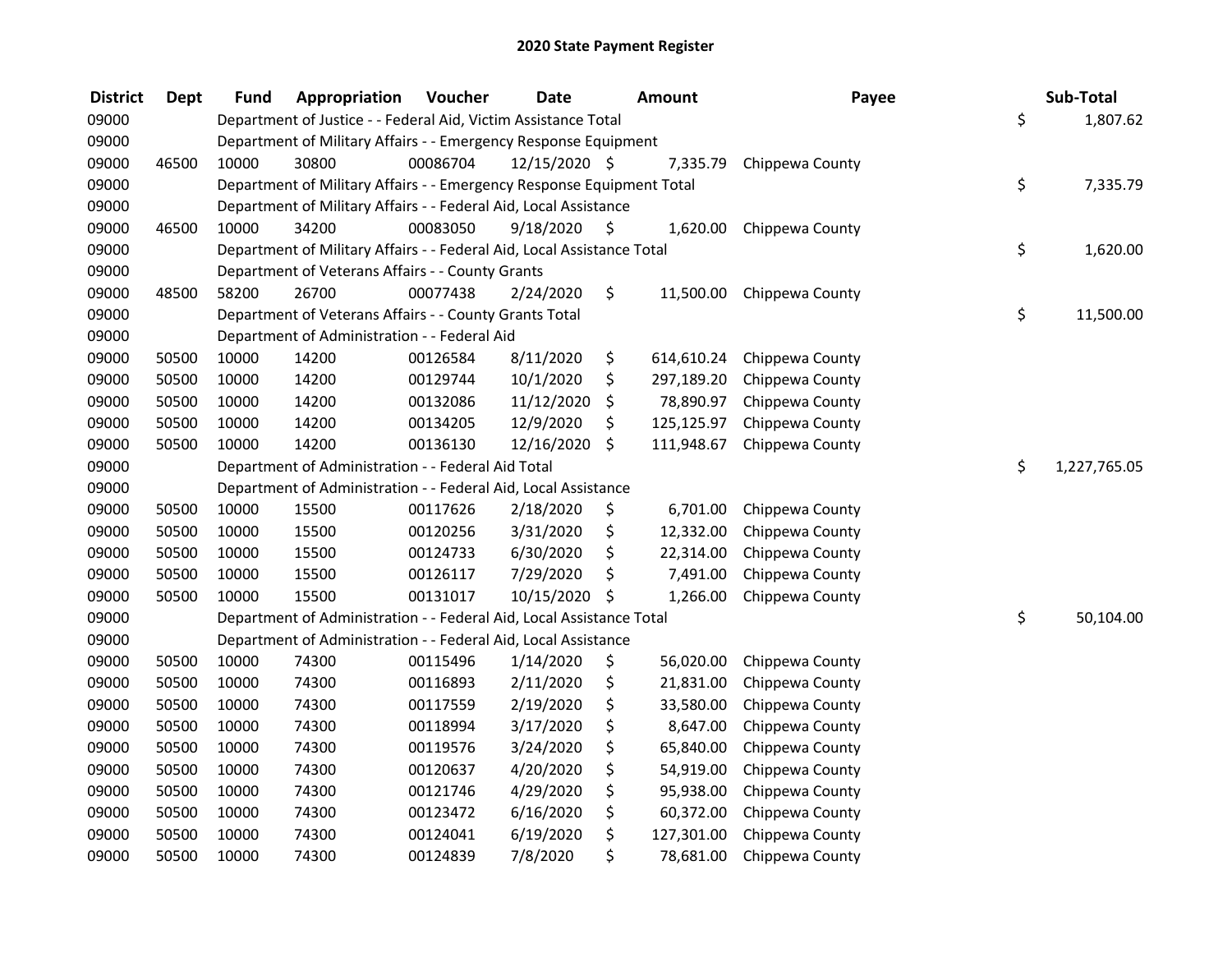| <b>District</b> | <b>Dept</b> | <b>Fund</b> | Appropriation                                                         | Voucher  | <b>Date</b> |     | <b>Amount</b> | Payee                                                                                             | Sub-Total          |
|-----------------|-------------|-------------|-----------------------------------------------------------------------|----------|-------------|-----|---------------|---------------------------------------------------------------------------------------------------|--------------------|
| 09000           | 50500       | 10000       | 74300                                                                 | 00125025 | 7/10/2020   | \$  | 199,231.00    | Chippewa County                                                                                   |                    |
| 09000           | 50500       | 10000       | 74300                                                                 | 00127038 | 8/18/2020   | \$  | 26,843.35     | Chippewa County                                                                                   |                    |
| 09000           | 50500       | 10000       | 74300                                                                 | 00127821 | 9/2/2020    | \$  | 49,722.00     | Chippewa County                                                                                   |                    |
| 09000           | 50500       | 10000       | 74300                                                                 | 00128454 | 9/14/2020   | \$  | 80,569.95     | Chippewa County                                                                                   |                    |
| 09000           | 50500       | 10000       | 74300                                                                 | 00128931 | 9/25/2020   | \$  | 36,825.00     | Chippewa County                                                                                   |                    |
| 09000           | 50500       | 10000       | 74300                                                                 | 00129085 | 9/25/2020   | \$  | 35,851.00     | Chippewa County                                                                                   |                    |
| 09000           | 50500       | 10000       | 74300                                                                 | 00129653 | 10/2/2020   | \$  | 104,292.50    | Chippewa County                                                                                   |                    |
| 09000           | 50500       | 10000       | 74300                                                                 | 00131050 | 10/21/2020  | \$  | 12,785.00     | Chippewa County                                                                                   |                    |
| 09000           | 50500       | 10000       | 74300                                                                 | 00132671 | 11/17/2020  | \$  | 46,455.05     | Chippewa County                                                                                   |                    |
| 09000           | 50500       | 10000       | 74300                                                                 | 00132675 | 11/17/2020  | \$  | 102,738.40    | Chippewa County                                                                                   |                    |
| 09000           | 50500       | 10000       | 74300                                                                 | 00133656 | 12/3/2020   | \$  | 48,007.35     | Chippewa County                                                                                   |                    |
| 09000           | 50500       | 10000       | 74300                                                                 | 00136934 | 12/30/2020  | \$  | 217,280.00    | Chippewa County                                                                                   |                    |
| 09000           |             |             | Department of Administration - - Federal Aid, Local Assistance Total  |          |             |     |               |                                                                                                   | \$<br>1,563,729.60 |
| 09000           |             |             | Department of Administration - - Low-Income Assistance Grants         |          |             |     |               |                                                                                                   |                    |
| 09000           | 50500       | 23500       | 37100                                                                 | 00117626 | 2/18/2020   | \$  | 12,984.00     | Chippewa County                                                                                   |                    |
| 09000           | 50500       | 23500       | 37100                                                                 | 00120256 | 3/31/2020   | \$  | 9,873.00      | Chippewa County                                                                                   |                    |
| 09000           | 50500       | 23500       | 37100                                                                 | 00124733 | 6/30/2020   | \$  | 3,307.00      | Chippewa County                                                                                   |                    |
| 09000           | 50500       | 23500       | 37100                                                                 | 00126117 | 7/29/2020   | \$  | 4,686.00      | Chippewa County                                                                                   |                    |
| 09000           | 50500       | 23500       | 37100                                                                 | 00131017 | 10/15/2020  | \$  | 29,181.00     | Chippewa County                                                                                   |                    |
| 09000           | 50500       | 23500       | 37100                                                                 | 00131696 | 10/29/2020  | \$  | 785.00        | Chippewa County                                                                                   |                    |
| 09000           | 50500       | 23500       | 37100                                                                 | 00136747 | 12/15/2020  | \$  | 12,088.00     | Chippewa County                                                                                   |                    |
| 09000           | 50500       | 23500       | 37100                                                                 | 00137478 | 12/29/2020  | -\$ | 15,009.00     | Chippewa County                                                                                   |                    |
| 09000           |             |             | Department of Administration - - Low-Income Assistance Grants Total   |          |             |     |               |                                                                                                   | \$<br>87,913.00    |
| 09000           |             |             | Department of Administration - - Land Information Program; Loca       |          |             |     |               |                                                                                                   |                    |
| 09000           | 50500       | 26900       | 17300                                                                 | 00117283 | 2/13/2020   | \$  | 1,000.00      | Chippewa County                                                                                   |                    |
| 09000           | 50500       | 26900       | 17300                                                                 | 00119412 | 4/2/2020    | \$  | 17,904.00     | Chippewa County                                                                                   |                    |
| 09000           | 50500       | 26900       | 17300                                                                 | 00119708 | 4/30/2020   | \$  | 20,000.00     | Chippewa County                                                                                   |                    |
| 09000           |             |             | Department of Administration - - Land Information Program; Loca Total |          |             |     |               |                                                                                                   | \$<br>38,904.00    |
| 09000           |             |             | Elections Commission - - 2018 Hava Election Security                  |          |             |     |               |                                                                                                   |                    |
| 09000           | 51000       | 22000       | 18200                                                                 | 00004211 | 8/14/2020   | \$  | 47,700.00     | Chippewa County                                                                                   |                    |
| 09000           |             |             | Elections Commission - - 2018 Hava Election Security Total            |          |             |     |               |                                                                                                   | \$<br>47,700.00    |
| 09000           |             |             |                                                                       |          |             |     |               | Public Defender Board - - Transcript, Discovery and Records Provided to the Public Defender Board |                    |
| 09000           | 55000       | 10000       | 10600                                                                 | 00234823 | 2/14/2020   | \$  | 2,237.20      | Chippewa County                                                                                   |                    |
| 09000           | 55000       | 10000       | 10600                                                                 | 00234824 | 2/14/2020   | \$  | 0.80          | Chippewa County                                                                                   |                    |
| 09000           | 55000       | 10000       | 10600                                                                 | 00241205 | 4/1/2020    | \$  | 4.40          | Chippewa County                                                                                   |                    |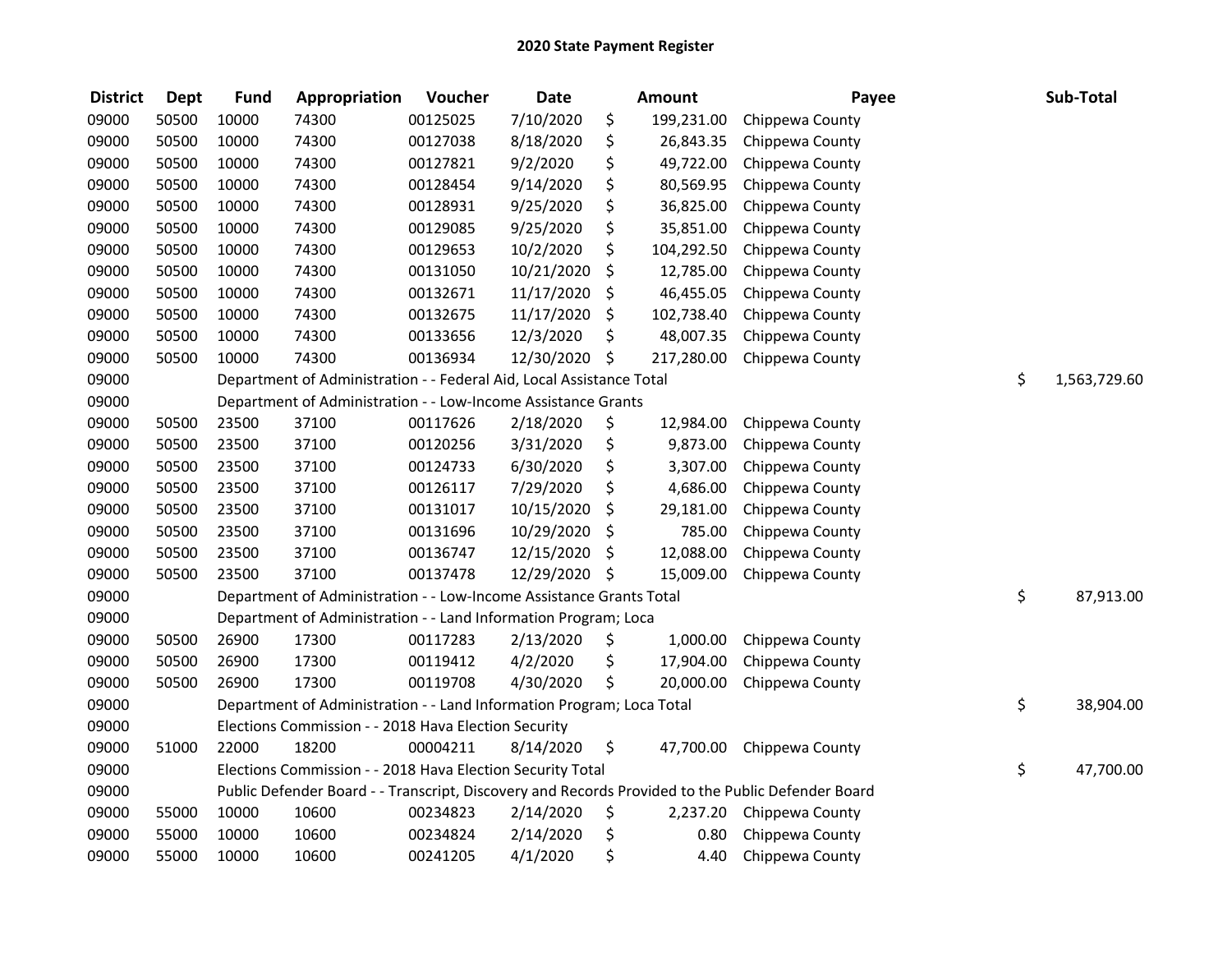| <b>District</b> | <b>Dept</b> | <b>Fund</b> | Appropriation                                                         | Voucher  | <b>Date</b> |      | Amount       | Payee                                                                                                   | Sub-Total           |
|-----------------|-------------|-------------|-----------------------------------------------------------------------|----------|-------------|------|--------------|---------------------------------------------------------------------------------------------------------|---------------------|
| 09000           | 55000       | 10000       | 10600                                                                 | 00247372 | 5/13/2020   | \$   | 36.50        | Chippewa County                                                                                         |                     |
| 09000           | 55000       | 10000       | 10600                                                                 | 00250056 | 6/8/2020    | \$   | 1,841.40     | Chippewa County                                                                                         |                     |
| 09000           | 55000       | 10000       | 10600                                                                 | 00250064 | 6/8/2020    | \$   | 47.80        | Chippewa County                                                                                         |                     |
| 09000           | 55000       | 10000       | 10600                                                                 | 00257586 | 7/31/2020   | \$   | 1,202.00     | Chippewa County                                                                                         |                     |
| 09000           | 55000       | 10000       | 10600                                                                 | 00260273 | 9/2/2020    | \$   | 5.80         | Chippewa County                                                                                         |                     |
| 09000           | 55000       | 10000       | 10600                                                                 | 00260274 | 9/2/2020    | \$   | 2.00         | Chippewa County                                                                                         |                     |
| 09000           | 55000       | 10000       | 10600                                                                 | 00265162 | 10/23/2020  | \$   | 7.85         | Chippewa County                                                                                         |                     |
| 09000           | 55000       | 10000       | 10600                                                                 | 00270783 | 12/15/2020  | - \$ | 1,332.60     | Chippewa County                                                                                         |                     |
| 09000           |             |             |                                                                       |          |             |      |              | Public Defender Board - - Transcript, Discovery and Records Provided to the Public Defender Board Total | \$<br>6,718.35      |
| 09000           |             |             | Department of Revenue - - Warrants and Satisfactions                  |          |             |      |              |                                                                                                         |                     |
| 09000           | 56600       | 10000       | 10100                                                                 | 00155938 | 2/5/2020    | \$   | 910.00       | Chippewa County                                                                                         |                     |
| 09000           | 56600       | 10000       | 10100                                                                 | 00176539 | 7/31/2020   | \$   | 580.00       | Chippewa County                                                                                         |                     |
| 09000           |             |             | Department of Revenue - - Warrants and Satisfactions Total            |          |             |      |              |                                                                                                         | \$<br>1,490.00      |
| 09000           |             |             | Circuit Courts - - Circuit Court Costs                                |          |             |      |              |                                                                                                         |                     |
| 09000           | 62500       | 10000       | 10500                                                                 | 00001743 | 1/17/2020   | \$   | 114,690.00   | Chippewa County                                                                                         |                     |
| 09000           | 62500       | 10000       | 10500                                                                 | 00001937 | 7/17/2020   | \$   | 203,784.00   | Chippewa County                                                                                         |                     |
| 09000           |             |             | Circuit Courts - - Circuit Court Costs Total                          |          |             |      |              |                                                                                                         | \$<br>318,474.00    |
| 09000           |             |             | Shared Revenue and Tax Relief - - County And Municipal Aid            |          |             |      |              |                                                                                                         |                     |
| 09000           | 83500       | 10000       | 10500                                                                 | 00067666 | 7/27/2020   | \$   | 186,249.11   | Chippewa County                                                                                         |                     |
| 09000           | 83500       | 10000       | 10500                                                                 | 00071629 | 11/16/2020  | \$   | 1,055,411.63 | Chippewa County                                                                                         |                     |
| 09000           |             |             | Shared Revenue and Tax Relief - - County And Municipal Aid Total      |          |             |      |              |                                                                                                         | \$<br>1,241,660.74  |
| 09000           |             |             | Shared Revenue and Tax Relief - - Exempt Computer Aid                 |          |             |      |              |                                                                                                         |                     |
| 09000           | 83500       | 10000       | 10900                                                                 | 00064581 | 7/27/2020   | \$.  | 105,885.61   | Chippewa County                                                                                         |                     |
| 09000           |             |             | Shared Revenue and Tax Relief - - Exempt Computer Aid Total           |          |             |      |              |                                                                                                         | \$<br>105,885.61    |
| 09000           |             |             | Shared Revenue and Tax Relief - - Utility Aid                         |          |             |      |              |                                                                                                         |                     |
| 09000           | 83500       | 10000       | 11000                                                                 | 00067666 | 7/27/2020   | \$   | 192,116.39   | Chippewa County                                                                                         |                     |
| 09000           | 83500       | 10000       | 11000                                                                 | 00071629 | 11/16/2020  | \$   | 1,117,675.72 | Chippewa County                                                                                         |                     |
| 09000           |             |             | Shared Revenue and Tax Relief - - Utility Aid Total                   |          |             |      |              |                                                                                                         | \$<br>1,309,792.11  |
| 09000           |             |             | Shared Revenue and Tax Relief - - Personal Property Aid               |          |             |      |              |                                                                                                         |                     |
| 09000           | 83500       | 10000       | 11100                                                                 | 00059944 | 5/4/2020    | \$   | 131,721.09   | Chippewa County                                                                                         |                     |
| 09000           |             |             | Shared Revenue and Tax Relief - - Personal Property Aid Total         |          |             |      |              |                                                                                                         | \$<br>131,721.09    |
| 09000           |             |             | Shared Revenue and Tax Relief - - School Lvy Tx/First Dollar Cr       |          |             |      |              |                                                                                                         |                     |
| 09000           | 83500       | 10000       | 30200                                                                 | 00063913 | 7/27/2020   | \$   |              | 1,678,607.61 Chippewa County                                                                            |                     |
| 09000           | 83500       | 10000       | 30200                                                                 | 00067304 | 7/27/2020   | \$   | 8,571,980.83 | Chippewa County                                                                                         |                     |
| 09000           |             |             | Shared Revenue and Tax Relief - - School Lvy Tx/First Dollar Cr Total |          |             |      |              |                                                                                                         | \$<br>10,250,588.44 |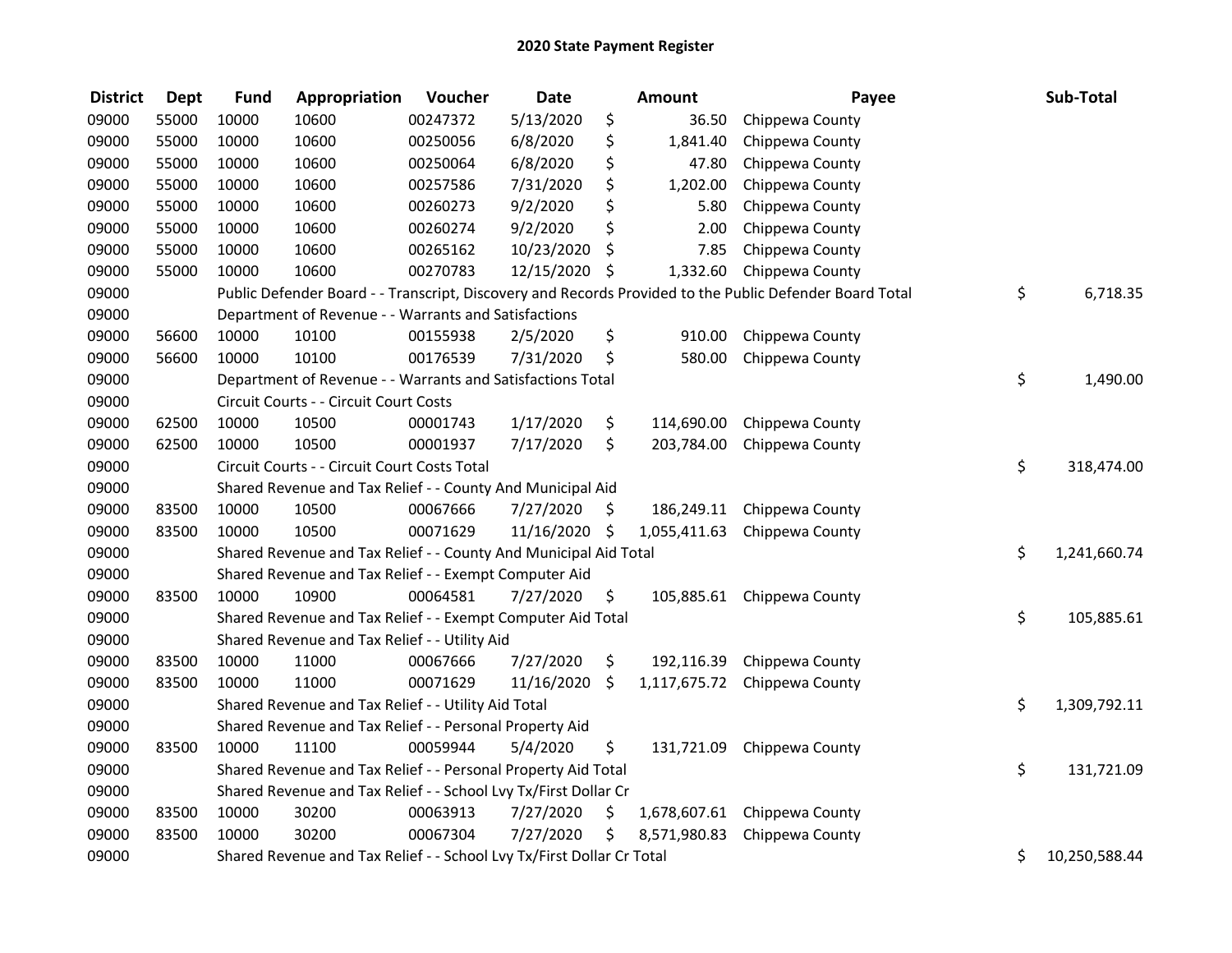| <b>District</b> | Dept  | Fund  | <b>Appropriation</b>                                            | <b>Voucher</b> | Date         | Amount | Payee                        | Sub-Total     |
|-----------------|-------|-------|-----------------------------------------------------------------|----------------|--------------|--------|------------------------------|---------------|
| 09000           |       |       | Shared Revenue and Tax Relief - - Lottery & Gaming Credit       |                |              |        |                              |               |
| 09000           | 83500 | 52100 | 36300                                                           | 00055636       | 3/23/2020 \$ |        | 3,143,494.60 Chippewa County |               |
| 09000           |       |       | Shared Revenue and Tax Relief - - Lottery & Gaming Credit Total |                |              |        |                              | 3,143,494.60  |
| 09000 Total     |       |       |                                                                 |                |              |        |                              | 34.447.672.17 |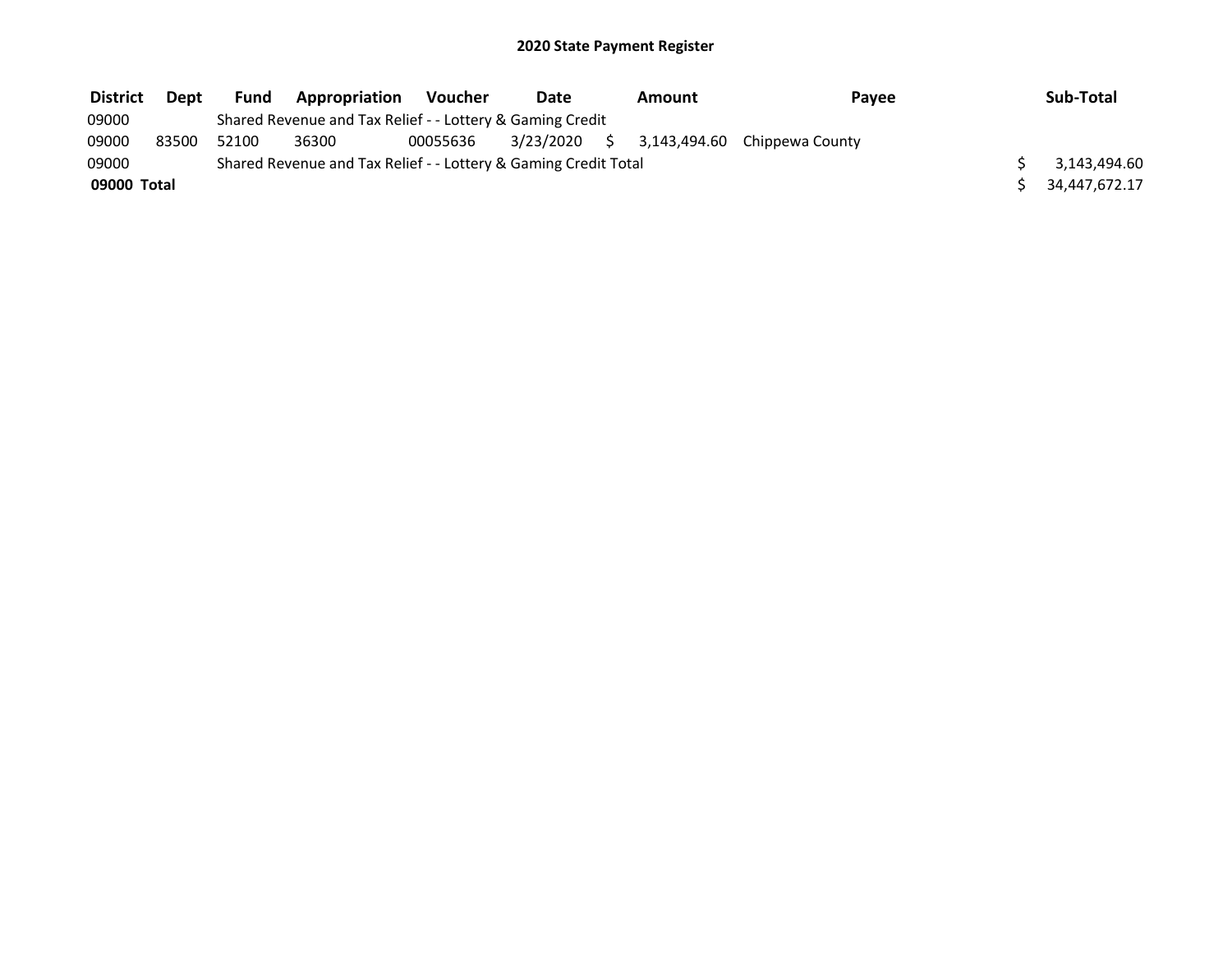| <b>District</b> | <b>Dept</b> | Fund  | Appropriation                                                      | Voucher  | <b>Date</b>   |      | Amount    |                         | Payee | Sub-Total  |
|-----------------|-------------|-------|--------------------------------------------------------------------|----------|---------------|------|-----------|-------------------------|-------|------------|
| 09002           |             |       | Dept of Safety & Prof Services - - Fire Dues Distribution          |          |               |      |           |                         |       |            |
| 09002           | 16500       | 10000 | 22500                                                              | 00035744 | 7/20/2020     | \$   |           | 10,411.30 Town Of Anson |       |            |
| 09002           |             |       | Dept of Safety & Prof Services - - Fire Dues Distribution Total    |          |               |      |           |                         | \$    | 10,411.30  |
| 09002           |             |       | Dept of Natural Resources - - Aids In Lieu Of Taxes - Gener        |          |               |      |           |                         |       |            |
| 09002           | 37000       | 10000 | 50300                                                              | 00383871 | 1/21/2020     | \$   |           | 43.51 Town Of Anson     |       |            |
| 09002           | 37000       | 10000 | 50300                                                              | 00383872 | 1/21/2020     | \$   | 242.46    | Town Of Anson           |       |            |
| 09002           | 37000       | 10000 | 50300                                                              | 00383873 | 1/21/2020     | \$   |           | 40,442.04 Town Of Anson |       |            |
| 09002           | 37000       | 10000 | 50300                                                              | 00404626 | 4/21/2020     | \$   |           | 928.26 Town Of Anson    |       |            |
| 09002           | 37000       | 10000 | 50300                                                              | 00404628 | 4/21/2020     | \$   | 10.49     | Town Of Anson           |       |            |
| 09002           |             |       | Dept of Natural Resources - - Aids In Lieu Of Taxes - Gener Total  |          |               |      |           |                         | \$    | 41,666.76  |
| 09002           |             |       | Dept of Natural Resources - - Taxes & Assessmts-Conserv Fund       |          |               |      |           |                         |       |            |
| 09002           | 37000       | 21200 | 16900                                                              | 00385665 | 1/29/2020     | -S   |           | 5.00 Town Of Anson      |       |            |
| 09002           |             |       | Dept of Natural Resources - - Taxes & Assessmts-Conserv Fund Total |          |               |      |           |                         | \$    | 5.00       |
| 09002           |             |       | Dept of Natural Resources - - Resaids - Cnty Forst, Cl & Mfl       |          |               |      |           |                         |       |            |
| 09002           | 37000       | 21200 | 57100                                                              | 00416818 | 6/18/2020     | - \$ |           | 47.11 Town Of Anson     |       |            |
| 09002           |             |       | Dept of Natural Resources - - Resaids - Cnty Forst, Cl & Mfl Total |          |               |      |           |                         | \$    | 47.11      |
| 09002           |             |       | Dept of Natural Resources - - Aids In Lieu Of Taxes - Sum S        |          |               |      |           |                         |       |            |
| 09002           | 37000       | 21200 | 57900                                                              | 00404627 | 4/21/2020     | - \$ | 99.99     | Town Of Anson           |       |            |
| 09002           |             |       | Dept of Natural Resources - - Aids In Lieu Of Taxes - Sum S Total  |          |               |      |           |                         | \$    | 99.99      |
| 09002           |             |       | WI Dept of Transportation - - Trns Aids To Mnc.-Sf                 |          |               |      |           |                         |       |            |
| 09002           | 39500       | 21100 | 19100                                                              | 00475682 | 1/6/2020      | \$   |           | 37,035.09 Town Of Anson |       |            |
| 09002           | 39500       | 21100 | 19100                                                              | 00505537 | 4/6/2020      | \$   | 37,035.09 | Town Of Anson           |       |            |
| 09002           | 39500       | 21100 | 19100                                                              | 00542529 | 7/6/2020      | \$   | 37,035.09 | Town Of Anson           |       |            |
| 09002           | 39500       | 21100 | 19100                                                              | 00585355 | 10/5/2020     | \$   |           | 37,035.09 Town Of Anson |       |            |
| 09002           |             |       | WI Dept of Transportation - - Trns Aids To Mnc.-Sf Total           |          |               |      |           |                         | \$    | 148,140.36 |
| 09002           |             |       | Department of Administration - - Federal Aid                       |          |               |      |           |                         |       |            |
| 09002           | 50500       | 10000 | 14200                                                              | 00134206 | 12/10/2020 \$ |      |           | 31,484.91 Town Of Anson |       |            |
| 09002           |             |       | Department of Administration - - Federal Aid Total                 |          |               |      |           |                         | \$    | 31,484.91  |
| 09002           |             |       | Elections Commission - - 2018 Hava Election Security               |          |               |      |           |                         |       |            |
| 09002           | 51000       | 22000 | 18200                                                              | 00004475 | 9/9/2020      | \$   |           | 1,874.20 Town Of Anson  |       |            |
| 09002           |             |       | Elections Commission - - 2018 Hava Election Security Total         |          |               |      |           |                         | \$    | 1,874.20   |
| 09002           |             |       | Shared Revenue and Tax Relief - - County And Municipal Aid         |          |               |      |           |                         |       |            |
| 09002           | 83500       | 10000 | 10500                                                              | 00067635 | 7/27/2020     | \$   |           | 5,092.92 Town Of Anson  |       |            |
| 09002           | 83500       | 10000 | 10500                                                              | 00071598 | 11/16/2020    | -\$  |           | 28,859.86 Town Of Anson |       |            |
| 09002           |             |       | Shared Revenue and Tax Relief - - County And Municipal Aid Total   |          |               |      |           |                         | \$    | 33,952.78  |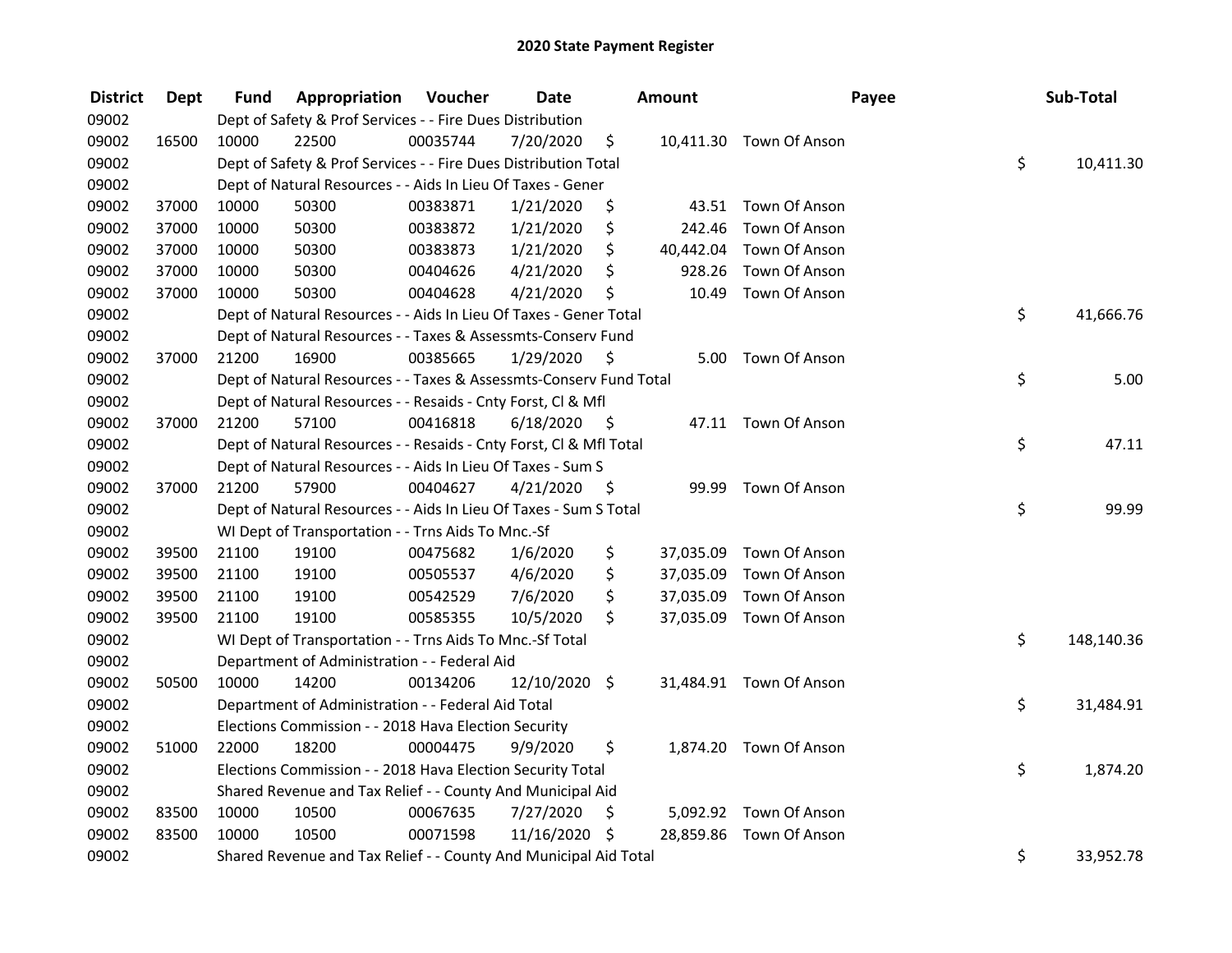| <b>District</b> | Dept  | Fund  | Appropriation                                                       | <b>Voucher</b> | Date       |              | <b>Amount</b> |                          | Payee | Sub-Total  |
|-----------------|-------|-------|---------------------------------------------------------------------|----------------|------------|--------------|---------------|--------------------------|-------|------------|
| 09002           |       |       | Shared Revenue and Tax Relief - - Exempt Computer Aid               |                |            |              |               |                          |       |            |
| 09002           | 83500 | 10000 | 10900                                                               | 00064820       | 7/27/2020  | S            | 5.19          | Town Of Anson            |       |            |
| 09002           |       |       | Shared Revenue and Tax Relief - - Exempt Computer Aid Total         |                |            |              |               |                          | \$    | 5.19       |
| 09002           |       |       | Shared Revenue and Tax Relief - - Utility Aid                       |                |            |              |               |                          |       |            |
| 09002           | 83500 | 10000 | 11000                                                               | 00067635       | 7/27/2020  | <sub>S</sub> | 43,822.02     | Town Of Anson            |       |            |
| 09002           | 83500 | 10000 | 11000                                                               | 00071598       | 11/16/2020 | S.           |               | 248,324.81 Town Of Anson |       |            |
| 09002           |       |       | Shared Revenue and Tax Relief - - Utility Aid Total                 |                |            |              |               |                          | \$    | 292,146.83 |
| 09002           |       |       | Shared Revenue and Tax Relief - - Personal Property Aid             |                |            |              |               |                          |       |            |
| 09002           | 83500 | 10000 | 11100                                                               | 00060184       | 5/4/2020   | Ś.           | 107.19        | Town Of Anson            |       |            |
| 09002           |       |       | Shared Revenue and Tax Relief - - Personal Property Aid Total       |                |            |              |               |                          | \$    | 107.19     |
| 09002           |       |       | Shared Revenue and Tax Relief - - Payments For Municipal Svcs       |                |            |              |               |                          |       |            |
| 09002           | 83500 | 10000 | 50100                                                               | 00054822       | 2/3/2020   | S            | 76.03         | Town Of Anson            |       |            |
| 09002           |       |       | Shared Revenue and Tax Relief - - Payments For Municipal Svcs Total |                |            |              |               |                          | \$    | 76.03      |
| 09002 Total     |       |       |                                                                     |                |            |              |               |                          | \$    | 560,017.65 |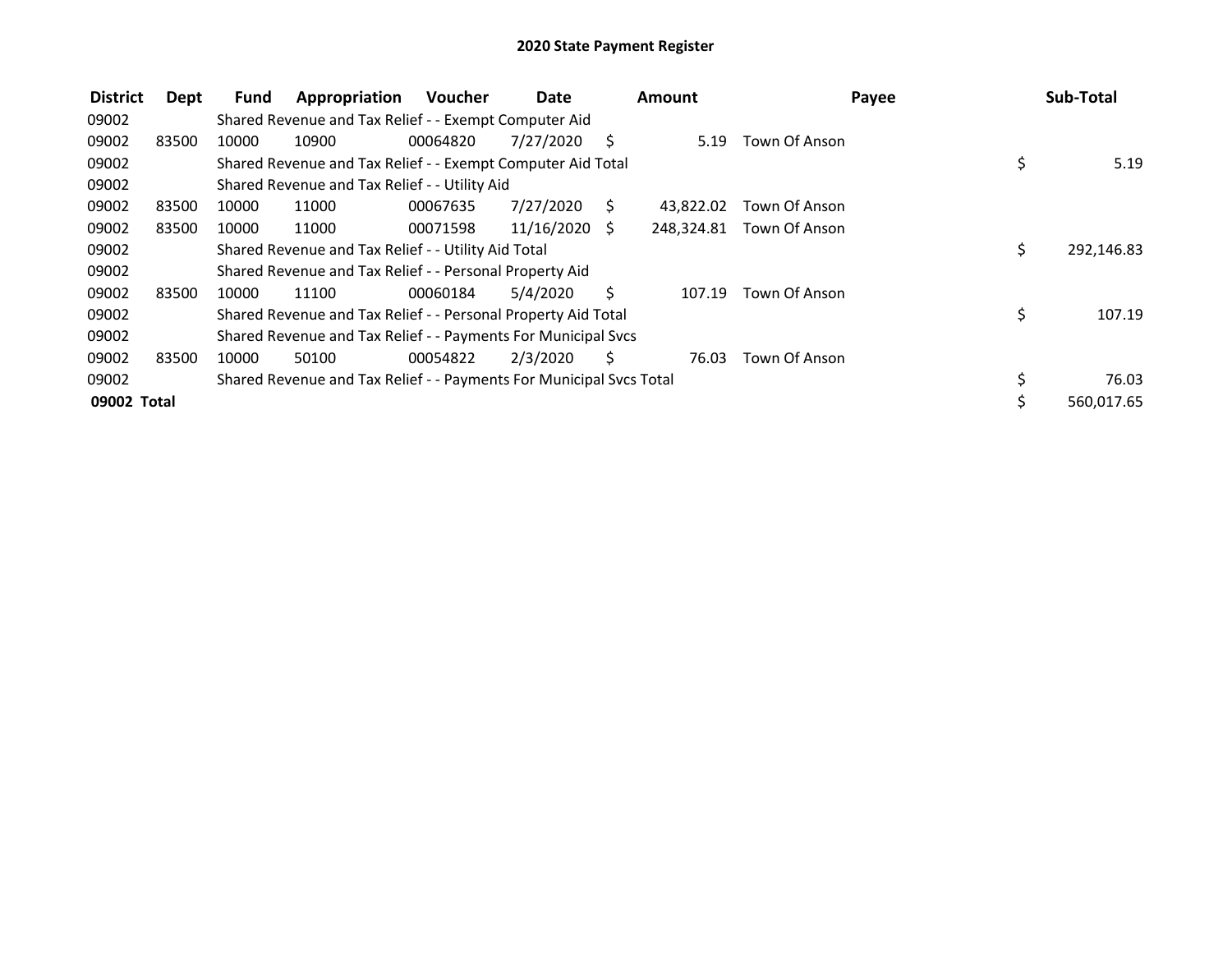| <b>District</b> | <b>Dept</b> | Fund  | Appropriation                                                      | Voucher  | <b>Date</b> |      | Amount    | Payee                    | Sub-Total        |
|-----------------|-------------|-------|--------------------------------------------------------------------|----------|-------------|------|-----------|--------------------------|------------------|
| 09004           |             |       | Dept of Safety & Prof Services - - Fire Dues Distribution          |          |             |      |           |                          |                  |
| 09004           | 16500       | 10000 | 22500                                                              | 00035745 | 7/20/2020   | \$   |           | 2,471.77 Town Of Arthur  |                  |
| 09004           |             |       | Dept of Safety & Prof Services - - Fire Dues Distribution Total    |          |             |      |           |                          | \$<br>2,471.77   |
| 09004           |             |       | Dept of Natural Resources - - Aids In Lieu Of Taxes - Gener        |          |             |      |           |                          |                  |
| 09004           | 37000       | 10000 | 50300                                                              | 00383853 | 1/21/2020   | \$   | 7,268.43  | Town Of Arthur           |                  |
| 09004           | 37000       | 10000 | 50300                                                              | 00404159 | 4/21/2020   | \$   |           | 18.71 Town Of Arthur     |                  |
| 09004           |             |       | Dept of Natural Resources - - Aids In Lieu Of Taxes - Gener Total  |          |             |      |           |                          | \$<br>7,287.14   |
| 09004           |             |       | Dept of Natural Resources - - Resaids - Cnty Forst, CI & Mfl       |          |             |      |           |                          |                  |
| 09004           | 37000       | 21200 | 57100                                                              | 00416819 | 6/18/2020   | - \$ |           | 337.84 Town Of Arthur    |                  |
| 09004           |             |       | Dept of Natural Resources - - Resaids - Cnty Forst, Cl & Mfl Total |          |             |      |           |                          | \$<br>337.84     |
| 09004           |             |       | Dept of Natural Resources - - Aids In Lieu Of Taxes - Sum S        |          |             |      |           |                          |                  |
| 09004           | 37000       | 21200 | 57900                                                              | 00404158 | 4/21/2020   | -\$  | 35.20     | Town Of Arthur           |                  |
| 09004           |             |       | Dept of Natural Resources - - Aids In Lieu Of Taxes - Sum S Total  |          |             |      |           |                          | \$<br>35.20      |
| 09004           |             |       | WI Dept of Transportation - - Disastr Damag Aid Sf                 |          |             |      |           |                          |                  |
| 09004           | 39500       | 21100 | 17400                                                              | 00561334 | 8/5/2020    | \$   |           | 5,685.54 Town Of Arthur  |                  |
| 09004           |             |       | WI Dept of Transportation - - Disastr Damag Aid Sf Total           |          |             |      |           |                          | \$<br>5,685.54   |
| 09004           |             |       | WI Dept of Transportation - - Trns Aids To Mnc.-Sf                 |          |             |      |           |                          |                  |
| 09004           | 39500       | 21100 | 19100                                                              | 00475683 | 1/6/2020    | \$   | 27,561.15 | Town Of Arthur           |                  |
| 09004           | 39500       | 21100 | 19100                                                              | 00505538 | 4/6/2020    | \$   | 27,561.15 | Town Of Arthur           |                  |
| 09004           | 39500       | 21100 | 19100                                                              | 00542530 | 7/6/2020    | \$   | 27,561.15 | Town Of Arthur           |                  |
| 09004           | 39500       | 21100 | 19100                                                              | 00585356 | 10/5/2020   | \$   |           | 27,561.15 Town Of Arthur |                  |
| 09004           |             |       | WI Dept of Transportation - - Trns Aids To Mnc.-Sf Total           |          |             |      |           |                          | \$<br>110,244.60 |
| 09004           |             |       | WI Dept of Transportation - - Loc Rd Imp Prg St Fd                 |          |             |      |           |                          |                  |
| 09004           | 39500       | 21100 | 27800                                                              | 00580338 | 9/9/2020    | \$   |           | 13,562.02 Town Of Arthur |                  |
| 09004           |             |       | WI Dept of Transportation - - Loc Rd Imp Prg St Fd Total           |          |             |      |           |                          | \$<br>13,562.02  |
| 09004           |             |       | Department of Administration - - Federal Aid                       |          |             |      |           |                          |                  |
| 09004           | 50500       | 10000 | 14200                                                              | 00129745 | 10/2/2020   | \$   | 710.75    | Town Of Arthur           |                  |
| 09004           | 50500       | 10000 | 14200                                                              | 00134207 | 12/10/2020  | \$   | 485.64    | Town Of Arthur           |                  |
| 09004           |             |       | Department of Administration - - Federal Aid Total                 |          |             |      |           |                          | \$<br>1,196.39   |
| 09004           |             |       | Elections Commission - - 2018 Hava Election Security               |          |             |      |           |                          |                  |
| 09004           | 51000       | 22000 | 18200                                                              | 00003550 | 6/30/2020   | \$   | 665.30    | Town Of Arthur           |                  |
| 09004           |             |       | Elections Commission - - 2018 Hava Election Security Total         |          |             |      |           |                          | \$<br>665.30     |
| 09004           |             |       | Shared Revenue and Tax Relief - - County And Municipal Aid         |          |             |      |           |                          |                  |
| 09004           | 83500       | 10000 | 10500                                                              | 00067636 | 7/27/2020   | \$   |           | 7,061.41 Town Of Arthur  |                  |
| 09004           | 83500       | 10000 | 10500                                                              | 00071599 | 11/16/2020  | \$   |           | 40,014.66 Town Of Arthur |                  |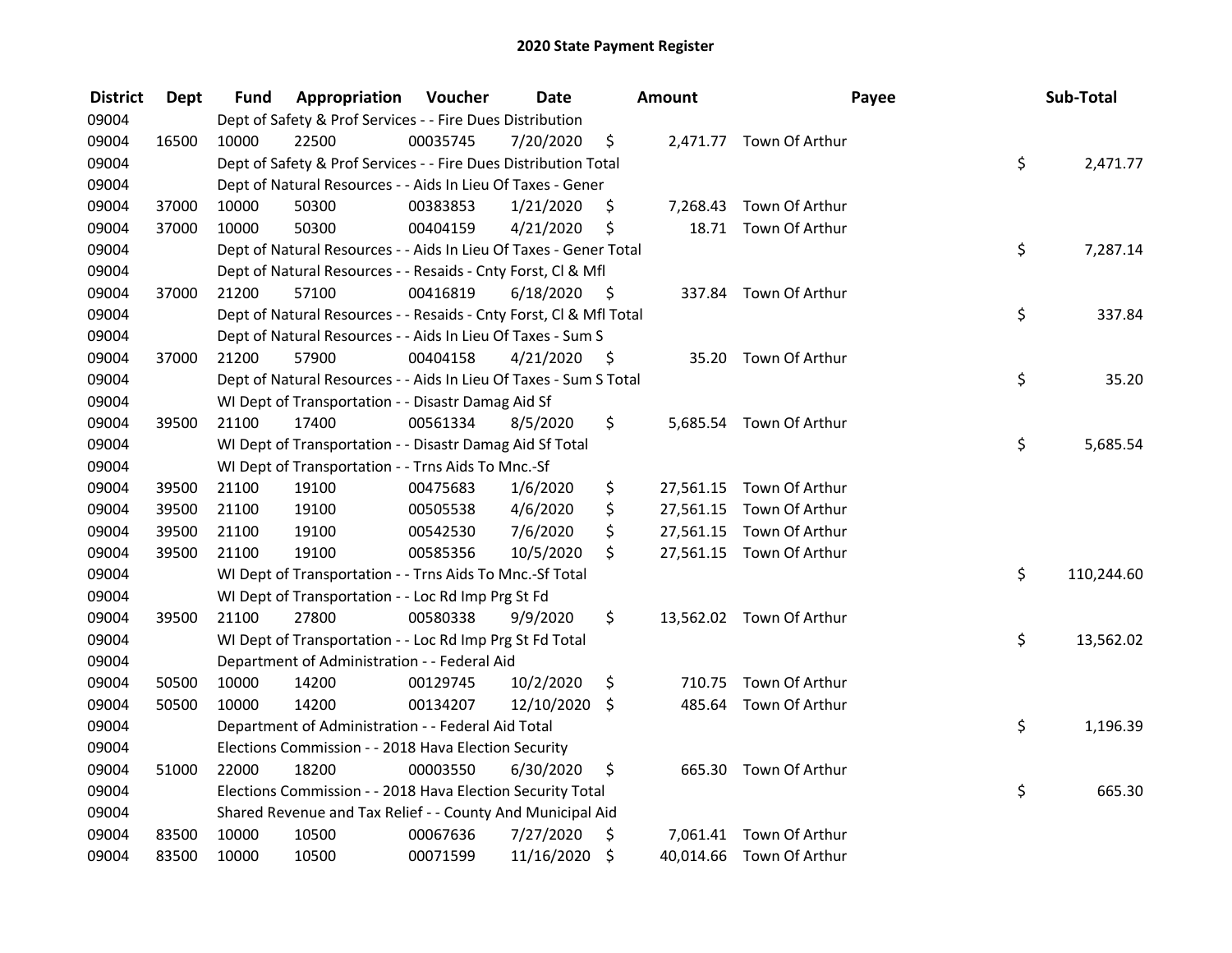| <b>District</b> | Dept  | Fund  | Appropriation                                                    | <b>Voucher</b> | Date            | Amount |        | Payee          | Sub-Total       |
|-----------------|-------|-------|------------------------------------------------------------------|----------------|-----------------|--------|--------|----------------|-----------------|
| 09004           |       |       | Shared Revenue and Tax Relief - - County And Municipal Aid Total |                |                 |        |        |                | \$<br>47,076.07 |
| 09004           |       |       | Shared Revenue and Tax Relief - - Exempt Computer Aid            |                |                 |        |        |                |                 |
| 09004           | 83500 | 10000 | 10900                                                            | 00064821       | 7/27/2020       | S      | 28.06  | Town Of Arthur |                 |
| 09004           |       |       | Shared Revenue and Tax Relief - - Exempt Computer Aid Total      |                |                 |        |        |                | \$<br>28.06     |
| 09004           |       |       | Shared Revenue and Tax Relief - - Utility Aid                    |                |                 |        |        |                |                 |
| 09004           | 83500 | 10000 | 11000                                                            | 00067636       | 7/27/2020       |        | 170.01 | Town Of Arthur |                 |
| 09004           | 83500 | 10000 | 11000                                                            | 00071599       | $11/16/2020$ \$ |        | 988.29 | Town Of Arthur |                 |
| 09004           |       |       | Shared Revenue and Tax Relief - - Utility Aid Total              |                |                 |        |        |                | \$<br>1,158.30  |
| 09004           |       |       | Shared Revenue and Tax Relief - - Personal Property Aid          |                |                 |        |        |                |                 |
| 09004           | 83500 | 10000 | 11100                                                            | 00060185       | 5/4/2020        | S      | 961.55 | Town Of Arthur |                 |
| 09004           |       |       | Shared Revenue and Tax Relief - - Personal Property Aid Total    |                |                 |        |        |                | 961.55          |
| 09004 Total     |       |       |                                                                  |                |                 |        |        |                | 190,709.78      |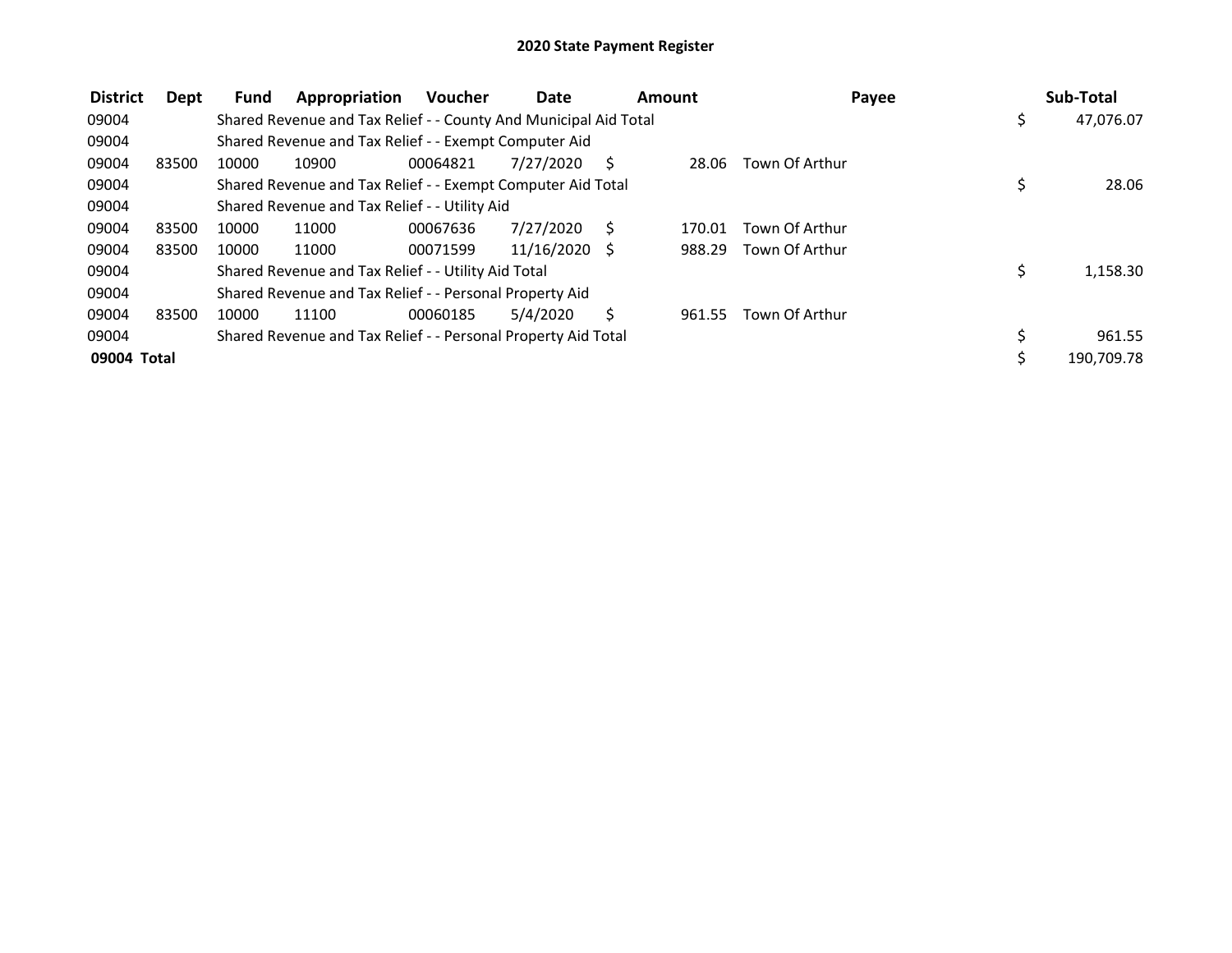| <b>District</b> | Dept  | <b>Fund</b> | Appropriation                                                      | Voucher  | <b>Date</b> |      | <b>Amount</b> | Payee                    | Sub-Total        |
|-----------------|-------|-------------|--------------------------------------------------------------------|----------|-------------|------|---------------|--------------------------|------------------|
| 09006           |       |             | Dept of Safety & Prof Services - - Fire Dues Distribution          |          |             |      |               |                          |                  |
| 09006           | 16500 | 10000       | 22500                                                              | 00035746 | 7/20/2020   | \$   |               | 2,460.41 Town Of Auburn  |                  |
| 09006           |       |             | Dept of Safety & Prof Services - - Fire Dues Distribution Total    |          |             |      |               |                          | \$<br>2,460.41   |
| 09006           |       |             | Dept of Natural Resources - - Aids In Lieu Of Taxes - Gener        |          |             |      |               |                          |                  |
| 09006           | 37000 | 10000       | 50300                                                              | 00404242 | 4/21/2020   | - \$ |               | 6.05 Town Of Auburn      |                  |
| 09006           |       |             | Dept of Natural Resources - - Aids In Lieu Of Taxes - Gener Total  |          |             |      |               |                          | \$<br>6.05       |
| 09006           |       |             | Dept of Natural Resources - - Resaids - Cnty Forst, CI & Mfl       |          |             |      |               |                          |                  |
| 09006           | 37000 | 21200       | 57100                                                              | 00416820 | 6/18/2020   | - \$ |               | 387.67 Town Of Auburn    |                  |
| 09006           |       |             | Dept of Natural Resources - - Resaids - Cnty Forst, CI & Mfl Total |          |             |      |               |                          | \$<br>387.67     |
| 09006           |       |             | Dept of Natural Resources - - Aids In Lieu Of Taxes - Sum S        |          |             |      |               |                          |                  |
| 09006           | 37000 | 21200       | 57900                                                              | 00404241 | 4/21/2020   | - \$ | 59.44         | Town Of Auburn           |                  |
| 09006           |       |             | Dept of Natural Resources - - Aids In Lieu Of Taxes - Sum S Total  |          |             |      |               |                          | \$<br>59.44      |
| 09006           |       |             | WI Dept of Transportation - - Trns Aids To Mnc.-Sf                 |          |             |      |               |                          |                  |
| 09006           | 39500 | 21100       | 19100                                                              | 00475684 | 1/6/2020    | \$   | 18,192.33     | Town Of Auburn           |                  |
| 09006           | 39500 | 21100       | 19100                                                              | 00505539 | 4/6/2020    | \$   |               | 18,192.33 Town Of Auburn |                  |
| 09006           | 39500 | 21100       | 19100                                                              | 00542531 | 7/6/2020    | \$   |               | 18,192.33 Town Of Auburn |                  |
| 09006           | 39500 | 21100       | 19100                                                              | 00585357 | 10/5/2020   | \$   |               | 18,192.33 Town Of Auburn |                  |
| 09006           |       |             | WI Dept of Transportation - - Trns Aids To Mnc.-Sf Total           |          |             |      |               |                          | \$<br>72,769.32  |
| 09006           |       |             | Shared Revenue and Tax Relief - - County And Municipal Aid         |          |             |      |               |                          |                  |
| 09006           | 83500 | 10000       | 10500                                                              | 00067637 | 7/27/2020   | \$   | 4,964.44      | Town Of Auburn           |                  |
| 09006           | 83500 | 10000       | 10500                                                              | 00071600 | 11/16/2020  | -S   |               | 28,131.83 Town Of Auburn |                  |
| 09006           |       |             | Shared Revenue and Tax Relief - - County And Municipal Aid Total   |          |             |      |               |                          | \$<br>33,096.27  |
| 09006           |       |             | Shared Revenue and Tax Relief - - Exempt Computer Aid              |          |             |      |               |                          |                  |
| 09006           | 83500 | 10000       | 10900                                                              | 00064822 | 7/27/2020   | S    | 4.16          | Town Of Auburn           |                  |
| 09006           |       |             | Shared Revenue and Tax Relief - - Exempt Computer Aid Total        |          |             |      |               |                          | \$<br>4.16       |
| 09006           |       |             | Shared Revenue and Tax Relief - - Personal Property Aid            |          |             |      |               |                          |                  |
| 09006           | 83500 | 10000       | 11100                                                              | 00060186 | 5/4/2020    | \$   | 146.79        | Town Of Auburn           |                  |
| 09006           |       |             | Shared Revenue and Tax Relief - - Personal Property Aid Total      |          |             |      |               |                          | \$<br>146.79     |
| 09006 Total     |       |             |                                                                    |          |             |      |               |                          | \$<br>108,930.11 |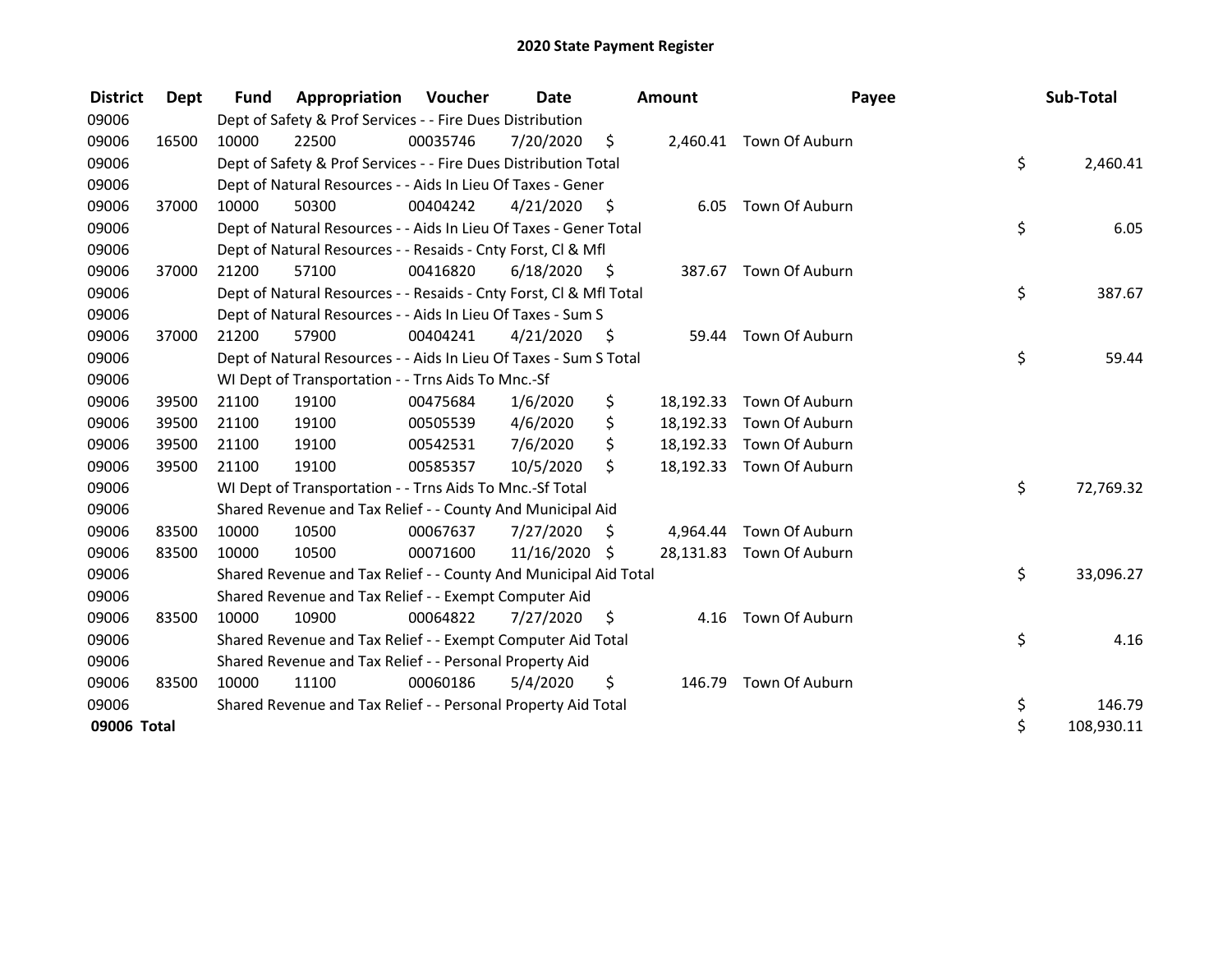| <b>District</b> | <b>Dept</b> | Fund  | <b>Appropriation Voucher</b>                                       |          | <b>Date</b>   |                     | Amount    | Payee                         | Sub-Total        |
|-----------------|-------------|-------|--------------------------------------------------------------------|----------|---------------|---------------------|-----------|-------------------------------|------------------|
| 09008           |             |       | Dept of Safety & Prof Services - - Fire Dues Distribution          |          |               |                     |           |                               |                  |
| 09008           | 16500       | 10000 | 22500                                                              | 00035747 | 7/20/2020     | \$                  |           | 3,550.02 Town Of Birch Creek  |                  |
| 09008           |             |       | Dept of Safety & Prof Services - - Fire Dues Distribution Total    |          |               |                     |           |                               | \$<br>3,550.02   |
| 09008           |             |       | Dept of Natural Resources - - Aids In Lieu Of Taxes - Gener        |          |               |                     |           |                               |                  |
| 09008           | 37000       | 10000 | 50300                                                              | 00405155 | 4/21/2020     | - \$                |           | 40.00 Town Of Birch Creek     |                  |
| 09008           |             |       | Dept of Natural Resources - - Aids In Lieu Of Taxes - Gener Total  |          |               |                     |           |                               | \$<br>40.00      |
| 09008           |             |       | Dept of Natural Resources - - Resaids - Cnty Forst, Cl & Mfl       |          |               |                     |           |                               |                  |
| 09008           | 37000       | 21200 | 57100                                                              | 00416821 | 6/18/2020     | $\ddot{\mathsf{s}}$ |           | 3,806.74 Town Of Birch Creek  |                  |
| 09008           |             |       | Dept of Natural Resources - - Resaids - Cnty Forst, Cl & Mfl Total |          |               |                     |           |                               | \$<br>3,806.74   |
| 09008           |             |       | WI Dept of Transportation - - Trns Aids To Mnc.-Sf                 |          |               |                     |           |                               |                  |
| 09008           | 39500       | 21100 | 19100                                                              | 00475685 | 1/6/2020      | \$                  |           | 27,837.09 Town Of Birch Creek |                  |
| 09008           | 39500       | 21100 | 19100                                                              | 00505540 | 4/6/2020      | \$                  | 27,837.09 | Town Of Birch Creek           |                  |
| 09008           | 39500       | 21100 | 19100                                                              | 00542532 | 7/6/2020      | \$                  | 27,837.09 | Town Of Birch Creek           |                  |
| 09008           | 39500       | 21100 | 19100                                                              | 00585358 | 10/5/2020     | \$                  |           | 27,837.09 Town Of Birch Creek |                  |
| 09008           |             |       | WI Dept of Transportation - - Trns Aids To Mnc.-Sf Total           |          |               |                     |           |                               | \$<br>111,348.36 |
| 09008           |             |       | Department of Administration - - Federal Aid                       |          |               |                     |           |                               |                  |
| 09008           | 50500       | 10000 | 14200                                                              | 00132087 | 11/13/2020 \$ |                     |           | 2,294.81 Town Of Birch Creek  |                  |
| 09008           | 50500       | 10000 | 14200                                                              | 00134208 | 12/10/2020    | \$                  | 2,838.19  | Town Of Birch Creek           |                  |
| 09008           | 50500       | 10000 | 14200                                                              | 00136131 | 12/17/2020 \$ |                     |           | 117.88 Town Of Birch Creek    |                  |
| 09008           |             |       | Department of Administration - - Federal Aid Total                 |          |               |                     |           |                               | \$<br>5,250.88   |
| 09008           |             |       | Elections Commission - - 2018 Hava Election Security               |          |               |                     |           |                               |                  |
| 09008           | 51000       | 22000 | 18200                                                              | 00004648 | 9/18/2020     | \$.                 |           | 593.80 Town Of Birch Creek    |                  |
| 09008           |             |       | Elections Commission - - 2018 Hava Election Security Total         |          |               |                     |           |                               | \$<br>593.80     |
| 09008           |             |       | Shared Revenue and Tax Relief - - County And Municipal Aid         |          |               |                     |           |                               |                  |
| 09008           | 83500       | 10000 | 10500                                                              | 00067638 | 7/27/2020     | S                   |           | 1,157.25 Town Of Birch Creek  |                  |
| 09008           | 83500       | 10000 | 10500                                                              | 00071601 | 11/16/2020 \$ |                     |           | 6,557.78 Town Of Birch Creek  |                  |
| 09008           |             |       | Shared Revenue and Tax Relief - - County And Municipal Aid Total   |          |               |                     |           |                               | \$<br>7,715.03   |
| 09008           |             |       | Shared Revenue and Tax Relief - - Exempt Computer Aid              |          |               |                     |           |                               |                  |
| 09008           | 83500       | 10000 | 10900                                                              | 00064823 | 7/27/2020     | \$                  |           | 1.03 Town Of Birch Creek      |                  |
| 09008           |             |       | Shared Revenue and Tax Relief - - Exempt Computer Aid Total        |          |               |                     |           |                               | \$<br>1.03       |
| 09008           |             |       | Shared Revenue and Tax Relief - - Utility Aid                      |          |               |                     |           |                               |                  |
| 09008           | 83500       | 10000 | 11000                                                              | 00067638 | 7/27/2020     | \$                  |           | 131.35 Town Of Birch Creek    |                  |
| 09008           | 83500       | 10000 | 11000                                                              | 00071601 | 11/16/2020    | \$                  |           | 1,012.08 Town Of Birch Creek  |                  |
| 09008           |             |       | Shared Revenue and Tax Relief - - Utility Aid Total                |          |               |                     |           |                               | \$<br>1,143.43   |
| 09008           |             |       | Shared Revenue and Tax Relief - - Personal Property Aid            |          |               |                     |           |                               |                  |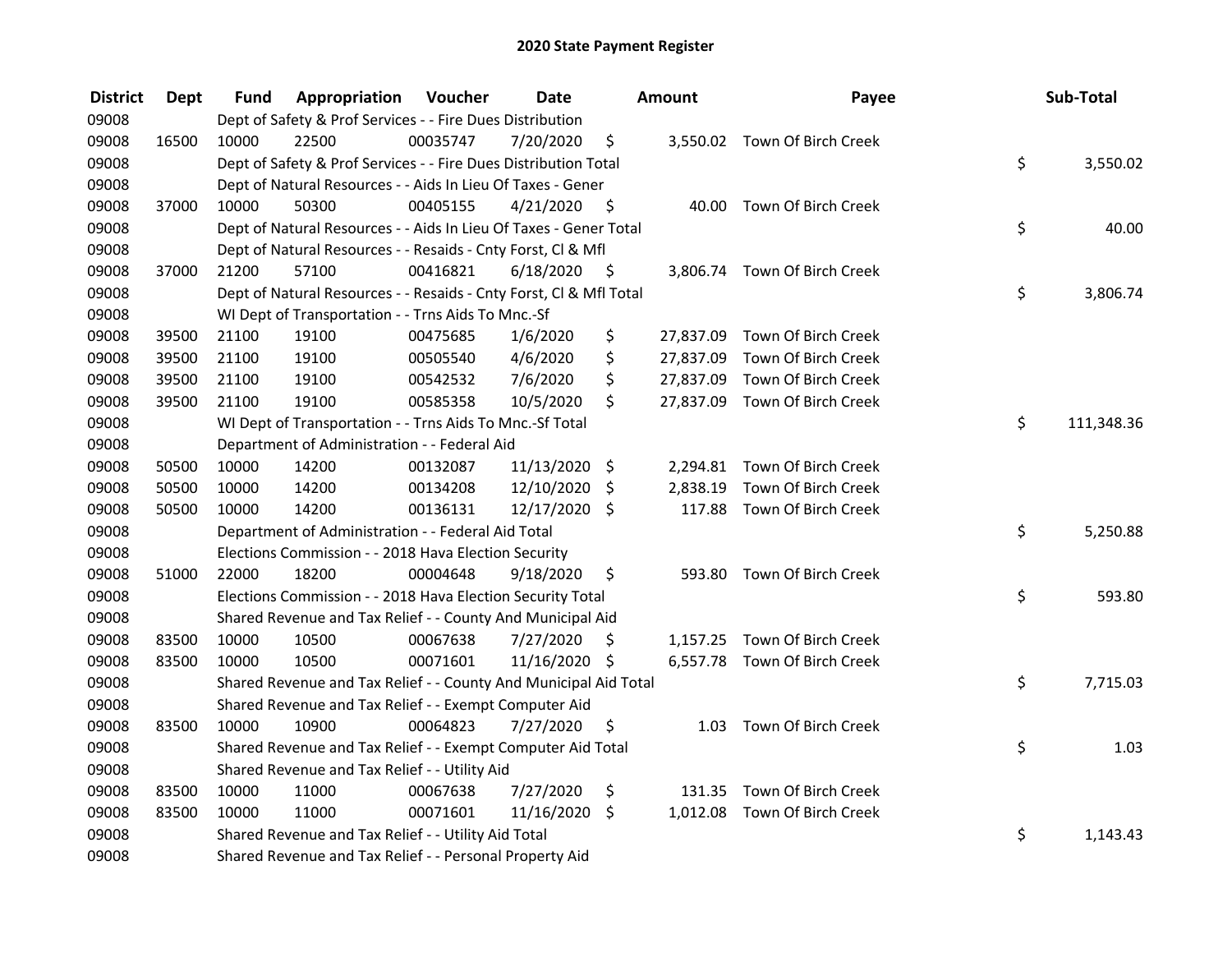| <b>District</b> | <b>Dept</b> | <b>Fund</b> | Appropriation                                                       | <b>Voucher</b> | <b>Date</b> | Amount |       | Pavee               | Sub-Total  |
|-----------------|-------------|-------------|---------------------------------------------------------------------|----------------|-------------|--------|-------|---------------------|------------|
| 09008           | 83500       | 10000       | 11100                                                               | 00060187       | 5/4/2020    |        | 61.83 | Town Of Birch Creek |            |
| 09008           |             |             | Shared Revenue and Tax Relief - - Personal Property Aid Total       |                |             |        |       |                     | 61.83      |
| 09008           |             |             | Shared Revenue and Tax Relief - - Payments For Municipal Svcs       |                |             |        |       |                     |            |
| 09008           | 83500       | 10000       | 50100                                                               | 00054924       | 2/3/2020    |        | 57.27 | Town Of Birch Creek |            |
| 09008           |             |             | Shared Revenue and Tax Relief - - Payments For Municipal Svcs Total |                |             |        |       |                     | 57.27      |
| 09008 Total     |             |             |                                                                     |                |             |        |       |                     | 133,568.39 |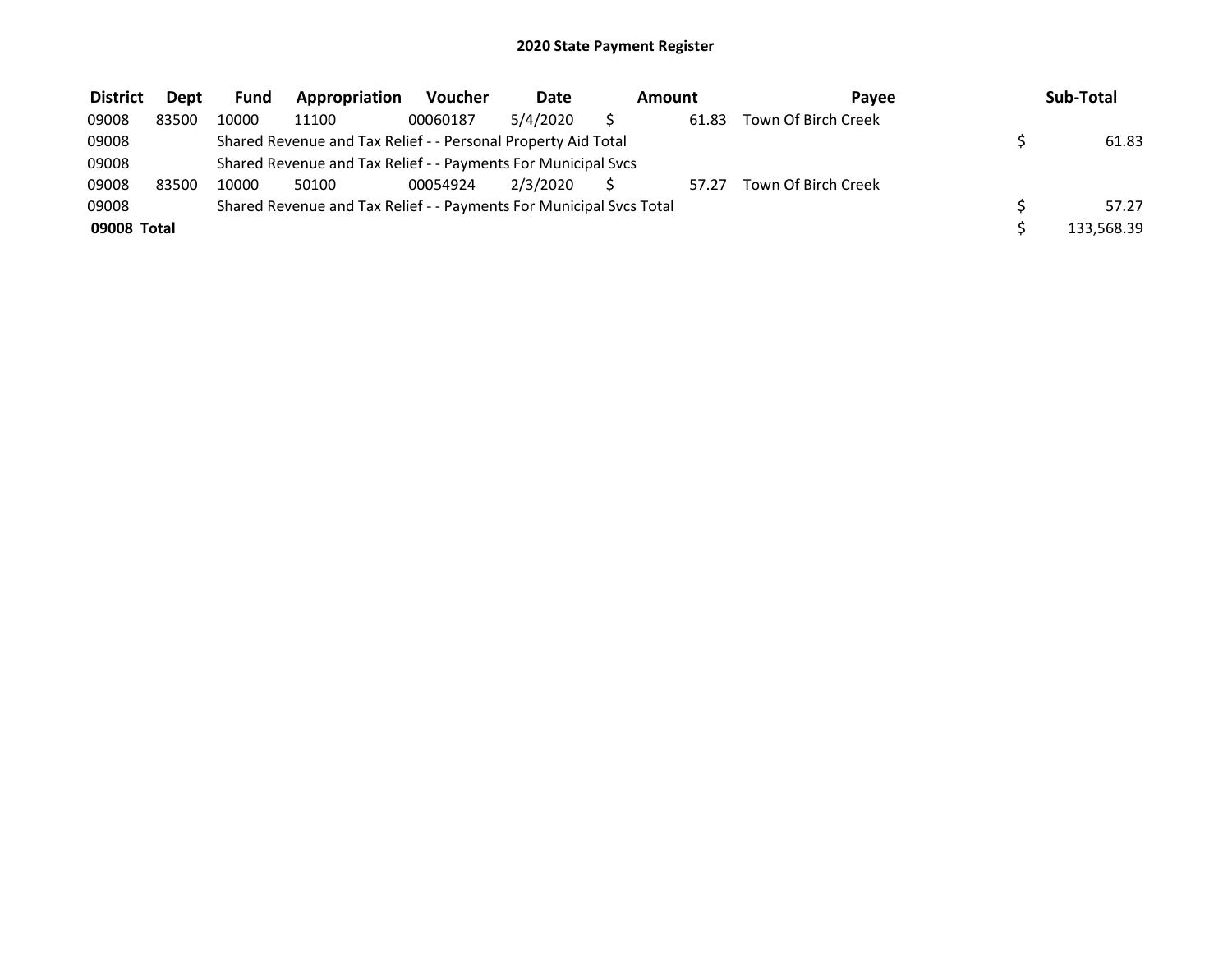| <b>District</b> | Dept  | Fund  | Appropriation                                                      | Voucher  | <b>Date</b>   |      | <b>Amount</b> | Payee                     | Sub-Total        |
|-----------------|-------|-------|--------------------------------------------------------------------|----------|---------------|------|---------------|---------------------------|------------------|
| 09010           |       |       | Dept of Safety & Prof Services - - Fire Dues Distribution          |          |               |      |               |                           |                  |
| 09010           | 16500 | 10000 | 22500                                                              | 00035748 | 7/20/2020     | \$   |               | 4,106.08 Town Of Bloomer  |                  |
| 09010           |       |       | Dept of Safety & Prof Services - - Fire Dues Distribution Total    |          |               |      |               |                           | \$<br>4,106.08   |
| 09010           |       |       | Dept of Natural Resources - - Aids In Lieu Of Taxes - Gener        |          |               |      |               |                           |                  |
| 09010           | 37000 | 10000 | 50300                                                              | 00383828 | 1/21/2020     | \$   |               | 2,624.01 Town Of Bloomer  |                  |
| 09010           | 37000 | 10000 | 50300                                                              | 00383829 | 1/21/2020     | \$   |               | 6,902.93 Town Of Bloomer  |                  |
| 09010           | 37000 | 10000 | 50300                                                              | 00403819 | 4/21/2020     | \$   |               | 246.60 Town Of Bloomer    |                  |
| 09010           | 37000 | 10000 | 50300                                                              | 00403820 | 4/21/2020     | \$   |               | 207.46 Town Of Bloomer    |                  |
| 09010           |       |       | Dept of Natural Resources - - Aids In Lieu Of Taxes - Gener Total  |          |               |      |               |                           | \$<br>9,981.00   |
| 09010           |       |       | Dept of Natural Resources - - Resaids - Cnty Forst, Cl & Mfl       |          |               |      |               |                           |                  |
| 09010           | 37000 | 21200 | 57100                                                              | 00416822 | 6/18/2020     | - \$ |               | 87.33 Town Of Bloomer     |                  |
| 09010           |       |       | Dept of Natural Resources - - Resaids - Cnty Forst, Cl & Mfl Total |          |               |      |               |                           | \$<br>87.33      |
| 09010           |       |       | Dept of Natural Resources - - Aids In Lieu Of Taxes - Sum S        |          |               |      |               |                           |                  |
| 09010           | 37000 | 21200 | 57900                                                              | 00403821 | 4/21/2020     | -\$  |               | 17.16 Town Of Bloomer     |                  |
| 09010           |       |       | Dept of Natural Resources - - Aids In Lieu Of Taxes - Sum S Total  |          |               |      |               |                           | \$<br>17.16      |
| 09010           |       |       | WI Dept of Transportation - - Trns Aids To Mnc.-Sf                 |          |               |      |               |                           |                  |
| 09010           | 39500 | 21100 | 19100                                                              | 00475686 | 1/6/2020      | \$   |               | 29,341.62 Town Of Bloomer |                  |
| 09010           | 39500 | 21100 | 19100                                                              | 00505541 | 4/6/2020      | \$   |               | 29,341.62 Town Of Bloomer |                  |
| 09010           | 39500 | 21100 | 19100                                                              | 00542533 | 7/6/2020      | \$   |               | 29,341.62 Town Of Bloomer |                  |
| 09010           | 39500 | 21100 | 19100                                                              | 00585359 | 10/5/2020     | \$   |               | 29,341.62 Town Of Bloomer |                  |
| 09010           |       |       | WI Dept of Transportation - - Trns Aids To Mnc.-Sf Total           |          |               |      |               |                           | \$<br>117,366.48 |
| 09010           |       |       | Department of Administration - - Federal Aid                       |          |               |      |               |                           |                  |
| 09010           | 50500 | 10000 | 14200                                                              | 00134209 | 12/10/2020 \$ |      |               | 6,555.98 Town Of Bloomer  |                  |
| 09010           |       |       | Department of Administration - - Federal Aid Total                 |          |               |      |               |                           | \$<br>6,555.98   |
| 09010           |       |       | Elections Commission - - 2018 Hava Election Security               |          |               |      |               |                           |                  |
| 09010           | 51000 | 22000 | 18200                                                              | 00003948 | 7/27/2020     | \$   |               | 871.00 Town Of Bloomer    |                  |
| 09010           |       |       | Elections Commission - - 2018 Hava Election Security Total         |          |               |      |               |                           | \$<br>871.00     |
| 09010           |       |       | Shared Revenue and Tax Relief - - County And Municipal Aid         |          |               |      |               |                           |                  |
| 09010           | 83500 | 10000 | 10500                                                              | 00067639 | 7/27/2020     | \$   |               | 5,957.45 Town Of Bloomer  |                  |
| 09010           | 83500 | 10000 | 10500                                                              | 00071602 | 11/16/2020 \$ |      |               | 33,758.89 Town Of Bloomer |                  |
| 09010           |       |       | Shared Revenue and Tax Relief - - County And Municipal Aid Total   |          |               |      |               |                           | \$<br>39,716.34  |
| 09010           |       |       | Shared Revenue and Tax Relief - - Exempt Computer Aid              |          |               |      |               |                           |                  |
| 09010           | 83500 | 10000 | 10900                                                              | 00064824 | 7/27/2020     | \$   | 38.45         | Town Of Bloomer           |                  |
| 09010           |       |       | Shared Revenue and Tax Relief - - Exempt Computer Aid Total        |          |               |      |               |                           | \$<br>38.45      |
| 09010           |       |       | Shared Revenue and Tax Relief - - Utility Aid                      |          |               |      |               |                           |                  |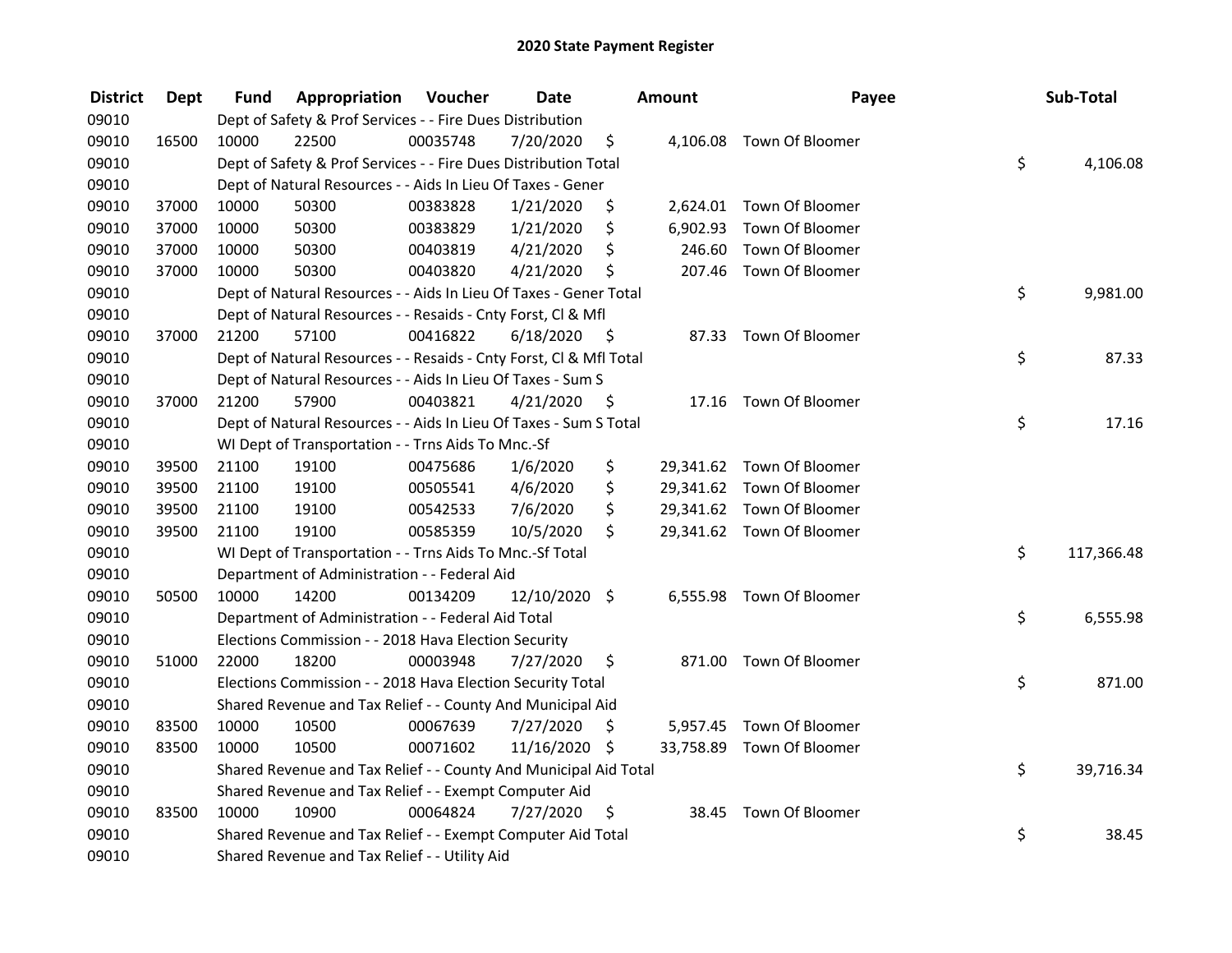| <b>District</b> | Dept  | <b>Fund</b> | Appropriation                                                   | <b>Voucher</b> | Date          |   | Amount   | Payee           |    | Sub-Total  |
|-----------------|-------|-------------|-----------------------------------------------------------------|----------------|---------------|---|----------|-----------------|----|------------|
| 09010           | 83500 | 10000       | 11000                                                           | 00067639       | 7/27/2020     |   | 70.66    | Town Of Bloomer |    |            |
| 09010           | 83500 | 10000       | 11000                                                           | 00071602       | 11/16/2020 \$ |   | 410.74   | Town Of Bloomer |    |            |
| 09010           |       |             | Shared Revenue and Tax Relief - - Utility Aid Total             |                |               |   |          |                 | \$ | 481.40     |
| 09010           |       |             | Shared Revenue and Tax Relief - - Personal Property Aid         |                |               |   |          |                 |    |            |
| 09010           | 83500 | 10000       | 11100                                                           | 00060188       | 5/4/2020      |   | 283.82   | Town Of Bloomer |    |            |
| 09010           |       |             | Shared Revenue and Tax Relief - - Personal Property Aid Total   |                |               |   |          |                 | S  | 283.82     |
| 09010           |       |             | Shared Revenue and Tax Relief - - Lottery & Gaming Credit       |                |               |   |          |                 |    |            |
| 09010           | 83500 | 52100       | 36300                                                           | 00055194       | 3/23/2020     | S | 3.217.44 | Town Of Bloomer |    |            |
| 09010           |       |             | Shared Revenue and Tax Relief - - Lottery & Gaming Credit Total |                |               |   |          |                 |    | 3,217.44   |
| 09010 Total     |       |             |                                                                 |                |               |   |          |                 |    | 182,722.48 |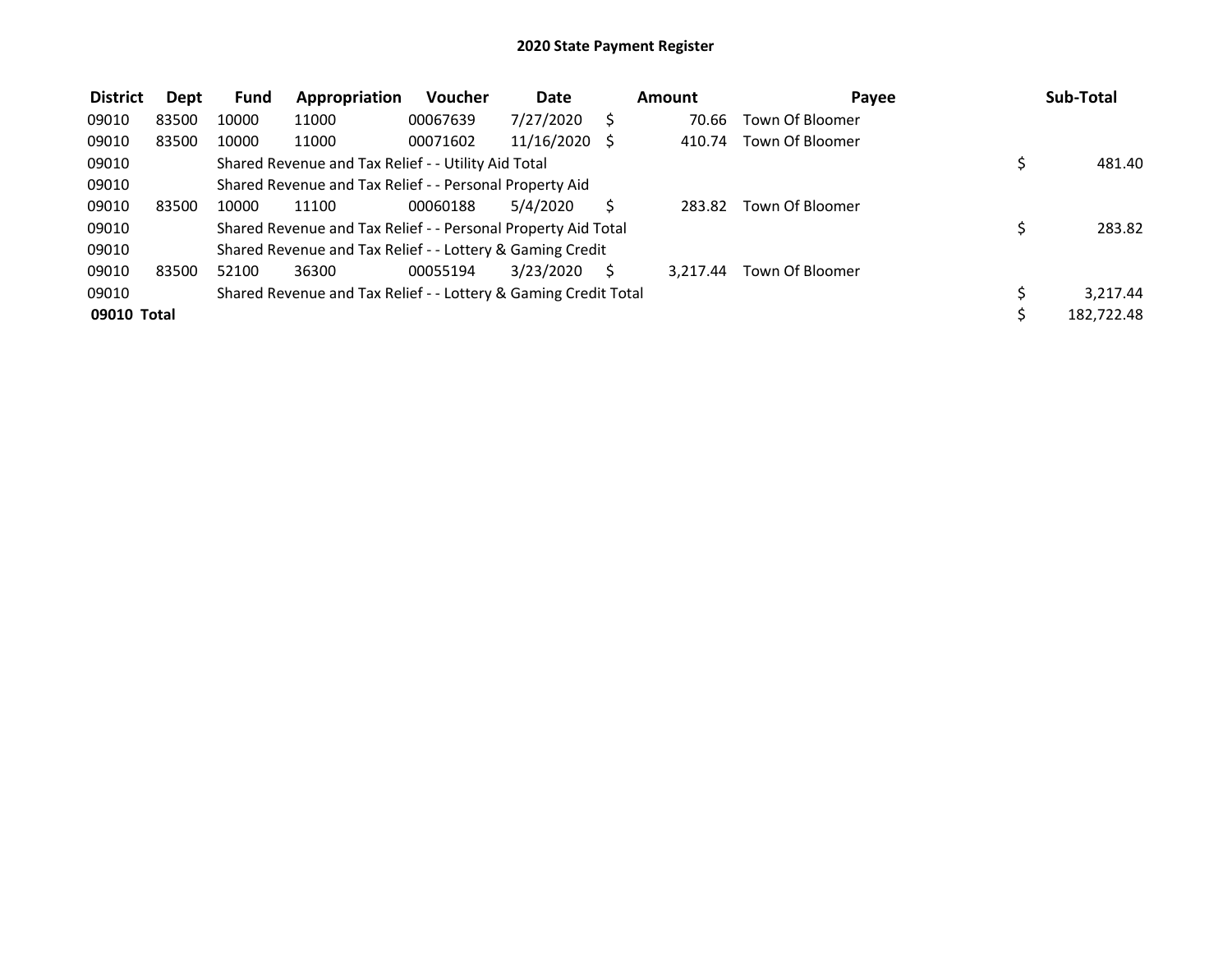| <b>District</b> | <b>Dept</b> | Fund  | Appropriation                                                      | Voucher  | <b>Date</b>     |      | <b>Amount</b> | Payee                       | Sub-Total       |
|-----------------|-------------|-------|--------------------------------------------------------------------|----------|-----------------|------|---------------|-----------------------------|-----------------|
| 09012           |             |       | Dept of Safety & Prof Services - - Fire Dues Distribution          |          |                 |      |               |                             |                 |
| 09012           | 16500       | 10000 | 22500                                                              | 00035749 | 7/20/2020       | \$   |               | 2,720.79 Town Of Cleveland  |                 |
| 09012           |             |       | Dept of Safety & Prof Services - - Fire Dues Distribution Total    |          |                 |      |               |                             | \$<br>2,720.79  |
| 09012           |             |       | Dept of Natural Resources - - Aids In Lieu Of Taxes - Gener        |          |                 |      |               |                             |                 |
| 09012           | 37000       | 10000 | 50300                                                              | 00383880 | 1/21/2020       | \$   |               | 2,392.71 Town Of Cleveland  |                 |
| 09012           | 37000       | 10000 | 50300                                                              | 00404679 | 4/21/2020       | \$   | 607.77        | Town Of Cleveland           |                 |
| 09012           | 37000       | 10000 | 50300                                                              | 00404680 | 4/21/2020       | \$   | 20.00         | Town Of Cleveland           |                 |
| 09012           |             |       | Dept of Natural Resources - - Aids In Lieu Of Taxes - Gener Total  |          |                 |      |               |                             | \$<br>3,020.48  |
| 09012           |             |       | Dept of Natural Resources - - Resaids - Cnty Forst, Cl & Mfl       |          |                 |      |               |                             |                 |
| 09012           | 37000       | 21200 | 57100                                                              | 00416823 | 6/18/2020       | - \$ |               | 2,692.65 Town Of Cleveland  |                 |
| 09012           |             |       | Dept of Natural Resources - - Resaids - Cnty Forst, Cl & Mfl Total |          |                 |      |               |                             | \$<br>2,692.65  |
| 09012           |             |       | Dept of Natural Resources - - Aids In Lieu Of Taxes - Sum S        |          |                 |      |               |                             |                 |
| 09012           | 37000       | 21200 | 57900                                                              | 00404681 | 4/21/2020       | -\$  |               | 7.16 Town Of Cleveland      |                 |
| 09012           |             |       | Dept of Natural Resources - - Aids In Lieu Of Taxes - Sum S Total  |          |                 |      |               |                             | \$<br>7.16      |
| 09012           |             |       | WI Dept of Transportation - - Trns Aids To Mnc.-Sf                 |          |                 |      |               |                             |                 |
| 09012           | 39500       | 21100 | 19100                                                              | 00475687 | 1/6/2020        | \$   |               | 23,586.30 Town Of Cleveland |                 |
| 09012           | 39500       | 21100 | 19100                                                              | 00505542 | 4/6/2020        | \$   |               | 23,586.30 Town Of Cleveland |                 |
| 09012           | 39500       | 21100 | 19100                                                              | 00542534 | 7/6/2020        | \$   |               | 23,586.30 Town Of Cleveland |                 |
| 09012           | 39500       | 21100 | 19100                                                              | 00585360 | 10/5/2020       | \$   |               | 23,586.30 Town Of Cleveland |                 |
| 09012           |             |       | WI Dept of Transportation - - Trns Aids To Mnc.-Sf Total           |          |                 |      |               |                             | \$<br>94,345.20 |
| 09012           |             |       | Department of Administration - - Federal Aid                       |          |                 |      |               |                             |                 |
| 09012           | 50500       | 10000 | 14200                                                              | 00132088 | $11/13/2020$ \$ |      |               | 1,603.05 Town Of Cleveland  |                 |
| 09012           | 50500       | 10000 | 14200                                                              | 00134210 | 12/10/2020 \$   |      |               | 5,150.59 Town Of Cleveland  |                 |
| 09012           |             |       | Department of Administration - - Federal Aid Total                 |          |                 |      |               |                             | \$<br>6,753.64  |
| 09012           |             |       | Elections Commission - - 2018 Hava Election Security               |          |                 |      |               |                             |                 |
| 09012           | 51000       | 22000 | 18200                                                              | 00004831 | 11/9/2020       | \$   |               | 756.60 Town Of Cleveland    |                 |
| 09012           |             |       | Elections Commission - - 2018 Hava Election Security Total         |          |                 |      |               |                             | \$<br>756.60    |
| 09012           |             |       | Shared Revenue and Tax Relief - - County And Municipal Aid         |          |                 |      |               |                             |                 |
| 09012           | 83500       | 10000 | 10500                                                              | 00067640 | 7/27/2020       | \$   |               | 8,197.42 Town Of Cleveland  |                 |
| 09012           | 83500       | 10000 | 10500                                                              | 00071603 | 11/16/2020 \$   |      |               | 46,452.07 Town Of Cleveland |                 |
| 09012           |             |       | Shared Revenue and Tax Relief - - County And Municipal Aid Total   |          |                 |      |               |                             | \$<br>54,649.49 |
| 09012           |             |       | Shared Revenue and Tax Relief - - Exempt Computer Aid              |          |                 |      |               |                             |                 |
| 09012           | 83500       | 10000 | 10900                                                              | 00064825 | 7/27/2020       | \$   | 11.43         | Town Of Cleveland           |                 |
| 09012           |             |       | Shared Revenue and Tax Relief - - Exempt Computer Aid Total        |          |                 |      |               |                             | \$<br>11.43     |
| 09012           |             |       | Shared Revenue and Tax Relief - - Personal Property Aid            |          |                 |      |               |                             |                 |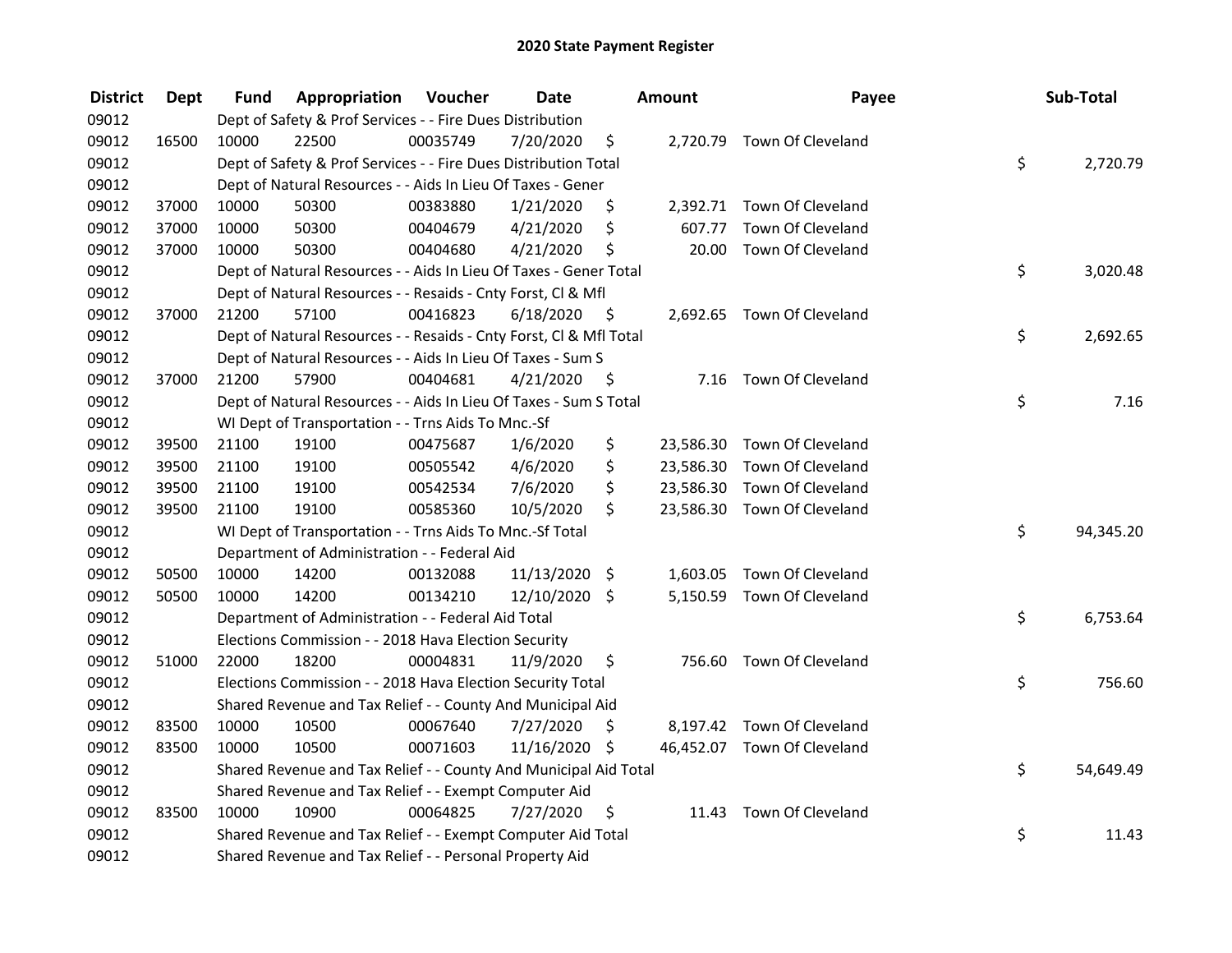| <b>District</b> | Dept  | <b>Fund</b> | <b>Appropriation</b>                                          | Voucher  | Date     | Amount | <b>Pavee</b>             | Sub-Total  |
|-----------------|-------|-------------|---------------------------------------------------------------|----------|----------|--------|--------------------------|------------|
| 09012           | 83500 | 10000       | 11100                                                         | 00060189 | 5/4/2020 |        | 257.31 Town Of Cleveland |            |
| 09012           |       |             | Shared Revenue and Tax Relief - - Personal Property Aid Total |          |          |        |                          | 257.31     |
| 09012 Total     |       |             |                                                               |          |          |        |                          | 165,214.75 |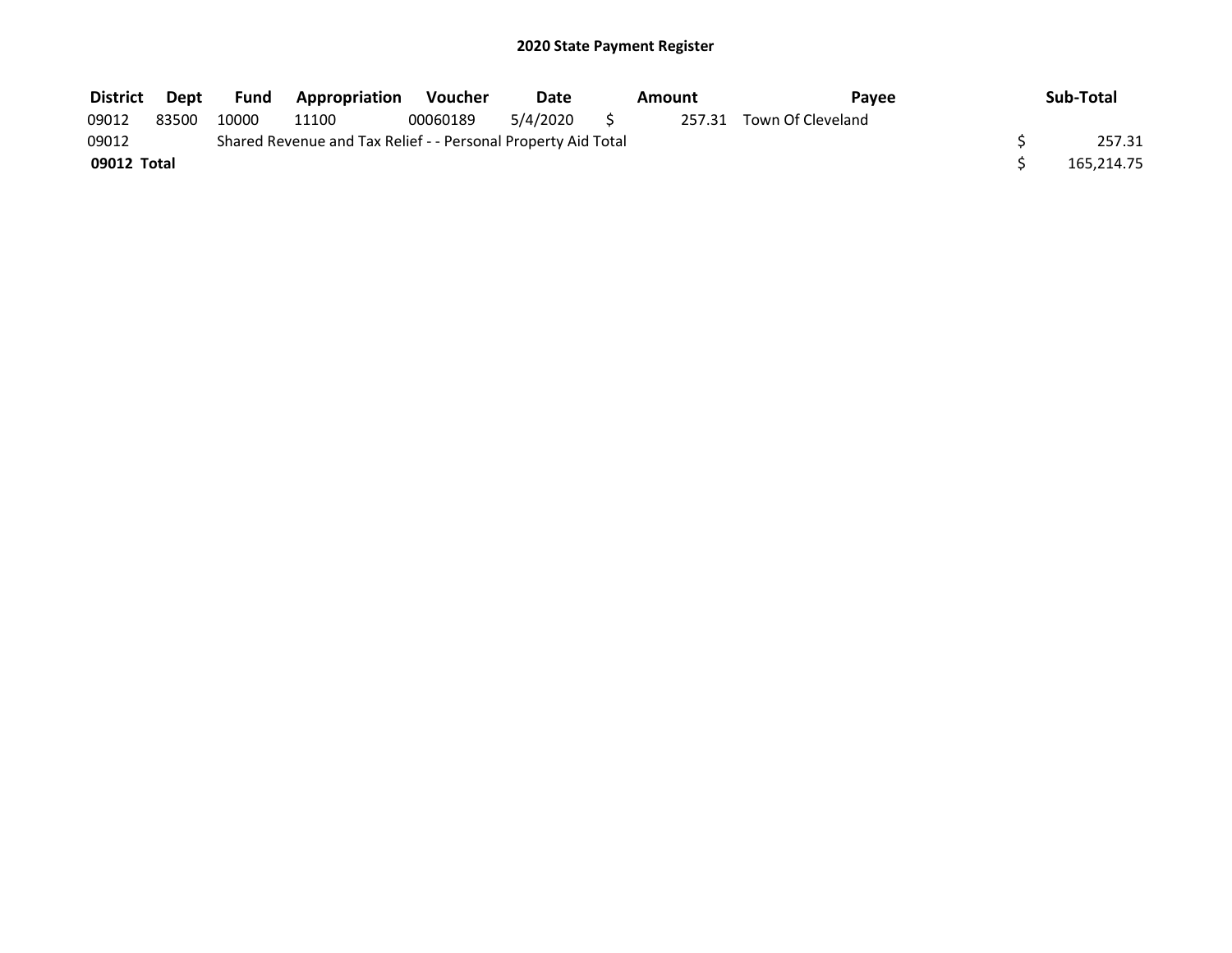| <b>District</b> | <b>Dept</b> | Fund  | Appropriation                                                      | Voucher  | <b>Date</b>   |      | <b>Amount</b> | Payee                     | Sub-Total        |
|-----------------|-------------|-------|--------------------------------------------------------------------|----------|---------------|------|---------------|---------------------------|------------------|
| 09014           |             |       | Dept of Safety & Prof Services - - Fire Dues Distribution          |          |               |      |               |                           |                  |
| 09014           | 16500       | 10000 | 22500                                                              | 00035750 | 7/20/2020     | \$   |               | 2,639.56 Town Of Colburn  |                  |
| 09014           |             |       | Dept of Safety & Prof Services - - Fire Dues Distribution Total    |          |               |      |               |                           | \$<br>2,639.56   |
| 09014           |             |       | Dept of Natural Resources - - Aids In Lieu Of Taxes - Gener        |          |               |      |               |                           |                  |
| 09014           | 37000       | 10000 | 50300                                                              | 00383858 | 1/21/2020     | \$   |               | 1,586.92 Town Of Colburn  |                  |
| 09014           |             |       | Dept of Natural Resources - - Aids In Lieu Of Taxes - Gener Total  |          |               |      |               |                           | \$<br>1,586.92   |
| 09014           |             |       | Dept of Natural Resources - - Resaids - Cnty Forst, Cl & Mfl       |          |               |      |               |                           |                  |
| 09014           | 37000       | 21200 | 57100                                                              | 00416824 | 6/18/2020     | - \$ |               | 960.31 Town Of Colburn    |                  |
| 09014           |             |       | Dept of Natural Resources - - Resaids - Cnty Forst, Cl & Mfl Total |          |               |      |               |                           | \$<br>960.31     |
| 09014           |             |       | WI Dept of Transportation - - Disastr Damag Aid Sf                 |          |               |      |               |                           |                  |
| 09014           | 39500       | 21100 | 17400                                                              | 00590263 | 9/28/2020     | \$   |               | 30,932.83 Town Of Colburn |                  |
| 09014           |             |       | WI Dept of Transportation - - Disastr Damag Aid Sf Total           |          |               |      |               |                           | \$<br>30,932.83  |
| 09014           |             |       | WI Dept of Transportation - - Trns Aids To Mnc.-Sf                 |          |               |      |               |                           |                  |
| 09014           | 39500       | 21100 | 19100                                                              | 00475688 | 1/6/2020      | \$   |               | 42,573.60 Town Of Colburn |                  |
| 09014           | 39500       | 21100 | 19100                                                              | 00505543 | 4/6/2020      | \$   |               | 42,573.60 Town Of Colburn |                  |
| 09014           | 39500       | 21100 | 19100                                                              | 00542535 | 7/6/2020      | \$   |               | 42,573.60 Town Of Colburn |                  |
| 09014           | 39500       | 21100 | 19100                                                              | 00585361 | 10/5/2020     | \$   |               | 42,573.60 Town Of Colburn |                  |
| 09014           |             |       | WI Dept of Transportation - - Trns Aids To Mnc.-Sf Total           |          |               |      |               |                           | \$<br>170,294.40 |
| 09014           |             |       | WI Dept of Transportation - - Loc Rd Imp Prg St Fd                 |          |               |      |               |                           |                  |
| 09014           | 39500       | 21100 | 27800                                                              | 00601468 | 10/19/2020 \$ |      |               | 20,949.20 Town Of Colburn |                  |
| 09014           |             |       | WI Dept of Transportation - - Loc Rd Imp Prg St Fd Total           |          |               |      |               |                           | \$<br>20,949.20  |
| 09014           |             |       | Elections Commission - - 2018 Hava Election Security               |          |               |      |               |                           |                  |
| 09014           | 51000       | 22000 | 18200                                                              | 00004757 | 10/8/2020     | \$.  |               | 715.90 Town Of Colburn    |                  |
| 09014           |             |       | Elections Commission - - 2018 Hava Election Security Total         |          |               |      |               |                           | \$<br>715.90     |
| 09014           |             |       | Shared Revenue and Tax Relief - - County And Municipal Aid         |          |               |      |               |                           |                  |
| 09014           | 83500       | 10000 | 10500                                                              | 00067641 | 7/27/2020     | S.   |               | 4,233.98 Town Of Colburn  |                  |
| 09014           | 83500       | 10000 | 10500                                                              | 00071604 | 11/16/2020 \$ |      |               | 23,992.52 Town Of Colburn |                  |
| 09014           |             |       | Shared Revenue and Tax Relief - - County And Municipal Aid Total   |          |               |      |               |                           | \$<br>28,226.50  |
| 09014           |             |       | Shared Revenue and Tax Relief - - Exempt Computer Aid              |          |               |      |               |                           |                  |
| 09014           | 83500       | 10000 | 10900                                                              | 00064826 | 7/27/2020     | \$   |               | 2.08 Town Of Colburn      |                  |
| 09014           |             |       | Shared Revenue and Tax Relief - - Exempt Computer Aid Total        |          |               |      |               |                           | \$<br>2.08       |
| 09014           |             |       | Shared Revenue and Tax Relief - - Utility Aid                      |          |               |      |               |                           |                  |
| 09014           | 83500       | 10000 | 11000                                                              | 00067641 | 7/27/2020     | \$   |               | 83.71 Town Of Colburn     |                  |
| 09014           | 83500       | 10000 | 11000                                                              | 00071604 | 11/16/2020 \$ |      | 486.60        | Town Of Colburn           |                  |
| 09014           |             |       | Shared Revenue and Tax Relief - - Utility Aid Total                |          |               |      |               |                           | \$<br>570.31     |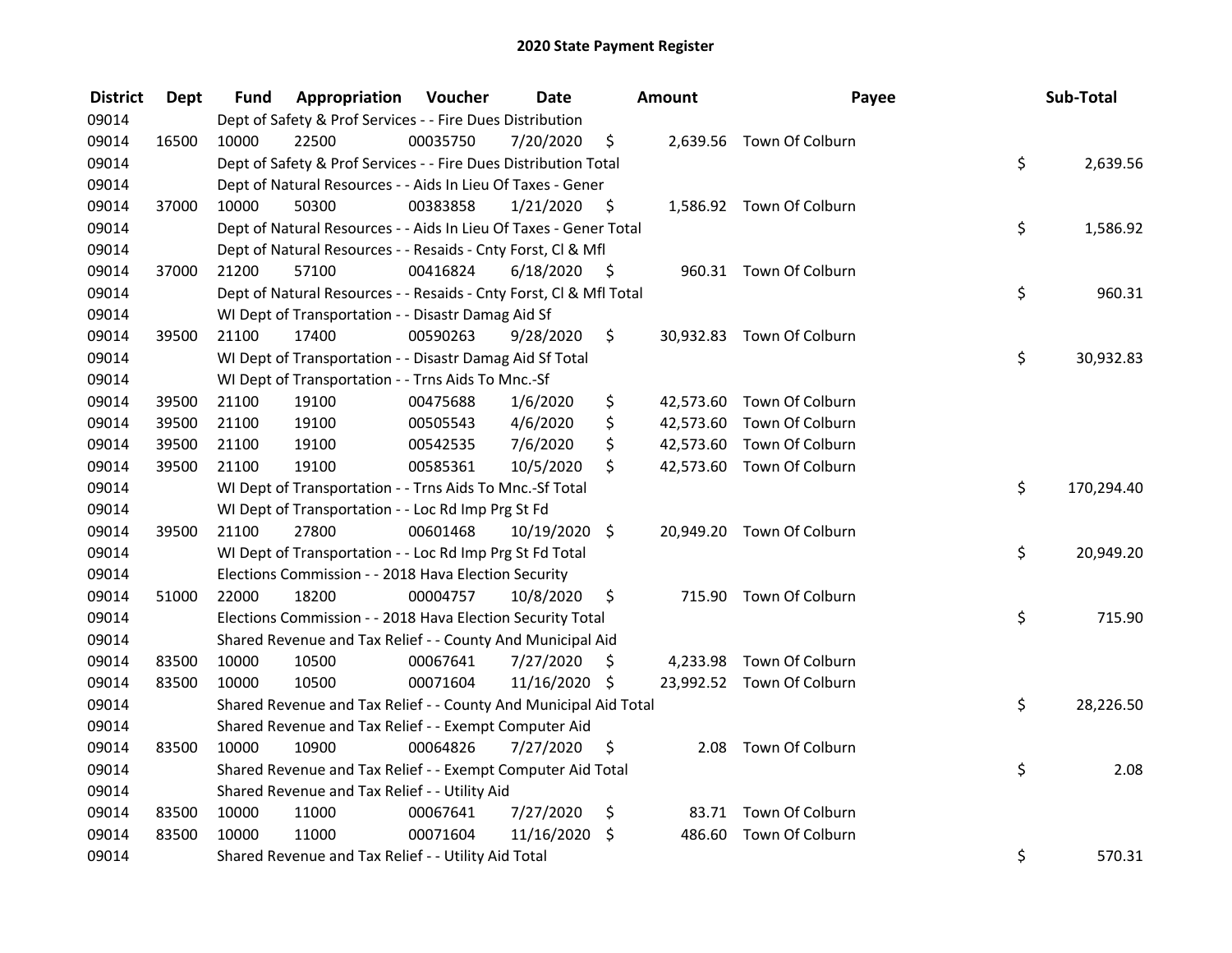| <b>District</b> | <b>Dept</b> | <b>Fund</b> | <b>Appropriation</b>                                          | Voucher  | Date     | Amount | Payee           | Sub-Total  |
|-----------------|-------------|-------------|---------------------------------------------------------------|----------|----------|--------|-----------------|------------|
| 09014           |             |             | Shared Revenue and Tax Relief - - Personal Property Aid       |          |          |        |                 |            |
| 09014           | 83500       | 10000       | 11100                                                         | 00060190 | 5/4/2020 | 55.57  | Town Of Colburn |            |
| 09014           |             |             | Shared Revenue and Tax Relief - - Personal Property Aid Total |          |          |        |                 | 55.57      |
| 09014 Total     |             |             |                                                               |          |          |        |                 | 256,933.58 |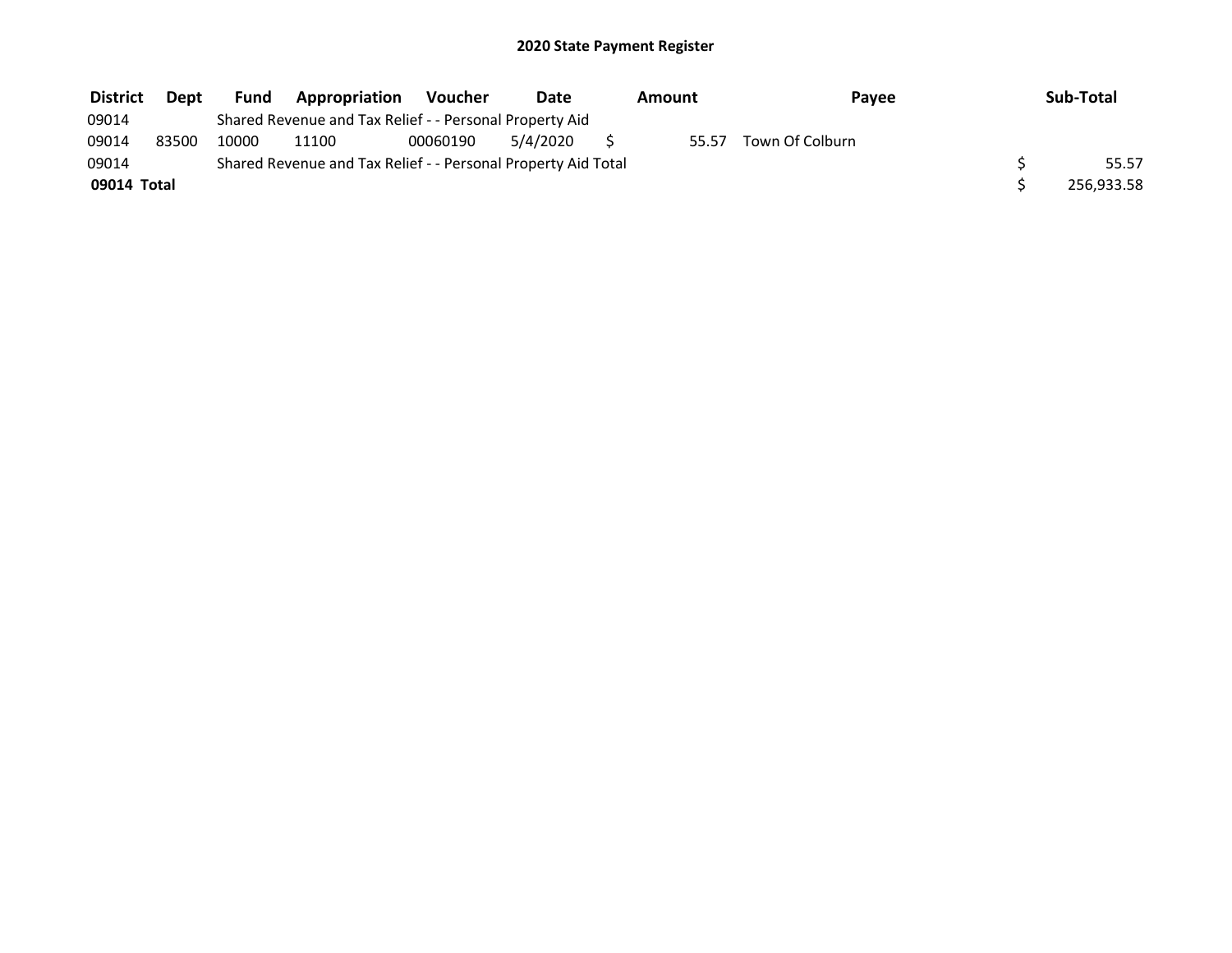| <b>District</b> | Dept  | <b>Fund</b> | Appropriation                                                      | Voucher  | <b>Date</b>   |      | Amount    | Payee                          | Sub-Total        |
|-----------------|-------|-------------|--------------------------------------------------------------------|----------|---------------|------|-----------|--------------------------------|------------------|
| 09016           |       |             | Dept of Safety & Prof Services - - Fire Dues Distribution          |          |               |      |           |                                |                  |
| 09016           | 16500 | 10000       | 22500                                                              | 00035751 | 7/20/2020     | \$   |           | 2,773.18 Town Of Cooks Valley  |                  |
| 09016           |       |             | Dept of Safety & Prof Services - - Fire Dues Distribution Total    |          |               |      |           |                                | \$<br>2,773.18   |
| 09016           |       |             | Dept of Natural Resources - - Aids In Lieu Of Taxes - Gener        |          |               |      |           |                                |                  |
| 09016           | 37000 | 10000       | 50300                                                              | 00383884 | 1/21/2020     | \$   | 2,293.30  | Town Of Cooks Valley           |                  |
| 09016           | 37000 | 10000       | 50300                                                              | 00404688 | 4/21/2020     | \$   | 12.00     | Town Of Cooks Valley           |                  |
| 09016           |       |             | Dept of Natural Resources - - Aids In Lieu Of Taxes - Gener Total  |          |               |      |           |                                | \$<br>2,305.30   |
| 09016           |       |             | Dept of Natural Resources - - Resaids - Cnty Forst, Cl & Mfl       |          |               |      |           |                                |                  |
| 09016           | 37000 | 21200       | 57100                                                              | 00416825 | 6/18/2020     | - \$ |           | 110.60 Town Of Cooks Valley    |                  |
| 09016           |       |             | Dept of Natural Resources - - Resaids - Cnty Forst, Cl & Mfl Total |          |               |      |           |                                | \$<br>110.60     |
| 09016           |       |             | WI Dept of Transportation - - Trns Aids To Mnc.-Sf                 |          |               |      |           |                                |                  |
| 09016           | 39500 | 21100       | 19100                                                              | 00475689 | 1/6/2020      | \$   | 23,763.69 | Town Of Cooks Valley           |                  |
| 09016           | 39500 | 21100       | 19100                                                              | 00505544 | 4/6/2020      | \$   | 23,763.69 | Town Of Cooks Valley           |                  |
| 09016           | 39500 | 21100       | 19100                                                              | 00542536 | 7/6/2020      | \$   | 23,763.69 | Town Of Cooks Valley           |                  |
| 09016           | 39500 | 21100       | 19100                                                              | 00585362 | 10/5/2020     | \$   |           | 23,763.69 Town Of Cooks Valley |                  |
| 09016           |       |             | WI Dept of Transportation - - Trns Aids To Mnc.-Sf Total           |          |               |      |           |                                | \$<br>95,054.76  |
| 09016           |       |             | Department of Administration - - Federal Aid                       |          |               |      |           |                                |                  |
| 09016           | 50500 | 10000       | 14200                                                              | 00134211 | 12/10/2020 \$ |      |           | 390.92 Town Of Cooks Valley    |                  |
| 09016           |       |             | Department of Administration - - Federal Aid Total                 |          |               |      |           |                                | \$<br>390.92     |
| 09016           |       |             | Shared Revenue and Tax Relief - - County And Municipal Aid         |          |               |      |           |                                |                  |
| 09016           | 83500 | 10000       | 10500                                                              | 00067642 | 7/27/2020     | S    | 5,976.19  | Town Of Cooks Valley           |                  |
| 09016           | 83500 | 10000       | 10500                                                              | 00071605 | 11/16/2020 \$ |      |           | 33,865.07 Town Of Cooks Valley |                  |
| 09016           |       |             | Shared Revenue and Tax Relief - - County And Municipal Aid Total   |          |               |      |           |                                | \$<br>39,841.26  |
| 09016           |       |             | Shared Revenue and Tax Relief - - Exempt Computer Aid              |          |               |      |           |                                |                  |
| 09016           | 83500 | 10000       | 10900                                                              | 00064827 | 7/27/2020     | \$   |           | 27.02 Town Of Cooks Valley     |                  |
| 09016           |       |             | Shared Revenue and Tax Relief - - Exempt Computer Aid Total        |          |               |      |           |                                | \$<br>27.02      |
| 09016           |       |             | Shared Revenue and Tax Relief - - Personal Property Aid            |          |               |      |           |                                |                  |
| 09016           | 83500 | 10000       | 11100                                                              | 00060191 | 5/4/2020      | \$   |           | 28.18 Town Of Cooks Valley     |                  |
| 09016           |       |             | Shared Revenue and Tax Relief - - Personal Property Aid Total      |          |               |      |           |                                | \$<br>28.18      |
| 09016 Total     |       |             |                                                                    |          |               |      |           |                                | \$<br>140,531.22 |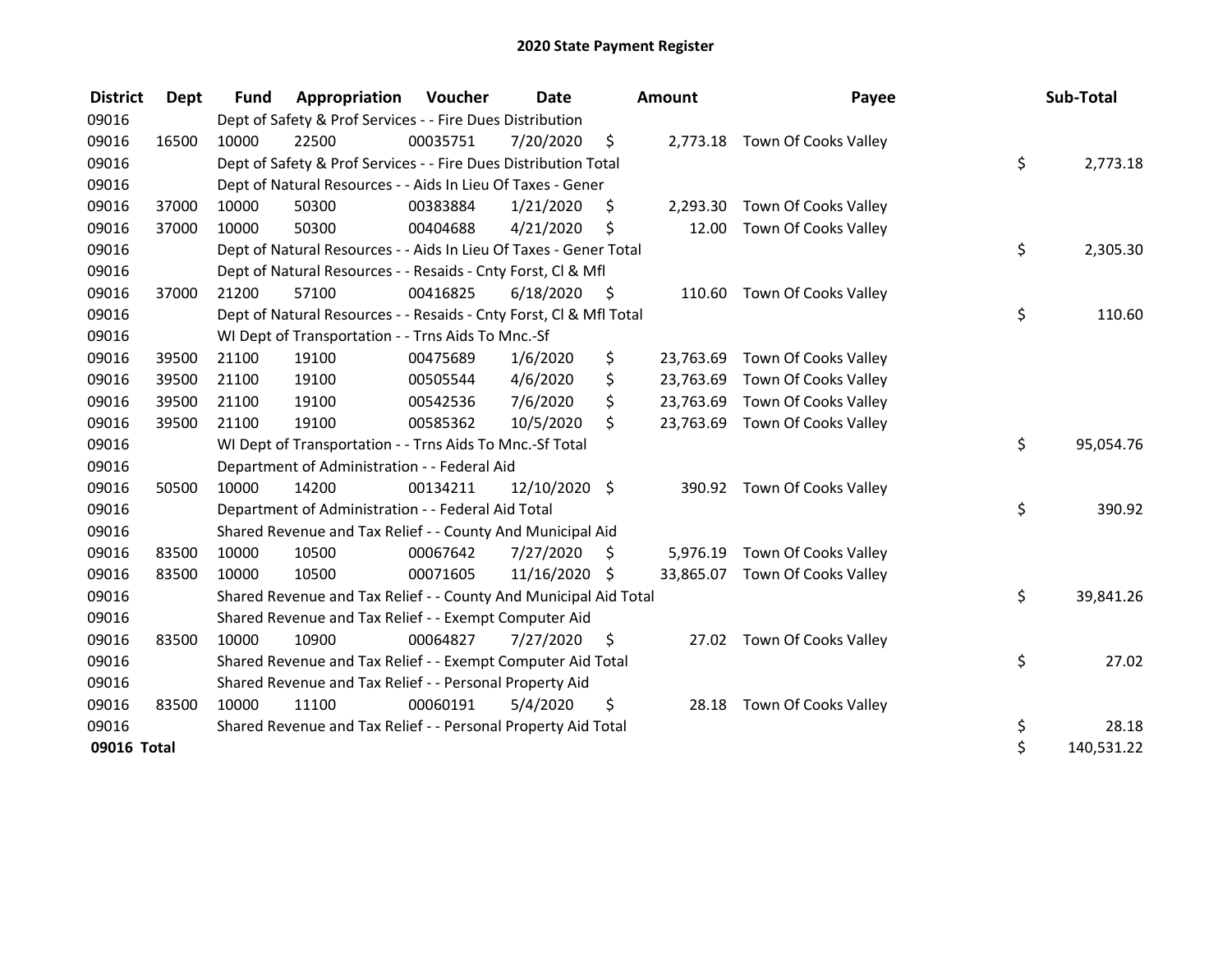| <b>District</b> | Dept  | <b>Fund</b> | <b>Appropriation Voucher</b>                                       |          | <b>Date</b>   |      | Amount    | Payee                    | Sub-Total        |
|-----------------|-------|-------------|--------------------------------------------------------------------|----------|---------------|------|-----------|--------------------------|------------------|
| 09018           |       |             | Dept of Safety & Prof Services - - Fire Dues Distribution          |          |               |      |           |                          |                  |
| 09018           | 16500 | 10000       | 22500                                                              | 00035752 | 7/20/2020     | \$   |           | 2,649.70 Town Of Delmar  |                  |
| 09018           |       |             | Dept of Safety & Prof Services - - Fire Dues Distribution Total    |          |               |      |           |                          | \$<br>2,649.70   |
| 09018           |       |             | Dept of Natural Resources - - Resaids - Cnty Forst, Cl & Mfl       |          |               |      |           |                          |                  |
| 09018           | 37000 | 21200       | 57100                                                              | 00416826 | 6/18/2020     | - \$ |           | 38.38 Town Of Delmar     |                  |
| 09018           |       |             | Dept of Natural Resources - - Resaids - Cnty Forst, Cl & Mfl Total |          |               |      |           |                          | \$<br>38.38      |
| 09018           |       |             | Dept of Natural Resources - - Fin Asst For Responsible Units       |          |               |      |           |                          |                  |
| 09018           | 37000 | 27400       | 67000                                                              | 00413449 | 5/29/2020     | - \$ |           | 1,882.91 Town Of Delmar  |                  |
| 09018           |       |             | Dept of Natural Resources - - Fin Asst For Responsible Units Total |          |               |      |           |                          | \$<br>1,882.91   |
| 09018           |       |             | WI Dept of Transportation - - Trns Aids To Mnc.-Sf                 |          |               |      |           |                          |                  |
| 09018           | 39500 | 21100       | 19100                                                              | 00475690 | 1/6/2020      | \$   | 39,420.00 | Town Of Delmar           |                  |
| 09018           | 39500 | 21100       | 19100                                                              | 00505545 | 4/6/2020      | \$   | 39,420.00 | Town Of Delmar           |                  |
| 09018           | 39500 | 21100       | 19100                                                              | 00542537 | 7/6/2020      | \$   | 39,420.00 | Town Of Delmar           |                  |
| 09018           | 39500 | 21100       | 19100                                                              | 00585363 | 10/5/2020     | \$   |           | 39,420.00 Town Of Delmar |                  |
| 09018           |       |             | WI Dept of Transportation - - Trns Aids To Mnc.-Sf Total           |          |               |      |           |                          | \$<br>157,680.00 |
| 09018           |       |             | Department of Administration - - Federal Aid                       |          |               |      |           |                          |                  |
| 09018           | 50500 | 10000       | 14200                                                              | 00129746 | 10/2/2020     | \$   | 83.29     | Town Of Delmar           |                  |
| 09018           |       |             | Department of Administration - - Federal Aid Total                 |          |               |      |           |                          | \$<br>83.29      |
| 09018           |       |             | Shared Revenue and Tax Relief - - County And Municipal Aid         |          |               |      |           |                          |                  |
| 09018           | 83500 | 10000       | 10500                                                              | 00067643 | 7/27/2020     | S    |           | 13,192.14 Town Of Delmar |                  |
| 09018           | 83500 | 10000       | 10500                                                              | 00071606 | 11/16/2020 \$ |      |           | 74,755.43 Town Of Delmar |                  |
| 09018           |       |             | Shared Revenue and Tax Relief - - County And Municipal Aid Total   |          |               |      |           |                          | \$<br>87,947.57  |
| 09018           |       |             | Shared Revenue and Tax Relief - - Exempt Computer Aid              |          |               |      |           |                          |                  |
| 09018           | 83500 | 10000       | 10900                                                              | 00064828 | 7/27/2020     | \$   | 2.08      | Town Of Delmar           |                  |
| 09018           |       |             | Shared Revenue and Tax Relief - - Exempt Computer Aid Total        |          |               |      |           |                          | \$<br>2.08       |
| 09018           |       |             | Shared Revenue and Tax Relief - - Utility Aid                      |          |               |      |           |                          |                  |
| 09018           | 83500 | 10000       | 11000                                                              | 00067643 | 7/27/2020     | \$   | 82.19     | Town Of Delmar           |                  |
| 09018           | 83500 | 10000       | 11000                                                              | 00071606 | 11/16/2020    | \$   | 477.79    | Town Of Delmar           |                  |
| 09018           |       |             | Shared Revenue and Tax Relief - - Utility Aid Total                |          |               |      |           |                          | \$<br>559.98     |
| 09018           |       |             | Shared Revenue and Tax Relief - - Personal Property Aid            |          |               |      |           |                          |                  |
| 09018           | 83500 | 10000       | 11100                                                              | 00060192 | 5/4/2020      | \$   |           | 210.50 Town Of Delmar    |                  |
| 09018           |       |             | Shared Revenue and Tax Relief - - Personal Property Aid Total      |          |               |      |           |                          | \$<br>210.50     |
| 09018 Total     |       |             |                                                                    |          |               |      |           |                          | \$<br>251,054.41 |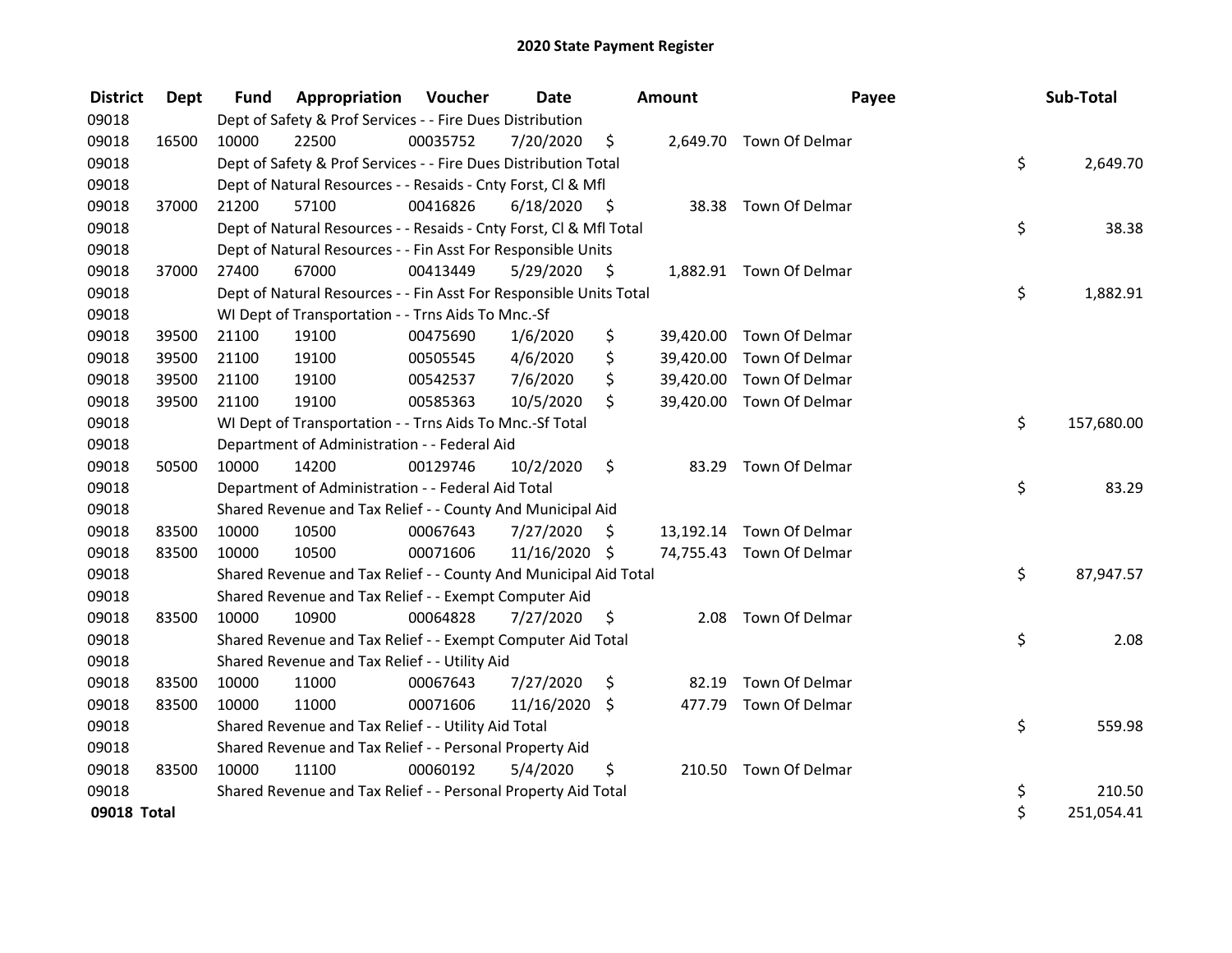| <b>District</b> | <b>Dept</b> | Fund  | Appropriation                                                      | Voucher  | <b>Date</b>   |      | Amount | Payee                         | Sub-Total        |
|-----------------|-------------|-------|--------------------------------------------------------------------|----------|---------------|------|--------|-------------------------------|------------------|
| 09020           |             |       | Dept of Safety & Prof Services - - Fire Dues Distribution          |          |               |      |        |                               |                  |
| 09020           | 16500       | 10000 | 22500                                                              | 00035753 | 7/20/2020     | \$   |        | 16,043.54 Town Of Eagle Point |                  |
| 09020           |             |       | Dept of Safety & Prof Services - - Fire Dues Distribution Total    |          |               |      |        |                               | \$<br>16,043.54  |
| 09020           |             |       | Dept of Natural Resources - - Aids In Lieu Of Taxes - Gener        |          |               |      |        |                               |                  |
| 09020           | 37000       | 10000 | 50300                                                              | 00404731 | 4/21/2020     | - \$ |        | 42.86 Town Of Eagle Point     |                  |
| 09020           |             |       | Dept of Natural Resources - - Aids In Lieu Of Taxes - Gener Total  |          |               |      |        |                               | \$<br>42.86      |
| 09020           |             |       | Dept of Natural Resources - - Resaids - Cnty Forst, Cl & Mfl       |          |               |      |        |                               |                  |
| 09020           | 37000       | 21200 | 57100                                                              | 00416827 | 6/18/2020     | - \$ |        | 255.40 Town Of Eagle Point    |                  |
| 09020           |             |       | Dept of Natural Resources - - Resaids - Cnty Forst, Cl & Mfl Total |          |               |      |        |                               | \$<br>255.40     |
| 09020           |             |       | WI Dept of Transportation - - Trns Aids To Mnc.-Sf                 |          |               |      |        |                               |                  |
| 09020           | 39500       | 21100 | 19100                                                              | 00475691 | 1/6/2020      | \$   |        | 67,506.75 Town Of Eagle Point |                  |
| 09020           | 39500       | 21100 | 19100                                                              | 00505546 | 4/6/2020      | \$   |        | 67,506.75 Town Of Eagle Point |                  |
| 09020           | 39500       | 21100 | 19100                                                              | 00542538 | 7/6/2020      | \$   |        | 67,506.75 Town Of Eagle Point |                  |
| 09020           | 39500       | 21100 | 19100                                                              | 00585364 | 10/5/2020     | \$   |        | 67,506.75 Town Of Eagle Point |                  |
| 09020           |             |       | WI Dept of Transportation - - Trns Aids To Mnc.-Sf Total           |          |               |      |        |                               | \$<br>270,027.00 |
| 09020           |             |       | Department of Administration - - Federal Aid                       |          |               |      |        |                               |                  |
| 09020           | 50500       | 10000 | 14200                                                              | 00134212 | 12/10/2020 \$ |      |        | 63,835.07 Town Of Eagle Point |                  |
| 09020           |             |       | Department of Administration - - Federal Aid Total                 |          |               |      |        |                               | \$<br>63,835.07  |
| 09020           |             |       | Elections Commission - - 2018 Hava Election Security               |          |               |      |        |                               |                  |
| 09020           | 51000       | 22000 | 18200                                                              | 00004563 | 9/15/2020     | \$   |        | 2,493.50 Town Of Eagle Point  |                  |
| 09020           |             |       | Elections Commission - - 2018 Hava Election Security Total         |          |               |      |        |                               | \$<br>2,493.50   |
| 09020           |             |       | Shared Revenue and Tax Relief - - County And Municipal Aid         |          |               |      |        |                               |                  |
| 09020           | 83500       | 10000 | 10500                                                              | 00067644 | 7/27/2020     | \$   |        | 9,637.91 Town Of Eagle Point  |                  |
| 09020           | 83500       | 10000 | 10500                                                              | 00071607 | 11/16/2020 \$ |      |        | 54,614.84 Town Of Eagle Point |                  |
| 09020           |             |       | Shared Revenue and Tax Relief - - County And Municipal Aid Total   |          |               |      |        |                               | \$<br>64,252.75  |
| 09020           |             |       | Shared Revenue and Tax Relief - - Exempt Computer Aid              |          |               |      |        |                               |                  |
| 09020           | 83500       | 10000 | 10900                                                              | 00064829 | 7/27/2020     | \$   |        | 249.42 Town Of Eagle Point    |                  |
| 09020           |             |       | Shared Revenue and Tax Relief - - Exempt Computer Aid Total        |          |               |      |        |                               | \$<br>249.42     |
| 09020           |             |       | Shared Revenue and Tax Relief - - Utility Aid                      |          |               |      |        |                               |                  |
| 09020           | 83500       | 10000 | 11000                                                              | 00067644 | 7/27/2020     | \$   |        | 6,027.87 Town Of Eagle Point  |                  |
| 09020           | 83500       | 10000 | 11000                                                              | 00071607 | 11/16/2020    | \$   |        | 32,741.70 Town Of Eagle Point |                  |
| 09020           |             |       | Shared Revenue and Tax Relief - - Utility Aid Total                |          |               |      |        |                               | \$<br>38,769.57  |
| 09020           |             |       | Shared Revenue and Tax Relief - - Personal Property Aid            |          |               |      |        |                               |                  |
| 09020           | 83500       | 10000 | 11100                                                              | 00060193 | 5/4/2020      | \$   |        | 1,155.83 Town Of Eagle Point  |                  |
| 09020           |             |       | Shared Revenue and Tax Relief - - Personal Property Aid Total      |          |               |      |        |                               | \$<br>1,155.83   |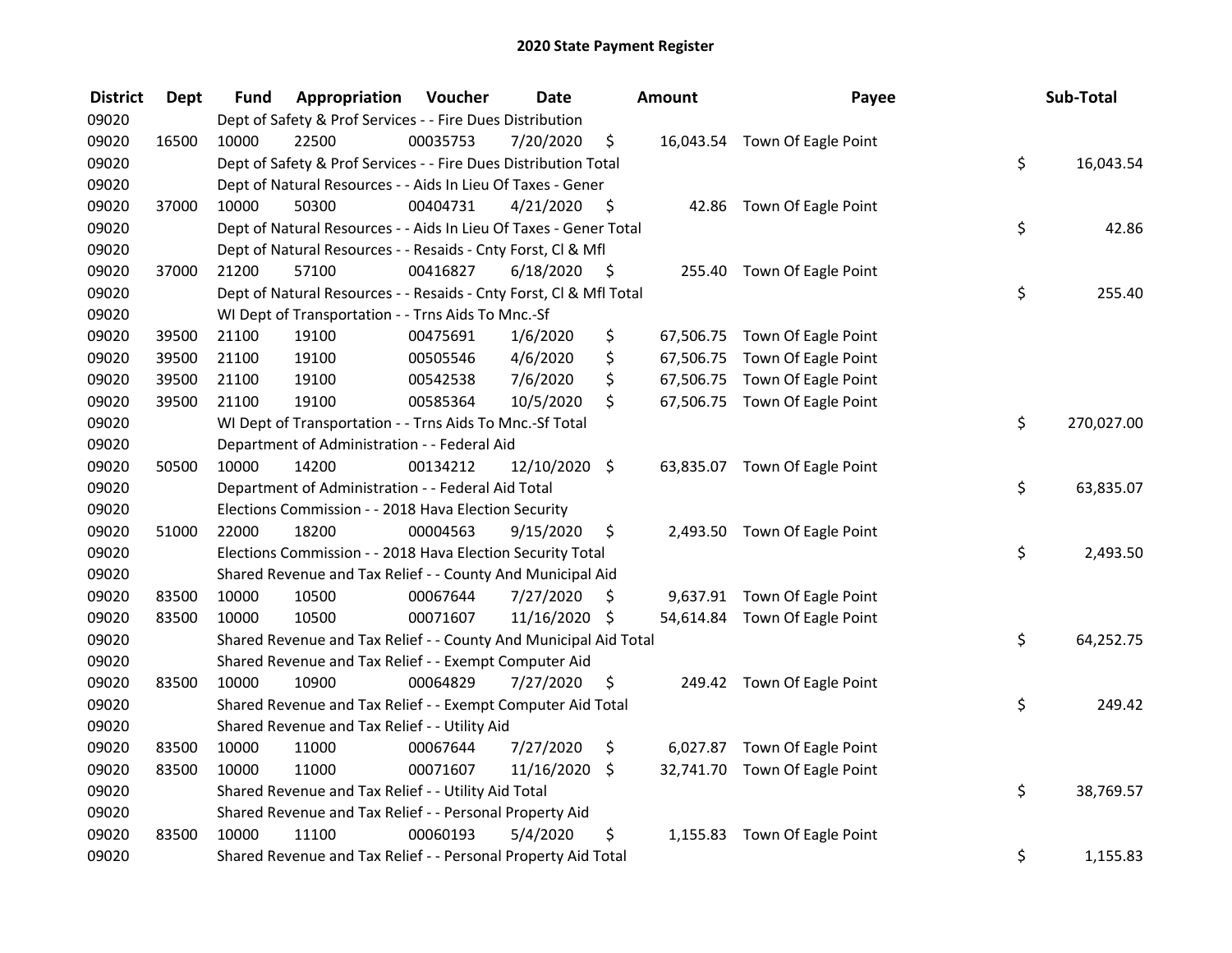| <b>District</b> | <b>Dept</b> | Fund  | Appropriation                                                   | <b>Voucher</b> | Date      | Amount | Payee               | Sub-Total  |
|-----------------|-------------|-------|-----------------------------------------------------------------|----------------|-----------|--------|---------------------|------------|
| 09020           |             |       | Shared Revenue and Tax Relief - - Lottery & Gaming Credit       |                |           |        |                     |            |
| 09020           | 83500       | 52100 | 36300                                                           | 00055195       | 3/23/2020 | 82.68  | Town Of Eagle Point |            |
| 09020           |             |       | Shared Revenue and Tax Relief - - Lottery & Gaming Credit Total |                |           |        |                     | 82.68      |
| 09020 Total     |             |       |                                                                 |                |           |        |                     | 457,207.62 |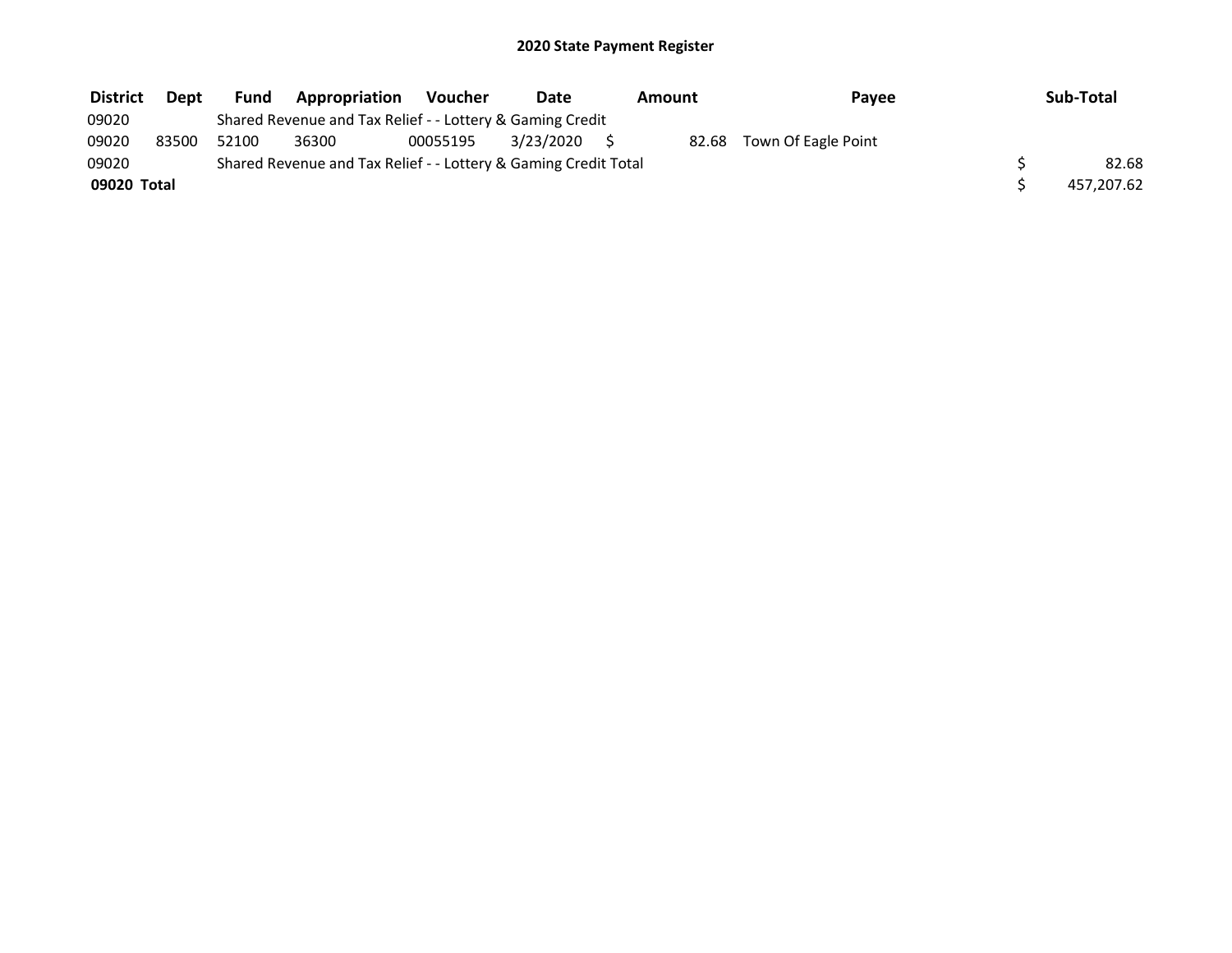| <b>District</b> | Dept  | <b>Fund</b> | Appropriation                                                      | <b>Voucher</b> | <b>Date</b>   |                     | Amount    |                         | Payee | Sub-Total  |
|-----------------|-------|-------------|--------------------------------------------------------------------|----------------|---------------|---------------------|-----------|-------------------------|-------|------------|
| 09022           |       |             | Dept of Safety & Prof Services - - Fire Dues Distribution          |                |               |                     |           |                         |       |            |
| 09022           | 16500 | 10000       | 22500                                                              | 00035754       | 7/20/2020     | \$                  |           | 2,900.27 Town Of Edson  |       |            |
| 09022           |       |             | Dept of Safety & Prof Services - - Fire Dues Distribution Total    |                |               |                     |           |                         | \$    | 2,900.27   |
| 09022           |       |             | Dept of Natural Resources - - Resaids - Cnty Forst, CI & Mfl       |                |               |                     |           |                         |       |            |
| 09022           | 37000 | 21200       | 57100                                                              | 00416828       | 6/19/2020     | $\ddot{\mathsf{S}}$ |           | 174.17 Town Of Edson    |       |            |
| 09022           |       |             | Dept of Natural Resources - - Resaids - Cnty Forst, CI & Mfl Total |                |               |                     |           |                         | \$    | 174.17     |
| 09022           |       |             | WI Dept of Transportation - - Trns Aids To Mnc.-Sf                 |                |               |                     |           |                         |       |            |
| 09022           | 39500 | 21100       | 19100                                                              | 00475692       | 1/6/2020      | \$                  | 35,931.33 | Town Of Edson           |       |            |
| 09022           | 39500 | 21100       | 19100                                                              | 00505547       | 4/6/2020      | \$                  | 35,931.33 | Town Of Edson           |       |            |
| 09022           | 39500 | 21100       | 19100                                                              | 00542539       | 7/6/2020      | \$                  | 35,931.33 | Town Of Edson           |       |            |
| 09022           | 39500 | 21100       | 19100                                                              | 00585365       | 10/5/2020     | \$                  |           | 35,931.33 Town Of Edson |       |            |
| 09022           |       |             | WI Dept of Transportation - - Trns Aids To Mnc.-Sf Total           |                |               |                     |           |                         | \$    | 143,725.32 |
| 09022           |       |             | WI Dept of Transportation - - Loc Rd Imp Prg St Fd                 |                |               |                     |           |                         |       |            |
| 09022           | 39500 | 21100       | 27800                                                              | 00495834       | 2/24/2020     | \$                  | 17,680.74 | Town Of Edson           |       |            |
| 09022           |       |             | WI Dept of Transportation - - Loc Rd Imp Prg St Fd Total           |                |               |                     |           |                         | \$    | 17,680.74  |
| 09022           |       |             | Department of Administration - - Federal Aid                       |                |               |                     |           |                         |       |            |
| 09022           | 50500 | 10000       | 14200                                                              | 00134213       | 12/10/2020 \$ |                     |           | 2,229.01 Town Of Edson  |       |            |
| 09022           |       |             | Department of Administration - - Federal Aid Total                 |                |               |                     |           |                         | \$    | 2,229.01   |
| 09022           |       |             | Shared Revenue and Tax Relief - - County And Municipal Aid         |                |               |                     |           |                         |       |            |
| 09022           | 83500 | 10000       | 10500                                                              | 00067645       | 7/27/2020     | \$                  |           | 10,557.67 Town Of Edson |       |            |
| 09022           | 83500 | 10000       | 10500                                                              | 00071608       | 11/16/2020    | \$                  |           | 59,836.40 Town Of Edson |       |            |
| 09022           |       |             | Shared Revenue and Tax Relief - - County And Municipal Aid Total   |                |               |                     |           |                         | \$    | 70,394.07  |
| 09022           |       |             | Shared Revenue and Tax Relief - - Exempt Computer Aid              |                |               |                     |           |                         |       |            |
| 09022           | 83500 | 10000       | 10900                                                              | 00064830       | 7/27/2020     | S                   | 1.03      | Town Of Edson           |       |            |
| 09022           |       |             | Shared Revenue and Tax Relief - - Exempt Computer Aid Total        |                |               |                     |           |                         | \$    | 1.03       |
| 09022           |       |             | Shared Revenue and Tax Relief - - Personal Property Aid            |                |               |                     |           |                         |       |            |
| 09022           | 83500 | 10000       | 11100                                                              | 00060194       | 5/4/2020      | \$                  | 35.46     | Town Of Edson           |       |            |
| 09022           |       |             | Shared Revenue and Tax Relief - - Personal Property Aid Total      |                |               |                     |           |                         | \$    | 35.46      |
| 09022 Total     |       |             |                                                                    |                |               |                     |           |                         | \$    | 237,140.07 |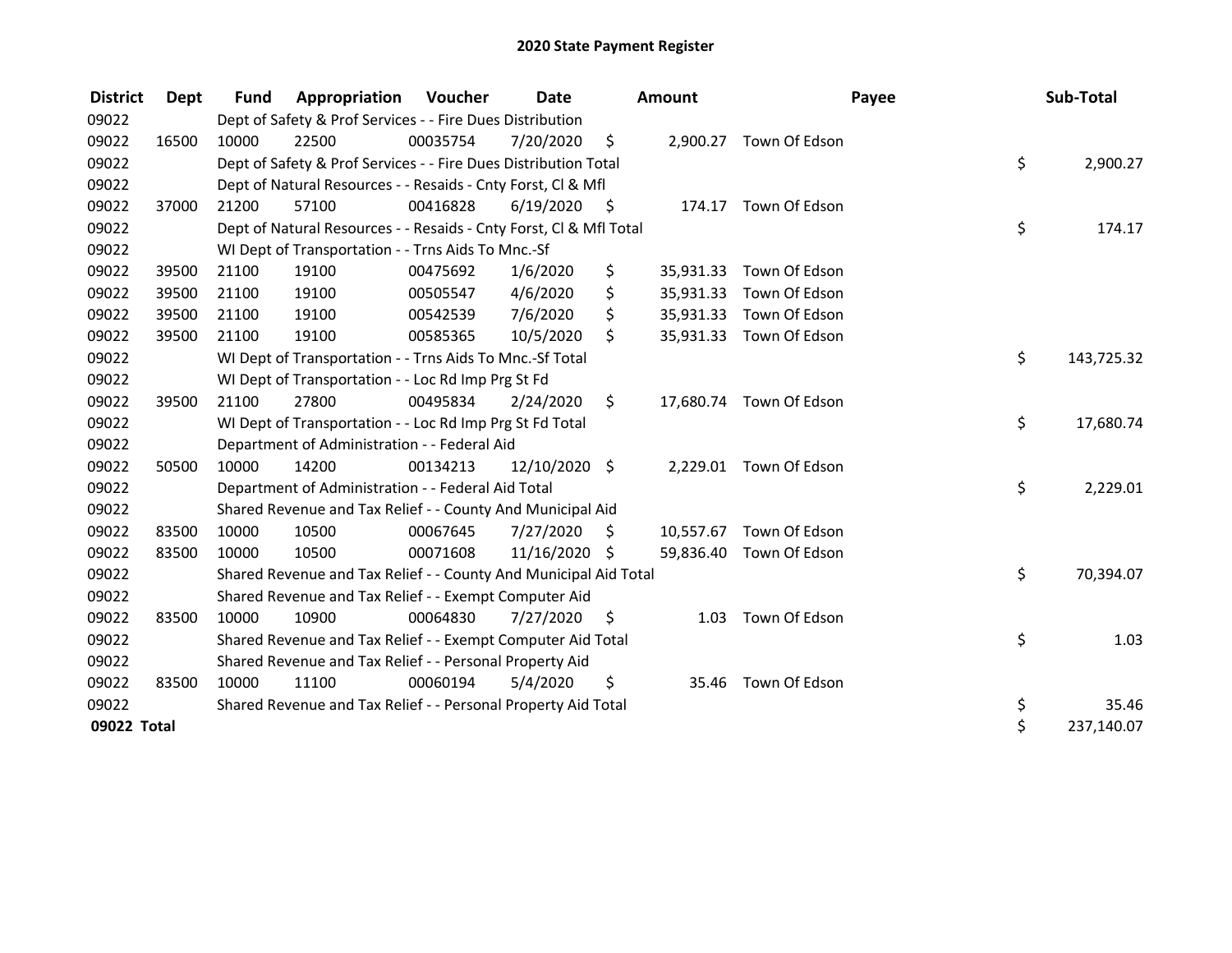| <b>District</b> | <b>Dept</b> | Fund  | Appropriation                                                       | Voucher  | <b>Date</b>   |      | Amount | Payee                     | Sub-Total       |
|-----------------|-------------|-------|---------------------------------------------------------------------|----------|---------------|------|--------|---------------------------|-----------------|
| 09024           |             |       | Dept of Safety & Prof Services - - Fire Dues Distribution           |          |               |      |        |                           |                 |
| 09024           | 16500       | 10000 | 22500                                                               | 00035755 | 7/20/2020     | \$   |        | 1,327.09 Town Of Estella  |                 |
| 09024           |             |       | Dept of Safety & Prof Services - - Fire Dues Distribution Total     |          |               |      |        |                           | \$<br>1,327.09  |
| 09024           |             |       | Dept of Natural Resources - - Aids In Lieu Of Taxes - Gener         |          |               |      |        |                           |                 |
| 09024           | 37000       | 10000 | 50300                                                               | 00404185 | 4/21/2020     | \$   |        | 424.19 Town Of Estella    |                 |
| 09024           |             |       | Dept of Natural Resources - - Aids In Lieu Of Taxes - Gener Total   |          |               |      |        |                           | \$<br>424.19    |
| 09024           |             |       | Dept of Natural Resources - - Resaids - Cnty Forst, Cl & Mfl        |          |               |      |        |                           |                 |
| 09024           | 37000       | 21200 | 57100                                                               | 00416829 | 6/18/2020     | - \$ |        | 325.99 Town Of Estella    |                 |
| 09024           |             |       | Dept of Natural Resources - - Resaids - Cnty Forst, Cl & Mfl Total  |          |               |      |        |                           | \$<br>325.99    |
| 09024           |             |       | Dept of Natural Resources - - Aids In Lieu Of Taxes - Sum S         |          |               |      |        |                           |                 |
| 09024           | 37000       | 21200 | 57900                                                               | 00404186 | 4/21/2020     | - \$ |        | 172.10 Town Of Estella    |                 |
| 09024           |             |       | Dept of Natural Resources - - Aids In Lieu Of Taxes - Sum S Total   |          |               |      |        |                           | \$<br>172.10    |
| 09024           |             |       | WI Dept of Transportation - - Trns Aids To Mnc.-Sf                  |          |               |      |        |                           |                 |
| 09024           | 39500       | 21100 | 19100                                                               | 00475693 | 1/6/2020      | \$   |        | 15,117.57 Town Of Estella |                 |
| 09024           | 39500       | 21100 | 19100                                                               | 00505548 | 4/6/2020      | \$   |        | 15,117.57 Town Of Estella |                 |
| 09024           | 39500       | 21100 | 19100                                                               | 00542540 | 7/6/2020      | \$   |        | 15,117.57 Town Of Estella |                 |
| 09024           | 39500       | 21100 | 19100                                                               | 00585366 | 10/5/2020     | \$.  |        | 15,117.57 Town Of Estella |                 |
| 09024           |             |       | WI Dept of Transportation - - Trns Aids To Mnc.-Sf Total            |          |               |      |        |                           | \$<br>60,470.28 |
| 09024           |             |       | Elections Commission - - 2018 Hava Election Security                |          |               |      |        |                           |                 |
| 09024           | 51000       | 22000 | 18200                                                               | 00004195 | 8/17/2020     | \$   | 479.40 | Town Of Estella           |                 |
| 09024           |             |       | Elections Commission - - 2018 Hava Election Security Total          |          |               |      |        |                           | \$<br>479.40    |
| 09024           |             |       | Shared Revenue and Tax Relief - - County And Municipal Aid          |          |               |      |        |                           |                 |
| 09024           | 83500       | 10000 | 10500                                                               | 00067646 | 7/27/2020     | \$   |        | 2,558.93 Town Of Estella  |                 |
| 09024           | 83500       | 10000 | 10500                                                               | 00071609 | 11/16/2020 \$ |      |        | 14,500.60 Town Of Estella |                 |
| 09024           |             |       | Shared Revenue and Tax Relief - - County And Municipal Aid Total    |          |               |      |        |                           | \$<br>17,059.53 |
| 09024           |             |       | Shared Revenue and Tax Relief - - Exempt Computer Aid               |          |               |      |        |                           |                 |
| 09024           | 83500       | 10000 | 10900                                                               | 00064831 | 7/27/2020     | S    |        | 7.27 Town Of Estella      |                 |
| 09024           |             |       | Shared Revenue and Tax Relief - - Exempt Computer Aid Total         |          |               |      |        |                           | \$<br>7.27      |
| 09024           |             |       | Shared Revenue and Tax Relief - - Personal Property Aid             |          |               |      |        |                           |                 |
| 09024           | 83500       | 10000 | 11100                                                               | 00060195 | 5/4/2020      | \$   |        | 149.93 Town Of Estella    |                 |
| 09024           |             |       | Shared Revenue and Tax Relief - - Personal Property Aid Total       |          |               |      |        |                           | \$<br>149.93    |
| 09024           |             |       | Shared Revenue and Tax Relief - - Payments For Municipal Svcs       |          |               |      |        |                           |                 |
| 09024           | 83500       | 10000 | 50100                                                               | 00054699 | 2/3/2020      | \$   |        | 88.53 Town Of Estella     |                 |
| 09024           |             |       | Shared Revenue and Tax Relief - - Payments For Municipal Svcs Total |          |               |      |        |                           | \$<br>88.53     |
| 09024 Total     |             |       |                                                                     |          |               |      |        |                           | \$<br>80,504.31 |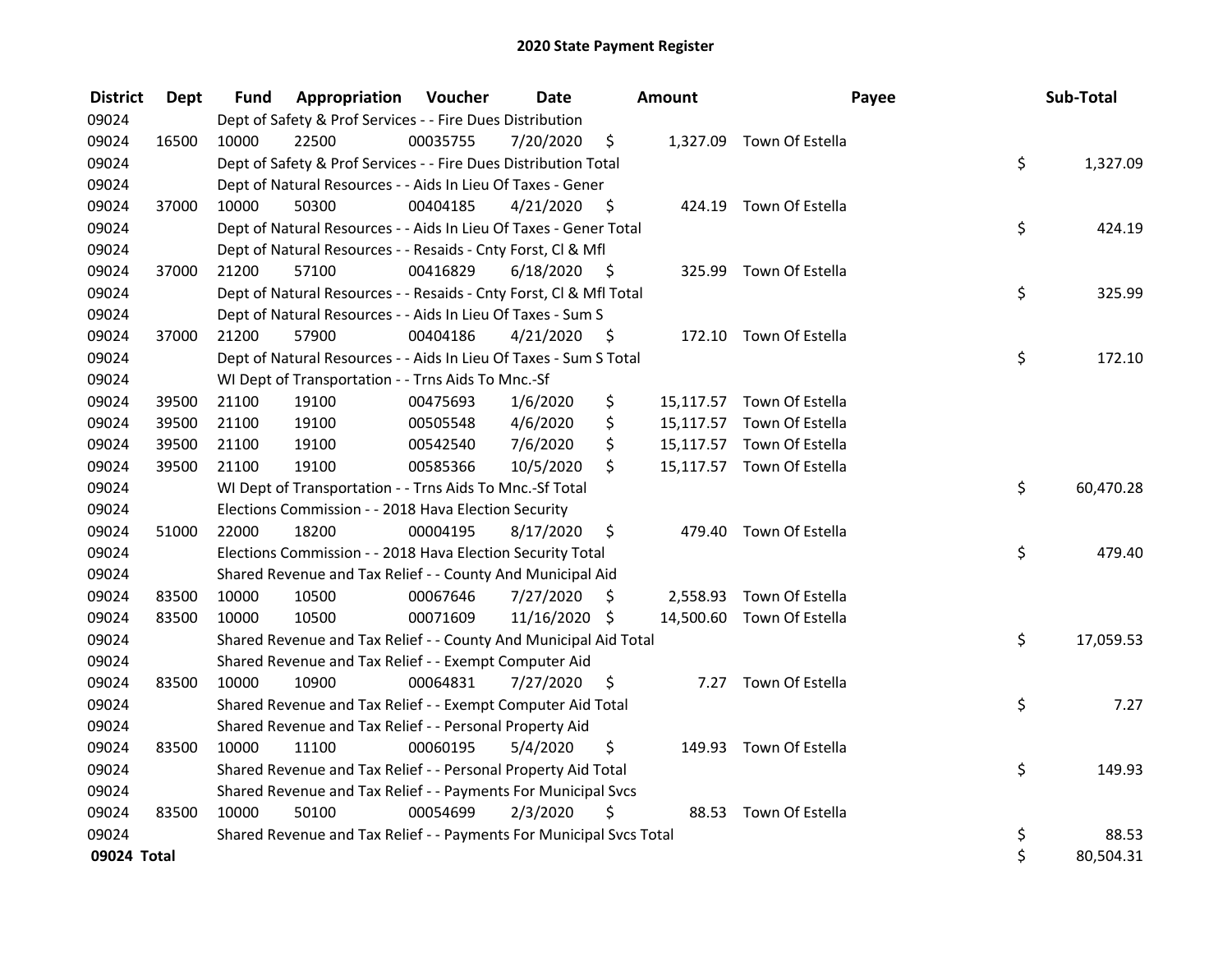| <b>District</b> | <b>Dept</b> | Fund  | Appropriation                                                          | Voucher  | <b>Date</b>   |      | Amount |                         | Payee | Sub-Total  |
|-----------------|-------------|-------|------------------------------------------------------------------------|----------|---------------|------|--------|-------------------------|-------|------------|
| 09026           |             |       | Dept of Safety & Prof Services - - Fire Dues Distribution              |          |               |      |        |                         |       |            |
| 09026           | 16500       | 10000 | 22500                                                                  | 00035756 | 7/20/2020     | \$   |        | 2,431.25 Town Of Goetz  |       |            |
| 09026           |             |       | Dept of Safety & Prof Services - - Fire Dues Distribution Total        |          |               |      |        |                         | \$    | 2,431.25   |
| 09026           |             |       | Dept of Natural Resources - - Aids In Lieu Of Taxes - Gener            |          |               |      |        |                         |       |            |
| 09026           | 37000       | 10000 | 50300                                                                  | 00383894 | 1/21/2020     | \$   |        | 169.34 Town Of Goetz    |       |            |
| 09026           |             |       | Dept of Natural Resources - - Aids In Lieu Of Taxes - Gener Total      |          |               |      |        |                         | \$    | 169.34     |
| 09026           |             |       | Dept of Natural Resources - - Resaids - Cnty Forst, Cl & Mfl           |          |               |      |        |                         |       |            |
| 09026           | 37000       | 21200 | 57100                                                                  | 00416830 | 6/18/2020     | - \$ |        | 180.44 Town Of Goetz    |       |            |
| 09026           |             |       | Dept of Natural Resources - - Resaids - Cnty Forst, Cl & Mfl Total     |          |               |      |        |                         | \$    | 180.44     |
| 09026           |             |       | WI Dept of Transportation - - Trns Aids To Mnc.-Sf                     |          |               |      |        |                         |       |            |
| 09026           | 39500       | 21100 | 19100                                                                  | 00475694 | 1/6/2020      | \$   |        | 22,240.25 Town Of Goetz |       |            |
| 09026           | 39500       | 21100 | 19100                                                                  | 00505549 | 4/6/2020      | \$   |        | 22,240.25 Town Of Goetz |       |            |
| 09026           | 39500       | 21100 | 19100                                                                  | 00542541 | 7/6/2020      | \$   |        | 22,240.25 Town Of Goetz |       |            |
| 09026           | 39500       | 21100 | 19100                                                                  | 00585367 | 10/5/2020     | \$   |        | 22,240.25 Town Of Goetz |       |            |
| 09026           |             |       | WI Dept of Transportation - - Trns Aids To Mnc.-Sf Total               |          |               |      |        |                         | \$    | 88,961.00  |
| 09026           |             |       | WI Dept of Transportation - - Supplemental Transportation Aids         |          |               |      |        |                         |       |            |
| 09026           | 39500       | 21100 | 19600                                                                  | 00477482 | 1/6/2020      | \$   |        | 14,378.25 Town Of Goetz |       |            |
| 09026           |             |       | WI Dept of Transportation - - Supplemental Transportation Aids Total   |          |               |      |        |                         | \$    | 14,378.25  |
| 09026           |             |       | Department of Military Affairs - - Disaster Recovery Aid               |          |               |      |        |                         |       |            |
| 09026           | 46500       | 10000 | 30500                                                                  | 00076091 | 4/6/2020      | \$   |        | 3,426.86 Town Of Goetz  |       |            |
| 09026           |             |       | Department of Military Affairs - - Disaster Recovery Aid Total         |          |               |      |        |                         | \$    | 3,426.86   |
| 09026           |             |       | Department of Military Affairs - - Federal Aid, Local Assistance       |          |               |      |        |                         |       |            |
| 09026           | 46500       | 10000 | 34200                                                                  | 00076091 | 4/6/2020      | \$   |        | 20,561.19 Town Of Goetz |       |            |
| 09026           |             |       | Department of Military Affairs - - Federal Aid, Local Assistance Total |          |               |      |        |                         | \$    | 20,561.19  |
| 09026           |             |       | Shared Revenue and Tax Relief - - County And Municipal Aid             |          |               |      |        |                         |       |            |
| 09026           | 83500       | 10000 | 10500                                                                  | 00067647 | 7/27/2020     | S    |        | 7,823.79 Town Of Goetz  |       |            |
| 09026           | 83500       | 10000 | 10500                                                                  | 00071610 | 11/16/2020 \$ |      |        | 44,334.80 Town Of Goetz |       |            |
| 09026           |             |       | Shared Revenue and Tax Relief - - County And Municipal Aid Total       |          |               |      |        |                         | \$    | 52,158.59  |
| 09026           |             |       | Shared Revenue and Tax Relief - - Exempt Computer Aid                  |          |               |      |        |                         |       |            |
| 09026           | 83500       | 10000 | 10900                                                                  | 00064832 | 7/27/2020     | \$   |        | 14.55 Town Of Goetz     |       |            |
| 09026           |             |       | Shared Revenue and Tax Relief - - Exempt Computer Aid Total            |          |               |      |        |                         | \$    | 14.55      |
| 09026           |             |       | Shared Revenue and Tax Relief - - Personal Property Aid                |          |               |      |        |                         |       |            |
| 09026           | 83500       | 10000 | 11100                                                                  | 00060196 | 5/4/2020      | \$   |        | 1,808.36 Town Of Goetz  |       |            |
| 09026           |             |       | Shared Revenue and Tax Relief - - Personal Property Aid Total          |          |               |      |        |                         | \$    | 1,808.36   |
| 09026 Total     |             |       |                                                                        |          |               |      |        |                         | \$    | 184,089.83 |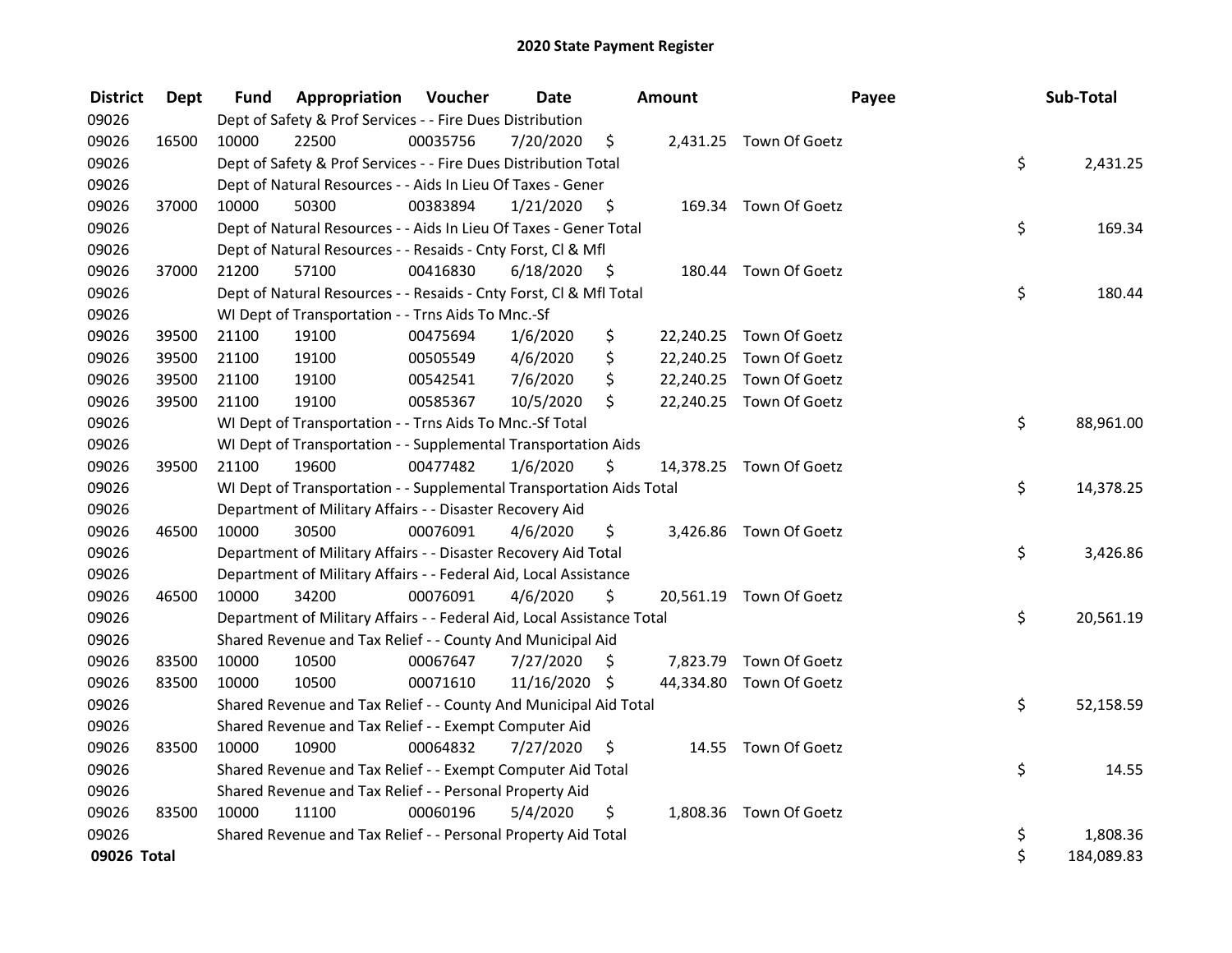| <b>District</b> | Dept  | Fund  | Appropriation                                                        | Voucher  | <b>Date</b>   |    | Amount   |                          | Payee | Sub-Total       |
|-----------------|-------|-------|----------------------------------------------------------------------|----------|---------------|----|----------|--------------------------|-------|-----------------|
| 09028           |       |       | Dept of Safety & Prof Services - - Fire Dues Distribution            |          |               |    |          |                          |       |                 |
| 09028           | 16500 | 10000 | 22500                                                                | 00035757 | 7/20/2020     | \$ |          | 2,253.84 Town Of Hallie  |       |                 |
| 09028           |       |       | Dept of Safety & Prof Services - - Fire Dues Distribution Total      |          |               |    |          |                          |       | \$<br>2,253.84  |
| 09028           |       |       | Dept of Natural Resources - - Aids In Lieu Of Taxes - Gener          |          |               |    |          |                          |       |                 |
| 09028           | 37000 | 10000 | 50300                                                                | 00383914 | 1/21/2020     | \$ |          | 1,425.75 Town Of Hallie  |       |                 |
| 09028           | 37000 | 10000 | 50300                                                                | 00383915 | 1/21/2020     | \$ |          | 11,087.24 Town Of Hallie |       |                 |
| 09028           |       |       | Dept of Natural Resources - - Aids In Lieu Of Taxes - Gener Total    |          |               |    |          |                          |       | \$<br>12,512.99 |
| 09028           |       |       | WI Dept of Transportation - - Trns Aids To Mnc.-Sf                   |          |               |    |          |                          |       |                 |
| 09028           | 39500 | 21100 | 19100                                                                | 00475695 | 1/6/2020      | \$ |          | 1,154.65 Town Of Hallie  |       |                 |
| 09028           | 39500 | 21100 | 19100                                                                | 00505550 | 4/6/2020      | \$ | 1,154.65 | Town Of Hallie           |       |                 |
| 09028           | 39500 | 21100 | 19100                                                                | 00542542 | 7/6/2020      | \$ |          | 1,154.65 Town Of Hallie  |       |                 |
| 09028           | 39500 | 21100 | 19100                                                                | 00585368 | 10/5/2020     | \$ |          | 1,154.67 Town Of Hallie  |       |                 |
| 09028           |       |       | WI Dept of Transportation - - Trns Aids To Mnc.-Sf Total             |          |               |    |          |                          |       | \$<br>4,618.62  |
| 09028           |       |       | WI Dept of Transportation - - Supplemental Transportation Aids       |          |               |    |          |                          |       |                 |
| 09028           | 39500 | 21100 | 19600                                                                | 00477483 | 1/6/2020      | \$ | 815.05   | Town Of Hallie           |       |                 |
| 09028           |       |       | WI Dept of Transportation - - Supplemental Transportation Aids Total |          |               |    |          |                          |       | \$<br>815.05    |
| 09028           |       |       | Department of Administration - - Federal Aid                         |          |               |    |          |                          |       |                 |
| 09028           | 50500 | 10000 | 14200                                                                | 00129747 | 10/2/2020     | \$ | 1,288.85 | Town Of Hallie           |       |                 |
| 09028           | 50500 | 10000 | 14200                                                                | 00134214 | 12/10/2020    | \$ |          | 3,711.15 Town Of Hallie  |       |                 |
| 09028           | 50500 | 10000 | 14200                                                                | 00136132 | 12/17/2020 \$ |    |          | 530.66 Town Of Hallie    |       |                 |
| 09028           |       |       | Department of Administration - - Federal Aid Total                   |          |               |    |          |                          |       | \$<br>5,530.66  |
| 09028           |       |       | Elections Commission - - 2018 Hava Election Security                 |          |               |    |          |                          |       |                 |
| 09028           | 51000 | 22000 | 18200                                                                | 00003753 | 7/6/2020      | \$ |          | 330.90 Town Of Hallie    |       |                 |
| 09028           |       |       | Elections Commission - - 2018 Hava Election Security Total           |          |               |    |          |                          |       | \$<br>330.90    |
| 09028           |       |       | Shared Revenue and Tax Relief - - County And Municipal Aid           |          |               |    |          |                          |       |                 |
| 09028           | 83500 | 10000 | 10500                                                                | 00067648 | 7/27/2020     | S  |          | 1,379.09 Town Of Hallie  |       |                 |
| 09028           | 83500 | 10000 | 10500                                                                | 00071611 | 11/16/2020 \$ |    |          | 7,814.87 Town Of Hallie  |       |                 |
| 09028           |       |       | Shared Revenue and Tax Relief - - County And Municipal Aid Total     |          |               |    |          |                          |       | \$<br>9,193.96  |
| 09028           |       |       | Shared Revenue and Tax Relief - - Exempt Computer Aid                |          |               |    |          |                          |       |                 |
| 09028           | 83500 | 10000 | 10900                                                                | 00064833 | 7/27/2020     | \$ |          | 27.02 Town Of Hallie     |       |                 |
| 09028           |       |       | Shared Revenue and Tax Relief - - Exempt Computer Aid Total          |          |               |    |          |                          |       | \$<br>27.02     |
| 09028           |       |       | Shared Revenue and Tax Relief - - Utility Aid                        |          |               |    |          |                          |       |                 |
| 09028           | 83500 | 10000 | 11000                                                                | 00067648 | 7/27/2020     | \$ |          | 104.79 Town Of Hallie    |       |                 |
| 09028           | 83500 | 10000 | 11000                                                                | 00071611 | 11/16/2020 \$ |    | 594.31   | Town Of Hallie           |       |                 |
| 09028           |       |       | Shared Revenue and Tax Relief - - Utility Aid Total                  |          |               |    |          |                          |       | \$<br>699.10    |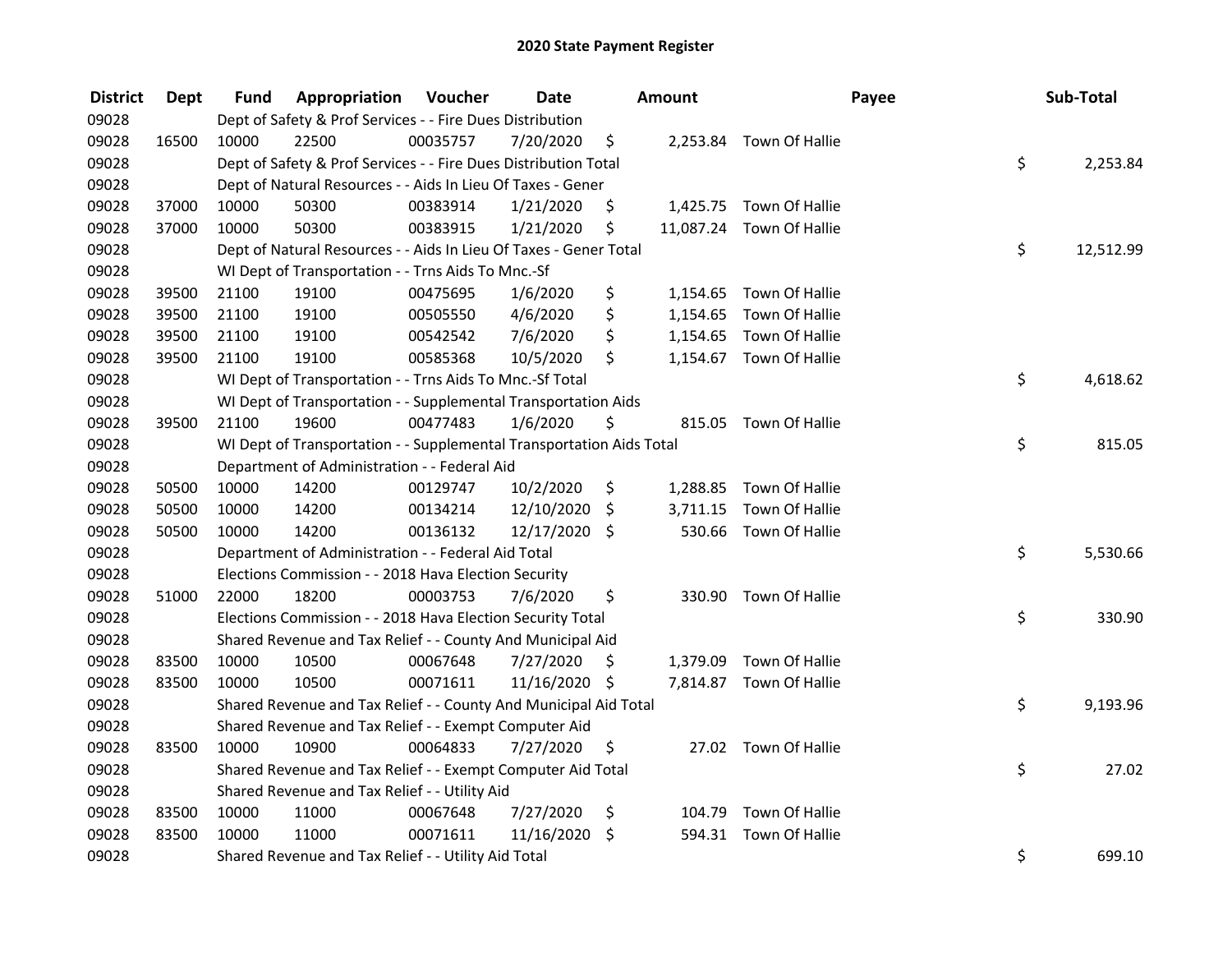| <b>District</b> | Dept  | Fund  | <b>Appropriation</b>                                          | <b>Voucher</b> | Date     | Amount |                | Payee | Sub-Total |
|-----------------|-------|-------|---------------------------------------------------------------|----------------|----------|--------|----------------|-------|-----------|
| 09028           |       |       | Shared Revenue and Tax Relief - - Personal Property Aid       |                |          |        |                |       |           |
| 09028           | 83500 | 10000 | 11100                                                         | 00060197       | 5/4/2020 | 6.75   | Town Of Hallie |       |           |
| 09028           |       |       | Shared Revenue and Tax Relief - - Personal Property Aid Total |                |          |        |                |       | 6.75      |
| 09028 Total     |       |       |                                                               |                |          |        |                |       | 35,988.89 |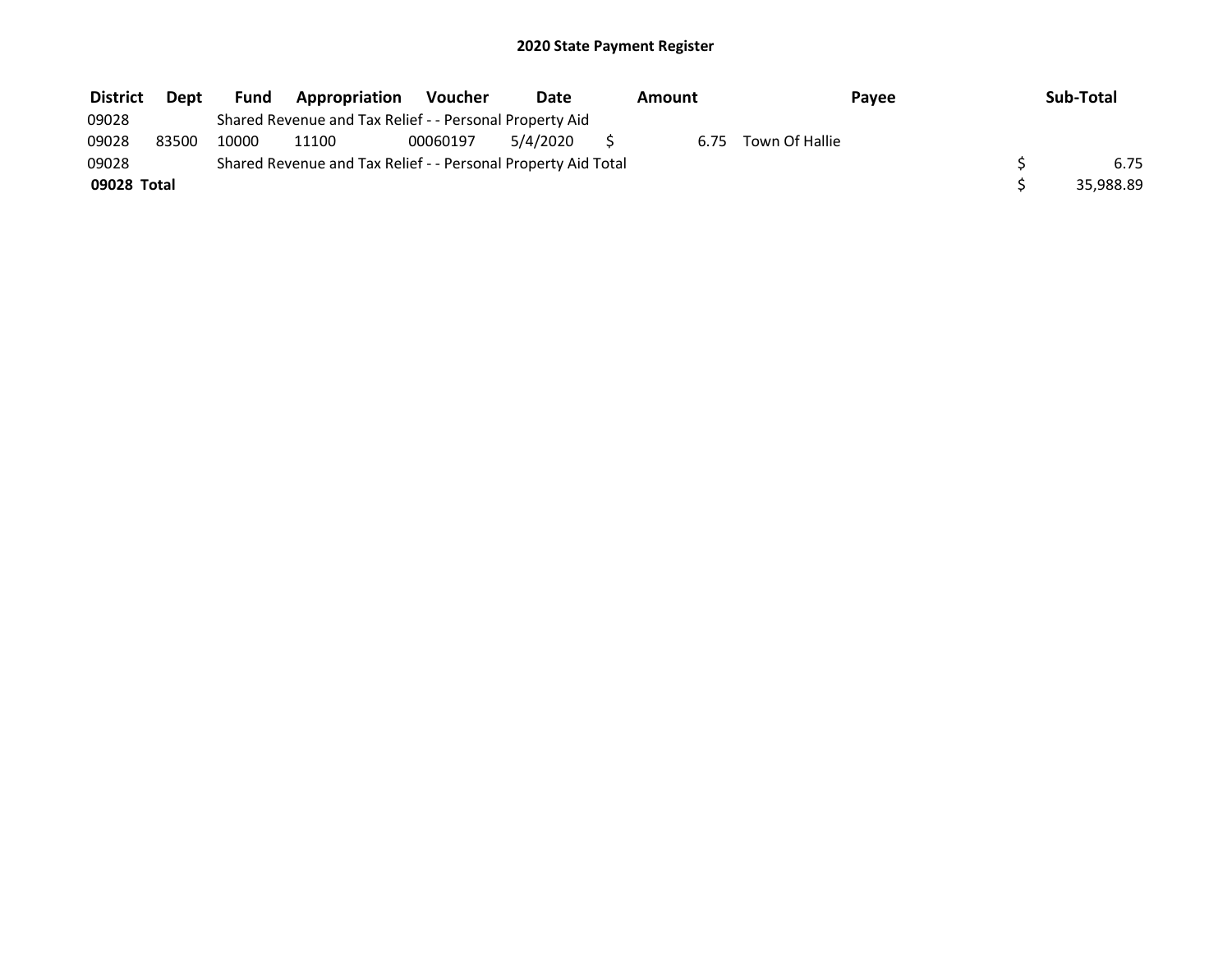| <b>District</b> | Dept  | <b>Fund</b> | <b>Appropriation Voucher</b>                                        |          | Date          |      | Amount    | Payee                    | Sub-Total        |
|-----------------|-------|-------------|---------------------------------------------------------------------|----------|---------------|------|-----------|--------------------------|------------------|
| 09032           |       |             | Dept of Safety & Prof Services - - Fire Dues Distribution           |          |               |      |           |                          |                  |
| 09032           | 16500 | 10000       | 22500                                                               | 00035758 | 7/20/2020     | \$   |           | 2,994.58 Town Of Howard  |                  |
| 09032           |       |             | Dept of Safety & Prof Services - - Fire Dues Distribution Total     |          |               |      |           |                          | \$<br>2,994.58   |
| 09032           |       |             | Dept of Natural Resources - - Aids In Lieu Of Taxes - Gener         |          |               |      |           |                          |                  |
| 09032           | 37000 | 10000       | 50300                                                               | 00405195 | 4/21/2020     | \$   |           | 66.75 Town Of Howard     |                  |
| 09032           |       |             | Dept of Natural Resources - - Aids In Lieu Of Taxes - Gener Total   |          |               |      |           |                          | \$<br>66.75      |
| 09032           |       |             | Dept of Natural Resources - - Resaids - Cnty Forst, Cl & Mfl        |          |               |      |           |                          |                  |
| 09032           | 37000 | 21200       | 57100                                                               | 00416831 | 6/18/2020     | - \$ |           | 174.61 Town Of Howard    |                  |
| 09032           |       |             | Dept of Natural Resources - - Resaids - Cnty Forst, Cl & Mfl Total  |          |               |      |           |                          | \$<br>174.61     |
| 09032           |       |             | WI Dept of Transportation - - Trns Aids To Mnc.-Sf                  |          |               |      |           |                          |                  |
| 09032           | 39500 | 21100       | 19100                                                               | 00475696 | 1/6/2020      | \$   |           | 27,672.84 Town Of Howard |                  |
| 09032           | 39500 | 21100       | 19100                                                               | 00505551 | 4/6/2020      | \$   | 27,672.84 | Town Of Howard           |                  |
| 09032           | 39500 | 21100       | 19100                                                               | 00542543 | 7/6/2020      | \$   |           | 27,672.84 Town Of Howard |                  |
| 09032           | 39500 | 21100       | 19100                                                               | 00585369 | 10/5/2020     | \$   |           | 27,672.84 Town Of Howard |                  |
| 09032           |       |             | WI Dept of Transportation - - Trns Aids To Mnc.-Sf Total            |          |               |      |           |                          | \$<br>110,691.36 |
| 09032           |       |             | Elections Commission - - 2018 Hava Election Security                |          |               |      |           |                          |                  |
| 09032           | 51000 | 22000       | 18200                                                               | 00004479 | 9/9/2020      | \$   |           | 751.10 Town Of Howard    |                  |
| 09032           |       |             | Elections Commission - - 2018 Hava Election Security Total          |          |               |      |           |                          | \$<br>751.10     |
| 09032           |       |             | Shared Revenue and Tax Relief - - County And Municipal Aid          |          |               |      |           |                          |                  |
| 09032           | 83500 | 10000       | 10500                                                               | 00067649 | 7/27/2020     | \$   | 4,840.17  | Town Of Howard           |                  |
| 09032           | 83500 | 10000       | 10500                                                               | 00071612 | 11/16/2020 \$ |      |           | 27,427.65 Town Of Howard |                  |
| 09032           |       |             | Shared Revenue and Tax Relief - - County And Municipal Aid Total    |          |               |      |           |                          | \$<br>32,267.82  |
| 09032           |       |             | Shared Revenue and Tax Relief - - Exempt Computer Aid               |          |               |      |           |                          |                  |
| 09032           | 83500 | 10000       | 10900                                                               | 00064834 | 7/27/2020     | S    | 1.03      | Town Of Howard           |                  |
| 09032           |       |             | Shared Revenue and Tax Relief - - Exempt Computer Aid Total         |          |               |      |           |                          | \$<br>1.03       |
| 09032           |       |             | Shared Revenue and Tax Relief - - Personal Property Aid             |          |               |      |           |                          |                  |
| 09032           | 83500 | 10000       | 11100                                                               | 00060198 | 5/4/2020      | \$   | 45.91     | Town Of Howard           |                  |
| 09032           |       |             | Shared Revenue and Tax Relief - - Personal Property Aid Total       |          |               |      |           |                          | \$<br>45.91      |
| 09032           |       |             | Shared Revenue and Tax Relief - - Payments For Municipal Svcs       |          |               |      |           |                          |                  |
| 09032           | 83500 | 10000       | 50100                                                               | 00054933 | 2/3/2020      | \$   |           | 100.96 Town Of Howard    |                  |
| 09032           |       |             | Shared Revenue and Tax Relief - - Payments For Municipal Svcs Total |          |               |      |           |                          | \$<br>100.96     |
| 09032 Total     |       |             |                                                                     |          |               |      |           |                          | \$<br>147,094.12 |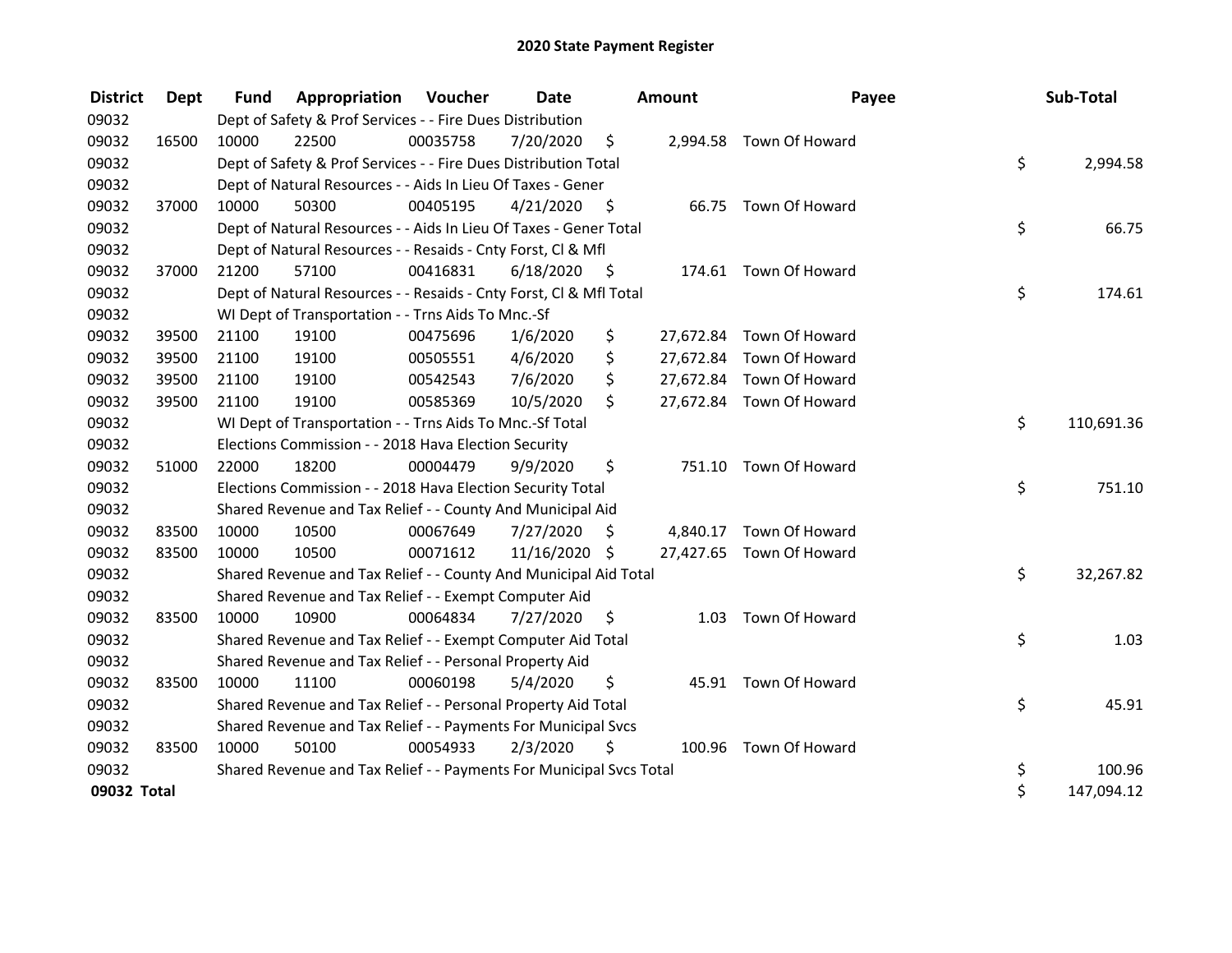| <b>District</b> | <b>Dept</b> | <b>Fund</b> | Appropriation                                                      | Voucher  | <b>Date</b>   |      | Amount   | Payee                         | Sub-Total        |
|-----------------|-------------|-------------|--------------------------------------------------------------------|----------|---------------|------|----------|-------------------------------|------------------|
| 09034           |             |             | Dept of Safety & Prof Services - - Fire Dues Distribution          |          |               |      |          |                               |                  |
| 09034           | 16500       | 10000       | 22500                                                              | 00035759 | 7/20/2020     | \$   |          | 26,149.70 Town Of La Fayette  |                  |
| 09034           |             |             | Dept of Safety & Prof Services - - Fire Dues Distribution Total    |          |               |      |          |                               | \$<br>26,149.70  |
| 09034           |             |             | Dept of Natural Resources - - Resaids - Cnty Forst, Cl & Mfl       |          |               |      |          |                               |                  |
| 09034           | 37000       | 21200       | 57100                                                              | 00416832 | 6/18/2020     | - \$ |          | 162.60 Town Of La Fayette     |                  |
| 09034           |             |             | Dept of Natural Resources - - Resaids - Cnty Forst, Cl & Mfl Total |          |               |      |          |                               | \$<br>162.60     |
| 09034           |             |             | WI Dept of Transportation - - Disastr Damag Aid Sf                 |          |               |      |          |                               |                  |
| 09034           | 39500       | 21100       | 17400                                                              | 00607757 | 10/29/2020 \$ |      |          | 7,369.91 Town Of La Fayette   |                  |
| 09034           |             |             | WI Dept of Transportation - - Disastr Damag Aid Sf Total           |          |               |      |          |                               | \$<br>7,369.91   |
| 09034           |             |             | WI Dept of Transportation - - Trns Aids To Mnc.-Sf                 |          |               |      |          |                               |                  |
| 09034           | 39500       | 21100       | 19100                                                              | 00475697 | 1/6/2020      | \$   |          | 57,770.01 Town Of La Fayette  |                  |
| 09034           | 39500       | 21100       | 19100                                                              | 00505552 | 4/6/2020      | \$   |          | 57,770.01 Town Of La Fayette  |                  |
| 09034           | 39500       | 21100       | 19100                                                              | 00542544 | 7/6/2020      | \$   |          | 57,770.01 Town Of La Fayette  |                  |
| 09034           | 39500       | 21100       | 19100                                                              | 00585370 | 10/5/2020     | \$   |          | 57,770.01 Town Of La Fayette  |                  |
| 09034           |             |             | WI Dept of Transportation - - Trns Aids To Mnc.-Sf Total           |          |               |      |          |                               | \$<br>231,080.04 |
| 09034           |             |             | WI Dept of Transportation - - Local Rds, Grants Sf                 |          |               |      |          |                               |                  |
| 09034           | 39500       | 21100       | 27000                                                              | 00605316 | 10/23/2020 \$ |      |          | 281,838.33 Town Of La Fayette |                  |
| 09034           |             |             | WI Dept of Transportation - - Local Rds, Grants Sf Total           |          |               |      |          |                               | \$<br>281,838.33 |
| 09034           |             |             | WI Dept of Transportation - - Loc Rd Imp Prg St Fd                 |          |               |      |          |                               |                  |
| 09034           | 39500       | 21100       | 27800                                                              | 00605314 | 10/23/2020 \$ |      |          | 28,992.14 Town Of La Fayette  |                  |
| 09034           |             |             | WI Dept of Transportation - - Loc Rd Imp Prg St Fd Total           |          |               |      |          |                               | \$<br>28,992.14  |
| 09034           |             |             | Department of Administration - - Federal Aid                       |          |               |      |          |                               |                  |
| 09034           | 50500       | 10000       | 14200                                                              | 00126585 | 8/12/2020     | \$   |          | 5,746.51 Town Of La Fayette   |                  |
| 09034           | 50500       | 10000       | 14200                                                              | 00129748 | 10/2/2020     | \$   | 4,999.90 | Town Of La Fayette            |                  |
| 09034           | 50500       | 10000       | 14200                                                              | 00132089 | 11/13/2020    | \$   |          | 15,742.27 Town Of La Fayette  |                  |
| 09034           | 50500       | 10000       | 14200                                                              | 00134215 | 12/10/2020    | \$   |          | 72,893.32 Town Of La Fayette  |                  |
| 09034           | 50500       | 10000       | 14200                                                              | 00136133 | 12/17/2020    | \$   |          | 10,547.62 Town Of La Fayette  |                  |
| 09034           |             |             | Department of Administration - - Federal Aid Total                 |          |               |      |          |                               | \$<br>109,929.62 |
| 09034           |             |             | Elections Commission - - 2018 Hava Election Security               |          |               |      |          |                               |                  |
| 09034           | 51000       | 22000       | 18200                                                              | 00003432 | 6/26/2020     | \$   |          | 4,581.30 Town Of La Fayette   |                  |
| 09034           |             |             | Elections Commission - - 2018 Hava Election Security Total         |          |               |      |          |                               | \$<br>4,581.30   |
| 09034           |             |             | Shared Revenue and Tax Relief - - County And Municipal Aid         |          |               |      |          |                               |                  |
| 09034           | 83500       | 10000       | 10500                                                              | 00067650 | 7/27/2020     | \$   |          | 13,236.89 Town Of La Fayette  |                  |
| 09034           | 83500       | 10000       | 10500                                                              | 00071613 | 11/16/2020 \$ |      |          | 75,009.01 Town Of La Fayette  |                  |
| 09034           |             |             | Shared Revenue and Tax Relief - - County And Municipal Aid Total   |          |               |      |          |                               | \$<br>88,245.90  |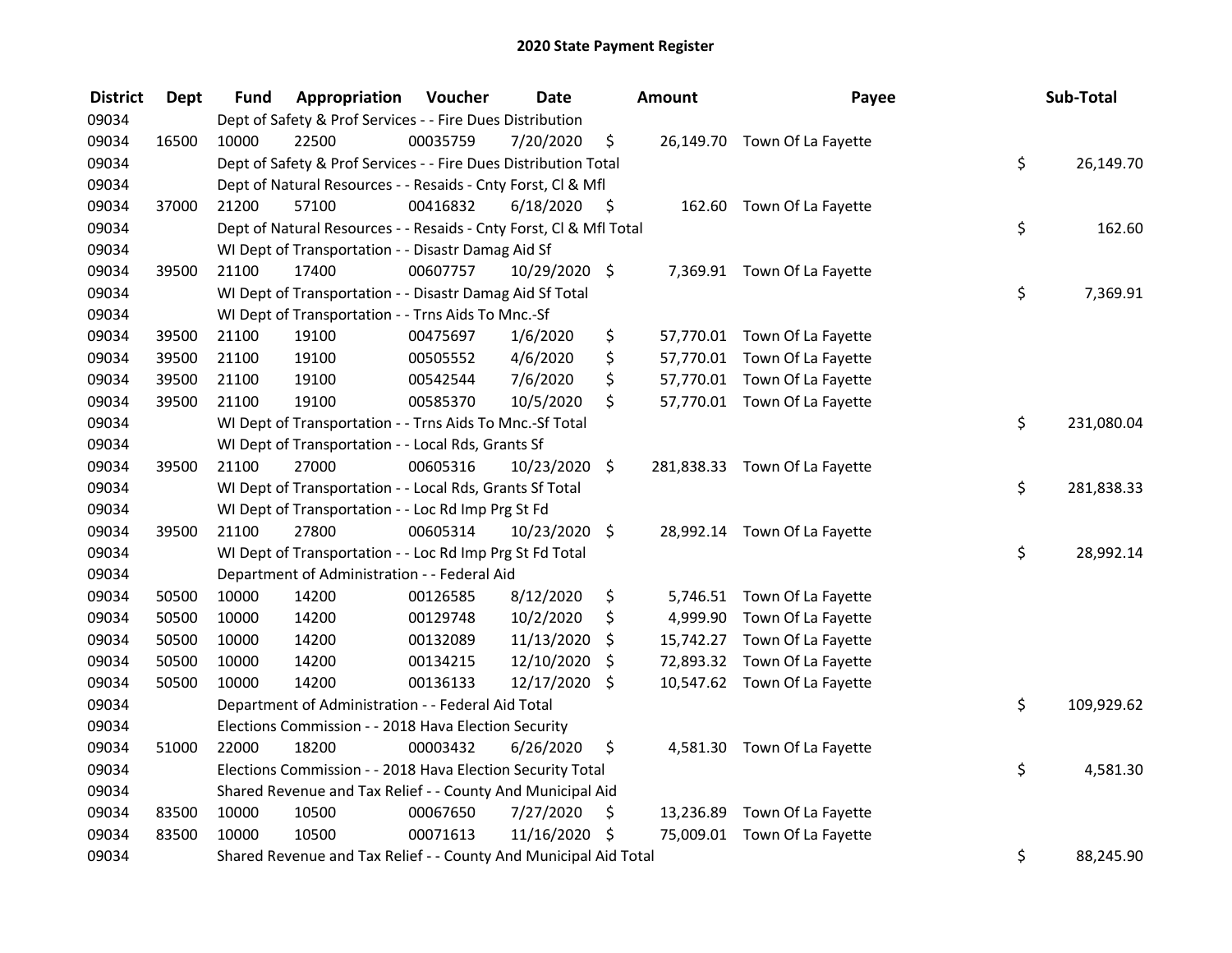| <b>District</b> | Dept  | <b>Fund</b> | Appropriation                                                                 | <b>Voucher</b> | Date            |      | <b>Amount</b> | Payee              | Sub-Total       |
|-----------------|-------|-------------|-------------------------------------------------------------------------------|----------------|-----------------|------|---------------|--------------------|-----------------|
| 09034           |       |             | Shared Revenue and Tax Relief - - Exempt Computer Aid                         |                |                 |      |               |                    |                 |
| 09034           | 83500 | 10000       | 10900                                                                         | 00064835       | 7/27/2020       | S    | 518.59        | Town Of La Fayette |                 |
| 09034           |       |             | Shared Revenue and Tax Relief - - Exempt Computer Aid Total                   |                |                 |      |               |                    | \$<br>518.59    |
| 09034           |       |             | Shared Revenue and Tax Relief - - Utility Aid                                 |                |                 |      |               |                    |                 |
| 09034           | 83500 | 10000       | 11000                                                                         | 00067650       | 7/27/2020       | S    | 12,680.35     | Town Of La Fayette |                 |
| 09034           | 83500 | 10000       | 11000                                                                         | 00071613       | $11/16/2020$ \$ |      | 82,933.66     | Town Of La Fayette |                 |
| 09034           |       |             | Shared Revenue and Tax Relief - - Utility Aid Total                           |                |                 |      |               |                    | \$<br>95,614.01 |
| 09034           |       |             | Shared Revenue and Tax Relief - - Personal Property Aid                       |                |                 |      |               |                    |                 |
| 09034           | 83500 | 10000       | 11100                                                                         | 00060199       | 5/4/2020        | S.   | 2.547.56      | Town Of La Fayette |                 |
| 09034           |       |             | Shared Revenue and Tax Relief - - Personal Property Aid Total                 |                |                 |      |               |                    | \$<br>2,547.56  |
| 09034           |       |             | Shared Revenue and Tax Relief - - State Aid; Video Service Provider Fee       |                |                 |      |               |                    |                 |
| 09034           | 83500 | 10000       | 11200                                                                         | 00064087       | 7/27/2020       | - S  | 7,716.82      | Town Of La Fayette |                 |
| 09034           |       |             | Shared Revenue and Tax Relief - - State Aid; Video Service Provider Fee Total |                |                 |      |               |                    | \$<br>7,716.82  |
| 09034           |       |             | Shared Revenue and Tax Relief - - Lottery & Gaming Credit                     |                |                 |      |               |                    |                 |
| 09034           | 83500 | 52100       | 36300                                                                         | 00055196       | 3/23/2020       | - \$ | 2,281.38      | Town Of La Fayette |                 |
| 09034           |       |             | Shared Revenue and Tax Relief - - Lottery & Gaming Credit Total               |                |                 |      |               |                    | 2,281.38        |
| 09034 Total     |       |             |                                                                               |                |                 |      |               |                    | 887,027.90      |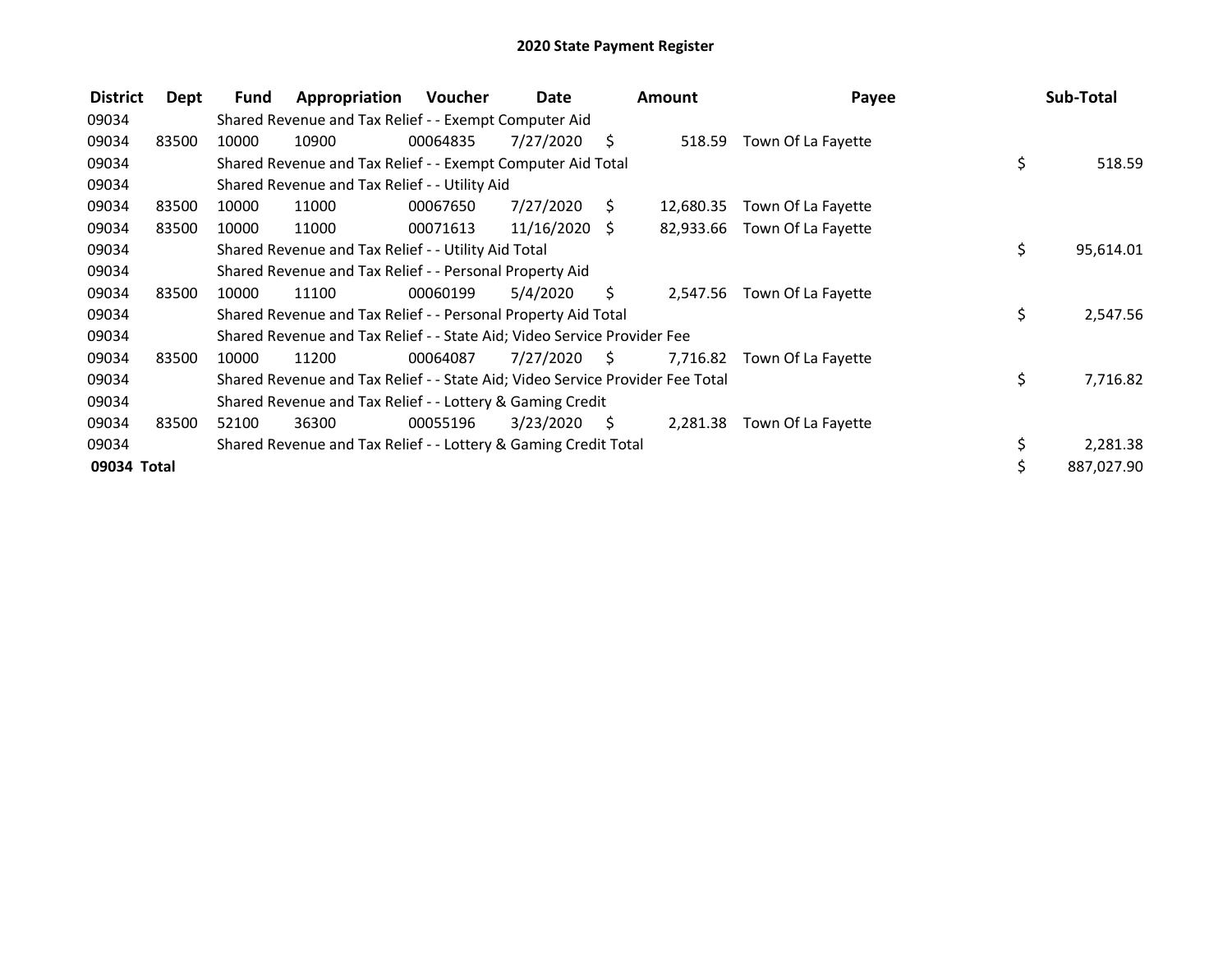| <b>District</b> | <b>Dept</b> | Fund  | Appropriation                                                      | Voucher  | <b>Date</b>   |                    | Amount   | Payee                           | Sub-Total        |
|-----------------|-------------|-------|--------------------------------------------------------------------|----------|---------------|--------------------|----------|---------------------------------|------------------|
| 09035           |             |       | Dept of Safety & Prof Services - - Fire Dues Distribution          |          |               |                    |          |                                 |                  |
| 09035           | 16500       | 10000 | 22500                                                              | 00035760 | 7/21/2020     | \$                 |          | 4,772.47 Town Of Lake Holcombe  |                  |
| 09035           |             |       | Dept of Safety & Prof Services - - Fire Dues Distribution Total    |          |               |                    |          |                                 | \$<br>4,772.47   |
| 09035           |             |       | Dept of Natural Resources - - Aids In Lieu Of Taxes - Gener        |          |               |                    |          |                                 |                  |
| 09035           | 37000       | 10000 | 50300                                                              | 00404801 | 4/21/2020     | - \$               |          | 1.12 Town Of Lake Holcombe      |                  |
| 09035           |             |       | Dept of Natural Resources - - Aids In Lieu Of Taxes - Gener Total  |          |               |                    |          |                                 | \$<br>1.12       |
| 09035           |             |       | Dept of Natural Resources - - Resaids - Cnty Forst, Cl & Mfl       |          |               |                    |          |                                 |                  |
| 09035           | 37000       | 21200 | 57100                                                              | 00416833 | 6/18/2020     | - \$               |          | 305.01 Town Of Lake Holcombe    |                  |
| 09035           |             |       | Dept of Natural Resources - - Resaids - Cnty Forst, Cl & Mfl Total |          |               |                    |          |                                 | \$<br>305.01     |
| 09035           |             |       | WI Dept of Transportation - - Trns Aids To Mnc.-Sf                 |          |               |                    |          |                                 |                  |
| 09035           | 39500       | 21100 | 19100                                                              | 00475698 | 1/6/2020      | \$                 |          | 31,214.07 Town Of Lake Holcombe |                  |
| 09035           | 39500       | 21100 | 19100                                                              | 00505553 | 4/6/2020      | \$                 |          | 31,214.07 Town Of Lake Holcombe |                  |
| 09035           | 39500       | 21100 | 19100                                                              | 00542545 | 7/6/2020      | \$                 |          | 31,214.07 Town Of Lake Holcombe |                  |
| 09035           | 39500       | 21100 | 19100                                                              | 00585371 | 10/5/2020     | \$                 |          | 31,214.07 Town Of Lake Holcombe |                  |
| 09035           |             |       | WI Dept of Transportation - - Trns Aids To Mnc.-Sf Total           |          |               |                    |          |                                 | \$<br>124,856.28 |
| 09035           |             |       | Department of Administration - - Federal Aid                       |          |               |                    |          |                                 |                  |
| 09035           | 50500       | 10000 | 14200                                                              | 00132090 | 11/13/2020 \$ |                    | 2,986.49 | Town Of Lake Holcombe           |                  |
| 09035           | 50500       | 10000 | 14200                                                              | 00134216 | 12/10/2020 \$ |                    |          | 13,920.04 Town Of Lake Holcombe |                  |
| 09035           |             |       | Department of Administration - - Federal Aid Total                 |          |               |                    |          |                                 | \$<br>16,906.53  |
| 09035           |             |       | Elections Commission - - 2018 Hava Election Security               |          |               |                    |          |                                 |                  |
| 09035           | 51000       | 22000 | 18200                                                              | 00004403 | 9/9/2020      | \$                 | 923.80   | Town Of Lake Holcombe           |                  |
| 09035           |             |       | Elections Commission - - 2018 Hava Election Security Total         |          |               |                    |          |                                 | \$<br>923.80     |
| 09035           |             |       | Shared Revenue and Tax Relief - - County And Municipal Aid         |          |               |                    |          |                                 |                  |
| 09035           | 83500       | 10000 | 10500                                                              | 00067651 | 7/27/2020     | S                  |          | 2,691.89 Town Of Lake Holcombe  |                  |
| 09035           | 83500       | 10000 | 10500                                                              | 00071614 | 11/16/2020    | - \$               |          | 15,254.01 Town Of Lake Holcombe |                  |
| 09035           |             |       | Shared Revenue and Tax Relief - - County And Municipal Aid Total   |          |               |                    |          |                                 | \$<br>17,945.90  |
| 09035           |             |       | Shared Revenue and Tax Relief - - Exempt Computer Aid              |          |               |                    |          |                                 |                  |
| 09035           | 83500       | 10000 | 10900                                                              | 00064836 | 7/27/2020     | \$                 |          | 34.30 Town Of Lake Holcombe     |                  |
| 09035           |             |       | Shared Revenue and Tax Relief - - Exempt Computer Aid Total        |          |               |                    |          |                                 | \$<br>34.30      |
| 09035           |             |       | Shared Revenue and Tax Relief - - Utility Aid                      |          |               |                    |          |                                 |                  |
| 09035           | 83500       | 10000 | 11000                                                              | 00067651 | 7/27/2020     | \$                 |          | 9,213.08 Town Of Lake Holcombe  |                  |
| 09035           | 83500       | 10000 | 11000                                                              | 00071614 | 11/16/2020    | $\ddot{\varsigma}$ |          | 52,615.38 Town Of Lake Holcombe |                  |
| 09035           |             |       | Shared Revenue and Tax Relief - - Utility Aid Total                |          |               |                    |          |                                 | \$<br>61,828.46  |
| 09035           |             |       | Shared Revenue and Tax Relief - - Personal Property Aid            |          |               |                    |          |                                 |                  |
| 09035           | 83500       | 10000 | 11100                                                              | 00060200 | 5/4/2020      | \$                 | 313.38   | Town Of Lake Holcombe           |                  |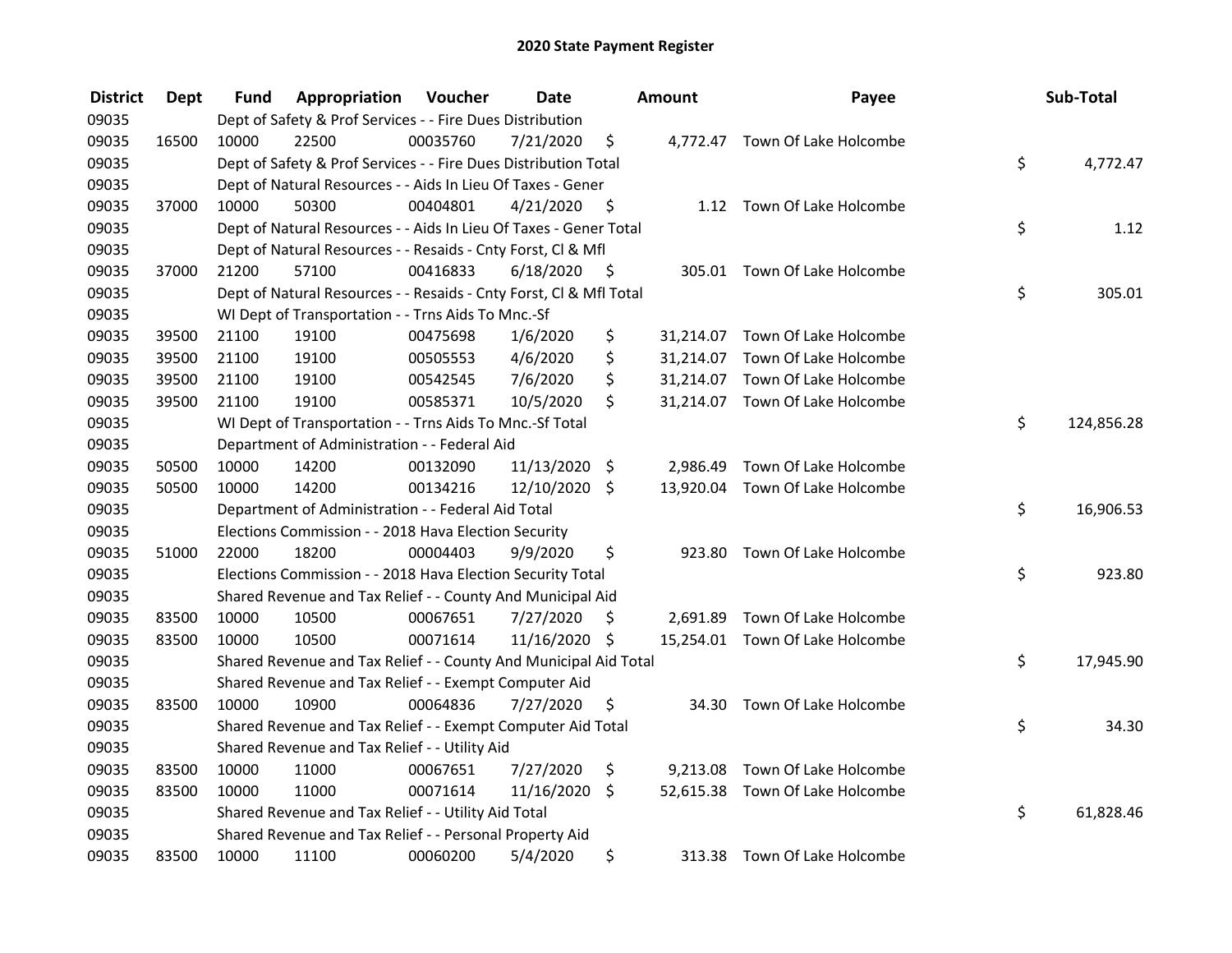| District    | Dept | <b>Fund</b> | <b>Appropriation Voucher</b>                                  | Date | Amount | Payee | Sub-Total  |
|-------------|------|-------------|---------------------------------------------------------------|------|--------|-------|------------|
| 09035       |      |             | Shared Revenue and Tax Relief - - Personal Property Aid Total |      |        |       | 313.38     |
| 09035 Total |      |             |                                                               |      |        |       | 227.887.25 |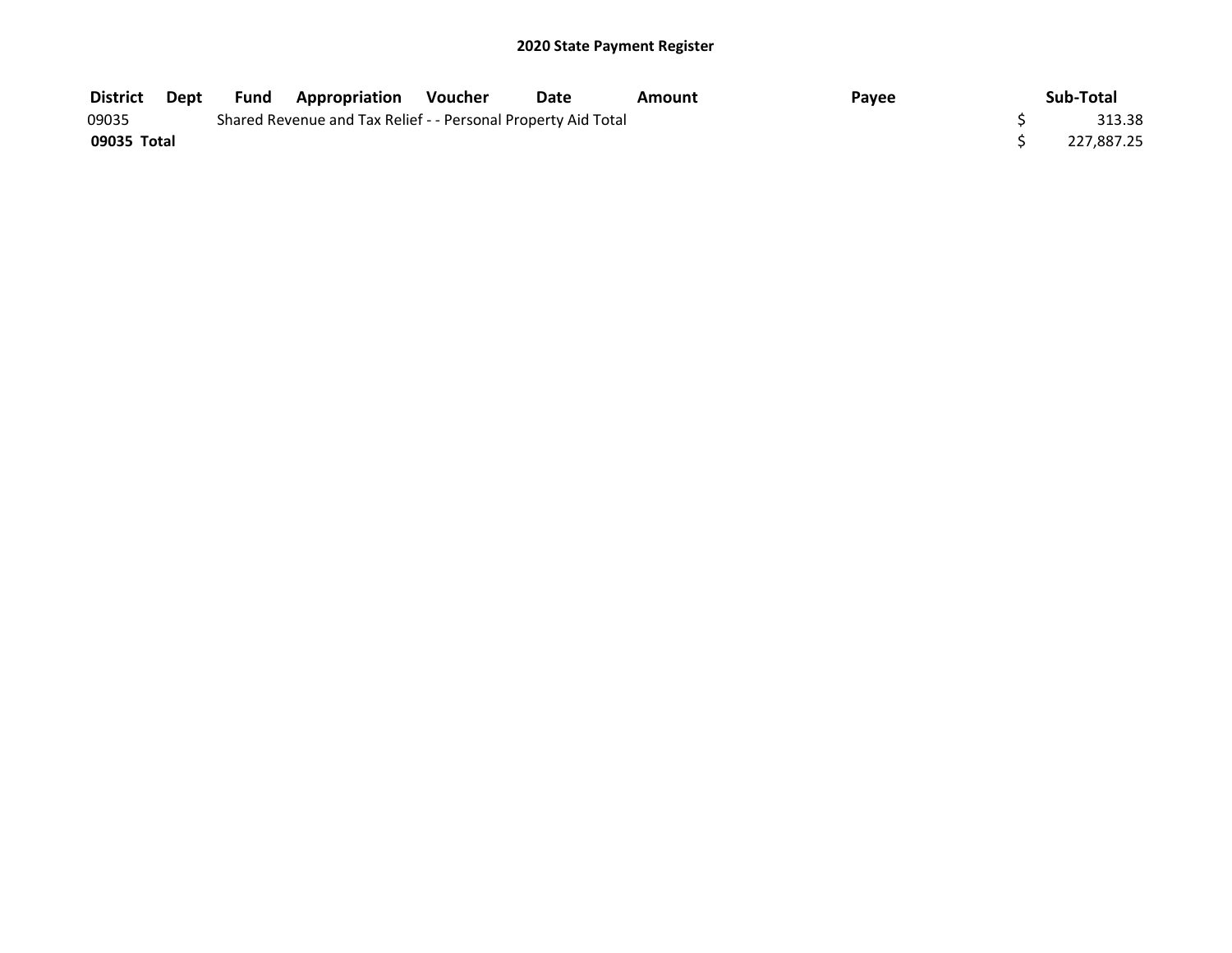| <b>District</b> | <b>Dept</b> | Fund  | Appropriation                                                        | Voucher  | <b>Date</b>     |      | Amount |                        | Payee | Sub-Total |
|-----------------|-------------|-------|----------------------------------------------------------------------|----------|-----------------|------|--------|------------------------|-------|-----------|
| 09036           |             |       | Dept of Safety & Prof Services - - Fire Dues Distribution            |          |                 |      |        |                        |       |           |
| 09036           | 16500       | 10000 | 22500                                                                | 00035761 | 7/21/2020       | \$   |        | 1,096.66 Town Of Ruby  |       |           |
| 09036           |             |       | Dept of Safety & Prof Services - - Fire Dues Distribution Total      |          |                 |      |        |                        | \$    | 1,096.66  |
| 09036           |             |       | Dept of Natural Resources - - Resaids - Cnty Forst, Cl & Mfl         |          |                 |      |        |                        |       |           |
| 09036           | 37000       | 21200 | 57100                                                                | 00416834 | 6/18/2020       | - \$ |        | 2,890.73 Town Of Ruby  |       |           |
| 09036           |             |       | Dept of Natural Resources - - Resaids - Cnty Forst, CI & Mfl Total   |          |                 |      |        |                        | \$    | 2,890.73  |
| 09036           |             |       | WI Dept of Transportation - - Disastr Damag Aid Sf                   |          |                 |      |        |                        |       |           |
| 09036           | 39500       | 21100 | 17400                                                                | 00618405 | $11/23/2020$ \$ |      |        | 20,166.68 Town Of Ruby |       |           |
| 09036           |             |       | WI Dept of Transportation - - Disastr Damag Aid Sf Total             |          |                 |      |        |                        | \$    | 20,166.68 |
| 09036           |             |       | WI Dept of Transportation - - Trns Aids To Mnc.-Sf                   |          |                 |      |        |                        |       |           |
| 09036           | 39500       | 21100 | 19100                                                                | 00475699 | 1/6/2020        | \$   |        | 24,992.28 Town Of Ruby |       |           |
| 09036           | 39500       | 21100 | 19100                                                                | 00505554 | 4/6/2020        | \$   |        | 24,992.28 Town Of Ruby |       |           |
| 09036           | 39500       | 21100 | 19100                                                                | 00542546 | 7/6/2020        | \$   |        | 24,992.28 Town Of Ruby |       |           |
| 09036           | 39500       | 21100 | 19100                                                                | 00585372 | 10/5/2020       | \$   |        | 24,992.28 Town Of Ruby |       |           |
| 09036           |             |       | WI Dept of Transportation - - Trns Aids To Mnc.-Sf Total             |          |                 |      |        |                        | \$    | 99,969.12 |
| 09036           |             |       | Department of Administration - - Federal Aid                         |          |                 |      |        |                        |       |           |
| 09036           | 50500       | 10000 | 14200                                                                | 00132091 | 11/13/2020 \$   |      |        | 3,024.72 Town Of Ruby  |       |           |
| 09036           |             |       | Department of Administration - - Federal Aid Total                   |          |                 |      |        |                        | \$    | 3,024.72  |
| 09036           |             |       | Department of Administration - - Hv Trans Ln Annual Impact Fee       |          |                 |      |        |                        |       |           |
| 09036           | 50500       | 10000 | 17400                                                                | 00121224 | 5/1/2020        | \$   |        | 13,158.00 Town Of Ruby |       |           |
| 09036           |             |       | Department of Administration - - Hv Trans Ln Annual Impact Fee Total |          |                 |      |        |                        | \$    | 13,158.00 |
| 09036           |             |       | Elections Commission - - 2018 Hava Election Security                 |          |                 |      |        |                        |       |           |
| 09036           | 51000       | 22000 | 18200                                                                | 00003829 | 7/13/2020       | \$   |        | 482.70 Town Of Ruby    |       |           |
| 09036           |             |       | Elections Commission - - 2018 Hava Election Security Total           |          |                 |      |        |                        | \$    | 482.70    |
| 09036           |             |       | Shared Revenue and Tax Relief - - County And Municipal Aid           |          |                 |      |        |                        |       |           |
| 09036           | 83500       | 10000 | 10500                                                                | 00067652 | 7/27/2020       | S    |        | 3,163.25 Town Of Ruby  |       |           |
| 09036           | 83500       | 10000 | 10500                                                                | 00071615 | 11/16/2020 \$   |      |        | 17,925.06 Town Of Ruby |       |           |
| 09036           |             |       | Shared Revenue and Tax Relief - - County And Municipal Aid Total     |          |                 |      |        |                        | \$    | 21,088.31 |
| 09036           |             |       | Shared Revenue and Tax Relief - - Exempt Computer Aid                |          |                 |      |        |                        |       |           |
| 09036           | 83500       | 10000 | 10900                                                                | 00064837 | 7/27/2020       | \$   |        | 1.03 Town Of Ruby      |       |           |
| 09036           |             |       | Shared Revenue and Tax Relief - - Exempt Computer Aid Total          |          |                 |      |        |                        | \$    | 1.03      |
| 09036           |             |       | Shared Revenue and Tax Relief - - Utility Aid                        |          |                 |      |        |                        |       |           |
| 09036           | 83500       | 10000 | 11000                                                                | 00067652 | 7/27/2020       | \$   |        | 405.07 Town Of Ruby    |       |           |
| 09036           | 83500       | 10000 | 11000                                                                | 00071615 | 11/16/2020      | \$   |        | 2,463.87 Town Of Ruby  |       |           |
| 09036           |             |       | Shared Revenue and Tax Relief - - Utility Aid Total                  |          |                 |      |        |                        | \$    | 2,868.94  |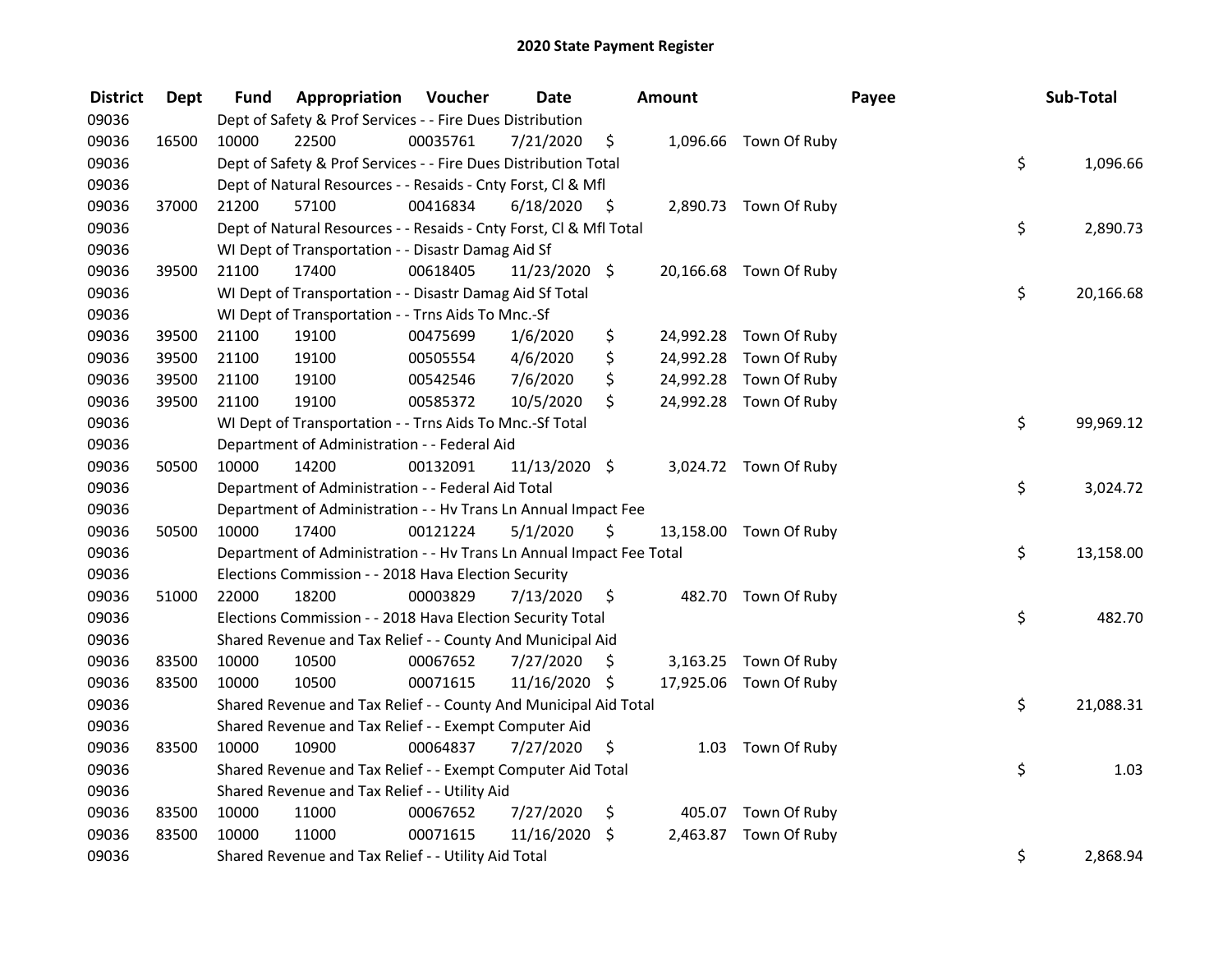| <b>District</b> | <b>Dept</b> | <b>Fund</b> | Appropriation                                                 | Voucher  | Date     | Amount |              | Pavee | Sub-Total  |
|-----------------|-------------|-------------|---------------------------------------------------------------|----------|----------|--------|--------------|-------|------------|
| 09036           |             |             | Shared Revenue and Tax Relief - - Personal Property Aid       |          |          |        |              |       |            |
| 09036           | 83500       | 10000       | 11100                                                         | 00060201 | 5/4/2020 | 5.87   | Town Of Ruby |       |            |
| 09036           |             |             | Shared Revenue and Tax Relief - - Personal Property Aid Total |          |          |        |              |       | 5.87       |
| 09036 Total     |             |             |                                                               |          |          |        |              |       | 164,752.76 |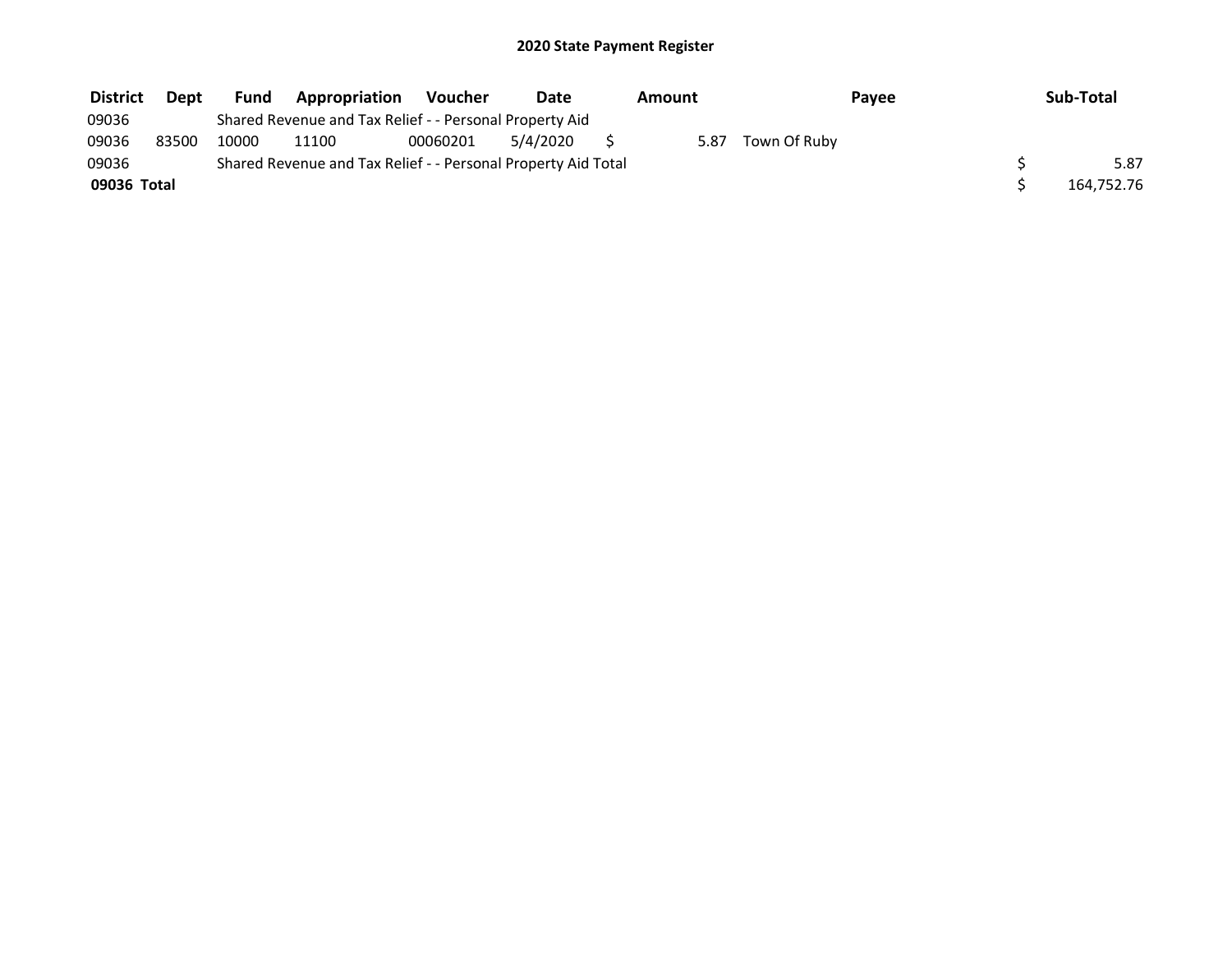| <b>District</b> | <b>Dept</b> | <b>Fund</b> | Appropriation                                                      | Voucher  | <b>Date</b>   | Amount          | Payee                     | Sub-Total        |
|-----------------|-------------|-------------|--------------------------------------------------------------------|----------|---------------|-----------------|---------------------------|------------------|
| 09038           |             |             | Dept of Safety & Prof Services - - Fire Dues Distribution          |          |               |                 |                           |                  |
| 09038           | 16500       | 10000       | 22500                                                              | 00035762 | 7/20/2020     | \$              | 6,478.60 Town Of Sampson  |                  |
| 09038           |             |             | Dept of Safety & Prof Services - - Fire Dues Distribution Total    |          |               |                 |                           | \$<br>6,478.60   |
| 09038           |             |             | Dept of Natural Resources - - Aids In Lieu Of Taxes - Gener        |          |               |                 |                           |                  |
| 09038           | 37000       | 10000       | 50300                                                              | 00383904 | 1/21/2020     | \$<br>618.45    | Town Of Sampson           |                  |
| 09038           | 37000       | 10000       | 50300                                                              | 00383905 | 1/21/2020     | \$<br>39,894.95 | Town Of Sampson           |                  |
| 09038           | 37000       | 10000       | 50300                                                              | 00404978 | 4/21/2020     | \$<br>2,870.40  | Town Of Sampson           |                  |
| 09038           | 37000       | 10000       | 50300                                                              | 00404979 | 4/21/2020     | \$<br>31.86     | Town Of Sampson           |                  |
| 09038           |             |             | Dept of Natural Resources - - Aids In Lieu Of Taxes - Gener Total  |          |               |                 |                           | \$<br>43,415.66  |
| 09038           |             |             | Dept of Natural Resources - - Taxes & Assessmts-Conserv Fund       |          |               |                 |                           |                  |
| 09038           | 37000       | 21200       | 16900                                                              | 00385668 | 1/29/2020     | \$<br>5.00      | Town Of Sampson           |                  |
| 09038           | 37000       | 21200       | 16900                                                              | 00385672 | 1/29/2020     | \$<br>5.00      | Town Of Sampson           |                  |
| 09038           |             |             | Dept of Natural Resources - - Taxes & Assessmts-Conserv Fund Total |          |               |                 |                           | \$<br>10.00      |
| 09038           |             |             | Dept of Natural Resources - - Resaids - Cnty Forst, CI & Mfl       |          |               |                 |                           |                  |
| 09038           | 37000       | 21200       | 57100                                                              | 00416835 | 6/18/2020     | \$              | 2,351.57 Town Of Sampson  |                  |
| 09038           |             |             | Dept of Natural Resources - - Resaids - Cnty Forst, Cl & Mfl Total |          |               |                 |                           | \$<br>2,351.57   |
| 09038           |             |             | WI Dept of Transportation - - Trns Aids To Mnc.-Sf                 |          |               |                 |                           |                  |
| 09038           | 39500       | 21100       | 19100                                                              | 00475700 | 1/6/2020      | \$<br>47,179.17 | Town Of Sampson           |                  |
| 09038           | 39500       | 21100       | 19100                                                              | 00505555 | 4/6/2020      | \$              | 47,179.17 Town Of Sampson |                  |
| 09038           | 39500       | 21100       | 19100                                                              | 00542547 | 7/6/2020      | \$              | 47,179.17 Town Of Sampson |                  |
| 09038           | 39500       | 21100       | 19100                                                              | 00585373 | 10/5/2020     | \$              | 47,179.17 Town Of Sampson |                  |
| 09038           |             |             | WI Dept of Transportation - - Trns Aids To Mnc.-Sf Total           |          |               |                 |                           | \$<br>188,716.68 |
| 09038           |             |             | Elections Commission - - 2018 Hava Election Security               |          |               |                 |                           |                  |
| 09038           | 51000       | 22000       | 18200                                                              | 00003766 | 7/9/2020      | \$              | 827.00 Town Of Sampson    |                  |
| 09038           |             |             | Elections Commission - - 2018 Hava Election Security Total         |          |               |                 |                           | \$<br>827.00     |
| 09038           |             |             | Shared Revenue and Tax Relief - - County And Municipal Aid         |          |               |                 |                           |                  |
| 09038           | 83500       | 10000       | 10500                                                              | 00067653 | 7/27/2020     | \$              | 2,995.94 Town Of Sampson  |                  |
| 09038           | 83500       | 10000       | 10500                                                              | 00071616 | 11/16/2020 \$ |                 | 16,977.01 Town Of Sampson |                  |
| 09038           |             |             | Shared Revenue and Tax Relief - - County And Municipal Aid Total   |          |               |                 |                           | \$<br>19,972.95  |
| 09038           |             |             | Shared Revenue and Tax Relief - - Exempt Computer Aid              |          |               |                 |                           |                  |
| 09038           | 83500       | 10000       | 10900                                                              | 00064838 | 7/27/2020     | \$<br>7.27      | Town Of Sampson           |                  |
| 09038           |             |             | Shared Revenue and Tax Relief - - Exempt Computer Aid Total        |          |               |                 |                           | \$<br>7.27       |
| 09038           |             |             | Shared Revenue and Tax Relief - - Personal Property Aid            |          |               |                 |                           |                  |
| 09038           | 83500       | 10000       | 11100                                                              | 00060202 | 5/4/2020      | \$<br>273.84    | Town Of Sampson           |                  |
| 09038           |             |             | Shared Revenue and Tax Relief - - Personal Property Aid Total      |          |               |                 |                           | \$<br>273.84     |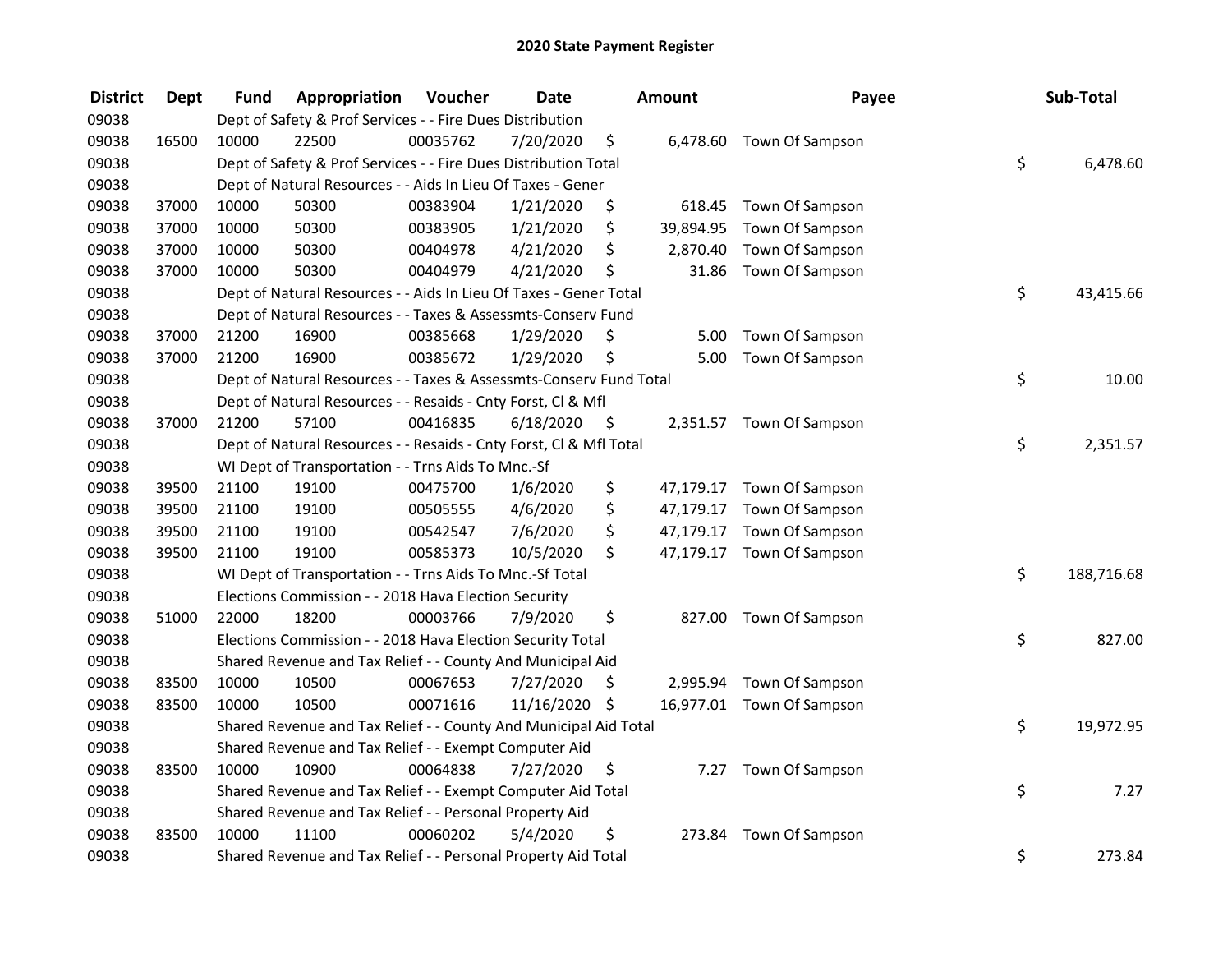| <b>District</b> | Dept  | Fund  | <b>Appropriation</b>                                                | Voucher  | Date     | Amount | Payee                  | Sub-Total  |
|-----------------|-------|-------|---------------------------------------------------------------------|----------|----------|--------|------------------------|------------|
| 09038           |       |       | Shared Revenue and Tax Relief - - Payments For Municipal Svcs       |          |          |        |                        |            |
| 09038           | 83500 | 10000 | 50100                                                               | 00054883 | 2/3/2020 | $\sim$ | 243.34 Town Of Sampson |            |
| 09038           |       |       | Shared Revenue and Tax Relief - - Payments For Municipal Svcs Total |          |          |        |                        | 243.34     |
| 09038 Total     |       |       |                                                                     |          |          |        |                        | 262,296.91 |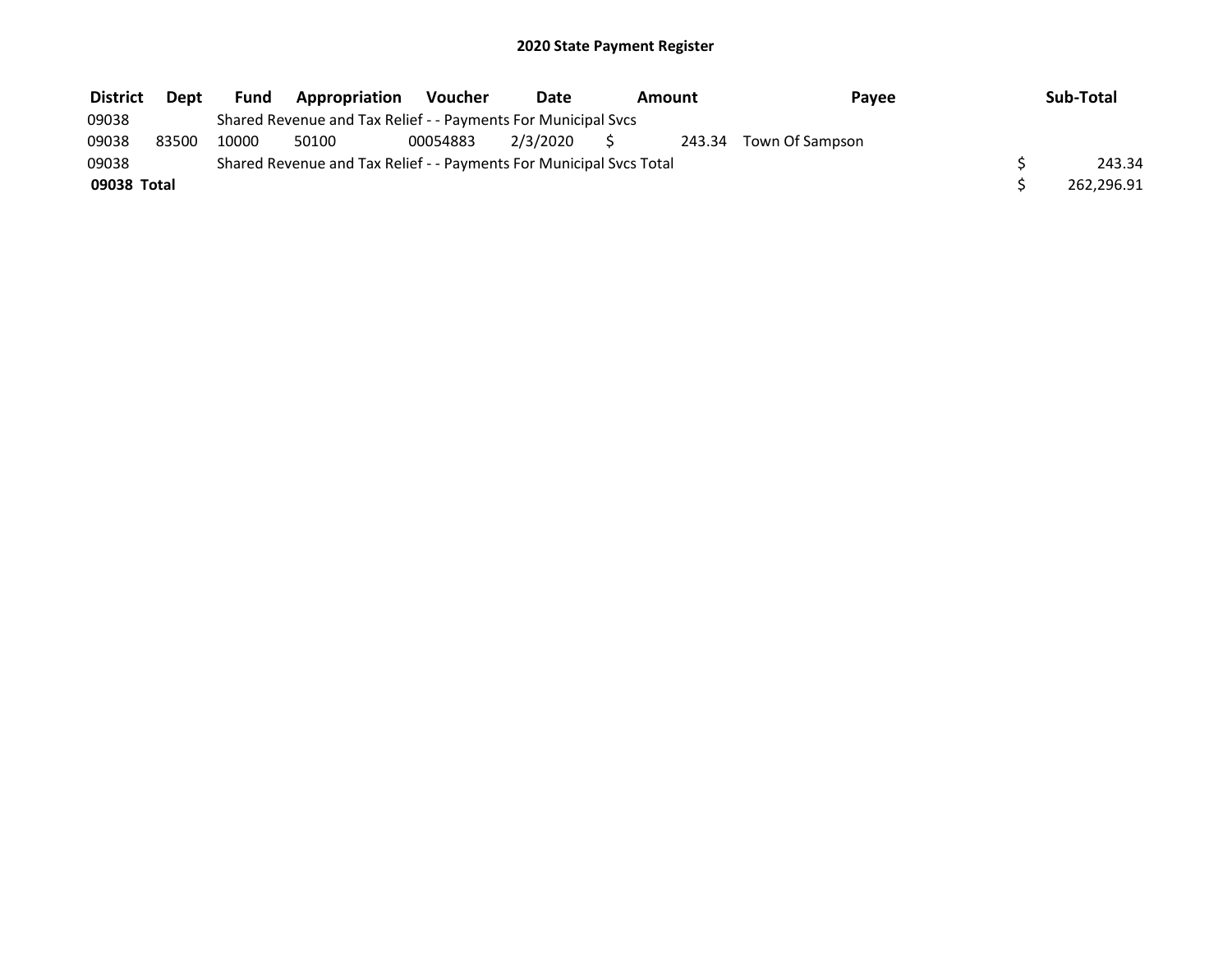| <b>District</b> | Dept  | <b>Fund</b> | <b>Appropriation Voucher</b>                                       |          | Date          |      | <b>Amount</b> |                         | Payee | Sub-Total  |
|-----------------|-------|-------------|--------------------------------------------------------------------|----------|---------------|------|---------------|-------------------------|-------|------------|
| 09040           |       |             | Dept of Safety & Prof Services - - Fire Dues Distribution          |          |               |      |               |                         |       |            |
| 09040           | 16500 | 10000       | 22500                                                              | 00035763 | 7/20/2020     | \$   |               | 3,388.09 Town Of Sigel  |       |            |
| 09040           |       |             | Dept of Safety & Prof Services - - Fire Dues Distribution Total    |          |               |      |               |                         | \$    | 3,388.09   |
| 09040           |       |             | Dept of Natural Resources - - Resaids - Cnty Forst, CI & Mfl       |          |               |      |               |                         |       |            |
| 09040           | 37000 | 21200       | 57100                                                              | 00416836 | 6/19/2020     | - \$ | 241.09        | Town Of Sigel           |       |            |
| 09040           |       |             | Dept of Natural Resources - - Resaids - Cnty Forst, Cl & Mfl Total |          |               |      |               |                         | \$    | 241.09     |
| 09040           |       |             | WI Dept of Transportation - - Disastr Damag Aid Sf                 |          |               |      |               |                         |       |            |
| 09040           | 39500 | 21100       | 17400                                                              | 00566855 | 8/14/2020     | \$   |               | 5,302.50 Town Of Sigel  |       |            |
| 09040           |       |             | WI Dept of Transportation - - Disastr Damag Aid Sf Total           |          |               |      |               |                         | \$    | 5,302.50   |
| 09040           |       |             | WI Dept of Transportation - - Trns Aids To Mnc.-Sf                 |          |               |      |               |                         |       |            |
| 09040           | 39500 | 21100       | 19100                                                              | 00475701 | 1/6/2020      | \$   |               | 31,332.33 Town Of Sigel |       |            |
| 09040           | 39500 | 21100       | 19100                                                              | 00505556 | 4/6/2020      | \$   | 31,332.33     | Town Of Sigel           |       |            |
| 09040           | 39500 | 21100       | 19100                                                              | 00542548 | 7/6/2020      | \$   |               | 31,332.33 Town Of Sigel |       |            |
| 09040           | 39500 | 21100       | 19100                                                              | 00585374 | 10/5/2020     | \$   |               | 31,332.33 Town Of Sigel |       |            |
| 09040           |       |             | WI Dept of Transportation - - Trns Aids To Mnc.-Sf Total           |          |               |      |               |                         | \$    | 125,329.32 |
| 09040           |       |             | Shared Revenue and Tax Relief - - County And Municipal Aid         |          |               |      |               |                         |       |            |
| 09040           | 83500 | 10000       | 10500                                                              | 00067654 | 7/27/2020     | \$   | 6,818.17      | Town Of Sigel           |       |            |
| 09040           | 83500 | 10000       | 10500                                                              | 00071617 | 11/16/2020 \$ |      |               | 38,636.27 Town Of Sigel |       |            |
| 09040           |       |             | Shared Revenue and Tax Relief - - County And Municipal Aid Total   |          |               |      |               |                         | \$    | 45,454.44  |
| 09040           |       |             | Shared Revenue and Tax Relief - - Exempt Computer Aid              |          |               |      |               |                         |       |            |
| 09040           | 83500 | 10000       | 10900                                                              | 00064839 | 7/27/2020     | \$   |               | 3.11 Town Of Sigel      |       |            |
| 09040           |       |             | Shared Revenue and Tax Relief - - Exempt Computer Aid Total        |          |               |      |               |                         | \$    | 3.11       |
| 09040           |       |             | Shared Revenue and Tax Relief - - Utility Aid                      |          |               |      |               |                         |       |            |
| 09040           | 83500 | 10000       | 11000                                                              | 00067654 | 7/27/2020     | \$   | 139.58        | Town Of Sigel           |       |            |
| 09040           | 83500 | 10000       | 11000                                                              | 00071617 | 11/16/2020    | \$   | 660.35        | Town Of Sigel           |       |            |
| 09040           |       |             | Shared Revenue and Tax Relief - - Utility Aid Total                |          |               |      |               |                         | \$    | 799.93     |
| 09040           |       |             | Shared Revenue and Tax Relief - - Personal Property Aid            |          |               |      |               |                         |       |            |
| 09040           | 83500 | 10000       | 11100                                                              | 00060203 | 5/4/2020      | \$   |               | 669.22 Town Of Sigel    |       |            |
| 09040           |       |             | Shared Revenue and Tax Relief - - Personal Property Aid Total      |          |               |      |               |                         | \$    | 669.22     |
| 09040           |       |             | Shared Revenue and Tax Relief - - Lottery & Gaming Credit          |          |               |      |               |                         |       |            |
| 09040           | 83500 | 52100       | 36300                                                              | 00055197 | 3/23/2020     | \$   |               | 3,427.50 Town Of Sigel  |       |            |
| 09040           |       |             | Shared Revenue and Tax Relief - - Lottery & Gaming Credit Total    |          |               |      |               |                         | \$    | 3,427.50   |
| 09040 Total     |       |             |                                                                    |          |               |      |               |                         | \$    | 184,615.20 |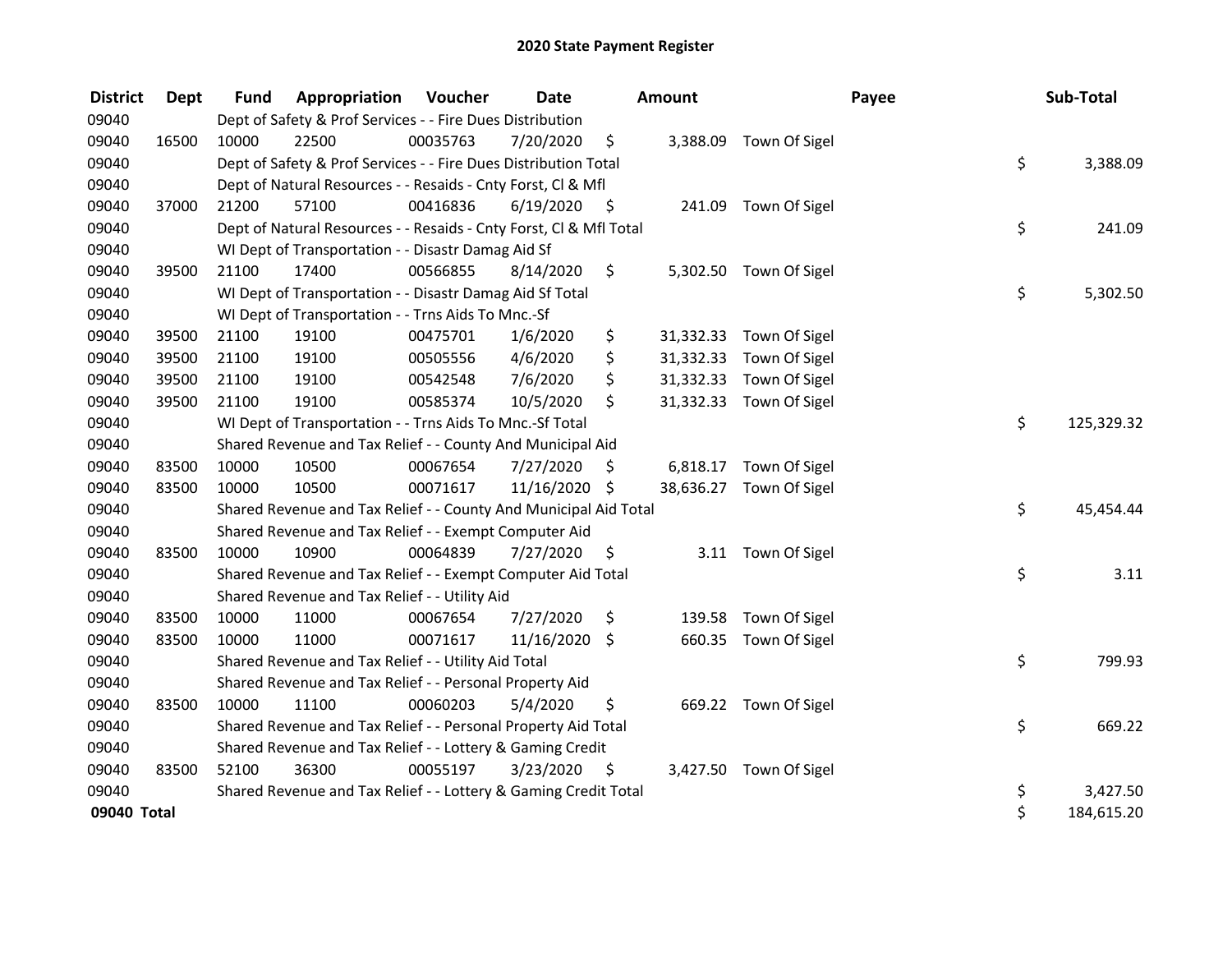| <b>District</b> | Dept  | <b>Fund</b> | Appropriation                                                      | Voucher  | <b>Date</b>   |      | <b>Amount</b> |                          | Payee | Sub-Total  |
|-----------------|-------|-------------|--------------------------------------------------------------------|----------|---------------|------|---------------|--------------------------|-------|------------|
| 09042           |       |             | Dept of Safety & Prof Services - - Fire Dues Distribution          |          |               |      |               |                          |       |            |
| 09042           | 16500 | 10000       | 22500                                                              | 00035764 | 7/20/2020     | \$   |               | 6,660.98 Town Of Tilden  |       |            |
| 09042           |       |             | Dept of Safety & Prof Services - - Fire Dues Distribution Total    |          |               |      |               |                          | \$    | 6,660.98   |
| 09042           |       |             | Dept of Natural Resources - - Resaids - Cnty Forst, Cl & Mfl       |          |               |      |               |                          |       |            |
| 09042           | 37000 | 21200       | 57100                                                              | 00416837 | 6/18/2020     | - \$ | 12.00         | Town Of Tilden           |       |            |
| 09042           |       |             | Dept of Natural Resources - - Resaids - Cnty Forst, Cl & Mfl Total |          |               |      |               |                          | \$    | 12.00      |
| 09042           |       |             | WI Dept of Transportation - - Trns Aids To Mnc.-Sf                 |          |               |      |               |                          |       |            |
| 09042           | 39500 | 21100       | 19100                                                              | 00475702 | 1/6/2020      | \$   | 27,791.10     | Town Of Tilden           |       |            |
| 09042           | 39500 | 21100       | 19100                                                              | 00505557 | 4/6/2020      | \$   | 27,791.10     | Town Of Tilden           |       |            |
| 09042           | 39500 | 21100       | 19100                                                              | 00542549 | 7/6/2020      | \$   | 27,791.10     | Town Of Tilden           |       |            |
| 09042           | 39500 | 21100       | 19100                                                              | 00585375 | 10/5/2020     | \$   |               | 27,791.10 Town Of Tilden |       |            |
| 09042           |       |             | WI Dept of Transportation - - Trns Aids To Mnc.-Sf Total           |          |               |      |               |                          | \$    | 111,164.40 |
| 09042           |       |             | Department of Administration - - Federal Aid                       |          |               |      |               |                          |       |            |
| 09042           | 50500 | 10000       | 14200                                                              | 00134217 | 12/10/2020 \$ |      |               | 1,408.45 Town Of Tilden  |       |            |
| 09042           |       |             | Department of Administration - - Federal Aid Total                 |          |               |      |               |                          | \$    | 1,408.45   |
| 09042           |       |             | Elections Commission - - 2018 Hava Election Security               |          |               |      |               |                          |       |            |
| 09042           | 51000 | 22000       | 18200                                                              | 00004394 | 9/9/2020      | \$   | 1,307.70      | Town Of Tilden           |       |            |
| 09042           |       |             | Elections Commission - - 2018 Hava Election Security Total         |          |               |      |               |                          | \$    | 1,307.70   |
| 09042           |       |             | Shared Revenue and Tax Relief - - County And Municipal Aid         |          |               |      |               |                          |       |            |
| 09042           | 83500 | 10000       | 10500                                                              | 00067655 | 7/27/2020     | S    | 4,920.10      | Town Of Tilden           |       |            |
| 09042           | 83500 | 10000       | 10500                                                              | 00071618 | 11/16/2020 \$ |      |               | 27,880.59 Town Of Tilden |       |            |
| 09042           |       |             | Shared Revenue and Tax Relief - - County And Municipal Aid Total   |          |               |      |               |                          | \$    | 32,800.69  |
| 09042           |       |             | Shared Revenue and Tax Relief - - Exempt Computer Aid              |          |               |      |               |                          |       |            |
| 09042           | 83500 | 10000       | 10900                                                              | 00064840 | 7/27/2020     | \$   |               | 17.67 Town Of Tilden     |       |            |
| 09042           |       |             | Shared Revenue and Tax Relief - - Exempt Computer Aid Total        |          |               |      |               |                          | \$    | 17.67      |
| 09042           |       |             | Shared Revenue and Tax Relief - - Utility Aid                      |          |               |      |               |                          |       |            |
| 09042           | 83500 | 10000       | 11000                                                              | 00067655 | 7/27/2020     | \$   | 60.66         | Town Of Tilden           |       |            |
| 09042           | 83500 | 10000       | 11000                                                              | 00071618 | 11/16/2020    | \$   | 352.60        | Town Of Tilden           |       |            |
| 09042           |       |             | Shared Revenue and Tax Relief - - Utility Aid Total                |          |               |      |               |                          | \$    | 413.26     |
| 09042           |       |             | Shared Revenue and Tax Relief - - Personal Property Aid            |          |               |      |               |                          |       |            |
| 09042           | 83500 | 10000       | 11100                                                              | 00060204 | 5/4/2020      | \$   | 403.90        | Town Of Tilden           |       |            |
| 09042           |       |             | Shared Revenue and Tax Relief - - Personal Property Aid Total      |          |               |      |               |                          | \$    | 403.90     |
| 09042 Total     |       |             |                                                                    |          |               |      |               |                          | \$    | 154,189.05 |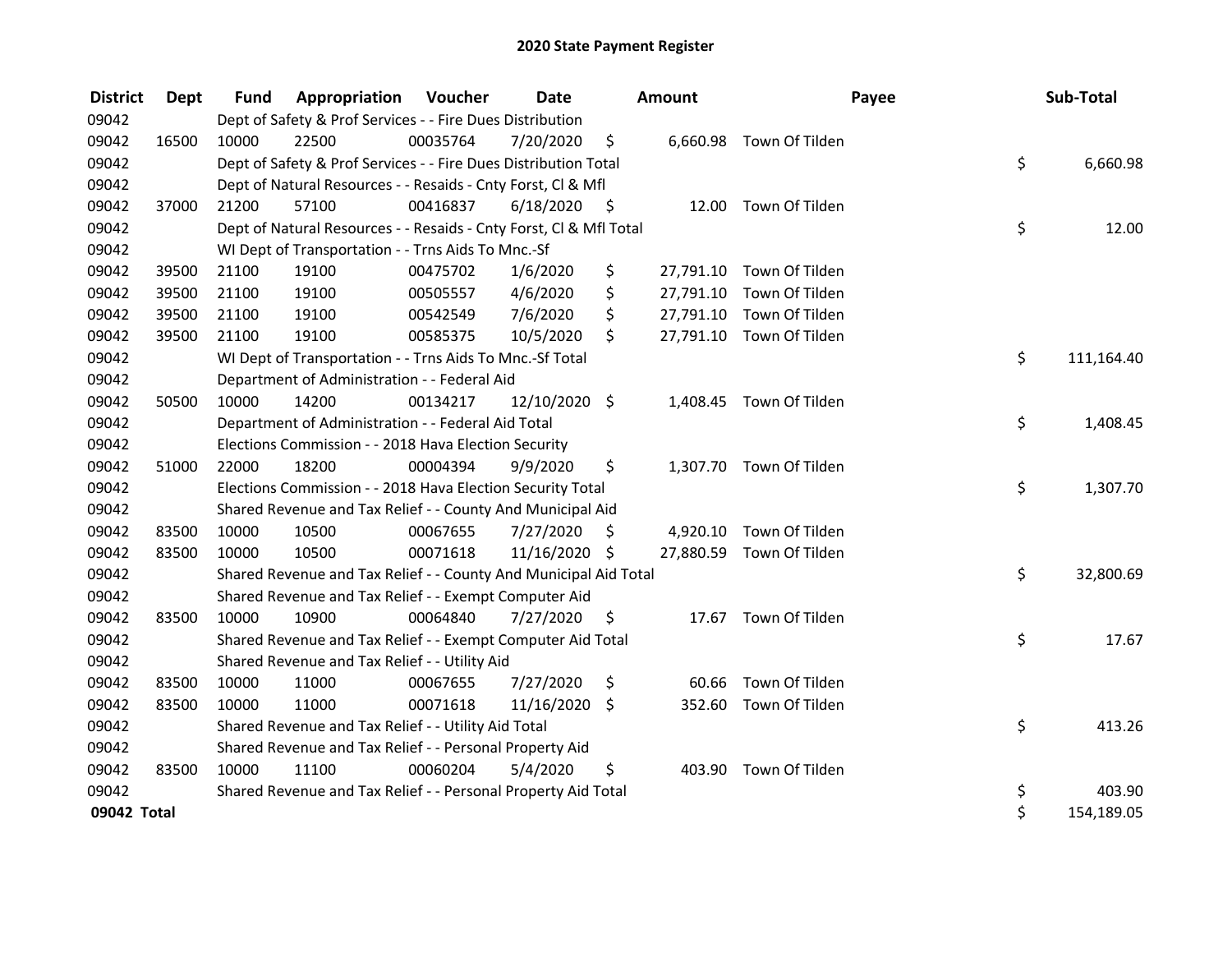| <b>District</b> | <b>Dept</b> | Fund  | Appropriation                                                       | Voucher  | <b>Date</b>     |      | <b>Amount</b> | Payee                      | Sub-Total        |
|-----------------|-------------|-------|---------------------------------------------------------------------|----------|-----------------|------|---------------|----------------------------|------------------|
| 09044           |             |       | Dept of Safety & Prof Services - - Fire Dues Distribution           |          |                 |      |               |                            |                  |
| 09044           | 16500       | 10000 | 22500                                                               | 00035765 | 7/20/2020       | \$   |               | 12,270.33 Town Of Wheaton  |                  |
| 09044           |             |       | Dept of Safety & Prof Services - - Fire Dues Distribution Total     |          |                 |      |               |                            | \$<br>12,270.33  |
| 09044           |             |       | Dept of Natural Resources - - Aids In Lieu Of Taxes - Gener         |          |                 |      |               |                            |                  |
| 09044           | 37000       | 10000 | 50300                                                               | 00383907 | 1/21/2020       | \$   | 1,386.58      | Town Of Wheaton            |                  |
| 09044           | 37000       | 10000 | 50300                                                               | 00405069 | 4/21/2020       | \$   | 88.46         | Town Of Wheaton            |                  |
| 09044           |             |       | Dept of Natural Resources - - Aids In Lieu Of Taxes - Gener Total   |          |                 |      |               |                            | \$<br>1,475.04   |
| 09044           |             |       | Dept of Natural Resources - - Resaids - Cnty Forst, CI & Mfl        |          |                 |      |               |                            |                  |
| 09044           | 37000       | 21200 | 57100                                                               | 00416838 | 6/18/2020       | - \$ |               | 171.21 Town Of Wheaton     |                  |
| 09044           |             |       | Dept of Natural Resources - - Resaids - Cnty Forst, Cl & Mfl Total  |          |                 |      |               |                            | \$<br>171.21     |
| 09044           |             |       | Dept of Natural Resources - - Aids In Lieu Of Taxes - Sum S         |          |                 |      |               |                            |                  |
| 09044           | 37000       | 21200 | 57900                                                               | 00405070 | 4/21/2020       | -Ş   | 5.83          | Town Of Wheaton            |                  |
| 09044           |             |       | Dept of Natural Resources - - Aids In Lieu Of Taxes - Sum S Total   |          |                 |      |               |                            | \$<br>5.83       |
| 09044           |             |       | WI Dept of Transportation - - Trns Aids To Mnc.-Sf                  |          |                 |      |               |                            |                  |
| 09044           | 39500       | 21100 | 19100                                                               | 00475703 | 1/6/2020        | \$   |               | 53,387.82 Town Of Wheaton  |                  |
| 09044           | 39500       | 21100 | 19100                                                               | 00505558 | 4/6/2020        | \$   |               | 53,387.82 Town Of Wheaton  |                  |
| 09044           | 39500       | 21100 | 19100                                                               | 00542550 | 7/6/2020        | \$   |               | 53,387.82 Town Of Wheaton  |                  |
| 09044           | 39500       | 21100 | 19100                                                               | 00585376 | 10/5/2020       | \$   |               | 53,387.82 Town Of Wheaton  |                  |
| 09044           |             |       | WI Dept of Transportation - - Trns Aids To Mnc.-Sf Total            |          |                 |      |               |                            | \$<br>213,551.28 |
| 09044           |             |       | Department of Military Affairs - - Major Disaster Assist; Pif       |          |                 |      |               |                            |                  |
| 09044           | 46500       | 27200 | 36500                                                               | 00086018 | 11/25/2020 \$   |      |               | 110,403.38 Town Of Wheaton |                  |
| 09044           |             |       | Department of Military Affairs - - Major Disaster Assist; Pif Total |          |                 |      |               |                            | \$<br>110,403.38 |
| 09044           |             |       | Department of Administration - - Federal Aid                        |          |                 |      |               |                            |                  |
| 09044           | 50500       | 10000 | 14200                                                               | 00134218 | $12/10/2020$ \$ |      |               | 6,715.26 Town Of Wheaton   |                  |
| 09044           |             |       | Department of Administration - - Federal Aid Total                  |          |                 |      |               |                            | \$<br>6,715.26   |
| 09044           |             |       | Elections Commission - - 2018 Hava Election Security                |          |                 |      |               |                            |                  |
| 09044           | 51000       | 22000 | 18200                                                               | 00004754 | 10/5/2020       | \$   |               | 2,109.60 Town Of Wheaton   |                  |
| 09044           |             |       | Elections Commission - - 2018 Hava Election Security Total          |          |                 |      |               |                            | \$<br>2,109.60   |
| 09044           |             |       | Shared Revenue and Tax Relief - - County And Municipal Aid          |          |                 |      |               |                            |                  |
| 09044           | 83500       | 10000 | 10500                                                               | 00067656 | 7/27/2020       | \$   | 7,978.94      | Town Of Wheaton            |                  |
| 09044           | 83500       | 10000 | 10500                                                               | 00071619 | 11/16/2020 \$   |      |               | 45,213.99 Town Of Wheaton  |                  |
| 09044           |             |       | Shared Revenue and Tax Relief - - County And Municipal Aid Total    |          |                 |      |               |                            | \$<br>53,192.93  |
| 09044           |             |       | Shared Revenue and Tax Relief - - Exempt Computer Aid               |          |                 |      |               |                            |                  |
| 09044           | 83500       | 10000 | 10900                                                               | 00064841 | 7/27/2020       | -\$  | 983.14        | Town Of Wheaton            |                  |
| 09044           |             |       | Shared Revenue and Tax Relief - - Exempt Computer Aid Total         |          |                 |      |               |                            | \$<br>983.14     |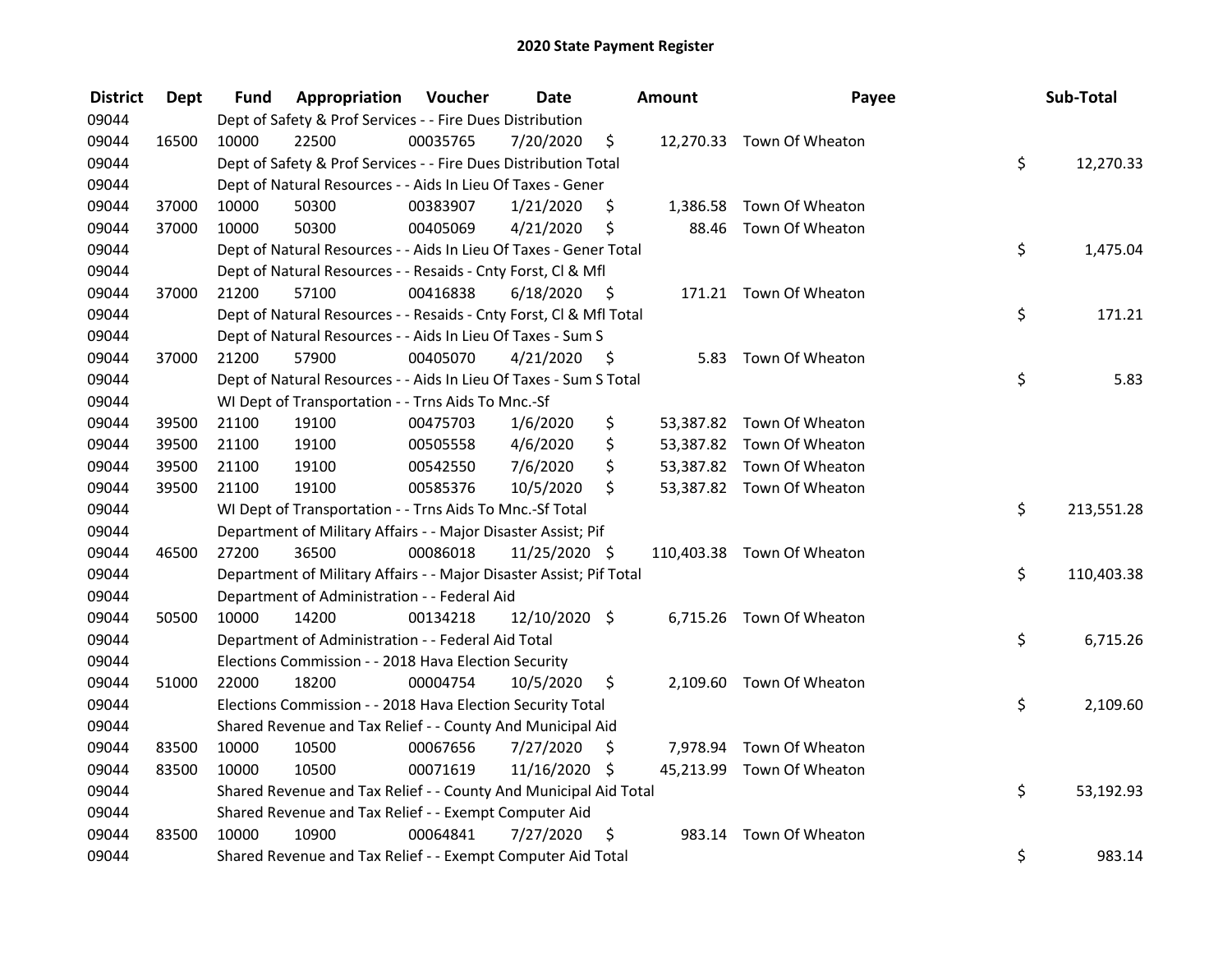| <b>District</b> | <b>Dept</b> | <b>Fund</b> | Appropriation                                                 | <b>Voucher</b> | Date       | Amount     | Payee           | Sub-Total  |
|-----------------|-------------|-------------|---------------------------------------------------------------|----------------|------------|------------|-----------------|------------|
| 09044           |             |             | Shared Revenue and Tax Relief - - Utility Aid                 |                |            |            |                 |            |
| 09044           | 83500       | 10000       | 11000                                                         | 00067656       | 7/27/2020  | 42.316.19  | Town Of Wheaton |            |
| 09044           | 83500       | 10000       | 11000                                                         | 00071619       | 11/16/2020 | 240.772.95 | Town Of Wheaton |            |
| 09044           |             |             | Shared Revenue and Tax Relief - - Utility Aid Total           |                |            |            |                 | 283,089.14 |
| 09044           |             |             | Shared Revenue and Tax Relief - - Personal Property Aid       |                |            |            |                 |            |
| 09044           | 83500       | 10000       | 11100                                                         | 00060205       | 5/4/2020   | 21.524.48  | Town Of Wheaton |            |
| 09044           |             |             | Shared Revenue and Tax Relief - - Personal Property Aid Total |                |            |            |                 | 21,524.48  |
| 09044 Total     |             |             |                                                               |                |            |            |                 | 705,491.62 |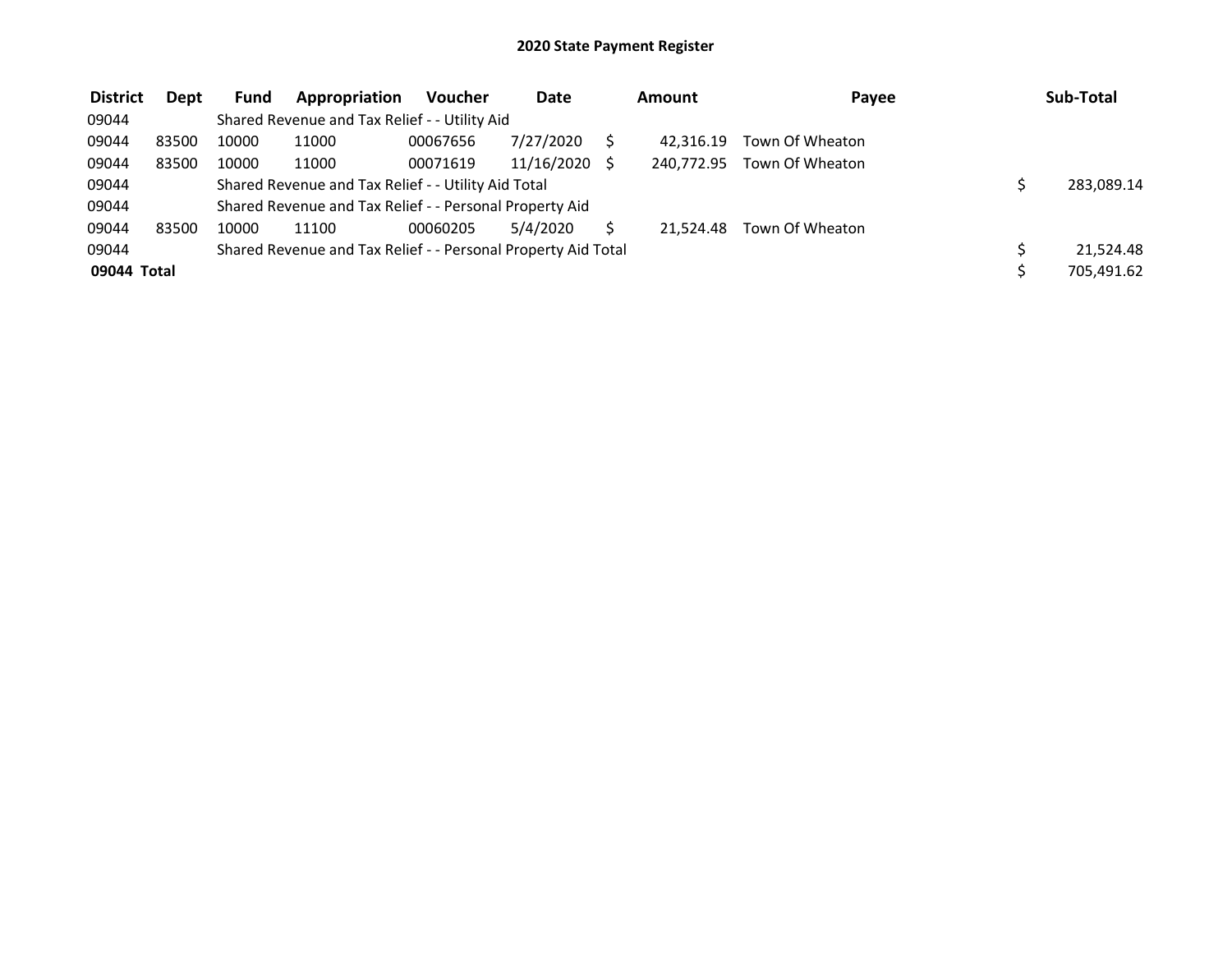| <b>District</b> | Dept  | <b>Fund</b> | <b>Appropriation Voucher</b>                                       |          | <b>Date</b>   |      | Amount    | Payee                      | Sub-Total        |
|-----------------|-------|-------------|--------------------------------------------------------------------|----------|---------------|------|-----------|----------------------------|------------------|
| 09046           |       |             | Dept of Safety & Prof Services - - Fire Dues Distribution          |          |               |      |           |                            |                  |
| 09046           | 16500 | 10000       | 22500                                                              | 00035766 | 7/20/2020     | \$   |           | 4,185.28 Town Of Woodmohr  |                  |
| 09046           |       |             | Dept of Safety & Prof Services - - Fire Dues Distribution Total    |          |               |      |           |                            | \$<br>4,185.28   |
| 09046           |       |             | Dept of Natural Resources - - Aids In Lieu Of Taxes - Gener        |          |               |      |           |                            |                  |
| 09046           | 37000 | 10000       | 50300                                                              | 00404462 | 4/21/2020     | \$   |           | 47.31 Town Of Woodmohr     |                  |
| 09046           |       |             | Dept of Natural Resources - - Aids In Lieu Of Taxes - Gener Total  |          |               |      |           |                            | \$<br>47.31      |
| 09046           |       |             | Dept of Natural Resources - - Resaids - Cnty Forst, Cl & Mfl       |          |               |      |           |                            |                  |
| 09046           | 37000 | 21200       | 57100                                                              | 00416839 | 6/18/2020     | - \$ | 32.24     | Town Of Woodmohr           |                  |
| 09046           |       |             | Dept of Natural Resources - - Resaids - Cnty Forst, Cl & Mfl Total |          |               |      |           |                            | \$<br>32.24      |
| 09046           |       |             | WI Dept of Transportation - - Trns Aids To Mnc.-Sf                 |          |               |      |           |                            |                  |
| 09046           | 39500 | 21100       | 19100                                                              | 00475704 | 1/6/2020      | \$   |           | 31,470.30 Town Of Woodmohr |                  |
| 09046           | 39500 | 21100       | 19100                                                              | 00505559 | 4/6/2020      | \$   | 31,470.30 | Town Of Woodmohr           |                  |
| 09046           | 39500 | 21100       | 19100                                                              | 00542551 | 7/6/2020      | \$   | 31,470.30 | Town Of Woodmohr           |                  |
| 09046           | 39500 | 21100       | 19100                                                              | 00585377 | 10/5/2020     | \$   |           | 31,470.30 Town Of Woodmohr |                  |
| 09046           |       |             | WI Dept of Transportation - - Trns Aids To Mnc.-Sf Total           |          |               |      |           |                            | \$<br>125,881.20 |
| 09046           |       |             | Department of Administration - - Federal Aid                       |          |               |      |           |                            |                  |
| 09046           | 50500 | 10000       | 14200                                                              | 00134219 | 12/10/2020 \$ |      | 1,315.96  | Town Of Woodmohr           |                  |
| 09046           |       |             | Department of Administration - - Federal Aid Total                 |          |               |      |           |                            | \$<br>1,315.96   |
| 09046           |       |             | Shared Revenue and Tax Relief - - County And Municipal Aid         |          |               |      |           |                            |                  |
| 09046           | 83500 | 10000       | 10500                                                              | 00067657 | 7/27/2020     | S    |           | 8,365.76 Town Of Woodmohr  |                  |
| 09046           | 83500 | 10000       | 10500                                                              | 00071620 | 11/16/2020 \$ |      |           | 47,405.97 Town Of Woodmohr |                  |
| 09046           |       |             | Shared Revenue and Tax Relief - - County And Municipal Aid Total   |          |               |      |           |                            | \$<br>55,771.73  |
| 09046           |       |             | Shared Revenue and Tax Relief - - Exempt Computer Aid              |          |               |      |           |                            |                  |
| 09046           | 83500 | 10000       | 10900                                                              | 00064842 | 7/27/2020     | \$   |           | 13.51 Town Of Woodmohr     |                  |
| 09046           |       |             | Shared Revenue and Tax Relief - - Exempt Computer Aid Total        |          |               |      |           |                            | \$<br>13.51      |
| 09046           |       |             | Shared Revenue and Tax Relief - - Utility Aid                      |          |               |      |           |                            |                  |
| 09046           | 83500 | 10000       | 11000                                                              | 00067657 | 7/27/2020     | \$   | 426.84    | Town Of Woodmohr           |                  |
| 09046           | 83500 | 10000       | 11000                                                              | 00071620 | 11/16/2020    | \$   |           | 2,601.47 Town Of Woodmohr  |                  |
| 09046           |       |             | Shared Revenue and Tax Relief - - Utility Aid Total                |          |               |      |           |                            | \$<br>3,028.31   |
| 09046           |       |             | Shared Revenue and Tax Relief - - Personal Property Aid            |          |               |      |           |                            |                  |
| 09046           | 83500 | 10000       | 11100                                                              | 00060206 | 5/4/2020      | \$   |           | 219.86 Town Of Woodmohr    |                  |
| 09046           |       |             | Shared Revenue and Tax Relief - - Personal Property Aid Total      |          |               |      |           |                            | \$<br>219.86     |
| 09046 Total     |       |             |                                                                    |          |               |      |           |                            | \$<br>190,495.40 |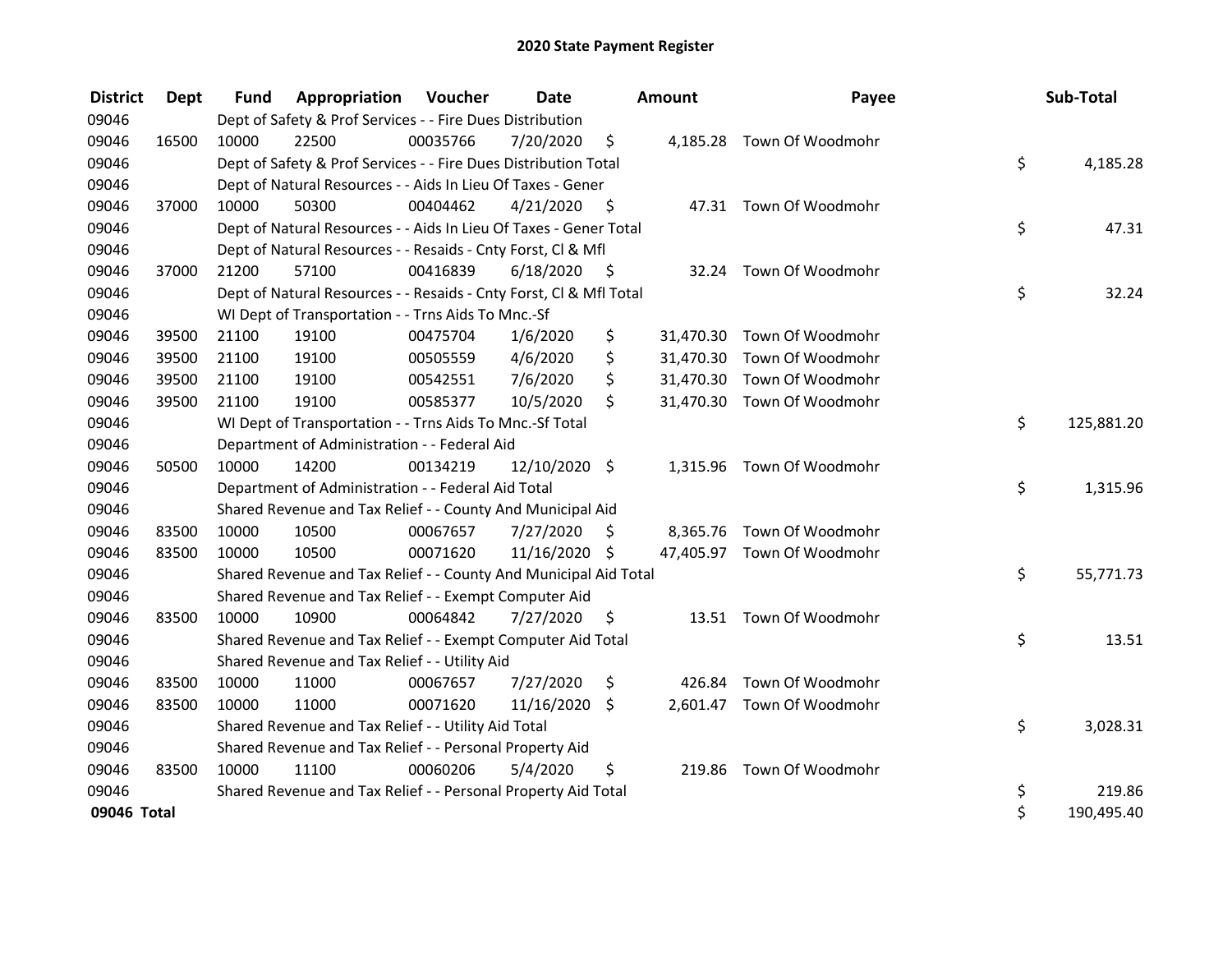| <b>District</b> | <b>Dept</b> | Fund  | Appropriation                                                                   | Voucher   | <b>Date</b>   |                     | <b>Amount</b> |                           | Payee | Sub-Total        |
|-----------------|-------------|-------|---------------------------------------------------------------------------------|-----------|---------------|---------------------|---------------|---------------------------|-------|------------------|
| 09106           |             |       | Dept of Safety & Prof Services - - Fire Dues Distribution                       |           |               |                     |               |                           |       |                  |
| 09106           | 16500       | 10000 | 22500                                                                           | 00035767  | 7/20/2020     | \$                  |               | 1,320.80 Village Of Boyd  |       |                  |
| 09106           |             |       | Dept of Safety & Prof Services - - Fire Dues Distribution Total                 |           |               |                     |               |                           |       | \$<br>1,320.80   |
| 09106           |             |       | WI Dept of Transportation - - Trns Aids To Mnc.-Sf                              |           |               |                     |               |                           |       |                  |
| 09106           | 39500       | 21100 | 19100                                                                           | 00475705  | 1/6/2020      | \$                  | 8,022.70      | Village Of Boyd           |       |                  |
| 09106           | 39500       | 21100 | 19100                                                                           | 00505560  | 4/6/2020      | \$                  | 8,022.70      | Village Of Boyd           |       |                  |
| 09106           | 39500       | 21100 | 19100                                                                           | 00542552  | 7/6/2020      | \$                  | 8,022.70      | Village Of Boyd           |       |                  |
| 09106           | 39500       | 21100 | 19100                                                                           | 00585378  | 10/5/2020     | \$                  | 8,022.73      | Village Of Boyd           |       |                  |
| 09106           |             |       | WI Dept of Transportation - - Trns Aids To Mnc.-Sf Total                        |           |               |                     |               |                           |       | \$<br>32,090.83  |
| 09106           |             |       | Department of Health Services - - Prepaid Medical Transport Reimbursement       |           |               |                     |               |                           |       |                  |
| 09106           | 43500       | 10000 | 16300                                                                           | AMBULANCE | 11/16/2020 \$ |                     |               | 13,873.39 Village Of Boyd |       |                  |
| 09106           |             |       | Department of Health Services - - Prepaid Medical Transport Reimbursement Total |           |               |                     |               |                           |       | \$<br>13,873.39  |
| 09106           |             |       | Department of Justice - - Law Enforcement Train, Local                          |           |               |                     |               |                           |       |                  |
| 09106           | 45500       | 10000 | 23100                                                                           | 00091069  | 11/27/2020 \$ |                     | 480.00        | Village Of Boyd           |       |                  |
| 09106           |             |       | Department of Justice - - Law Enforcement Train, Local Total                    |           |               |                     |               |                           |       | \$<br>480.00     |
| 09106           |             |       | Department of Administration - - Federal Aid                                    |           |               |                     |               |                           |       |                  |
| 09106           | 50500       | 10000 | 14200                                                                           | 00134220  | 12/10/2020 \$ |                     | 8,795.00      | Village Of Boyd           |       |                  |
| 09106           | 50500       | 10000 | 14200                                                                           | 00136134  | 12/17/2020 \$ |                     | 933.43        | Village Of Boyd           |       |                  |
| 09106           |             |       | Department of Administration - - Federal Aid Total                              |           |               |                     |               |                           |       | \$<br>9,728.43   |
| 09106           |             |       | Shared Revenue and Tax Relief - - Expenditure Restraint Program                 |           |               |                     |               |                           |       |                  |
| 09106           | 83500       | 10000 | 10100                                                                           | 00067658  | 7/27/2020     | $\ddot{\mathsf{s}}$ |               | 1,543.05 Village Of Boyd  |       |                  |
| 09106           |             |       | Shared Revenue and Tax Relief - - Expenditure Restraint Program Total           |           |               |                     |               |                           |       | \$<br>1,543.05   |
| 09106           |             |       | Shared Revenue and Tax Relief - - County And Municipal Aid                      |           |               |                     |               |                           |       |                  |
| 09106           | 83500       | 10000 | 10500                                                                           | 00067658  | 7/27/2020     | S.                  |               | 32,221.03 Village Of Boyd |       |                  |
| 09106           | 83500       | 10000 | 10500                                                                           | 00071621  | 11/16/2020 \$ |                     | 168,712.43    | Village Of Boyd           |       |                  |
| 09106           |             |       | Shared Revenue and Tax Relief - - County And Municipal Aid Total                |           |               |                     |               |                           |       | \$<br>200,933.46 |
| 09106           |             |       | Shared Revenue and Tax Relief - - Exempt Computer Aid                           |           |               |                     |               |                           |       |                  |
| 09106           | 83500       | 10000 | 10900                                                                           | 00064843  | 7/27/2020     | \$                  | 1,708.29      | Village Of Boyd           |       |                  |
| 09106           |             |       | Shared Revenue and Tax Relief - - Exempt Computer Aid Total                     |           |               |                     |               |                           |       | \$<br>1,708.29   |
| 09106           |             |       | Shared Revenue and Tax Relief - - Utility Aid                                   |           |               |                     |               |                           |       |                  |
| 09106           | 83500       | 10000 | 11000                                                                           | 00067658  | 7/27/2020     | \$                  | 48.68         | Village Of Boyd           |       |                  |
| 09106           | 83500       | 10000 | 11000                                                                           | 00071621  | 11/16/2020    | $\zeta$             | 268.89        | Village Of Boyd           |       |                  |
| 09106           |             |       | Shared Revenue and Tax Relief - - Utility Aid Total                             |           |               |                     |               |                           |       | \$<br>317.57     |
| 09106           |             |       | Shared Revenue and Tax Relief - - Personal Property Aid                         |           |               |                     |               |                           |       |                  |
| 09106           | 83500       | 10000 | 11100                                                                           | 00060207  | 5/4/2020      | \$                  |               | 1,343.07 Village Of Boyd  |       |                  |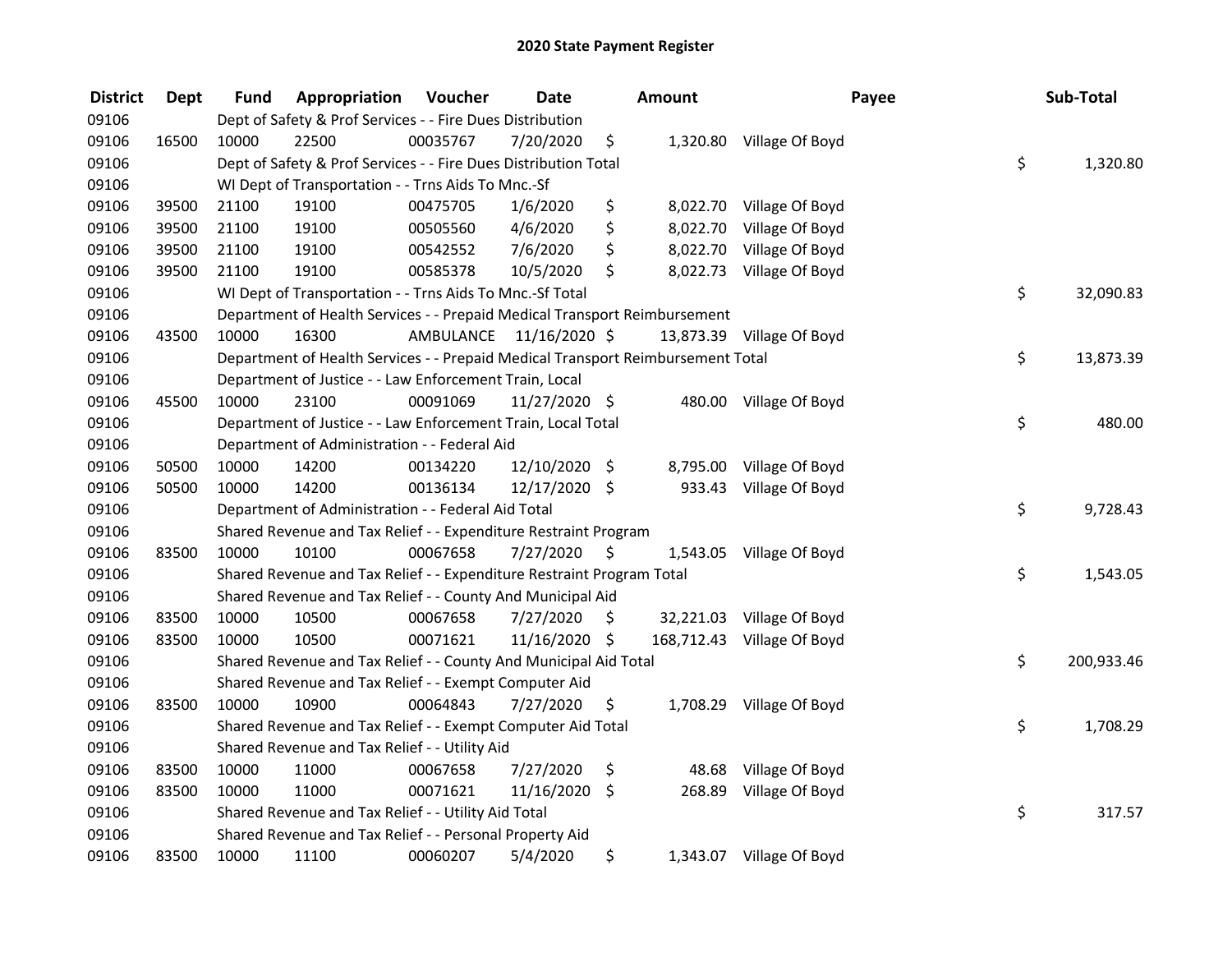| <b>District</b> | <b>Dept</b> | Fund  | Appropriation                                                                 | Voucher  | Date         | Amount |        | Payee           | Sub-Total  |
|-----------------|-------------|-------|-------------------------------------------------------------------------------|----------|--------------|--------|--------|-----------------|------------|
| 09106           |             |       | Shared Revenue and Tax Relief - - Personal Property Aid Total                 |          |              |        |        |                 | 1,343.07   |
| 09106           |             |       | Shared Revenue and Tax Relief - - State Aid; Video Service Provider Fee       |          |              |        |        |                 |            |
| 09106           | 83500       | 10000 | 11200                                                                         | 00064088 | 7/27/2020 \$ |        | 661.94 | Village Of Boyd |            |
| 09106           |             |       | Shared Revenue and Tax Relief - - State Aid; Video Service Provider Fee Total |          |              |        |        |                 | 661.94     |
| 09106 Total     |             |       |                                                                               |          |              |        |        |                 | 264,000.83 |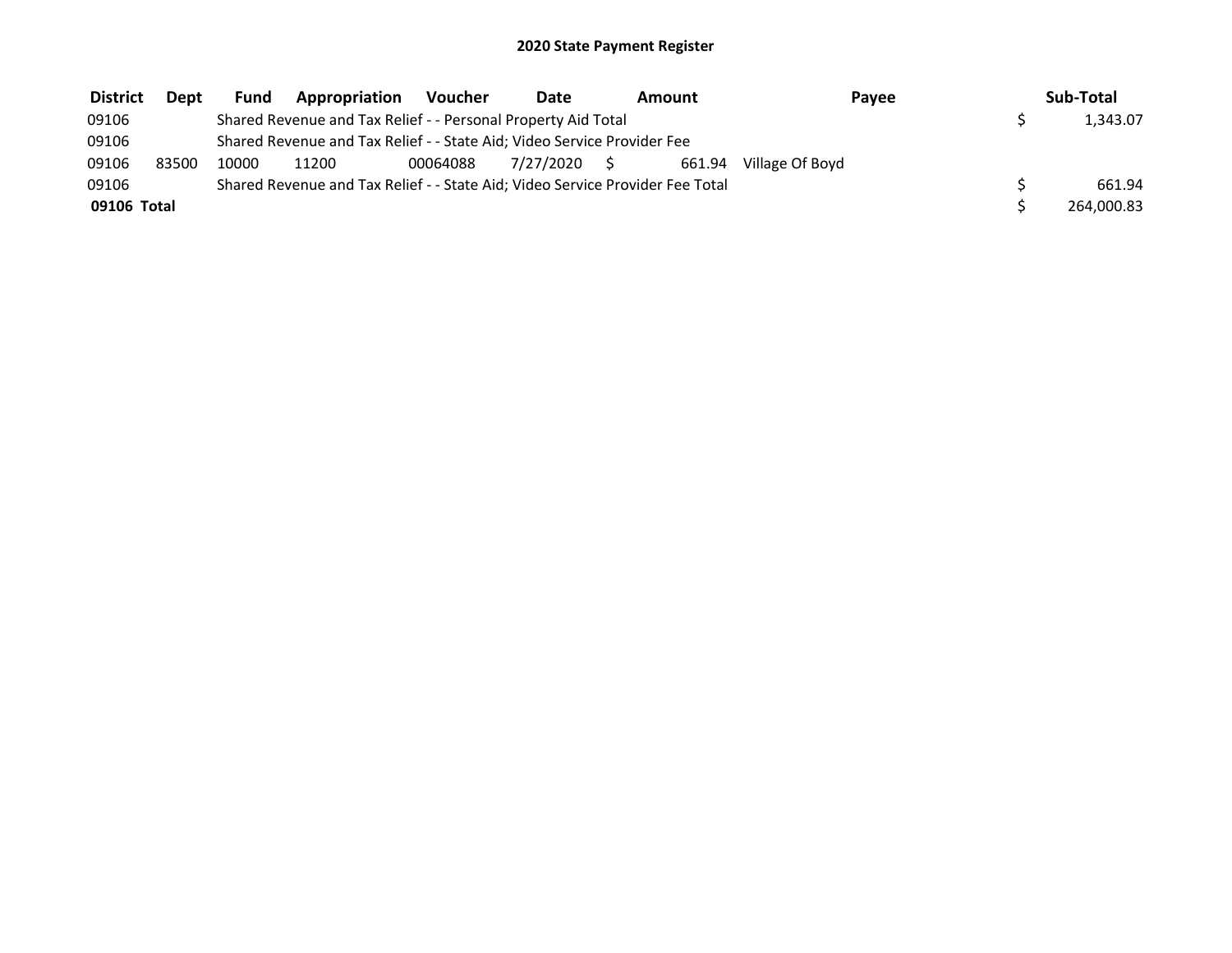| <b>District</b> | <b>Dept</b> | Fund  | Appropriation                                                                   | Voucher   | <b>Date</b>   |                     | Amount     | Payee                         | Sub-Total        |
|-----------------|-------------|-------|---------------------------------------------------------------------------------|-----------|---------------|---------------------|------------|-------------------------------|------------------|
| 09111           |             |       | Dept of Safety & Prof Services - - Fire Dues Distribution                       |           |               |                     |            |                               |                  |
| 09111           | 16500       | 10000 | 22500                                                                           | 00035768  | 7/20/2020     | \$                  | 3,926.98   | Cadott, Village of            |                  |
| 09111           |             |       | Dept of Safety & Prof Services - - Fire Dues Distribution Total                 |           |               |                     |            |                               | \$<br>3,926.98   |
| 09111           |             |       | WI Dept of Transportation - - Trns Aids To Mnc.-Sf                              |           |               |                     |            |                               |                  |
| 09111           | 39500       | 21100 | 19100                                                                           | 00475706  | 1/6/2020      | \$                  | 26,378.95  | Cadott, Village of            |                  |
| 09111           | 39500       | 21100 | 19100                                                                           | 00505561  | 4/6/2020      | \$                  | 26,378.95  | Cadott, Village of            |                  |
| 09111           | 39500       | 21100 | 19100                                                                           | 00542553  | 7/6/2020      | \$                  | 26,378.95  | Cadott, Village of            |                  |
| 09111           | 39500       | 21100 | 19100                                                                           | 00585379  | 10/5/2020     | \$                  | 26,378.98  | Cadott, Village of            |                  |
| 09111           |             |       | WI Dept of Transportation - - Trns Aids To Mnc.-Sf Total                        |           |               |                     |            |                               | \$<br>105,515.83 |
| 09111           |             |       | Department of Health Services - - Prepaid Medical Transport Reimbursement       |           |               |                     |            |                               |                  |
| 09111           | 43500       | 10000 | 16300                                                                           | AMBULANCE | 11/16/2020 \$ |                     |            | 7,196.01 Cadott, Village of   |                  |
| 09111           |             |       | Department of Health Services - - Prepaid Medical Transport Reimbursement Total |           |               |                     |            |                               | \$<br>7,196.01   |
| 09111           |             |       | Department of Justice - - Law Enforcement Train, Local                          |           |               |                     |            |                               |                  |
| 09111           | 45500       | 10000 | 23100                                                                           | 00091084  | 11/27/2020 \$ |                     | 640.00     | Cadott, Village of            |                  |
| 09111           |             |       | Department of Justice - - Law Enforcement Train, Local Total                    |           |               |                     |            |                               | \$<br>640.00     |
| 09111           |             |       | Department of Military Affairs - - Major Disaster Assist; Pif                   |           |               |                     |            |                               |                  |
| 09111           | 46500       | 27200 | 36500                                                                           | 00086568  | 12/11/2020 \$ |                     | 17,462.94  | Cadott, Village of            |                  |
| 09111           |             |       | Department of Military Affairs - - Major Disaster Assist; Pif Total             |           |               |                     |            |                               | \$<br>17,462.94  |
| 09111           |             |       | Department of Administration - - Federal Aid                                    |           |               |                     |            |                               |                  |
| 09111           | 50500       | 10000 | 14200                                                                           | 00134221  | 12/10/2020 \$ |                     |            | 23,489.49 Cadott, Village of  |                  |
| 09111           |             |       | Department of Administration - - Federal Aid Total                              |           |               |                     |            |                               | \$<br>23,489.49  |
| 09111           |             |       | Department of Administration - - Federal Aid, Local Assistance                  |           |               |                     |            |                               |                  |
| 09111           | 50500       | 10000 | 74300                                                                           | 00128475  | 9/22/2020     | $\ddot{\mathsf{s}}$ |            | 102,653.62 Cadott, Village of |                  |
| 09111           |             |       | Department of Administration - - Federal Aid, Local Assistance Total            |           |               |                     |            |                               | \$<br>102,653.62 |
| 09111           |             |       | Shared Revenue and Tax Relief - - County And Municipal Aid                      |           |               |                     |            |                               |                  |
| 09111           | 83500       | 10000 | 10500                                                                           | 00067659  | 7/27/2020     | \$                  | 35,675.24  | Cadott, Village of            |                  |
| 09111           | 83500       | 10000 | 10500                                                                           | 00071622  | 11/16/2020 \$ |                     | 194,963.68 | Cadott, Village of            |                  |
| 09111           |             |       | Shared Revenue and Tax Relief - - County And Municipal Aid Total                |           |               |                     |            |                               | \$<br>230,638.92 |
| 09111           |             |       | Shared Revenue and Tax Relief - - Exempt Computer Aid                           |           |               |                     |            |                               |                  |
| 09111           | 83500       | 10000 | 10900                                                                           | 00064844  | 7/27/2020     | \$                  | 995.60     | Cadott, Village of            |                  |
| 09111           | 83500       | 10000 | 10900                                                                           | 00066944  | 7/27/2020     | \$                  | 841.45     | Cadott, Village of            |                  |
| 09111           |             |       | Shared Revenue and Tax Relief - - Exempt Computer Aid Total                     |           |               |                     |            |                               | \$<br>1,837.05   |
| 09111           |             |       | Shared Revenue and Tax Relief - - Personal Property Aid                         |           |               |                     |            |                               |                  |
| 09111           | 83500       | 10000 | 11100                                                                           | 00060208  | 5/4/2020      | \$                  | 5,759.40   | Cadott, Village of            |                  |
| 09111           | 83500       | 10000 | 11100                                                                           | 00062385  | 5/4/2020      | \$                  | 602.43     | Cadott, Village of            |                  |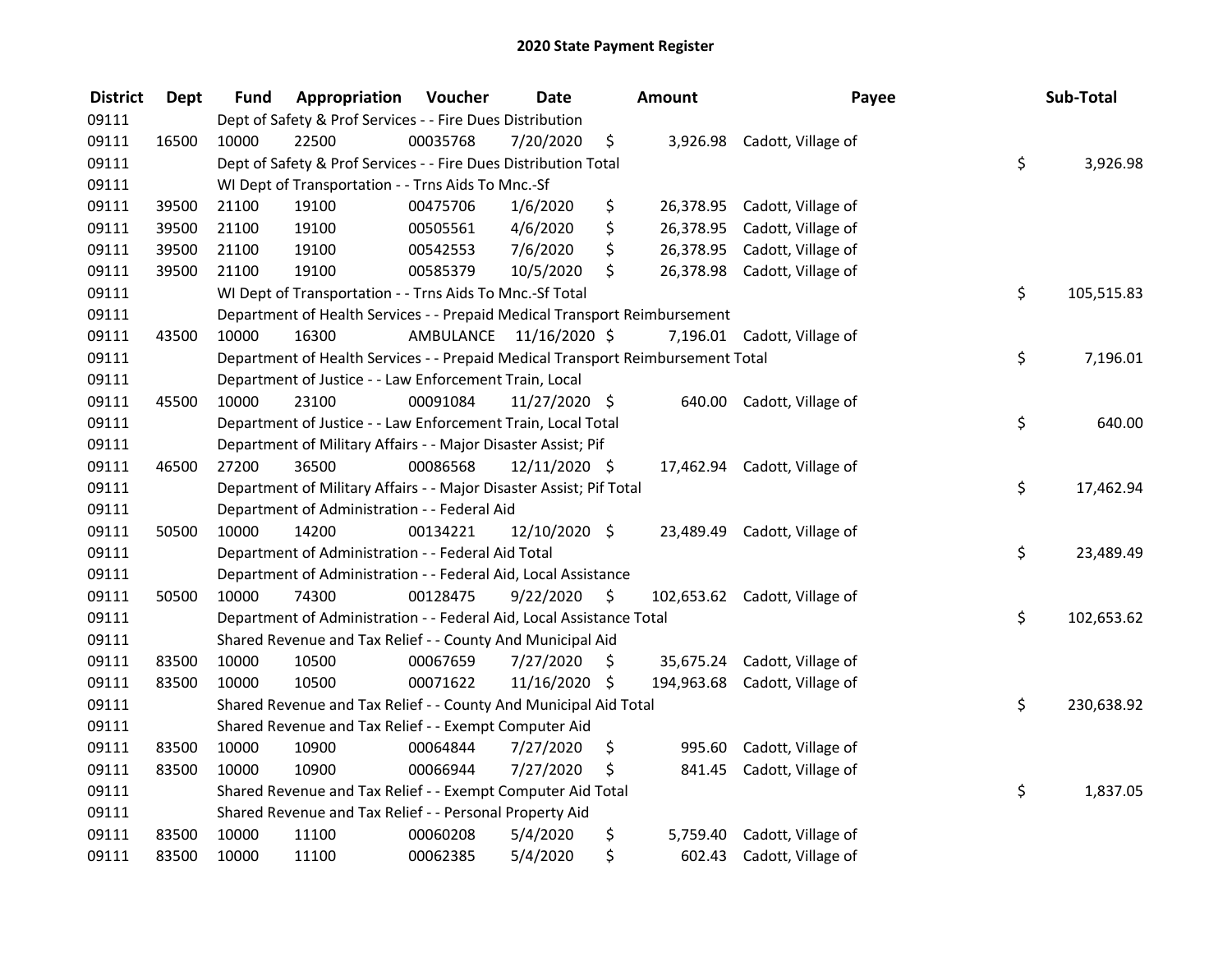| <b>District</b> | <b>Dept</b> | <b>Fund</b> | Appropriation                                                   | <b>Voucher</b> | Date      | Amount | Payee                       | Sub-Total  |
|-----------------|-------------|-------------|-----------------------------------------------------------------|----------------|-----------|--------|-----------------------------|------------|
| 09111           |             |             | Shared Revenue and Tax Relief - - Personal Property Aid Total   |                |           |        |                             | 6,361.83   |
| 09111           |             |             | Shared Revenue and Tax Relief - - Lottery & Gaming Credit       |                |           |        |                             |            |
| 09111           | 83500       | 52100       | 36300                                                           | 00055198       | 3/23/2020 |        | 2,435.83 Cadott, Village of |            |
| 09111           |             |             | Shared Revenue and Tax Relief - - Lottery & Gaming Credit Total |                |           |        |                             | 2.435.83   |
| 09111 Total     |             |             |                                                                 |                |           |        |                             | 502,158.50 |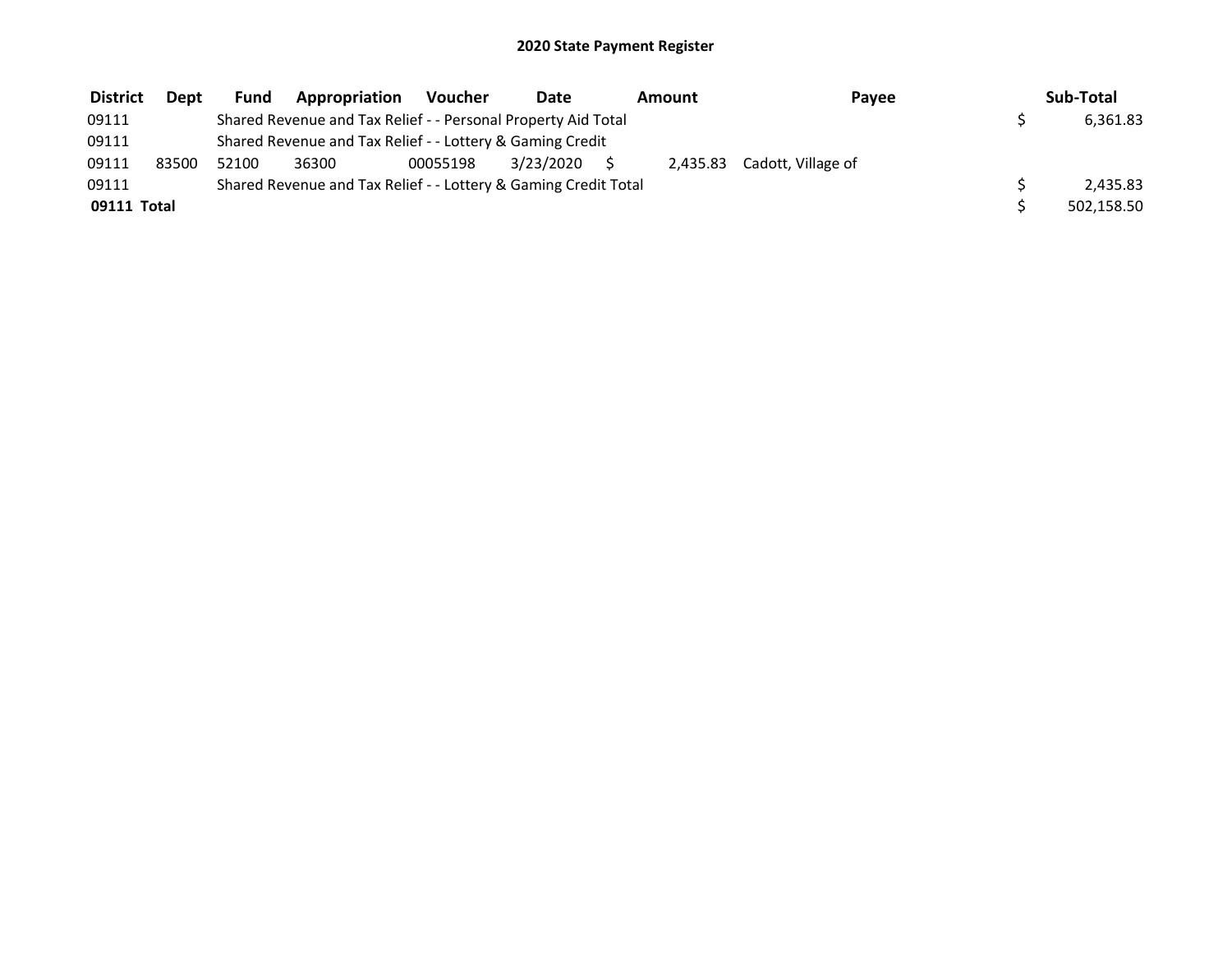| <b>District</b> | <b>Dept</b> | Fund  | Appropriation                                                      | <b>Voucher</b> | <b>Date</b> |      | Amount    | Payee                             | Sub-Total        |
|-----------------|-------------|-------|--------------------------------------------------------------------|----------------|-------------|------|-----------|-----------------------------------|------------------|
| 09128           |             |       | Dept of Safety & Prof Services - - Fire Dues Distribution          |                |             |      |           |                                   |                  |
| 09128           | 16500       | 10000 | 22500                                                              | 00035769       | 7/20/2020   | \$   |           | 30,327.08 Village Of Lake Hallie  |                  |
| 09128           |             |       | Dept of Safety & Prof Services - - Fire Dues Distribution Total    |                |             |      |           |                                   | \$<br>30,327.08  |
| 09128           |             |       | Dept of Natural Resources - - Aids In Lieu Of Taxes - Gener        |                |             |      |           |                                   |                  |
| 09128           | 37000       | 10000 | 50300                                                              | 00383924       | 1/21/2020   | \$   |           | 430.44 Village Of Lake Hallie     |                  |
| 09128           |             |       | Dept of Natural Resources - - Aids In Lieu Of Taxes - Gener Total  |                |             |      |           |                                   | \$<br>430.44     |
| 09128           |             |       | Dept of Natural Resources - - Resaids - Cnty Forst, Cl & Mfl       |                |             |      |           |                                   |                  |
| 09128           | 37000       | 21200 | 57100                                                              | 00416840       | 6/18/2020   | - \$ |           | 35.94 Village Of Lake Hallie      |                  |
| 09128           |             |       | Dept of Natural Resources - - Resaids - Cnty Forst, Cl & Mfl Total |                |             |      |           |                                   | \$<br>35.94      |
| 09128           |             |       | Dept of Natural Resources - - Aids In Lieu Of Taxes - Sum S        |                |             |      |           |                                   |                  |
| 09128           | 37000       | 21200 | 57900                                                              | 00405425       | 4/21/2020   | \$   |           | 70.40 Village Of Lake Hallie      |                  |
| 09128           |             |       | Dept of Natural Resources - - Aids In Lieu Of Taxes - Sum S Total  |                |             |      |           |                                   | \$<br>70.40      |
| 09128           |             |       | WI Dept of Transportation - - Hwy Sfty Loc Aid Ffd                 |                |             |      |           |                                   |                  |
| 09128           | 39500       | 21100 | 18500                                                              | 00501011       | 3/10/2020   | \$   | 4,000.00  | Village Of Lake Hallie            |                  |
| 09128           | 39500       | 21100 | 18500                                                              | 00588877       | 9/23/2020   | \$   | 4,000.00  | Village Of Lake Hallie            |                  |
| 09128           |             |       | WI Dept of Transportation - - Hwy Sfty Loc Aid Ffd Total           |                |             |      |           |                                   | \$<br>8,000.00   |
| 09128           |             |       | WI Dept of Transportation - - Trns Aids To Mnc.-Sf                 |                |             |      |           |                                   |                  |
| 09128           | 39500       | 21100 | 19100                                                              | 00475707       | 1/6/2020    | \$   | 84,871.58 | Village Of Lake Hallie            |                  |
| 09128           | 39500       | 21100 | 19100                                                              | 00505562       | 4/6/2020    | \$   |           | 84,871.58 Village Of Lake Hallie  |                  |
| 09128           | 39500       | 21100 | 19100                                                              | 00542554       | 7/6/2020    | \$   |           | 84,871.58 Village Of Lake Hallie  |                  |
| 09128           | 39500       | 21100 | 19100                                                              | 00585380       | 10/5/2020   | \$   |           | 84,871.61 Village Of Lake Hallie  |                  |
| 09128           |             |       | WI Dept of Transportation - - Trns Aids To Mnc.-Sf Total           |                |             |      |           |                                   | \$<br>339,486.35 |
| 09128           |             |       | Department of Justice - - Law Enforcement Train, Local             |                |             |      |           |                                   |                  |
| 09128           | 45500       | 10000 | 23100                                                              | 00091341       | 12/3/2020   | \$   |           | 2,240.00 Village Of Lake Hallie   |                  |
| 09128           |             |       | Department of Justice - - Law Enforcement Train, Local Total       |                |             |      |           |                                   | \$<br>2,240.00   |
| 09128           |             |       | Department of Administration - - Federal Aid                       |                |             |      |           |                                   |                  |
| 09128           | 50500       | 10000 | 14200                                                              | 00129749       | 10/2/2020   | \$   |           | 14,868.56 Village Of Lake Hallie  |                  |
| 09128           | 50500       | 10000 | 14200                                                              | 00134222       | 12/10/2020  | \$   |           | 100,137.44 Village Of Lake Hallie |                  |
| 09128           | 50500       | 10000 | 14200                                                              | 00136135       | 12/17/2020  | \$   |           | 12,205.83 Village Of Lake Hallie  |                  |
| 09128           |             |       | Department of Administration - - Federal Aid Total                 |                |             |      |           |                                   | \$<br>127,211.83 |
| 09128           |             |       | Elections Commission - - 2018 Hava Election Security               |                |             |      |           |                                   |                  |
| 09128           | 51000       | 22000 | 18200                                                              | 00004105       | 8/6/2020    | \$   |           | 4,454.80 Village Of Lake Hallie   |                  |
| 09128           |             |       | Elections Commission - - 2018 Hava Election Security Total         |                |             |      |           |                                   | \$<br>4,454.80   |
| 09128           |             |       | Shared Revenue and Tax Relief - - County And Municipal Aid         |                |             |      |           |                                   |                  |
| 09128           | 83500       | 10000 | 10500                                                              | 00067660       | 7/27/2020   | \$   |           | 24,826.38 Village Of Lake Hallie  |                  |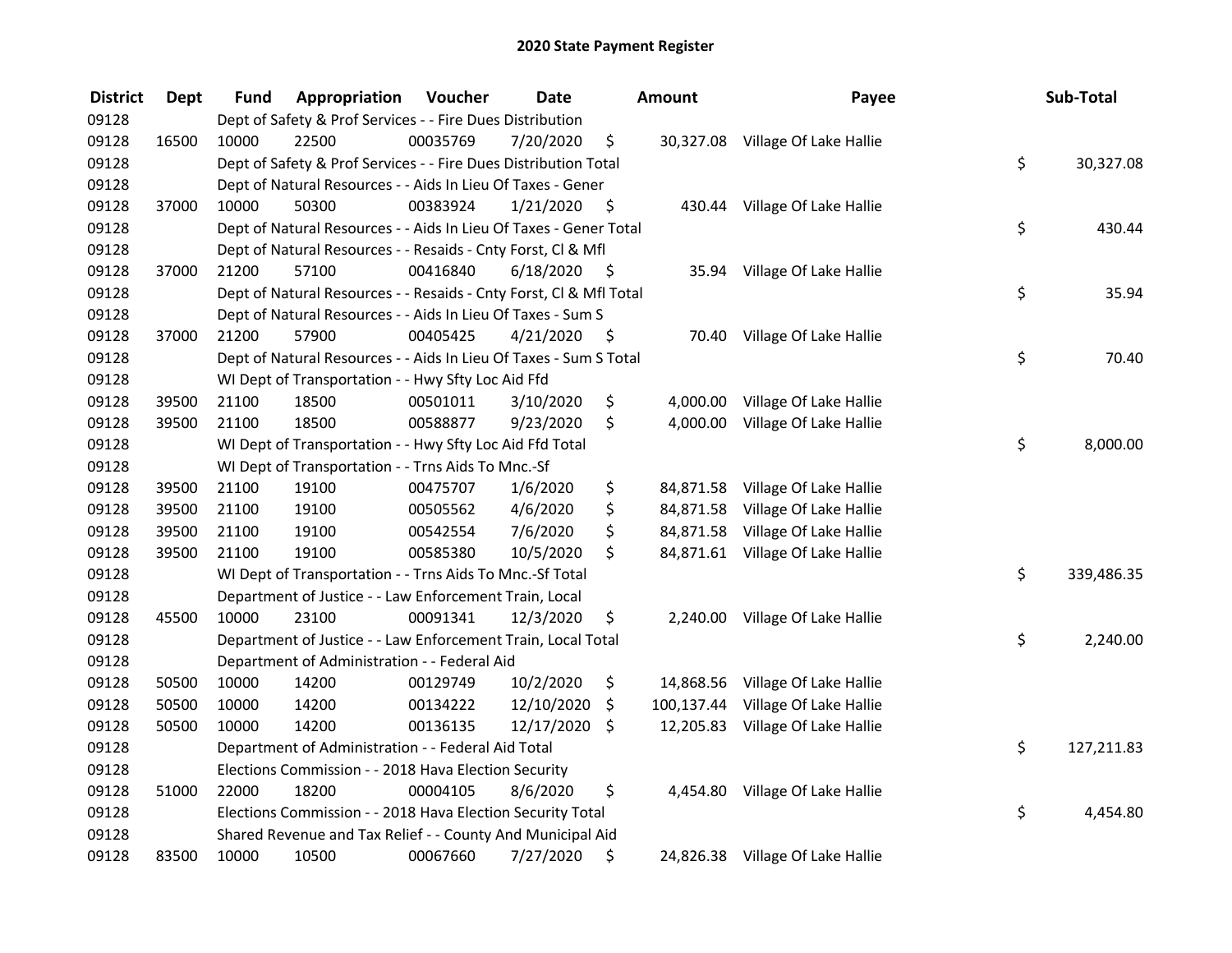| <b>District</b> | <b>Dept</b> | <b>Fund</b> | Appropriation                                                                 | Voucher  | Date            |      | Amount     | Payee                  | Sub-Total        |
|-----------------|-------------|-------------|-------------------------------------------------------------------------------|----------|-----------------|------|------------|------------------------|------------------|
| 09128           | 83500       | 10000       | 10500                                                                         | 00071623 | $11/16/2020$ \$ |      | 140,682.85 | Village Of Lake Hallie |                  |
| 09128           |             |             | Shared Revenue and Tax Relief - - County And Municipal Aid Total              |          |                 |      |            |                        | \$<br>165,509.23 |
| 09128           |             |             | Shared Revenue and Tax Relief - - Exempt Computer Aid                         |          |                 |      |            |                        |                  |
| 09128           | 83500       | 10000       | 10900                                                                         | 00064845 | 7/27/2020       | S.   | 3,722.62   | Village Of Lake Hallie |                  |
| 09128           | 83500       | 10000       | 10900                                                                         | 00066945 | 7/27/2020       | Ŝ.   | 10,869.68  | Village Of Lake Hallie |                  |
| 09128           |             |             | Shared Revenue and Tax Relief - - Exempt Computer Aid Total                   |          |                 |      |            |                        | \$<br>14,592.30  |
| 09128           |             |             | Shared Revenue and Tax Relief - - Utility Aid                                 |          |                 |      |            |                        |                  |
| 09128           | 83500       | 10000       | 11000                                                                         | 00067660 | 7/27/2020       | S.   | 14,858.90  | Village Of Lake Hallie |                  |
| 09128           | 83500       | 10000       | 11000                                                                         | 00071623 | 11/16/2020      | S.   | 84,643.41  | Village Of Lake Hallie |                  |
| 09128           |             |             | Shared Revenue and Tax Relief - - Utility Aid Total                           |          |                 |      |            |                        | \$<br>99,502.31  |
| 09128           |             |             | Shared Revenue and Tax Relief - - Personal Property Aid                       |          |                 |      |            |                        |                  |
| 09128           | 83500       | 10000       | 11100                                                                         | 00060209 | 5/4/2020        | Ś.   | 29,851.74  | Village Of Lake Hallie |                  |
| 09128           | 83500       | 10000       | 11100                                                                         | 00062386 | 5/4/2020        | \$.  | 157,626.37 | Village Of Lake Hallie |                  |
| 09128           |             |             | Shared Revenue and Tax Relief - - Personal Property Aid Total                 |          |                 |      |            |                        | \$<br>187,478.11 |
| 09128           |             |             | Shared Revenue and Tax Relief - - State Aid; Video Service Provider Fee       |          |                 |      |            |                        |                  |
| 09128           | 83500       | 10000       | 11200                                                                         | 00064089 | 7/27/2020       | - S  | 7.689.48   | Village Of Lake Hallie |                  |
| 09128           |             |             | Shared Revenue and Tax Relief - - State Aid; Video Service Provider Fee Total |          |                 |      |            |                        | \$<br>7,689.48   |
| 09128           |             |             | Shared Revenue and Tax Relief - - Lottery & Gaming Credit                     |          |                 |      |            |                        |                  |
| 09128           | 83500       | 52100       | 36300                                                                         | 00055199 | 3/23/2020       | - \$ | 2,154.79   | Village Of Lake Hallie |                  |
| 09128           |             |             | Shared Revenue and Tax Relief - - Lottery & Gaming Credit Total               |          |                 |      |            |                        | \$<br>2,154.79   |
| 09128 Total     |             |             |                                                                               |          |                 |      |            |                        | \$<br>989,183.06 |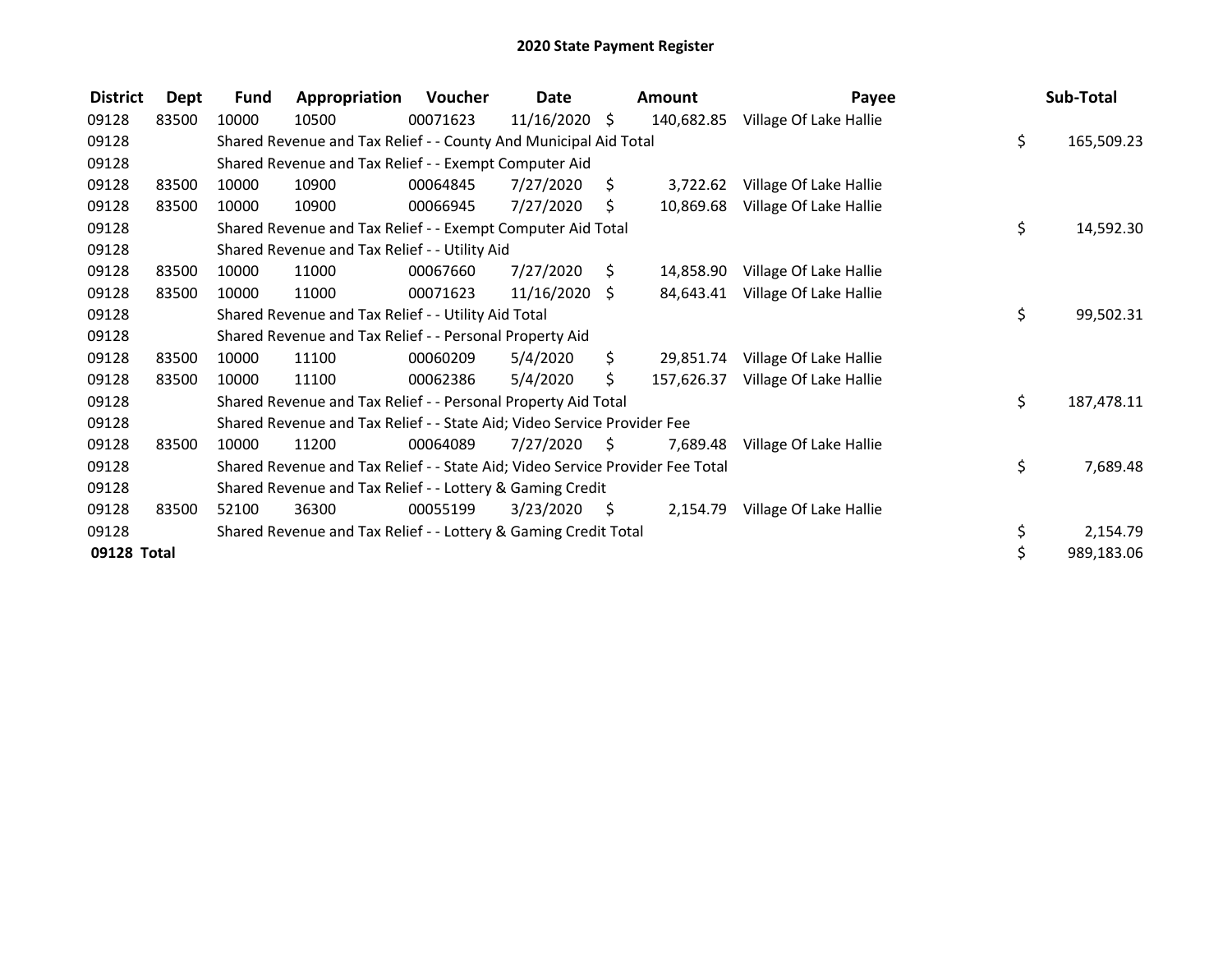| <b>District</b> | <b>Dept</b> | <b>Fund</b> | Appropriation                                                                 | Voucher  | <b>Date</b> | <b>Amount</b>    | Payee                          | Sub-Total        |
|-----------------|-------------|-------------|-------------------------------------------------------------------------------|----------|-------------|------------------|--------------------------------|------------------|
| 09161           |             |             | Dept of Safety & Prof Services - - Fire Dues Distribution                     |          |             |                  |                                |                  |
| 09161           | 16500       | 10000       | 22500                                                                         | 00035770 | 7/20/2020   | \$               | 2,311.83 Village of New Auburn |                  |
| 09161           |             |             | Dept of Safety & Prof Services - - Fire Dues Distribution Total               |          |             |                  |                                | \$<br>2,311.83   |
| 09161           |             |             | Dept of Natural Resources - - Aids In Lieu Of Taxes - Gener                   |          |             |                  |                                |                  |
| 09161           | 37000       | 10000       | 50300                                                                         | 00383926 | 1/21/2020   | \$<br>1,619.73   | Village of New Auburn          |                  |
| 09161           | 37000       | 10000       | 50300                                                                         | 00405433 | 4/21/2020   | \$<br>9.50       | Village of New Auburn          |                  |
| 09161           |             |             | Dept of Natural Resources - - Aids In Lieu Of Taxes - Gener Total             |          |             |                  |                                | \$<br>1,629.23   |
| 09161           |             |             | Dept of Natural Resources - - Fin Asst For Responsible Units                  |          |             |                  |                                |                  |
| 09161           | 37000       | 27400       | 67000                                                                         | 00413346 | 5/29/2020   | \$               | 1,964.84 Village of New Auburn |                  |
| 09161           |             |             | Dept of Natural Resources - - Fin Asst For Responsible Units Total            |          |             |                  |                                | \$<br>1,964.84   |
| 09161           |             |             | WI Dept of Transportation - - Trns Aids To Mnc.-Sf                            |          |             |                  |                                |                  |
| 09161           | 39500       | 21100       | 19100                                                                         | 00475708 | 1/6/2020    | \$<br>5,871.43   | Village of New Auburn          |                  |
| 09161           | 39500       | 21100       | 19100                                                                         | 00505563 | 4/6/2020    | \$<br>5,871.43   | Village of New Auburn          |                  |
| 09161           | 39500       | 21100       | 19100                                                                         | 00542555 | 7/6/2020    | \$<br>5,871.43   | Village of New Auburn          |                  |
| 09161           | 39500       | 21100       | 19100                                                                         | 00585381 | 10/5/2020   | \$<br>5,871.44   | Village of New Auburn          |                  |
| 09161           |             |             | WI Dept of Transportation - - Trns Aids To Mnc.-Sf Total                      |          |             |                  |                                | \$<br>23,485.73  |
| 09161           |             |             | Shared Revenue and Tax Relief - - County And Municipal Aid                    |          |             |                  |                                |                  |
| 09161           | 83500       | 10000       | 10500                                                                         | 00067661 | 7/27/2020   | \$<br>16,280.02  | Village of New Auburn          |                  |
| 09161           | 83500       | 10000       | 10500                                                                         | 00071624 | 11/16/2020  | \$<br>116,586.12 | Village of New Auburn          |                  |
| 09161           |             |             | Shared Revenue and Tax Relief - - County And Municipal Aid Total              |          |             |                  |                                | \$<br>132,866.14 |
| 09161           |             |             | Shared Revenue and Tax Relief - - Exempt Computer Aid                         |          |             |                  |                                |                  |
| 09161           | 83500       | 10000       | 10900                                                                         | 00064846 | 7/27/2020   | \$<br>283.71     | Village of New Auburn          |                  |
| 09161           | 83500       | 10000       | 10900                                                                         | 00066946 | 7/27/2020   | \$               | 1,333.55 Village of New Auburn |                  |
| 09161           |             |             | Shared Revenue and Tax Relief - - Exempt Computer Aid Total                   |          |             |                  |                                | \$<br>1,617.26   |
| 09161           |             |             | Shared Revenue and Tax Relief - - Utility Aid                                 |          |             |                  |                                |                  |
| 09161           | 83500       | 10000       | 11000                                                                         | 00067661 | 7/27/2020   | \$<br>4,997.93   | Village of New Auburn          |                  |
| 09161           | 83500       | 10000       | 11000                                                                         | 00071624 | 11/16/2020  | \$<br>28,691.53  | Village of New Auburn          |                  |
| 09161           |             |             | Shared Revenue and Tax Relief - - Utility Aid Total                           |          |             |                  |                                | \$<br>33,689.46  |
| 09161           |             |             | Shared Revenue and Tax Relief - - Personal Property Aid                       |          |             |                  |                                |                  |
| 09161           | 83500       | 10000       | 11100                                                                         | 00060210 | 5/4/2020    | \$<br>632.76     | Village of New Auburn          |                  |
| 09161           | 83500       | 10000       | 11100                                                                         | 00062387 | 5/4/2020    | \$<br>1,943.47   | Village of New Auburn          |                  |
| 09161           |             |             | Shared Revenue and Tax Relief - - Personal Property Aid Total                 |          |             |                  |                                | \$<br>2,576.23   |
| 09161           |             |             | Shared Revenue and Tax Relief - - State Aid; Video Service Provider Fee       |          |             |                  |                                |                  |
| 09161           | 83500       | 10000       | 11200                                                                         | 00064090 | 7/27/2020   | \$<br>458.79     | Village of New Auburn          |                  |
| 09161           |             |             | Shared Revenue and Tax Relief - - State Aid; Video Service Provider Fee Total |          |             |                  |                                | \$<br>458.79     |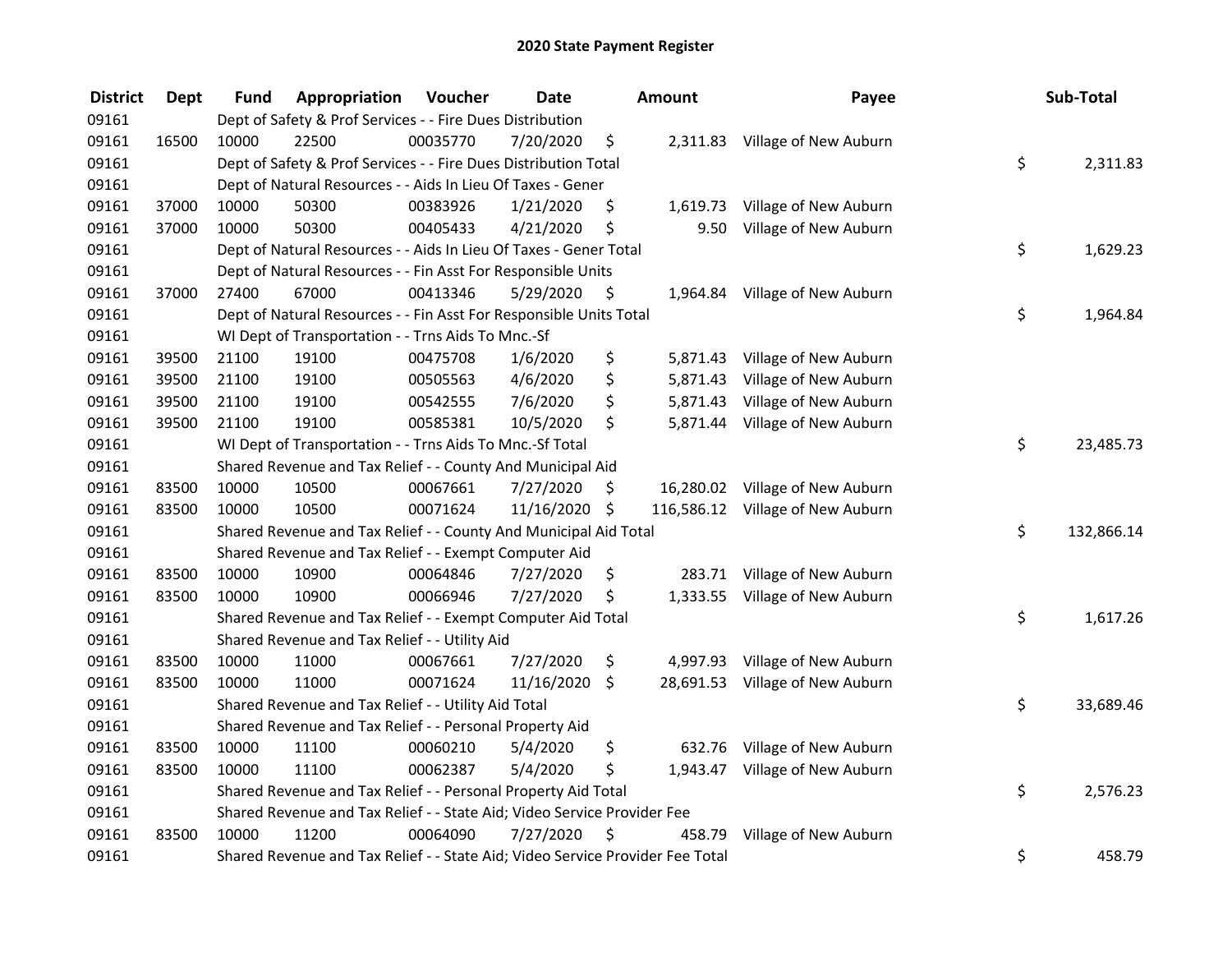| <b>District</b> | <b>Dept</b> | <b>Fund</b> | Appropriation                                                   | <b>Voucher</b> | Date      | Amount | Payee                 | Sub-Total  |
|-----------------|-------------|-------------|-----------------------------------------------------------------|----------------|-----------|--------|-----------------------|------------|
| 09161           |             |             | Shared Revenue and Tax Relief - - Lottery & Gaming Credit       |                |           |        |                       |            |
| 09161           | 83500       | 52100       | 36300                                                           | 00055200       | 3/23/2020 | 899.04 | Village of New Auburn |            |
| 09161           |             |             | Shared Revenue and Tax Relief - - Lottery & Gaming Credit Total |                |           |        |                       | 899.04     |
| 09161 Total     |             |             |                                                                 |                |           |        |                       | 201,498.55 |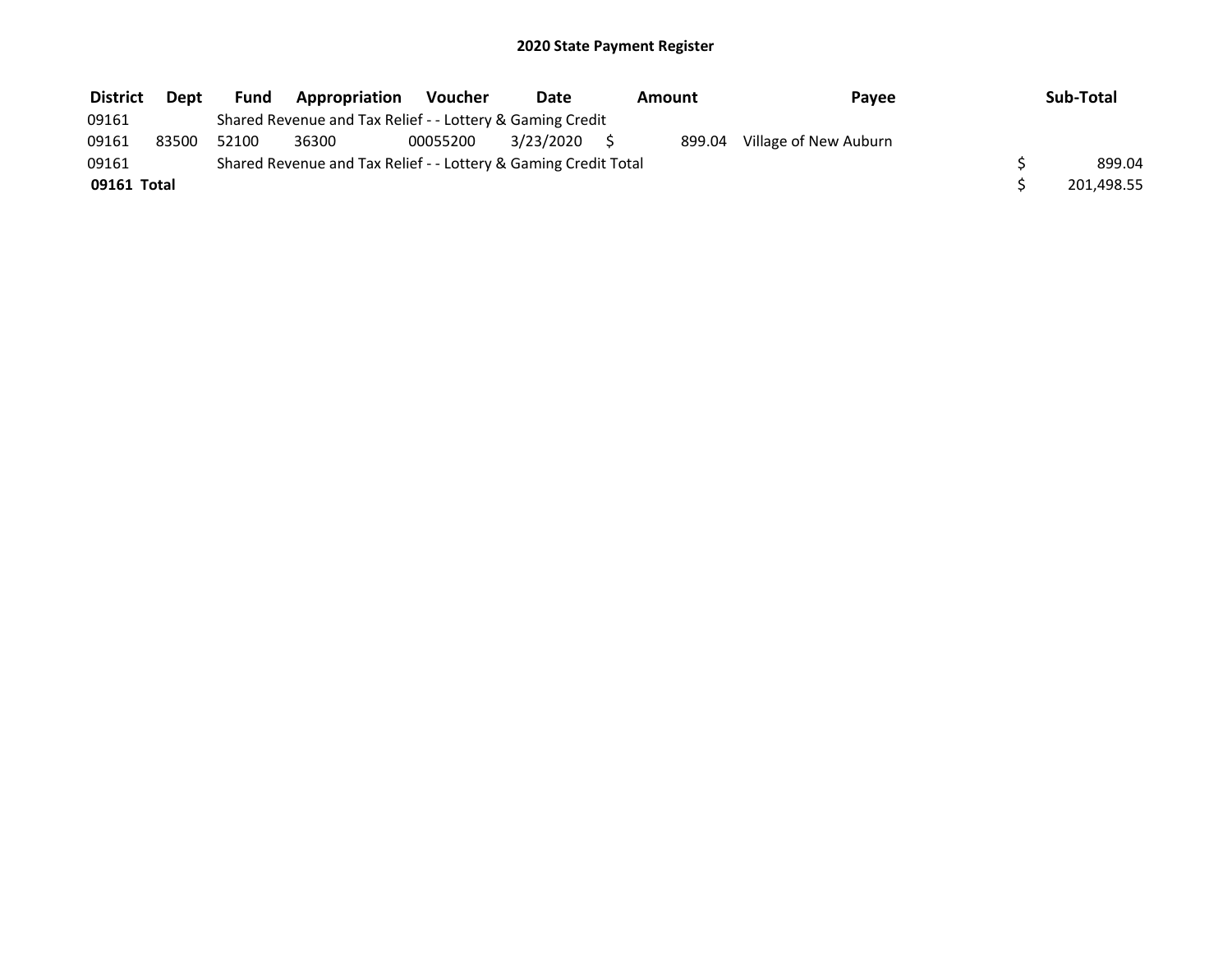| <b>District</b> | <b>Dept</b> | Fund  | Appropriation                                                                   | Voucher  | <b>Date</b>             | <b>Amount</b>    |                           | Payee | Sub-Total        |
|-----------------|-------------|-------|---------------------------------------------------------------------------------|----------|-------------------------|------------------|---------------------------|-------|------------------|
| 09206           |             |       | Dept of Safety & Prof Services - - Fire Dues Distribution                       |          |                         |                  |                           |       |                  |
| 09206           | 16500       | 10000 | 22500                                                                           | 00035771 | 7/20/2020               | \$               | 13,170.17 City Of Bloomer |       |                  |
| 09206           |             |       | Dept of Safety & Prof Services - - Fire Dues Distribution Total                 |          |                         |                  |                           |       | \$<br>13,170.17  |
| 09206           |             |       | WI Dept of Transportation - - Conn Hwy Aids St Fds                              |          |                         |                  |                           |       |                  |
| 09206           | 39500       | 21100 | 16200                                                                           | 00477354 | 1/6/2020                | \$<br>4,163.33   | City Of Bloomer           |       |                  |
| 09206           | 39500       | 21100 | 16200                                                                           | 00507209 | 4/6/2020                | \$<br>4,163.33   | City Of Bloomer           |       |                  |
| 09206           | 39500       | 21100 | 16200                                                                           | 00544201 | 7/6/2020                | \$<br>4,163.33   | City Of Bloomer           |       |                  |
| 09206           | 39500       | 21100 | 16200                                                                           | 00587027 | 10/5/2020               | \$<br>4,163.33   | City Of Bloomer           |       |                  |
| 09206           |             |       | WI Dept of Transportation - - Conn Hwy Aids St Fds Total                        |          |                         |                  |                           |       | \$<br>16,653.32  |
| 09206           |             |       | WI Dept of Transportation - - Trns Aids To Mnc.-Sf                              |          |                         |                  |                           |       |                  |
| 09206           | 39500       | 21100 | 19100                                                                           | 00475709 | 1/6/2020                | \$<br>42,589.60  | City Of Bloomer           |       |                  |
| 09206           | 39500       | 21100 | 19100                                                                           | 00505564 | 4/6/2020                | \$<br>42,589.60  | City Of Bloomer           |       |                  |
| 09206           | 39500       | 21100 | 19100                                                                           | 00542556 | 7/6/2020                | \$<br>42,589.60  | City Of Bloomer           |       |                  |
| 09206           | 39500       | 21100 | 19100                                                                           | 00585382 | 10/5/2020               | \$<br>42,589.61  | City Of Bloomer           |       |                  |
| 09206           |             |       | WI Dept of Transportation - - Trns Aids To Mnc.-Sf Total                        |          |                         |                  |                           |       | \$<br>170,358.41 |
| 09206           |             |       | Department of Health Services - - Emergency Medical Services, Ai                |          |                         |                  |                           |       |                  |
| 09206           | 43500       | 10000 | 11900                                                                           | 00378989 | 9/15/2020               | \$<br>5,817.09   | City Of Bloomer           |       |                  |
| 09206           |             |       | Department of Health Services - - Emergency Medical Services, Ai Total          |          |                         |                  |                           |       | \$<br>5,817.09   |
| 09206           |             |       | Department of Health Services - - Prepaid Medical Transport Reimbursement       |          |                         |                  |                           |       |                  |
| 09206           | 43500       | 10000 | 16300                                                                           |          | AMBULANCE 11/16/2020 \$ |                  | 12,447.15 City Of Bloomer |       |                  |
| 09206           |             |       | Department of Health Services - - Prepaid Medical Transport Reimbursement Total |          |                         |                  |                           |       | \$<br>12,447.15  |
| 09206           |             |       | Department of Justice - - Law Enforcement Train, Local                          |          |                         |                  |                           |       |                  |
| 09206           | 45500       | 10000 | 23100                                                                           | 00090813 | 11/27/2020 \$           | 1,120.00         | City Of Bloomer           |       |                  |
| 09206           |             |       | Department of Justice - - Law Enforcement Train, Local Total                    |          |                         |                  |                           |       | \$<br>1,120.00   |
| 09206           |             |       | Department of Administration - - Federal Aid                                    |          |                         |                  |                           |       |                  |
| 09206           | 50500       | 10000 | 14200                                                                           | 00132084 | 11/13/2020 \$           |                  | 30,831.87 City Of Bloomer |       |                  |
| 09206           | 50500       | 10000 | 14200                                                                           | 00134201 | 12/10/2020              | \$<br>80,561.68  | City Of Bloomer           |       |                  |
| 09206           | 50500       | 10000 | 14200                                                                           | 00136126 | 12/17/2020 \$           | 6,161.60         | City Of Bloomer           |       |                  |
| 09206           |             |       | Department of Administration - - Federal Aid Total                              |          |                         |                  |                           |       | \$<br>117,555.15 |
| 09206           |             |       | Elections Commission - - 2018 Hava Election Security                            |          |                         |                  |                           |       |                  |
| 09206           | 51000       | 22000 | 18200                                                                           | 00003335 | 6/24/2020               | \$               | 2,332.90 City Of Bloomer  |       |                  |
| 09206           |             |       | Elections Commission - - 2018 Hava Election Security Total                      |          |                         |                  |                           |       | \$<br>2,332.90   |
| 09206           |             |       | Shared Revenue and Tax Relief - - County And Municipal Aid                      |          |                         |                  |                           |       |                  |
| 09206           | 83500       | 10000 | 10500                                                                           | 00067662 | 7/27/2020               | \$<br>110,734.30 | City Of Bloomer           |       |                  |
| 09206           | 83500       | 10000 | 10500                                                                           | 00071625 | 11/16/2020              | \$<br>615,047.23 | City Of Bloomer           |       |                  |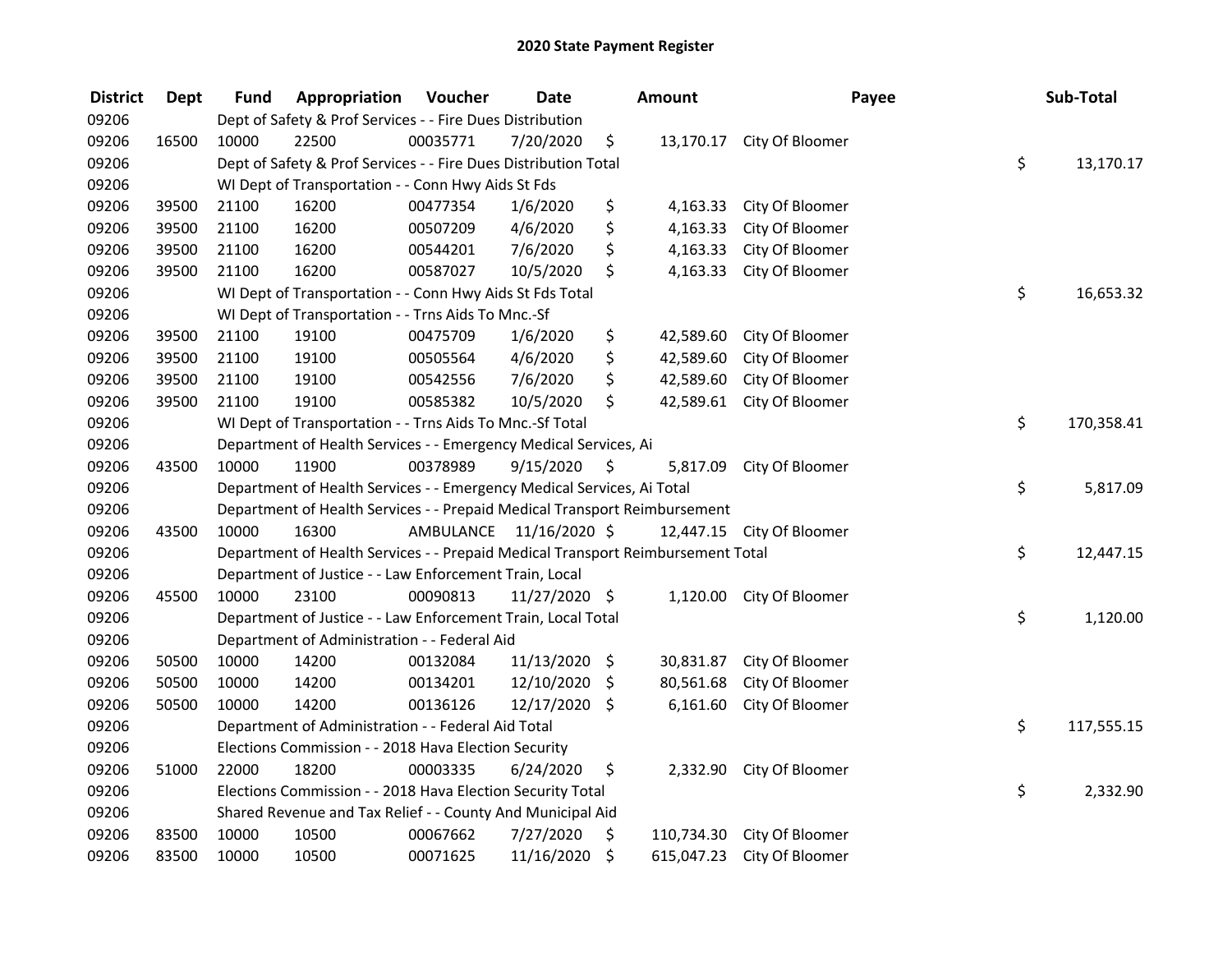| <b>District</b> | Dept  | <b>Fund</b> | Appropriation                                                                 | <b>Voucher</b> | Date      |      | <b>Amount</b> |                 | Payee | Sub-Total    |
|-----------------|-------|-------------|-------------------------------------------------------------------------------|----------------|-----------|------|---------------|-----------------|-------|--------------|
| 09206           |       |             | Shared Revenue and Tax Relief - - County And Municipal Aid Total              |                |           |      |               |                 | \$.   | 725,781.53   |
| 09206           |       |             | Shared Revenue and Tax Relief - - Exempt Computer Aid                         |                |           |      |               |                 |       |              |
| 09206           | 83500 | 10000       | 10900                                                                         | 00064847       | 7/27/2020 | S.   | 4,603.90      | City Of Bloomer |       |              |
| 09206           | 83500 | 10000       | 10900                                                                         | 00066947       | 7/27/2020 | S    | 3,125.54      | City Of Bloomer |       |              |
| 09206           |       |             | Shared Revenue and Tax Relief - - Exempt Computer Aid Total                   |                |           |      |               |                 | \$    | 7,729.44     |
| 09206           |       |             | Shared Revenue and Tax Relief - - Personal Property Aid                       |                |           |      |               |                 |       |              |
| 09206           | 83500 | 10000       | 11100                                                                         | 00060211       | 5/4/2020  | S.   | 14,742.50     | City Of Bloomer |       |              |
| 09206           | 83500 | 10000       | 11100                                                                         | 00062388       | 5/4/2020  | S.   | 12,579.00     | City Of Bloomer |       |              |
| 09206           |       |             | Shared Revenue and Tax Relief - - Personal Property Aid Total                 |                |           |      |               |                 | \$    | 27,321.50    |
| 09206           |       |             | Shared Revenue and Tax Relief - - State Aid; Video Service Provider Fee       |                |           |      |               |                 |       |              |
| 09206           | 83500 | 10000       | 11200                                                                         | 00064091       | 7/27/2020 | - \$ | 1,729.64      | City Of Bloomer |       |              |
| 09206           |       |             | Shared Revenue and Tax Relief - - State Aid; Video Service Provider Fee Total |                |           |      |               |                 |       | 1,729.64     |
| 09206 Total     |       |             |                                                                               |                |           |      |               |                 |       | 1,102,016.30 |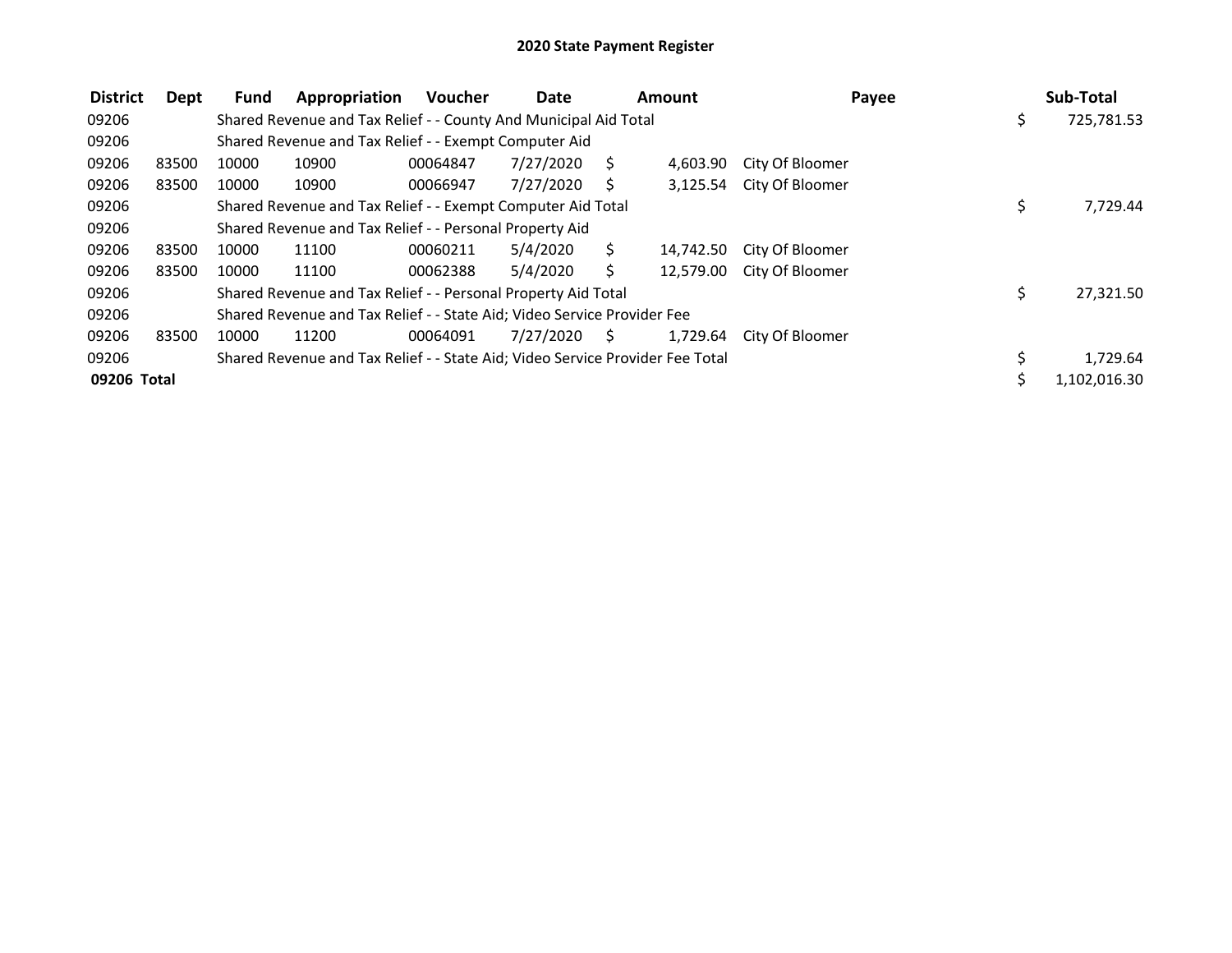| <b>District</b> | <b>Dept</b> | <b>Fund</b> | Appropriation                                                      | Voucher  | <b>Date</b>   | <b>Amount</b>   | Payee                             | Sub-Total        |
|-----------------|-------------|-------------|--------------------------------------------------------------------|----------|---------------|-----------------|-----------------------------------|------------------|
| 09211           |             |             | Dept of Ag, Trade & Cons Protc - - Retail Petroleum                |          |               |                 |                                   |                  |
| 09211           | 11500       | 27200       | 16100                                                              | 00055530 | 1/16/2020     | \$<br>250.00    | City Of Chippewa Falls            |                  |
| 09211           | 11500       | 27200       | 16100                                                              | 00059507 | 6/26/2020     | \$<br>517.00    | City Of Chippewa Falls            |                  |
| 09211           | 11500       | 27200       | 16100                                                              | 00060081 | 7/14/2020     | \$<br>1,748.00  | City Of Chippewa Falls            |                  |
| 09211           | 11500       | 27200       | 16100                                                              | 00060101 | 7/14/2020     | \$<br>131.10    | City Of Chippewa Falls            |                  |
| 09211           |             |             | Dept of Ag, Trade & Cons Protc - - Retail Petroleum Total          |          |               |                 |                                   | \$<br>2,646.10   |
| 09211           |             |             | Dept of Ag, Trade & Cons Protc - - Clean Sweep Grants              |          |               |                 |                                   |                  |
| 09211           | 11500       | 27400       | 77800                                                              | 00057750 | 3/26/2020     | \$              | 4,747.23 City Of Chippewa Falls   |                  |
| 09211           |             |             | Dept of Ag, Trade & Cons Protc - - Clean Sweep Grants Total        |          |               |                 |                                   | \$<br>4,747.23   |
| 09211           |             |             | Dept of Safety & Prof Services - - Fire Dues Distribution          |          |               |                 |                                   |                  |
| 09211           | 16500       | 10000       | 22500                                                              | 00035772 | 7/17/2020     | \$<br>48,241.89 | City Of Chippewa Falls            |                  |
| 09211           |             |             | Dept of Safety & Prof Services - - Fire Dues Distribution Total    |          |               |                 |                                   | \$<br>48,241.89  |
| 09211           |             |             | Dept of Natural Resources - - Aids In Lieu Of Taxes - Gener        |          |               |                 |                                   |                  |
| 09211           | 37000       | 10000       | 50300                                                              | 00383869 | 1/17/2020     | \$<br>5,924.77  | City Of Chippewa Falls            |                  |
| 09211           | 37000       | 10000       | 50300                                                              | 00404565 | 4/21/2020     | \$<br>13.80     | City Of Chippewa Falls            |                  |
| 09211           |             |             | Dept of Natural Resources - - Aids In Lieu Of Taxes - Gener Total  |          |               |                 |                                   | \$<br>5,938.57   |
| 09211           |             |             | Dept of Natural Resources - - GPO - Federal Funds                  |          |               |                 |                                   |                  |
| 09211           | 37000       | 10000       | 94100                                                              | 00393936 | 3/4/2020      | \$<br>42,300.00 | City Of Chippewa Falls            |                  |
| 09211           |             |             | Dept of Natural Resources - - GPO - Federal Funds Total            |          |               |                 |                                   | \$<br>42,300.00  |
| 09211           |             |             | Dept of Natural Resources - - Rec & Resource Aids, Fed             |          |               |                 |                                   |                  |
| 09211           | 37000       | 21200       | 58300                                                              | 00441785 | 10/16/2020 \$ |                 | 22,783.94 City Of Chippewa Falls  |                  |
| 09211           |             |             | Dept of Natural Resources - - Rec & Resource Aids, Fed Total       |          |               |                 |                                   | \$<br>22,783.94  |
| 09211           |             |             | Dept of Natural Resources - - Solid Waste Management - Closu       |          |               |                 |                                   |                  |
| 09211           | 37000       | 21700       | 49400                                                              | 00435928 | 9/18/2020     | \$<br>333.00    | City Of Chippewa Falls            |                  |
| 09211           | 37000       | 21700       | 49400                                                              | 00436298 | 9/18/2020     | \$<br>333.00    | City Of Chippewa Falls            |                  |
| 09211           | 37000       | 21700       | 49400                                                              | 00442872 | 10/22/2020    | \$<br>555.00    | City Of Chippewa Falls            |                  |
| 09211           | 37000       | 21700       | 49400                                                              | 00451191 | 12/8/2020     | \$<br>388.50    | City Of Chippewa Falls            |                  |
| 09211           | 37000       | 21700       | 49400                                                              | 00453081 | 12/18/2020 \$ | 111.00          | City Of Chippewa Falls            |                  |
| 09211           |             |             | Dept of Natural Resources - - Solid Waste Management - Closu Total |          |               |                 |                                   | \$<br>1,720.50   |
| 09211           |             |             | Dept of Natural Resources - - Land Acquisition                     |          |               |                 |                                   |                  |
| 09211           | 37000       | 36300       | <b>TA100</b>                                                       | 00393939 | 3/4/2020      | \$              | 239,200.00 City Of Chippewa Falls |                  |
| 09211           |             |             | Dept of Natural Resources - - Land Acquisition Total               |          |               |                 |                                   | \$<br>239,200.00 |
| 09211           |             |             | WI Dept of Transportation - - Conn Hwy Aids St Fds                 |          |               |                 |                                   |                  |
| 09211           | 39500       | 21100       | 16200                                                              | 00477355 | 1/6/2020      | \$              | 13,812.92 City Of Chippewa Falls  |                  |
| 09211           | 39500       | 21100       | 16200                                                              | 00507210 | 4/6/2020      | \$              | 13,812.92 City Of Chippewa Falls  |                  |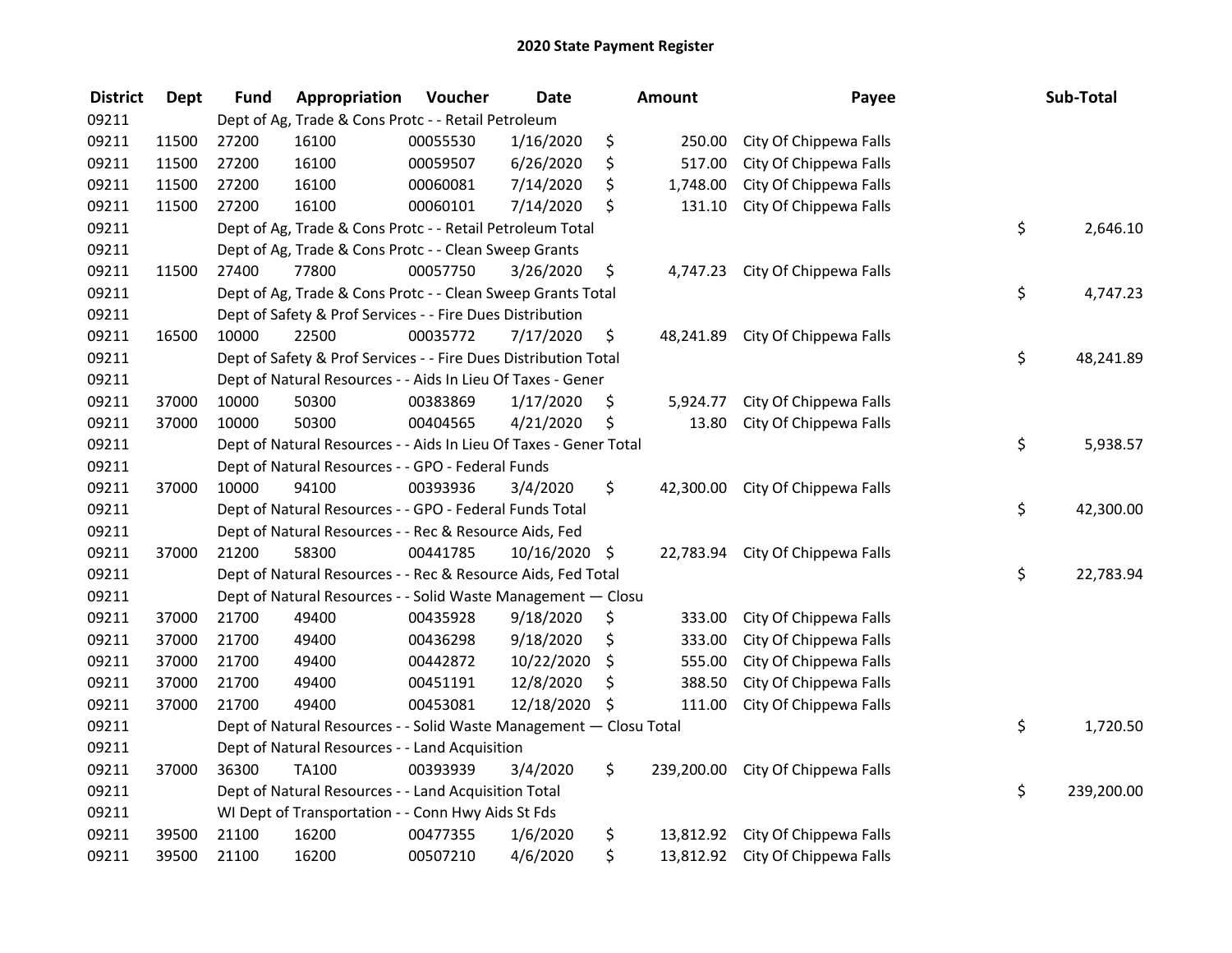| <b>District</b> | Dept  | <b>Fund</b> | Appropriation                                                | Voucher  | <b>Date</b> | <b>Amount</b>    | Payee                  | Sub-Total        |
|-----------------|-------|-------------|--------------------------------------------------------------|----------|-------------|------------------|------------------------|------------------|
| 09211           | 39500 | 21100       | 16200                                                        | 00544202 | 7/6/2020    | \$<br>13,812.92  | City Of Chippewa Falls |                  |
| 09211           | 39500 | 21100       | 16200                                                        | 00587028 | 10/5/2020   | \$<br>13,812.94  | City Of Chippewa Falls |                  |
| 09211           |       |             | WI Dept of Transportation - - Conn Hwy Aids St Fds Total     |          |             |                  |                        | \$<br>55,251.70  |
| 09211           |       |             | WI Dept of Transportation - - Tb, Trns Oper Aid Sf           |          |             |                  |                        |                  |
| 09211           | 39500 | 21100       | 17600                                                        | 00525176 | 5/12/2020   | \$<br>29,633.00  | City Of Chippewa Falls |                  |
| 09211           | 39500 | 21100       | 17600                                                        | 00574152 | 8/27/2020   | \$<br>88,897.00  | City Of Chippewa Falls |                  |
| 09211           |       |             | WI Dept of Transportation - - Tb, Trns Oper Aid Sf Total     |          |             |                  |                        | \$<br>118,530.00 |
| 09211           |       |             | WI Dept of Transportation - - Trns Aids To Mnc.-Sf           |          |             |                  |                        |                  |
| 09211           | 39500 | 21100       | 19100                                                        | 00475710 | 1/6/2020    | \$<br>170,159.67 | City Of Chippewa Falls |                  |
| 09211           | 39500 | 21100       | 19100                                                        | 00505565 | 4/6/2020    | \$<br>170,159.67 | City Of Chippewa Falls |                  |
| 09211           | 39500 | 21100       | 19100                                                        | 00542557 | 7/6/2020    | \$<br>170,159.67 | City Of Chippewa Falls |                  |
| 09211           | 39500 | 21100       | 19100                                                        | 00585383 | 10/5/2020   | \$<br>170,159.68 | City Of Chippewa Falls |                  |
| 09211           |       |             | WI Dept of Transportation - - Trns Aids To Mnc.-Sf Total     |          |             |                  |                        | \$<br>680,638.69 |
| 09211           |       |             | WI Dept of Transportation - - Trnsprt Alternats Lf           |          |             |                  |                        |                  |
| 09211           | 39500 | 21100       | 22600                                                        | 00483258 | 1/21/2020   | \$<br>0.01       | City Of Chippewa Falls |                  |
| 09211           |       |             | WI Dept of Transportation - - Trnsprt Alternats Lf Total     |          |             |                  |                        | \$<br>0.01       |
| 09211           |       |             | WI Dept of Transportation - - Trnsprt Alternats Ff           |          |             |                  |                        |                  |
| 09211           | 39500 | 21100       | 22700                                                        | 00483258 | 1/21/2020   | \$<br>447,378.97 | City Of Chippewa Falls |                  |
| 09211           |       |             | WI Dept of Transportation - - Trnsprt Alternats Ff Total     |          |             |                  |                        | \$<br>447,378.97 |
| 09211           |       |             | WI Dept of Transportation - - Loc Trns FacI Implfd           |          |             |                  |                        |                  |
| 09211           | 39500 | 21100       | 27600                                                        | 00561294 | 8/5/2020    | \$<br>427.41     | City Of Chippewa Falls |                  |
| 09211           |       |             | WI Dept of Transportation - - Loc Trns Facl Implfd Total     |          |             |                  |                        | \$<br>427.41     |
| 09211           |       |             | Department of Corrections - - Energy Costs, Energy-Related A |          |             |                  |                        |                  |
| 09211           | 41000 | 10000       | 10600                                                        | 00335754 | 1/16/2020   | \$<br>1,120.08   | City Of Chippewa Falls |                  |
| 09211           | 41000 | 10000       | 10600                                                        | 00341525 | 2/14/2020   | \$<br>1,120.08   | City Of Chippewa Falls |                  |
| 09211           | 41000 | 10000       | 10600                                                        | 00348331 | 3/17/2020   | \$<br>1,120.08   | City Of Chippewa Falls |                  |
| 09211           | 41000 | 10000       | 10600                                                        | 00354614 | 4/20/2020   | \$<br>1,120.08   | City Of Chippewa Falls |                  |
| 09211           | 41000 | 10000       | 10600                                                        | 00359793 | 5/14/2020   | \$<br>1,120.08   | City Of Chippewa Falls |                  |
| 09211           | 41000 | 10000       | 10600                                                        | 00367890 | 6/23/2020   | \$<br>1,120.08   | City Of Chippewa Falls |                  |
| 09211           | 41000 | 10000       | 10600                                                        | 00372740 | 7/14/2020   | \$<br>1,120.08   | City Of Chippewa Falls |                  |
| 09211           | 41000 | 10000       | 10600                                                        | 00378768 | 8/19/2020   | \$<br>1,120.08   | City Of Chippewa Falls |                  |
| 09211           | 41000 | 10000       | 10600                                                        | 00383677 | 9/15/2020   | \$<br>1,120.08   | City Of Chippewa Falls |                  |
| 09211           | 41000 | 10000       | 10600                                                        | 00389165 | 10/15/2020  | \$<br>1,120.08   | City Of Chippewa Falls |                  |
| 09211           | 41000 | 10000       | 10600                                                        | 00394669 | 11/16/2020  | \$<br>1,120.08   | City Of Chippewa Falls |                  |
| 09211           | 41000 | 10000       | 10600                                                        | 00400179 | 12/17/2020  | \$<br>1,120.08   | City Of Chippewa Falls |                  |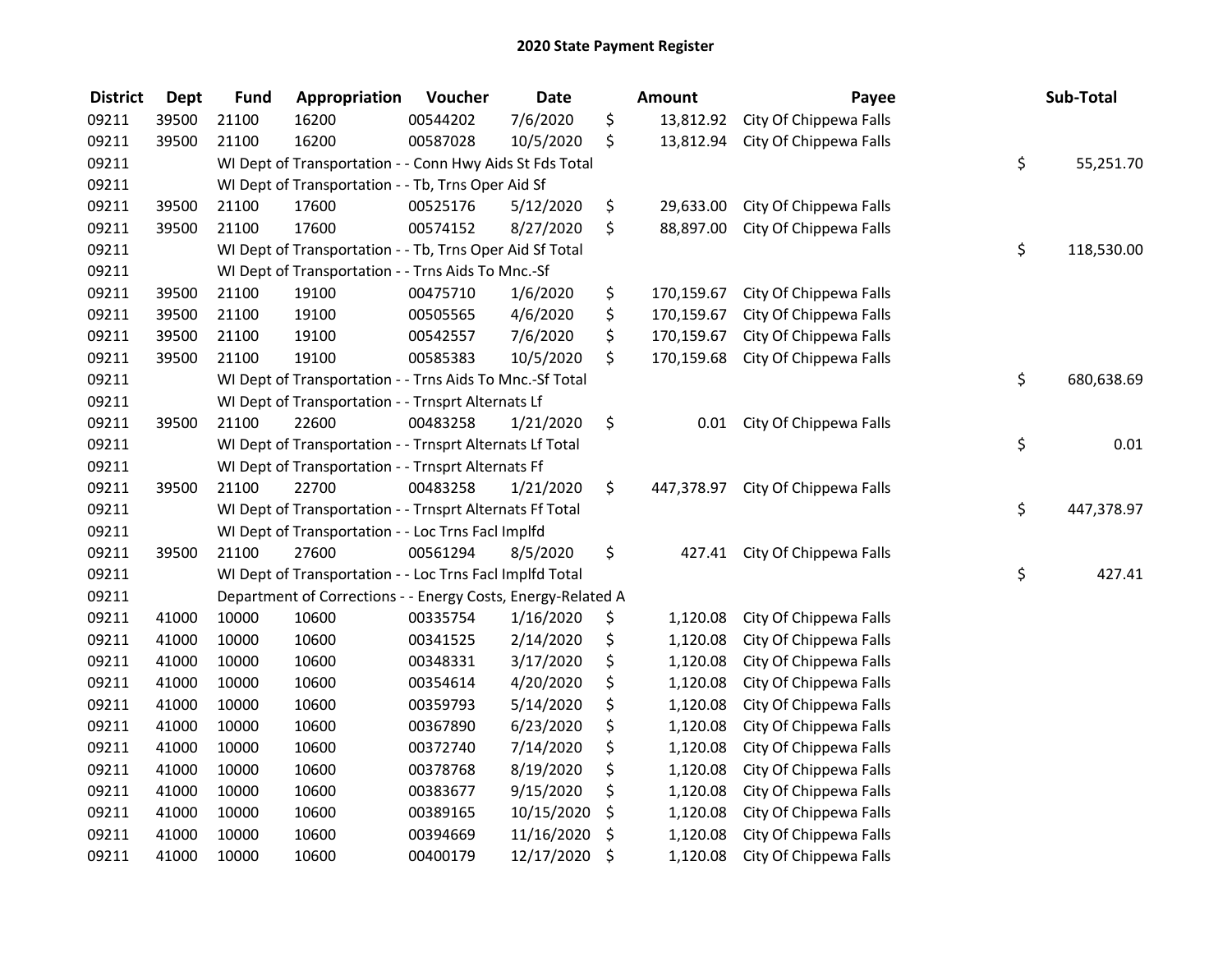| <b>District</b> | <b>Dept</b> | <b>Fund</b> | Appropriation                                                                   | Voucher   | <b>Date</b>   |     | Amount    | Payee                  | Sub-Total       |
|-----------------|-------------|-------------|---------------------------------------------------------------------------------|-----------|---------------|-----|-----------|------------------------|-----------------|
| 09211           |             |             | Department of Corrections - - Energy Costs, Energy-Related A Total              |           |               |     |           |                        | \$<br>13,440.96 |
| 09211           |             |             | Department of Health Services - - Emergency Medical Services, Ai                |           |               |     |           |                        |                 |
| 09211           | 43500       | 10000       | 11900                                                                           | 00379006  | 9/15/2020     | \$. | 6,345.49  | City Of Chippewa Falls |                 |
| 09211           |             |             | Department of Health Services - - Emergency Medical Services, Ai Total          |           |               |     |           |                        | \$<br>6,345.49  |
| 09211           |             |             | Department of Health Services - - Prepaid Medical Transport Reimbursement       |           |               |     |           |                        |                 |
| 09211           | 43500       | 10000       | 16300                                                                           | AMBULANCE | 11/16/2020 \$ |     | 68,589.01 | City Of Chippewa Falls |                 |
| 09211           |             |             | Department of Health Services - - Prepaid Medical Transport Reimbursement Total |           |               |     |           |                        | \$<br>68,589.01 |
| 09211           |             |             | Department of Health Services - - Utilities, Fuel, Heating And C                |           |               |     |           |                        |                 |
| 09211           | 43500       | 14300       | 22600                                                                           | 00335751  | 1/17/2020     | \$  | 10,822.83 | City Of Chippewa Falls |                 |
| 09211           | 43500       | 14300       | 22600                                                                           | 00335765  | 1/17/2020     | \$  | 248.10    | City Of Chippewa Falls |                 |
| 09211           | 43500       | 14300       | 22600                                                                           | 00335766  | 1/17/2020     | \$  | 1,005.95  | City Of Chippewa Falls |                 |
| 09211           | 43500       | 14300       | 22600                                                                           | 00341637  | 2/20/2020     | \$  | 1,005.95  | City Of Chippewa Falls |                 |
| 09211           | 43500       | 14300       | 22600                                                                           | 00341638  | 2/20/2020     | \$  | 248.10    | City Of Chippewa Falls |                 |
| 09211           | 43500       | 14300       | 22600                                                                           | 00341639  | 2/20/2020     | \$  | 10,584.46 | City Of Chippewa Falls |                 |
| 09211           | 43500       | 14300       | 22600                                                                           | 00348147  | 3/20/2020     | \$  | 9,438.19  | City Of Chippewa Falls |                 |
| 09211           | 43500       | 14300       | 22600                                                                           | 00348148  | 3/20/2020     | \$  | 1,005.95  | City Of Chippewa Falls |                 |
| 09211           | 43500       | 14300       | 22600                                                                           | 00348149  | 3/20/2020     | \$  | 248.10    | City Of Chippewa Falls |                 |
| 09211           | 43500       | 14300       | 22600                                                                           | 00355186  | 4/22/2020     | \$  | 248.10    | City Of Chippewa Falls |                 |
| 09211           | 43500       | 14300       | 22600                                                                           | 00355188  | 4/22/2020     | \$  | 10,443.86 | City Of Chippewa Falls |                 |
| 09211           | 43500       | 14300       | 22600                                                                           | 00355191  | 4/22/2020     | \$  | 1,005.95  | City Of Chippewa Falls |                 |
| 09211           | 43500       | 14300       | 22600                                                                           | 00359142  | 5/19/2020     | \$  | 1,005.95  | City Of Chippewa Falls |                 |
| 09211           | 43500       | 14300       | 22600                                                                           | 00359143  | 5/19/2020     | \$  | 248.10    | City Of Chippewa Falls |                 |
| 09211           | 43500       | 14300       | 22600                                                                           | 00359144  | 5/19/2020     | \$  | 9,424.89  | City Of Chippewa Falls |                 |
| 09211           | 43500       | 14300       | 22600                                                                           | 00365766  | 7/1/2020      | \$  | 1,005.95  | City Of Chippewa Falls |                 |
| 09211           | 43500       | 14300       | 22600                                                                           | 00365767  | 7/1/2020      | \$  | 9,377.20  | City Of Chippewa Falls |                 |
| 09211           | 43500       | 14300       | 22600                                                                           | 00365768  | 7/1/2020      | \$  | 248.10    | City Of Chippewa Falls |                 |
| 09211           | 43500       | 14300       | 22600                                                                           | 00370409  | 7/29/2020     | \$  | 11,023.36 | City Of Chippewa Falls |                 |
| 09211           | 43500       | 14300       | 22600                                                                           | 00370455  | 7/29/2020     | \$  | 1,005.95  | City Of Chippewa Falls |                 |
| 09211           | 43500       | 14300       | 22600                                                                           | 00370456  | 7/29/2020     | \$  | 248.10    | City Of Chippewa Falls |                 |
| 09211           | 43500       | 14300       | 22600                                                                           | 00375120  | 8/27/2020     | \$  | 1,005.95  | City Of Chippewa Falls |                 |
| 09211           | 43500       | 14300       | 22600                                                                           | 00375121  | 8/27/2020     | \$  | 11,367.45 | City Of Chippewa Falls |                 |
| 09211           | 43500       | 14300       | 22600                                                                           | 00375124  | 8/27/2020     | \$  | 248.10    | City Of Chippewa Falls |                 |
| 09211           | 43500       | 14300       | 22600                                                                           | 00382677  | 10/7/2020     | \$  | 10,533.92 | City Of Chippewa Falls |                 |
| 09211           | 43500       | 14300       | 22600                                                                           | 00382678  | 10/7/2020     | \$  | 248.10    | City Of Chippewa Falls |                 |
| 09211           | 43500       | 14300       | 22600                                                                           | 00382679  | 10/7/2020     | \$  | 1,005.95  | City Of Chippewa Falls |                 |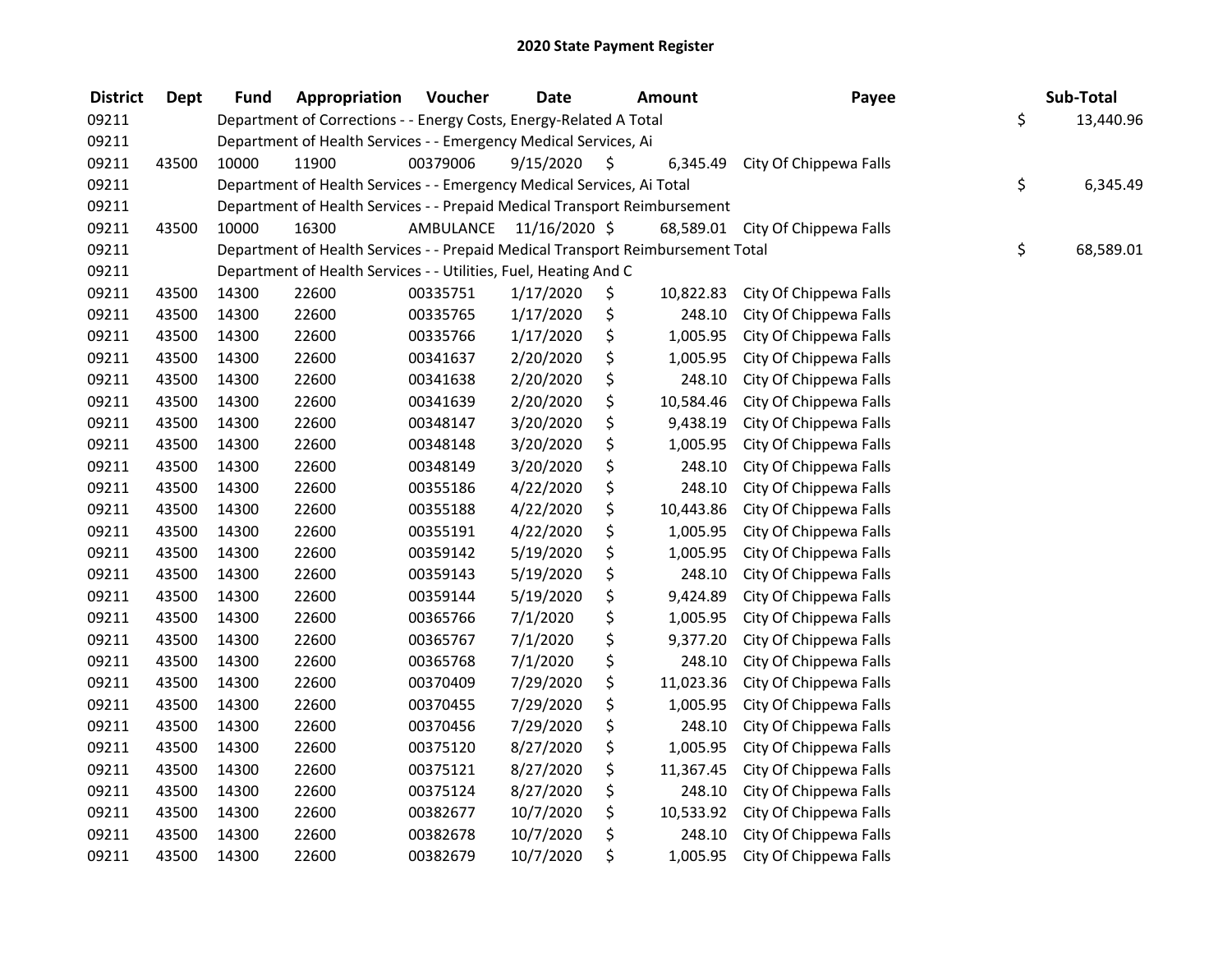| <b>District</b> | <b>Dept</b> | <b>Fund</b> | Appropriation                                                          | Voucher  | <b>Date</b>   |         | <b>Amount</b> | Payee                  | Sub-Total        |
|-----------------|-------------|-------------|------------------------------------------------------------------------|----------|---------------|---------|---------------|------------------------|------------------|
| 09211           | 43500       | 14300       | 22600                                                                  | 00385419 | 10/21/2020    | \$      | 1,005.95      | City Of Chippewa Falls |                  |
| 09211           | 43500       | 14300       | 22600                                                                  | 00385420 | 10/21/2020    | \$      | 9,188.72      | City Of Chippewa Falls |                  |
| 09211           | 43500       | 14300       | 22600                                                                  | 00385421 | 10/21/2020    | \$      | 248.10        | City Of Chippewa Falls |                  |
| 09211           | 43500       | 14300       | 22600                                                                  | 00391344 | 11/20/2020    | \$      | 8,900.87      | City Of Chippewa Falls |                  |
| 09211           | 43500       | 14300       | 22600                                                                  | 00391345 | 11/20/2020    | \$      | 1,005.95      | City Of Chippewa Falls |                  |
| 09211           | 43500       | 14300       | 22600                                                                  | 00391346 | 11/20/2020    | \$      | 248.10        | City Of Chippewa Falls |                  |
| 09211           | 43500       | 14300       | 22600                                                                  | 00397579 | 12/18/2020    | \$      | 8,216.30      | City Of Chippewa Falls |                  |
| 09211           | 43500       | 14300       | 22600                                                                  | 00397581 | 12/18/2020    | \$      | 248.10        | City Of Chippewa Falls |                  |
| 09211           | 43500       | 14300       | 22600                                                                  | 00397583 | 12/18/2020    | - \$    | 1,005.95      | City Of Chippewa Falls |                  |
| 09211           |             |             | Department of Health Services - - Utilities, Fuel, Heating And C Total |          |               |         |               |                        | \$<br>134,370.65 |
| 09211           |             |             | Department of Justice - - Law Enforcement Train, Local                 |          |               |         |               |                        |                  |
| 09211           | 45500       | 10000       | 23100                                                                  | 00077607 | 1/6/2020      | \$      | 1,464.72      | City Of Chippewa Falls |                  |
| 09211           | 45500       | 10000       | 23100                                                                  | 00091349 | 12/3/2020     | \$      | 3,200.00      | City Of Chippewa Falls |                  |
| 09211           |             |             | Department of Justice - - Law Enforcement Train, Local Total           |          |               |         |               |                        | \$<br>4,664.72   |
| 09211           |             |             | Department of Justice - - Federal Aid; Victim Comp                     |          |               |         |               |                        |                  |
| 09211           | 45500       | 10000       | 54100                                                                  | 00079850 | 2/13/2020     | \$      | 1,353.29      | City Of Chippewa Falls |                  |
| 09211           |             |             | Department of Justice - - Federal Aid; Victim Comp Total               |          |               |         |               |                        | \$<br>1,353.29   |
| 09211           |             |             | Department of Veterans Affairs - - Gifts And Grants, King              |          |               |         |               |                        |                  |
| 09211           | 48500       | 15200       | 13600                                                                  | 00086564 | 11/5/2020     | \$      | 68,307.00     | City Of Chippewa Falls |                  |
| 09211           |             |             | Department of Veterans Affairs - - Gifts And Grants, King Total        |          |               |         |               |                        | \$<br>68,307.00  |
| 09211           |             |             | Department of Administration - - Federal Aid                           |          |               |         |               |                        |                  |
| 09211           | 50500       | 10000       | 14200                                                                  | 00129743 | 10/1/2020     | \$      | 23,398.65     | City Of Chippewa Falls |                  |
| 09211           | 50500       | 10000       | 14200                                                                  | 00132085 | 11/12/2020    | $\zeta$ | 166,660.23    | City Of Chippewa Falls |                  |
| 09211           | 50500       | 10000       | 14200                                                                  | 00134202 | 12/9/2020     | \$      | 40,343.96     | City Of Chippewa Falls |                  |
| 09211           | 50500       | 10000       | 14200                                                                  | 00136127 | 12/16/2020    | \$      | 24,446.15     | City Of Chippewa Falls |                  |
| 09211           |             |             | Department of Administration - - Federal Aid Total                     |          |               |         |               |                        | \$<br>254,848.99 |
| 09211           |             |             | Elections Commission - - General Program Ops, GPR                      |          |               |         |               |                        |                  |
| 09211           | 51000       | 10000       | 10100                                                                  | 00005019 | 12/23/2020 \$ |         | 378.30        | City Of Chippewa Falls |                  |
| 09211           |             |             | Elections Commission - - General Program Ops, GPR Total                |          |               |         |               |                        | \$<br>378.30     |
| 09211           |             |             | Elections Commission - - 2018 Hava Election Security                   |          |               |         |               |                        |                  |
| 09211           | 51000       | 22000       | 18200                                                                  | 00004495 | 9/8/2020      | \$      | 8,228.90      | City Of Chippewa Falls |                  |
| 09211           |             |             | Elections Commission - - 2018 Hava Election Security Total             |          |               |         |               |                        | \$<br>8,228.90   |
| 09211           |             |             | Shared Revenue and Tax Relief - - Expenditure Restraint Program        |          |               |         |               |                        |                  |
| 09211           | 83500       | 10000       | 10100                                                                  | 00067663 | 7/27/2020     | \$      | 230,949.72    | City Of Chippewa Falls |                  |
| 09211           |             |             | Shared Revenue and Tax Relief - - Expenditure Restraint Program Total  |          |               |         |               |                        | \$<br>230,949.72 |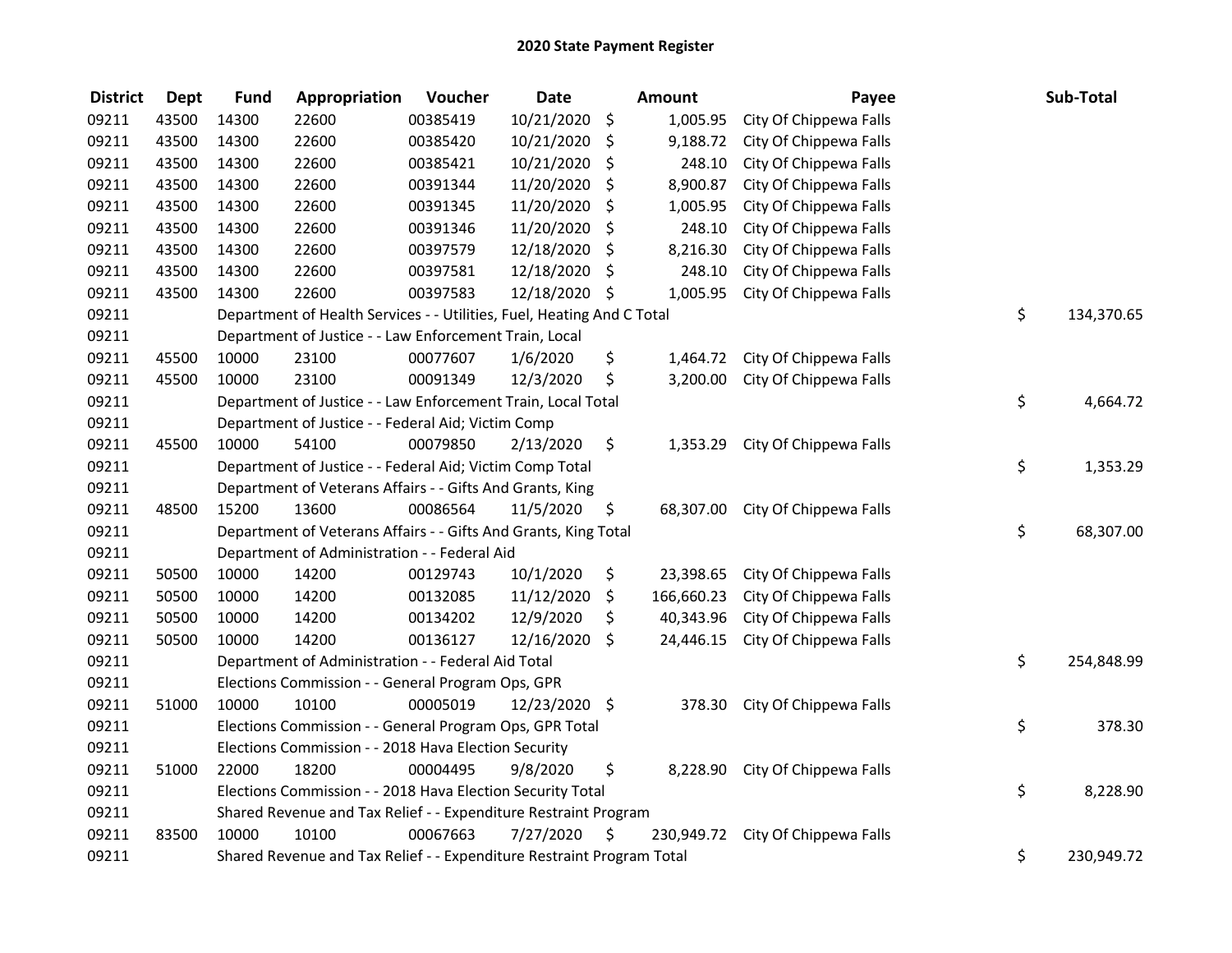| <b>District</b> | Dept  | <b>Fund</b> | Appropriation                                                                 | <b>Voucher</b> | <b>Date</b> |      | <b>Amount</b> | Payee                  | Sub-Total          |
|-----------------|-------|-------------|-------------------------------------------------------------------------------|----------------|-------------|------|---------------|------------------------|--------------------|
| 09211           |       |             | Shared Revenue and Tax Relief - - County And Municipal Aid                    |                |             |      |               |                        |                    |
| 09211           | 83500 | 10000       | 10500                                                                         | 00067663       | 7/27/2020   | \$   | 466,307.49    | City Of Chippewa Falls |                    |
| 09211           | 83500 | 10000       | 10500                                                                         | 00071626       | 11/16/2020  | S    | 2,573,820.10  | City Of Chippewa Falls |                    |
| 09211           |       |             | Shared Revenue and Tax Relief - - County And Municipal Aid Total              |                |             |      |               |                        | \$<br>3,040,127.59 |
| 09211           |       |             | Shared Revenue and Tax Relief - - Exempt Computer Aid                         |                |             |      |               |                        |                    |
| 09211           | 83500 | 10000       | 10900                                                                         | 00064848       | 7/27/2020   | S.   | 202.634.09    | City Of Chippewa Falls |                    |
| 09211           | 83500 | 10000       | 10900                                                                         | 00066948       | 7/27/2020   | S    | 165,461.69    | City Of Chippewa Falls |                    |
| 09211           |       |             | Shared Revenue and Tax Relief - - Exempt Computer Aid Total                   |                |             |      |               |                        | \$<br>368,095.78   |
| 09211           |       |             | Shared Revenue and Tax Relief - - Utility Aid                                 |                |             |      |               |                        |                    |
| 09211           | 83500 | 10000       | 11000                                                                         | 00067663       | 7/27/2020   | \$.  | 9,352.10      | City Of Chippewa Falls |                    |
| 09211           | 83500 | 10000       | 11000                                                                         | 00071626       | 11/16/2020  | Ŝ.   | 79,548.71     | City Of Chippewa Falls |                    |
| 09211           |       |             | Shared Revenue and Tax Relief - - Utility Aid Total                           |                |             |      |               |                        | \$<br>88,900.81    |
| 09211           |       |             | Shared Revenue and Tax Relief - - Personal Property Aid                       |                |             |      |               |                        |                    |
| 09211           | 83500 | 10000       | 11100                                                                         | 00060212       | 5/4/2020    | \$   | 41,072.78     | City Of Chippewa Falls |                    |
| 09211           | 83500 | 10000       | 11100                                                                         | 00062389       | 5/4/2020    | \$   | 39,849.91     | City Of Chippewa Falls |                    |
| 09211           |       |             | Shared Revenue and Tax Relief - - Personal Property Aid Total                 |                |             |      |               |                        | \$<br>80,922.69    |
| 09211           |       |             | Shared Revenue and Tax Relief - - State Aid; Video Service Provider Fee       |                |             |      |               |                        |                    |
| 09211           | 83500 | 10000       | 11200                                                                         | 00064092       | 7/27/2020   | S.   | 17,186.68     | City Of Chippewa Falls |                    |
| 09211           |       |             | Shared Revenue and Tax Relief - - State Aid; Video Service Provider Fee Total |                |             |      |               |                        | \$<br>17,186.68    |
| 09211           |       |             | Shared Revenue and Tax Relief - - Payments For Municipal Svcs                 |                |             |      |               |                        |                    |
| 09211           | 83500 | 10000       | 50100                                                                         | 00054752       | 2/3/2020    | \$   | 121,449.92    | City Of Chippewa Falls |                    |
| 09211           |       |             | Shared Revenue and Tax Relief - - Payments For Municipal Svcs Total           |                |             |      |               |                        | \$<br>121,449.92   |
| 09211           |       |             | Shared Revenue and Tax Relief - - Lottery & Gaming Credit                     |                |             |      |               |                        |                    |
| 09211           | 83500 | 52100       | 36300                                                                         | 00055201       | 3/23/2020   | - \$ | 6,911.88      | City Of Chippewa Falls |                    |
| 09211           |       |             | Shared Revenue and Tax Relief - - Lottery & Gaming Credit Total               |                |             |      |               |                        | \$<br>6,911.88     |
| 09211 Total     |       |             |                                                                               |                |             |      |               |                        | \$<br>6,184,877.39 |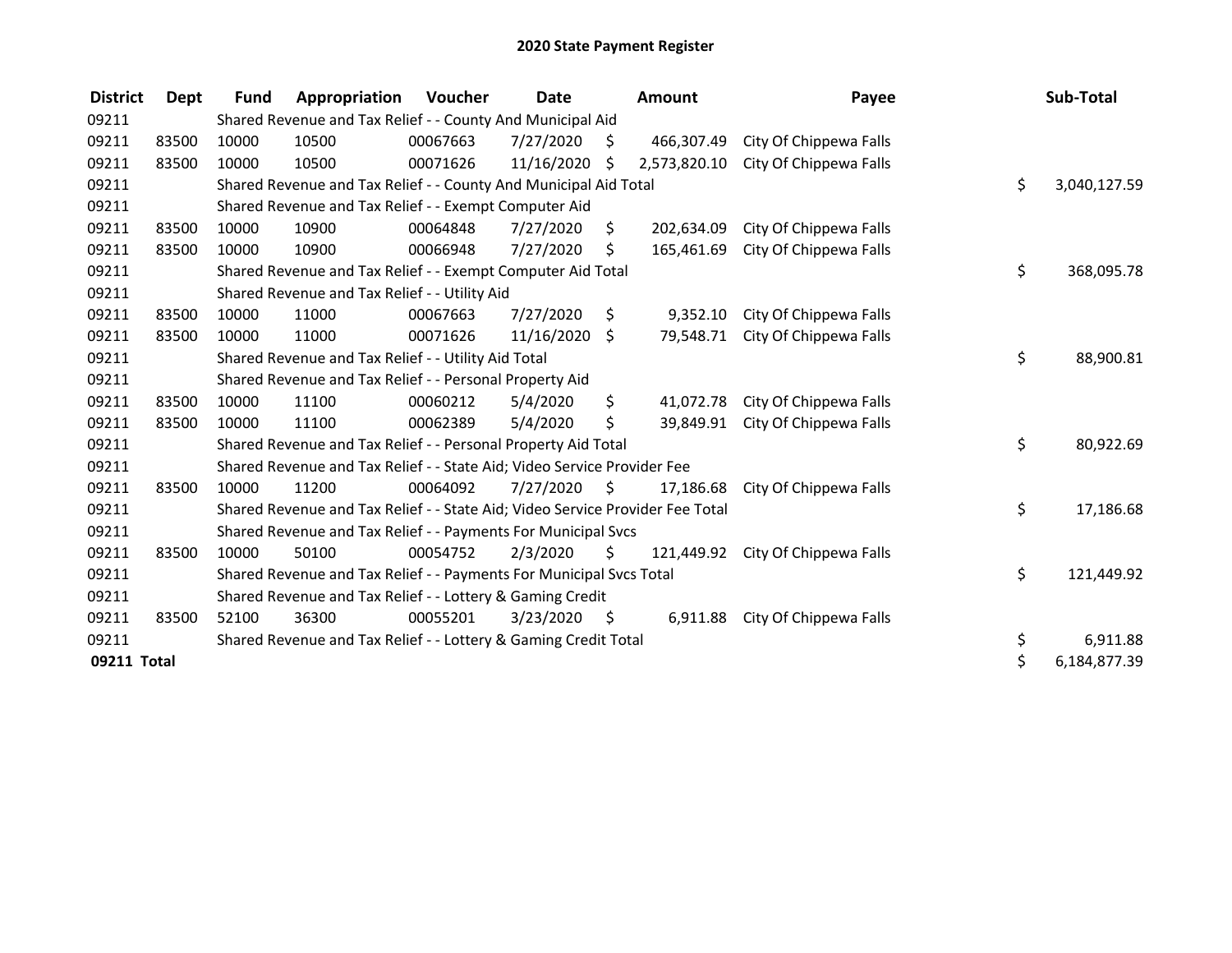| <b>District</b> | <b>Dept</b> | Fund  | Appropriation                                                      | Voucher  | <b>Date</b> | <b>Amount</b>   |                 | Payee | Sub-Total       |
|-----------------|-------------|-------|--------------------------------------------------------------------|----------|-------------|-----------------|-----------------|-------|-----------------|
| 09213           |             |       | Dept of Safety & Prof Services - - Fire Dues Distribution          |          |             |                 |                 |       |                 |
| 09213           | 16500       | 10000 | 22500                                                              | 00035773 | 7/20/2020   | \$<br>3,402.29  | City Of Cornell |       |                 |
| 09213           |             |       | Dept of Safety & Prof Services - - Fire Dues Distribution Total    |          |             |                 |                 |       | \$<br>3,402.29  |
| 09213           |             |       | Dept of Natural Resources - - Aids In Lieu Of Taxes - Gener        |          |             |                 |                 |       |                 |
| 09213           | 37000       | 10000 | 50300                                                              | 00383908 | 1/21/2020   | \$<br>49.59     | City Of Cornell |       |                 |
| 09213           | 37000       | 10000 | 50300                                                              | 00405106 | 4/21/2020   | \$<br>122.76    | City Of Cornell |       |                 |
| 09213           |             |       | Dept of Natural Resources - - Aids In Lieu Of Taxes - Gener Total  |          |             |                 |                 |       | \$<br>172.35    |
| 09213           |             |       | Dept of Natural Resources - - Gen Program Ops-State Funds          |          |             |                 |                 |       |                 |
| 09213           | 37000       | 21200 | 16100                                                              | 00415813 | 7/6/2020    | \$<br>80.20     | City Of Cornell |       |                 |
| 09213           |             |       | Dept of Natural Resources - - Gen Program Ops-State Funds Total    |          |             |                 |                 |       | \$<br>80.20     |
| 09213           |             |       | Dept of Natural Resources - - General Program Operations --        |          |             |                 |                 |       |                 |
| 09213           | 37000       | 21200 | 25400                                                              | 00380132 | 1/7/2020    | \$<br>75.37     | City Of Cornell |       |                 |
| 09213           | 37000       | 21200 | 25400                                                              | 00388351 | 2/6/2020    | \$<br>78.32     | City Of Cornell |       |                 |
| 09213           | 37000       | 21200 | 25400                                                              | 00393838 | 3/3/2020    | \$<br>83.62     | City Of Cornell |       |                 |
| 09213           | 37000       | 21200 | 25400                                                              | 00399499 | 4/1/2020    | \$<br>66.23     | City Of Cornell |       |                 |
| 09213           | 37000       | 21200 | 25400                                                              | 00407214 | 5/5/2020    | \$<br>63.80     | City Of Cornell |       |                 |
| 09213           | 37000       | 21200 | 25400                                                              | 00414073 | 6/5/2020    | \$<br>54.86     | City Of Cornell |       |                 |
| 09213           | 37000       | 21200 | 25400                                                              | 00420815 | 7/1/2020    | \$<br>45.69     | City Of Cornell |       |                 |
| 09213           | 37000       | 21200 | 25400                                                              | 00428263 | 8/28/2020   | \$<br>39.16     | City Of Cornell |       |                 |
| 09213           | 37000       | 21200 | 25400                                                              | 00433576 | 9/8/2020    | \$<br>42.32     | City Of Cornell |       |                 |
| 09213           | 37000       | 21200 | 25400                                                              | 00440276 | 10/9/2020   | \$<br>42.69     | City Of Cornell |       |                 |
| 09213           | 37000       | 21200 | 25400                                                              | 00445328 | 11/6/2020   | \$<br>48.08     | City Of Cornell |       |                 |
| 09213           | 37000       | 21200 | 25400                                                              | 00449675 | 12/4/2020   | \$<br>62.78     | City Of Cornell |       |                 |
| 09213           |             |       | Dept of Natural Resources - - General Program Operations -- Total  |          |             |                 |                 |       | \$<br>702.92    |
| 09213           |             |       | Dept of Natural Resources - - Aids In Lieu Of Taxes - Sum S        |          |             |                 |                 |       |                 |
| 09213           | 37000       | 21200 | 57900                                                              | 00405107 | 4/21/2020   | \$<br>34.58     | City Of Cornell |       |                 |
| 09213           | 37000       | 21200 | 57900                                                              | 00405108 | 4/21/2020   | \$<br>2.55      | City Of Cornell |       |                 |
| 09213           |             |       | Dept of Natural Resources - - Aids In Lieu Of Taxes - Sum S Total  |          |             |                 |                 |       | \$<br>37.13     |
| 09213           |             |       | Dept of Natural Resources - - Fin Asst For Responsible Units       |          |             |                 |                 |       |                 |
| 09213           | 37000       | 27400 | 67000                                                              | 00413287 | 5/29/2020   | \$<br>10,227.95 | City Of Cornell |       |                 |
| 09213           |             |       | Dept of Natural Resources - - Fin Asst For Responsible Units Total |          |             |                 |                 |       | \$<br>10,227.95 |
| 09213           |             |       | WI Dept of Transportation - - Hwy Sfty Loc Aid Ffd                 |          |             |                 |                 |       |                 |
| 09213           | 39500       | 21100 | 18500                                                              | 00499069 | 3/5/2020    | \$<br>4,000.00  | City Of Cornell |       |                 |
| 09213           | 39500       | 21100 | 18500                                                              | 00583954 | 9/17/2020   | \$<br>4,000.00  | City Of Cornell |       |                 |
| 09213           |             |       | WI Dept of Transportation - - Hwy Sfty Loc Aid Ffd Total           |          |             |                 |                 |       | \$<br>8,000.00  |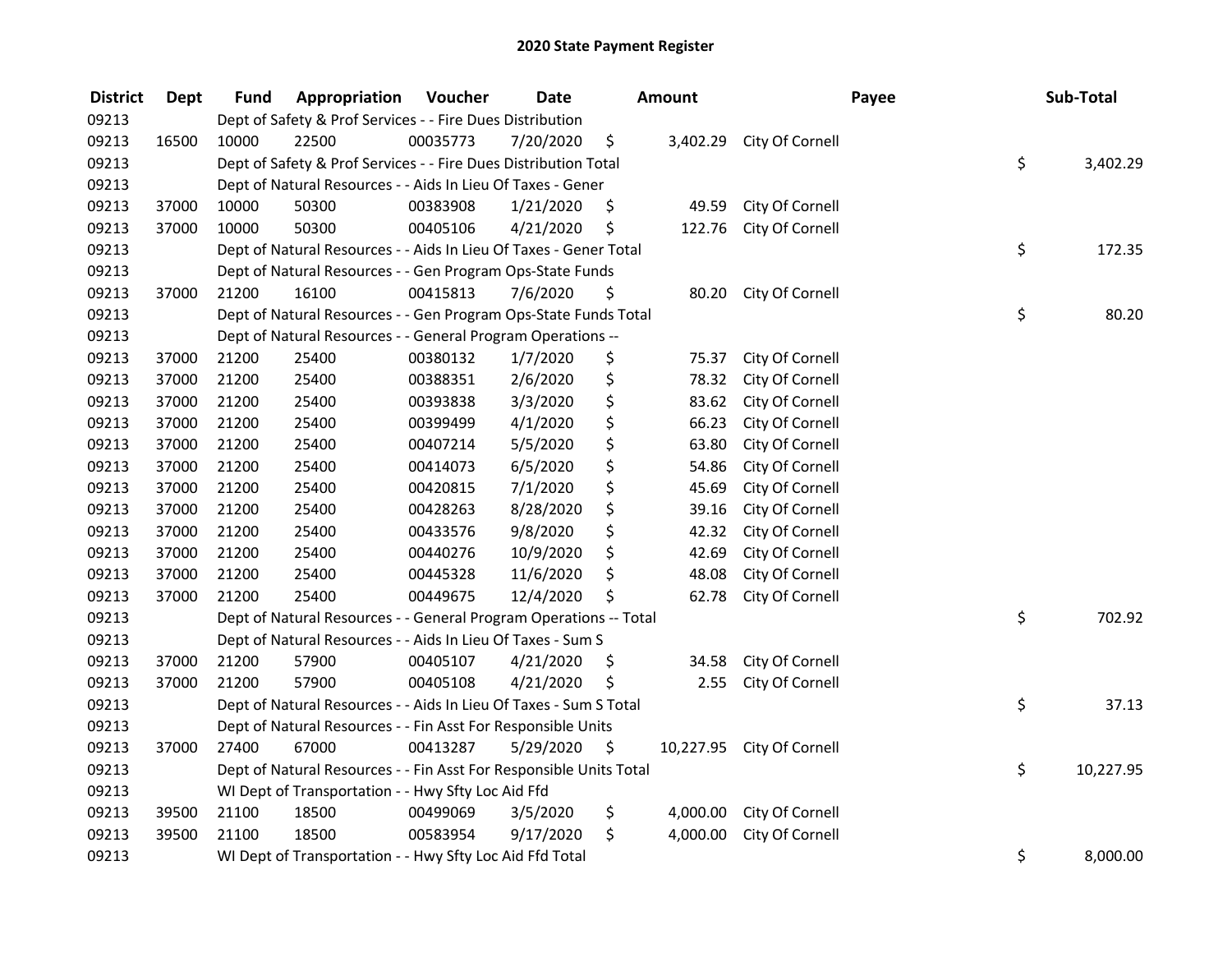| <b>District</b> | <b>Dept</b> | <b>Fund</b> | Appropriation                                                         | Voucher  | <b>Date</b>   |                     | <b>Amount</b> |                           | Payee | Sub-Total  |
|-----------------|-------------|-------------|-----------------------------------------------------------------------|----------|---------------|---------------------|---------------|---------------------------|-------|------------|
| 09213           |             |             | WI Dept of Transportation - - Trns Aids To Mnc.-Sf                    |          |               |                     |               |                           |       |            |
| 09213           | 39500       | 21100       | 19100                                                                 | 00475711 | 1/6/2020      | \$                  | 28,167.95     | City Of Cornell           |       |            |
| 09213           | 39500       | 21100       | 19100                                                                 | 00505566 | 4/6/2020      | \$                  | 28,167.95     | City Of Cornell           |       |            |
| 09213           | 39500       | 21100       | 19100                                                                 | 00542558 | 7/6/2020      | \$                  | 28,167.95     | City Of Cornell           |       |            |
| 09213           | 39500       | 21100       | 19100                                                                 | 00585384 | 10/5/2020     | \$                  | 28,167.98     | City Of Cornell           |       |            |
| 09213           |             |             | WI Dept of Transportation - - Trns Aids To Mnc.-Sf Total              |          |               |                     |               |                           | \$    | 112,671.83 |
| 09213           |             |             | Department of Corrections - - Purchased Services For Offende          |          |               |                     |               |                           |       |            |
| 09213           | 41000       | 10000       | 11100                                                                 | 00345431 | 3/4/2020      | \$.                 | 786.48        | City Of Cornell           |       |            |
| 09213           |             |             | Department of Corrections - - Purchased Services For Offende Total    |          |               |                     |               |                           | \$    | 786.48     |
| 09213           |             |             | Department of Justice - - Law Enforcement Train, Local                |          |               |                     |               |                           |       |            |
| 09213           | 45500       | 10000       | 23100                                                                 | 00091363 | 12/4/2020     | \$.                 | 480.00        | City Of Cornell           |       |            |
| 09213           |             |             | Department of Justice - - Law Enforcement Train, Local Total          |          |               |                     |               |                           | \$    | 480.00     |
| 09213           |             |             | Department of Administration - - Federal Aid                          |          |               |                     |               |                           |       |            |
| 09213           | 50500       | 10000       | 14200                                                                 | 00134203 | 12/10/2020 \$ |                     | 23,720.00     | City Of Cornell           |       |            |
| 09213           | 50500       | 10000       | 14200                                                                 | 00136128 | 12/17/2020 \$ |                     | 811.79        | City Of Cornell           |       |            |
| 09213           |             |             | Department of Administration - - Federal Aid Total                    |          |               |                     |               |                           | \$    | 24,531.79  |
| 09213           |             |             | Department of Administration - - Federal Aid, Local Assistance        |          |               |                     |               |                           |       |            |
| 09213           | 50500       | 10000       | 74300                                                                 | 00117564 | 2/19/2020     | $\zeta$             | 50,896.25     | City Of Cornell           |       |            |
| 09213           |             |             | Department of Administration - - Federal Aid, Local Assistance Total  |          |               |                     |               |                           | \$    | 50,896.25  |
| 09213           |             |             | Elections Commission - - 2018 Hava Election Security                  |          |               |                     |               |                           |       |            |
| 09213           | 51000       | 22000       | 18200                                                                 | 00004357 | 8/28/2020     | $\ddot{\mathsf{S}}$ |               | 1,007.40 City Of Cornell  |       |            |
| 09213           |             |             | Elections Commission - - 2018 Hava Election Security Total            |          |               |                     |               |                           | \$    | 1,007.40   |
| 09213           |             |             | Shared Revenue and Tax Relief - - Expenditure Restraint Program       |          |               |                     |               |                           |       |            |
| 09213           | 83500       | 10000       | 10100                                                                 | 00067664 | 7/27/2020     | - S                 | 8,594.56      | City Of Cornell           |       |            |
| 09213           |             |             | Shared Revenue and Tax Relief - - Expenditure Restraint Program Total |          |               |                     |               |                           | \$    | 8,594.56   |
| 09213           |             |             | Shared Revenue and Tax Relief - - County And Municipal Aid            |          |               |                     |               |                           |       |            |
| 09213           | 83500       | 10000       | 10500                                                                 | 00067664 | 7/27/2020     | Ŝ.                  | 72,675.11     | City Of Cornell           |       |            |
| 09213           | 83500       | 10000       | 10500                                                                 | 00071627 | 11/16/2020 \$ |                     | 411,825.60    | City Of Cornell           |       |            |
| 09213           |             |             | Shared Revenue and Tax Relief - - County And Municipal Aid Total      |          |               |                     |               |                           | \$    | 484,500.71 |
| 09213           |             |             | Shared Revenue and Tax Relief - - Exempt Computer Aid                 |          |               |                     |               |                           |       |            |
| 09213           | 83500       | 10000       | 10900                                                                 | 00064849 | 7/27/2020     | \$                  | 812.99        | City Of Cornell           |       |            |
| 09213           |             |             | Shared Revenue and Tax Relief - - Exempt Computer Aid Total           |          |               |                     |               |                           | \$    | 812.99     |
| 09213           |             |             | Shared Revenue and Tax Relief - - Utility Aid                         |          |               |                     |               |                           |       |            |
| 09213           | 83500       | 10000       | 11000                                                                 | 00067664 | 7/27/2020     | \$                  |               | 16,356.51 City Of Cornell |       |            |
| 09213           | 83500       | 10000       | 11000                                                                 | 00071627 | 11/16/2020    | \$                  | 94,106.90     | City Of Cornell           |       |            |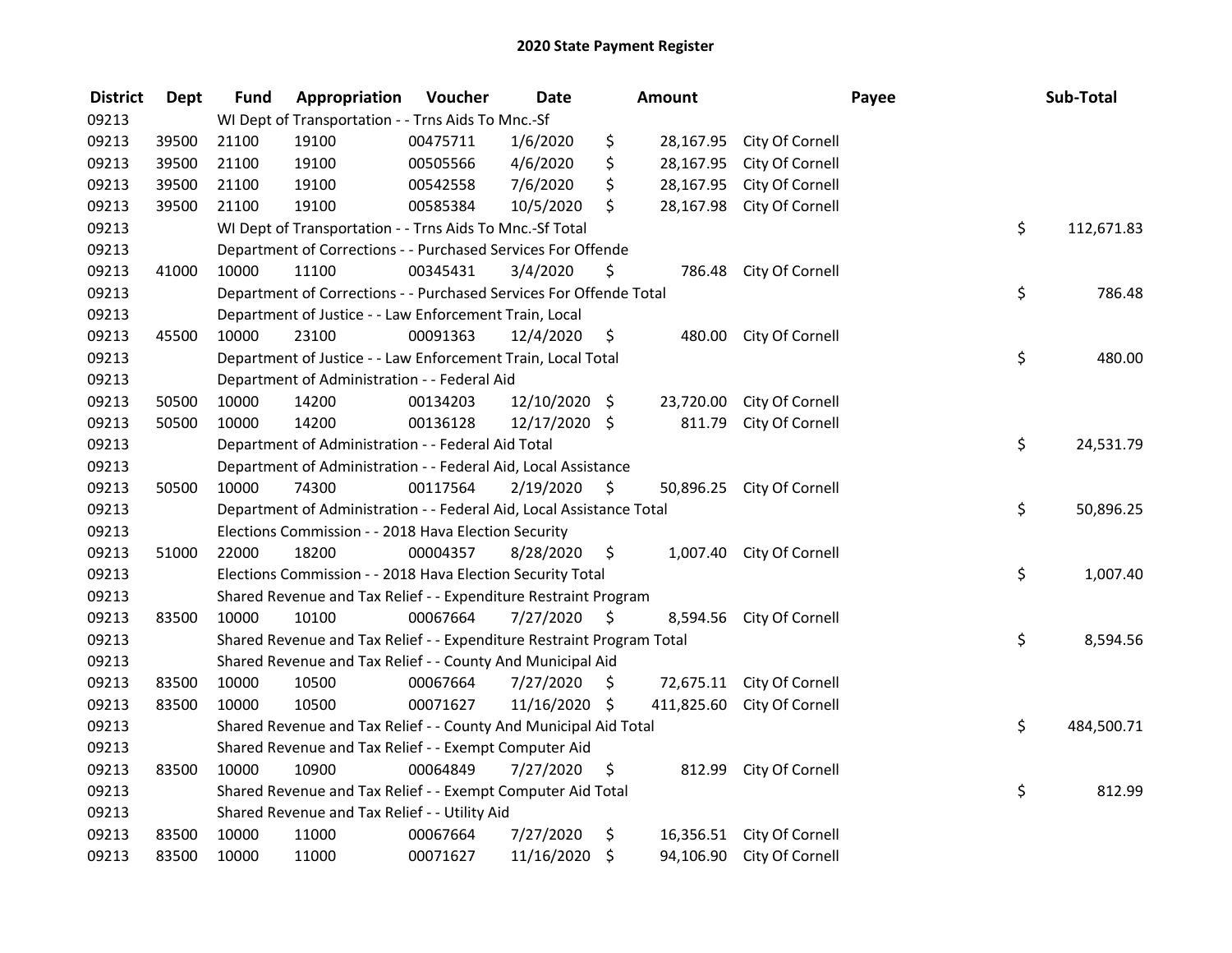| <b>District</b> | Dept  | <b>Fund</b> | Appropriation                                                                 | Voucher  | Date         |     | <b>Amount</b> |                          | Payee | Sub-Total  |
|-----------------|-------|-------------|-------------------------------------------------------------------------------|----------|--------------|-----|---------------|--------------------------|-------|------------|
| 09213           |       |             | Shared Revenue and Tax Relief - - Utility Aid Total                           |          |              |     |               |                          | \$    | 110,463.41 |
| 09213           |       |             | Shared Revenue and Tax Relief - - Personal Property Aid                       |          |              |     |               |                          |       |            |
| 09213           | 83500 | 10000       | 11100                                                                         | 00060213 | 5/4/2020     | S   | 1,578.13      | City Of Cornell          |       |            |
| 09213           |       |             | Shared Revenue and Tax Relief - - Personal Property Aid Total                 |          |              |     |               |                          | \$    | 1,578.13   |
| 09213           |       |             | Shared Revenue and Tax Relief - - State Aid; Video Service Provider Fee       |          |              |     |               |                          |       |            |
| 09213           | 83500 | 10000       | 11200                                                                         | 00064093 | 7/27/2020 \$ |     |               | 1,377.56 City Of Cornell |       |            |
| 09213           |       |             | Shared Revenue and Tax Relief - - State Aid; Video Service Provider Fee Total |          |              |     |               |                          | \$.   | 1,377.56   |
| 09213           |       |             | Shared Revenue and Tax Relief - - Payments For Municipal Svcs                 |          |              |     |               |                          |       |            |
| 09213           | 83500 | 10000       | 50100                                                                         | 00054902 | 2/3/2020     | S.  | 1,058.85      | City Of Cornell          |       |            |
| 09213           |       |             | Shared Revenue and Tax Relief - - Payments For Municipal Svcs Total           |          |              |     |               |                          | \$    | 1,058.85   |
| 09213           |       |             | Shared Revenue and Tax Relief - - Lottery & Gaming Credit                     |          |              |     |               |                          |       |            |
| 09213           | 83500 | 52100       | 36300                                                                         | 00055202 | 3/23/2020    | - S |               | 523.20 City Of Cornell   |       |            |
| 09213           |       |             | Shared Revenue and Tax Relief - - Lottery & Gaming Credit Total               |          |              |     |               |                          | \$    | 523.20     |
| 09213 Total     |       |             |                                                                               |          |              |     |               |                          | Ś.    | 821,906.00 |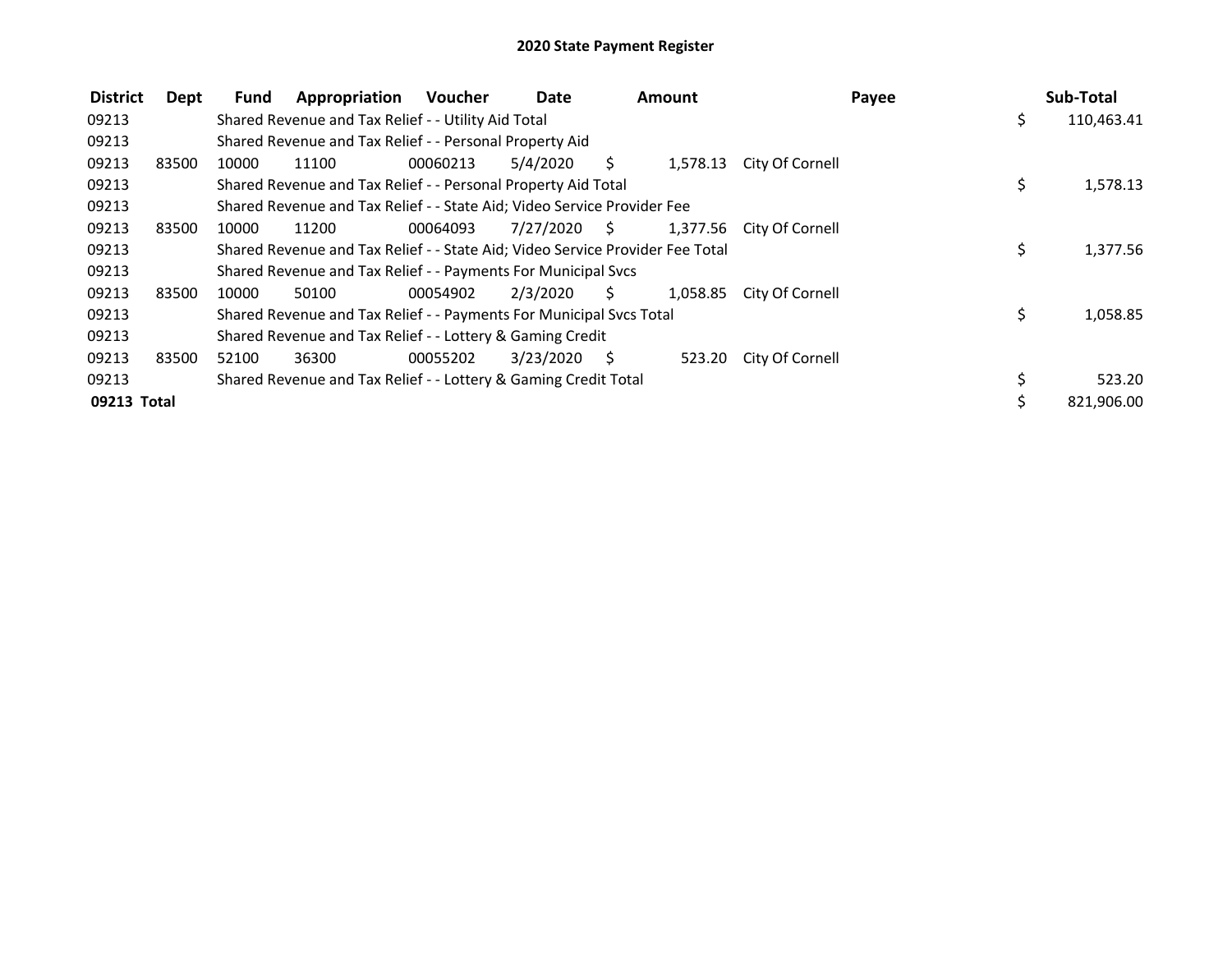| <b>District</b> | <b>Dept</b> | <b>Fund</b> | Appropriation                                                     | Voucher  | <b>Date</b> |                     | <b>Amount</b> | Payee              | Sub-Total       |
|-----------------|-------------|-------------|-------------------------------------------------------------------|----------|-------------|---------------------|---------------|--------------------|-----------------|
| 09221           |             |             | Dept of Ag, Trade & Cons Protc - - Retail Petroleum               |          |             |                     |               |                    |                 |
| 09221           | 11500       | 27200       | 16100                                                             | 00056883 | 2/20/2020   | \$                  | 92.00         | City of Eau Claire |                 |
| 09221           | 11500       | 27200       | 16100                                                             | 00058595 | 4/30/2020   | \$                  | 567.00        | City of Eau Claire |                 |
| 09221           | 11500       | 27200       | 16100                                                             | 00059509 | 6/26/2020   | \$                  | 92.00         | City of Eau Claire |                 |
| 09221           | 11500       | 27200       | 16100                                                             | 00060083 | 7/14/2020   | \$                  | 3,036.00      | City of Eau Claire |                 |
| 09221           | 11500       | 27200       | 16100                                                             | 00060103 | 7/14/2020   | \$                  | 227.70        | City of Eau Claire |                 |
| 09221           | 11500       | 27200       | 16100                                                             | 00060942 | 8/17/2020   | \$                  | 300.00        | City of Eau Claire |                 |
| 09221           | 11500       | 27200       | 16100                                                             | 00060950 | 8/17/2020   | \$                  | 555.00        | City of Eau Claire |                 |
| 09221           | 11500       | 27200       | 16100                                                             | 00064582 | 11/24/2020  | $\ddot{\mathsf{S}}$ | 96.00         | City of Eau Claire |                 |
| 09221           |             |             | Dept of Ag, Trade & Cons Protc - - Retail Petroleum Total         |          |             |                     |               |                    | \$<br>4,965.70  |
| 09221           |             |             | <b>Educational Communications Bd - - Energy Costs</b>             |          |             |                     |               |                    |                 |
| 09221           | 22500       | 10000       | 10200                                                             | 00009562 | 3/20/2020   | \$                  | 205.75        | City of Eau Claire |                 |
| 09221           | 22500       | 10000       | 10200                                                             | 00010115 | 6/18/2020   | \$                  | 202.32        | City of Eau Claire |                 |
| 09221           | 22500       | 10000       | 10200                                                             | 00010698 | 9/23/2020   | \$                  | 185.04        | City of Eau Claire |                 |
| 09221           | 22500       | 10000       | 10200                                                             | 00011257 | 12/22/2020  | \$                  | 196.56        | City of Eau Claire |                 |
| 09221           |             |             | Educational Communications Bd - - Energy Costs Total              |          |             |                     |               |                    | \$<br>789.67    |
| 09221           |             |             | Dept of Natural Resources - - GPO-Federal Funds                   |          |             |                     |               |                    |                 |
| 09221           | 37000       | 10000       | 44100                                                             | 00438955 | 9/30/2020   | \$                  | 13,084.69     | City of Eau Claire |                 |
| 09221           |             |             | Dept of Natural Resources - - GPO-Federal Funds Total             |          |             |                     |               |                    | \$<br>13,084.69 |
| 09221           |             |             | Dept of Natural Resources - - Gen Program Ops-State Funds         |          |             |                     |               |                    |                 |
| 09221           | 37000       | 21200       | 16100                                                             | 00442986 | 11/6/2020   | \$                  | 42.00         | City of Eau Claire |                 |
| 09221           | 37000       | 21200       | 16100                                                             | 00442988 | 11/6/2020   | \$                  | 42.00         | City of Eau Claire |                 |
| 09221           | 37000       | 21200       | 16100                                                             | 00442990 | 11/6/2020   | \$                  | 126.00        | City of Eau Claire |                 |
| 09221           |             |             | Dept of Natural Resources - - Gen Program Ops-State Funds Total   |          |             |                     |               |                    | \$<br>210.00    |
| 09221           |             |             | Dept of Natural Resources - - General Program Operations --       |          |             |                     |               |                    |                 |
| 09221           | 37000       | 21200       | 25400                                                             | 00383370 | 1/16/2020   | \$                  | 44.32         | City of Eau Claire |                 |
| 09221           | 37000       | 21200       | 25400                                                             | 00403588 | 4/21/2020   | \$                  | 45.90         | City of Eau Claire |                 |
| 09221           | 37000       | 21200       | 25400                                                             | 00425953 | 7/21/2020   | \$                  | 45.90         | City of Eau Claire |                 |
| 09221           | 37000       | 21200       | 25400                                                             | 00443140 | 10/22/2020  | -\$                 | 40.14         | City of Eau Claire |                 |
| 09221           |             |             | Dept of Natural Resources - - General Program Operations -- Total |          |             |                     |               |                    | \$<br>176.26    |
| 09221           |             |             | Dept of Natural Resources - - Resaids - Fire Suppress Grant       |          |             |                     |               |                    |                 |
| 09221           | 37000       | 21200       | 54500                                                             | 00408358 | 5/13/2020   | \$                  | 3,735.75      | City of Eau Claire |                 |
| 09221           |             |             | Dept of Natural Resources - - Resaids - Fire Suppress Grant Total |          |             |                     |               |                    | \$<br>3,735.75  |
| 09221           |             |             | Dept of Natural Resources - - Resaids - Cnty Forst, Cl & Mfl      |          |             |                     |               |                    |                 |
| 09221           | 37000       | 21200       | 57100                                                             | 00417052 | 6/18/2020   | \$                  | 3.27          | City of Eau Claire |                 |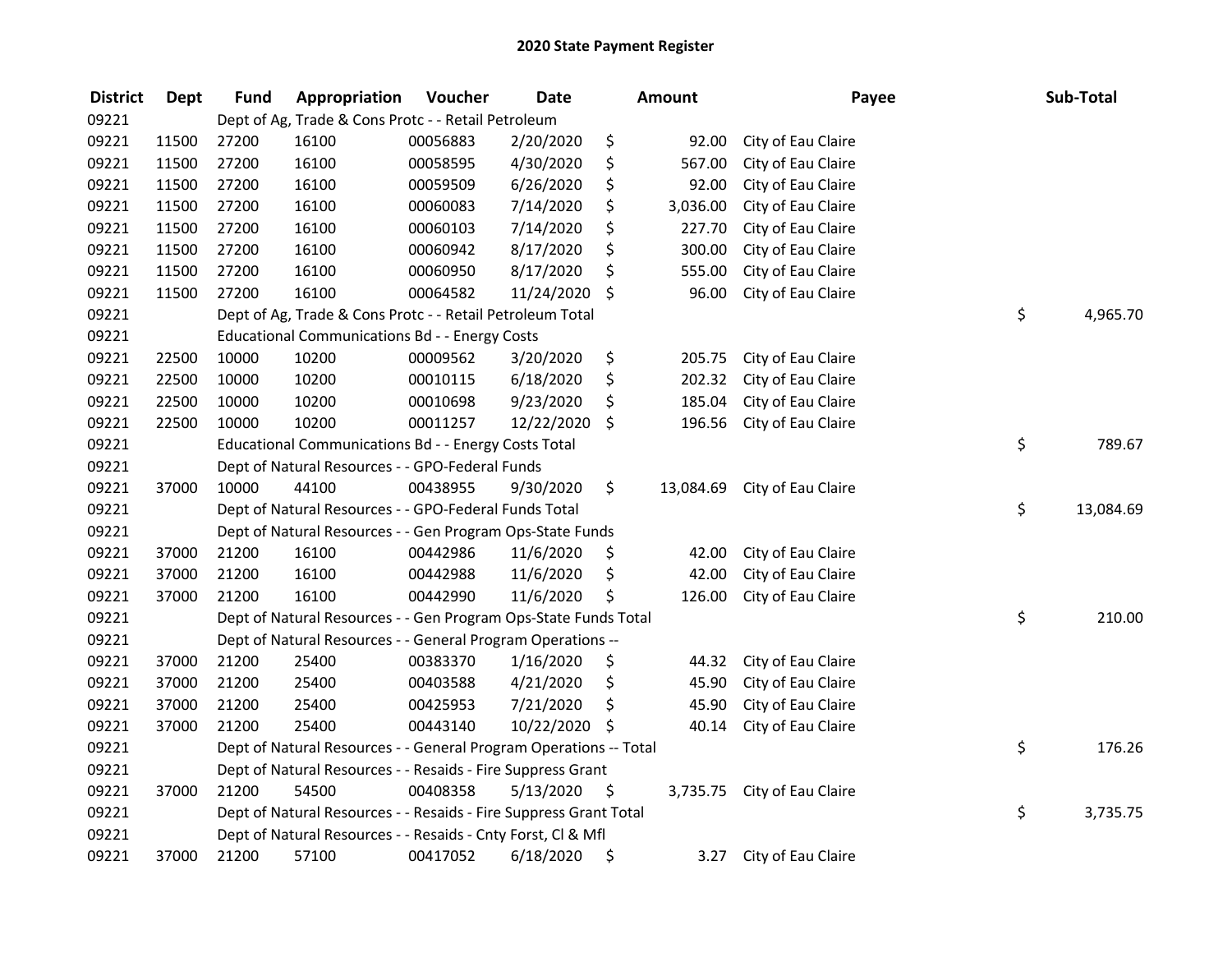| <b>District</b> | <b>Dept</b> | Fund  | Appropriation                                                      | Voucher  | <b>Date</b>   |      | <b>Amount</b> | Payee              | Sub-Total       |
|-----------------|-------------|-------|--------------------------------------------------------------------|----------|---------------|------|---------------|--------------------|-----------------|
| 09221           |             |       | Dept of Natural Resources - - Resaids - Cnty Forst, Cl & Mfl Total |          |               |      |               |                    | \$<br>3.27      |
| 09221           |             |       | Dept of Natural Resources - - GPO--State Funds                     |          |               |      |               |                    |                 |
| 09221           | 37000       | 21200 | 86100                                                              | 00395900 | 3/18/2020     | \$   | 1,360.62      | City of Eau Claire |                 |
| 09221           | 37000       | 21200 | 86100                                                              | 00395903 | 3/18/2020     | \$   | 81.91         | City of Eau Claire |                 |
| 09221           | 37000       | 21200 | 86100                                                              | 00418233 | 6/16/2020     | \$   | 1,271.01      | City of Eau Claire |                 |
| 09221           | 37000       | 21200 | 86100                                                              | 00418238 | 6/16/2020     | \$   | 71.10         | City of Eau Claire |                 |
| 09221           | 37000       | 21200 | 86100                                                              | 00435950 | 9/18/2020     | \$   | 99.90         | City of Eau Claire |                 |
| 09221           | 37000       | 21200 | 86100                                                              | 00435953 | 9/18/2020     | \$   | 1,138.53      | City of Eau Claire |                 |
| 09221           | 37000       | 21200 | 86100                                                              | 00453695 | 12/22/2020    | \$   | 82.62         | City of Eau Claire |                 |
| 09221           | 37000       | 21200 | 86100                                                              | 00453696 | 12/23/2020 \$ |      | 1,155.81      | City of Eau Claire |                 |
| 09221           |             |       | Dept of Natural Resources - - GPO--State Funds Total               |          |               |      |               |                    | \$<br>5,261.50  |
| 09221           |             |       | Dept of Natural Resources - - Air Management -- Mobile Sourc       |          |               |      |               |                    |                 |
| 09221           | 37000       | 27200 | 48500                                                              | 00438955 | 9/30/2020     | \$   | 8,723.13      | City of Eau Claire |                 |
| 09221           |             |       | Dept of Natural Resources - - Air Management -- Mobile Sourc Total |          |               |      |               |                    | \$<br>8,723.13  |
| 09221           |             |       | Dept of Natural Resources - - GPO - Sd Water Loan Prog, Fed        |          |               |      |               |                    |                 |
| 09221           | 37000       | 57300 | 48200                                                              | 00388616 | 2/6/2020      | \$   | 4,595.00      | City of Eau Claire |                 |
| 09221           | 37000       | 57300 | 48200                                                              | 00400324 | 4/8/2020      | \$   | 3,617.00      | City of Eau Claire |                 |
| 09221           | 37000       | 57300 | 48200                                                              | 00418746 | 7/16/2020     | \$   | 3,617.00      | City of Eau Claire |                 |
| 09221           | 37000       | 57300 | 48200                                                              | 00436783 | 10/21/2020    | -\$  | 3,617.00      | City of Eau Claire |                 |
| 09221           |             |       | Dept of Natural Resources - - GPO - Sd Water Loan Prog, Fed Total  |          |               |      |               |                    | \$<br>15,446.00 |
| 09221           |             |       | WI Dept of Transportation - - Hwy Sfty Loc Aid Ffd                 |          |               |      |               |                    |                 |
| 09221           | 39500       | 21100 | 18500                                                              | 00608338 | 10/30/2020 \$ |      | 3,963.00      | City of Eau Claire |                 |
| 09221           |             |       | WI Dept of Transportation - - Hwy Sfty Loc Aid Ffd Total           |          |               |      |               |                    | \$<br>3,963.00  |
| 09221           |             |       | WI Dept of Transportation - - Dept Mgt & Oper St Fd                |          |               |      |               |                    |                 |
| 09221           | 39500       | 21100 | 46100                                                              | 00482390 | 1/16/2020     | \$   | 767.49        | City of Eau Claire |                 |
| 09221           | 39500       | 21100 | 46100                                                              | 00494462 | 2/19/2020     | \$   | 1,723.81      | City of Eau Claire |                 |
| 09221           | 39500       | 21100 | 46100                                                              | 00517333 | 4/21/2020     | \$   | 837.53        | City of Eau Claire |                 |
| 09221           | 39500       | 21100 | 46100                                                              | 00529089 | 5/21/2020     | \$   | 1,734.23      | City of Eau Claire |                 |
| 09221           | 39500       | 21100 | 46100                                                              | 00553765 | 7/21/2020     | \$   | 779.93        | City of Eau Claire |                 |
| 09221           | 39500       | 21100 | 46100                                                              | 00568703 | 8/18/2020     | \$   | 1,820.63      | City of Eau Claire |                 |
| 09221           | 39500       | 21100 | 46100                                                              | 00602701 | 10/20/2020    | \$   | 768.41        | City of Eau Claire |                 |
| 09221           | 39500       | 21100 | 46100                                                              | 00621215 | 11/30/2020    | - \$ | 1,837.91      | City of Eau Claire |                 |
| 09221           |             |       | WI Dept of Transportation - - Dept Mgt & Oper St Fd Total          |          |               |      |               |                    | \$<br>10,269.94 |
| 09221           |             |       | Department of Health Services - - Emergency Medical Services, Ai   |          |               |      |               |                    |                 |
| 09221           | 43500       | 10000 | 11900                                                              | 00379025 | 9/15/2020     | \$   | 10,344.69     | City of Eau Claire |                 |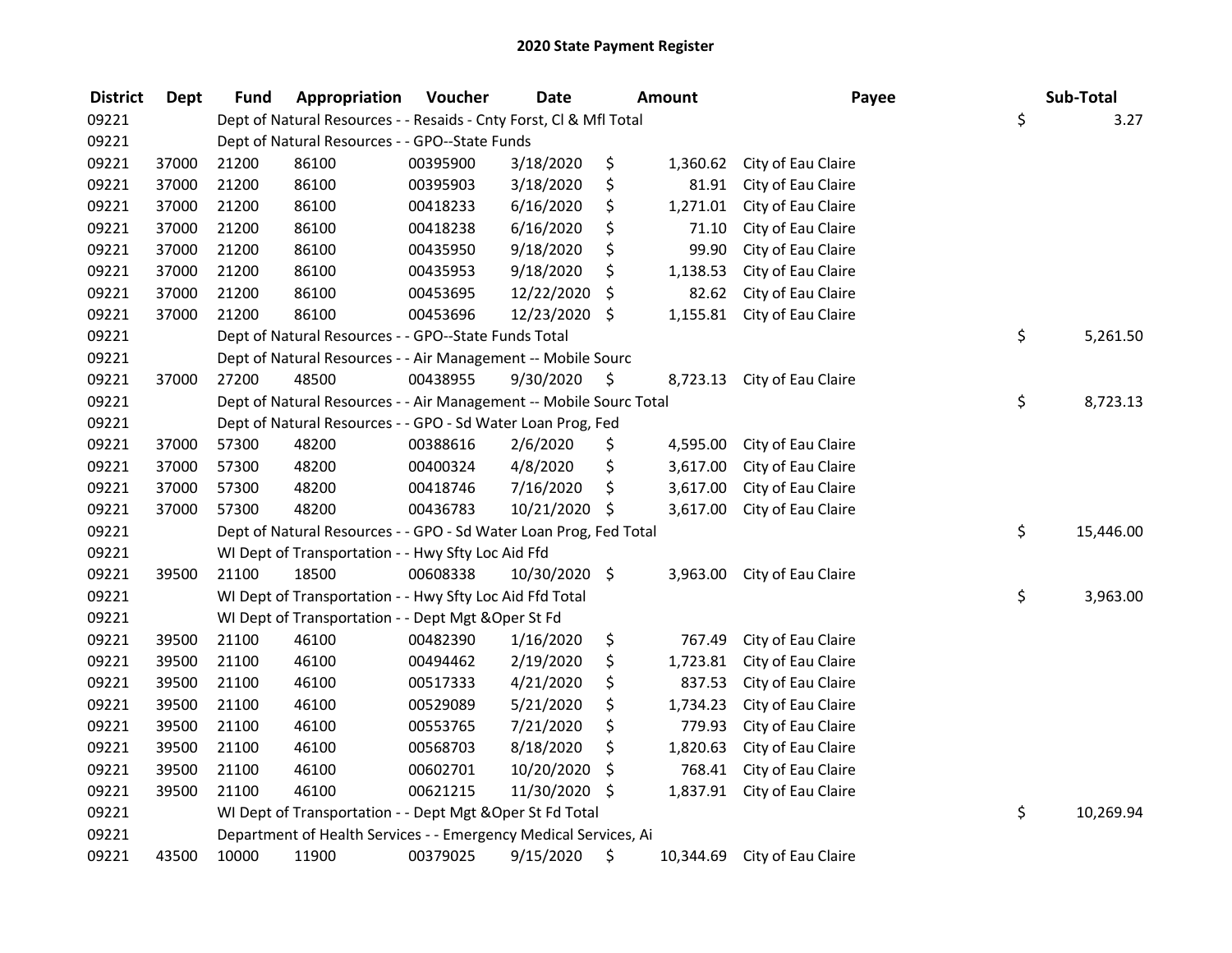| <b>District</b> | <b>Dept</b> | <b>Fund</b> | Appropriation                                                          | Voucher  | <b>Date</b>   | <b>Amount</b>   | Payee              | Sub-Total        |
|-----------------|-------------|-------------|------------------------------------------------------------------------|----------|---------------|-----------------|--------------------|------------------|
| 09221           |             |             | Department of Health Services - - Emergency Medical Services, Ai Total |          |               |                 |                    | \$<br>10,344.69  |
| 09221           |             |             | Department of Health Services - - Federal Wic Operations               |          |               |                 |                    |                  |
| 09221           | 43500       | 10000       | 14800                                                                  | 00331433 | 1/3/2020      | \$<br>618.13    | City of Eau Claire |                  |
| 09221           | 43500       | 10000       | 14800                                                                  | 00343007 | 2/21/2020     | \$<br>1,043.72  | City of Eau Claire |                  |
| 09221           | 43500       | 10000       | 14800                                                                  | 00350272 | 3/27/2020     | \$<br>586.09    | City of Eau Claire |                  |
| 09221           | 43500       | 10000       | 14800                                                                  | 00351473 | 4/9/2020      | \$<br>530.31    | City of Eau Claire |                  |
| 09221           | 43500       | 10000       | 14800                                                                  | 00363162 | 6/18/2020     | \$<br>991.58    | City of Eau Claire |                  |
| 09221           | 43500       | 10000       | 14800                                                                  | 00369255 | 8/7/2020      | \$<br>583.23    | City of Eau Claire |                  |
| 09221           | 43500       | 10000       | 14800                                                                  | 00380592 | 10/2/2020     | \$<br>989.21    | City of Eau Claire |                  |
| 09221           | 43500       | 10000       | 14800                                                                  | 00389745 | 11/12/2020    | \$<br>456.02    | City of Eau Claire |                  |
| 09221           |             |             | Department of Health Services - - Federal Wic Operations Total         |          |               |                 |                    | \$<br>5,798.29   |
| 09221           |             |             | Department of Health Services - - Federal Projects Operations          |          |               |                 |                    |                  |
| 09221           | 43500       | 10000       | 14900                                                                  | 00345894 | 3/2/2020      | \$<br>2,000.00  | City of Eau Claire |                  |
| 09221           |             |             | Department of Health Services - - Federal Projects Operations Total    |          |               |                 |                    | \$<br>2,000.00   |
| 09221           |             |             | Department of Health Services - - Federal Project Aids                 |          |               |                 |                    |                  |
| 09221           | 43500       | 10000       | 15000                                                                  | 00364749 | 7/16/2020     | \$<br>2,306.68  | City of Eau Claire |                  |
| 09221           | 43500       | 10000       | 15000                                                                  | 00379510 | 9/18/2020     | \$<br>4,500.00  | City of Eau Claire |                  |
| 09221           |             |             | Department of Health Services - - Federal Project Aids Total           |          |               |                 |                    | \$<br>6,806.68   |
| 09221           |             |             | Department of Health Services - - Interagency And Intra-Agency P       |          |               |                 |                    |                  |
| 09221           | 43500       | 10000       | 86700                                                                  | 00397646 | 12/23/2020 \$ | 4,235.00        | City of Eau Claire |                  |
| 09221           |             |             | Department of Health Services - - Interagency And Intra-Agency P Total |          |               |                 |                    | \$<br>4,235.00   |
| 09221           |             |             | Dept of Children and Families - - General Aids                         |          |               |                 |                    |                  |
| 09221           | 43700       | 10000       | 99000                                                                  | 00075577 | 9/30/2020     | \$<br>33,992.10 | City of Eau Claire |                  |
| 09221           | 43700       | 10000       | 99000                                                                  | 00076089 | 10/9/2020     | \$<br>68,788.19 | City of Eau Claire |                  |
| 09221           | 43700       | 10000       | 99000                                                                  | 00076749 | 10/30/2020    | \$<br>30,577.11 | City of Eau Claire |                  |
| 09221           | 43700       | 10000       | 99000                                                                  | 00077971 | 11/30/2020    | \$<br>27,147.85 | City of Eau Claire |                  |
| 09221           | 43700       | 10000       | 99000                                                                  | 00078944 | 12/30/2020    | \$<br>23,176.67 | City of Eau Claire |                  |
| 09221           |             |             | Dept of Children and Families - - General Aids Total                   |          |               |                 |                    | \$<br>183,681.92 |
| 09221           |             |             | Dept of Workforce Development - - Title Ib Aids State GPR              |          |               |                 |                    |                  |
| 09221           | 44500       | 10000       | 50900                                                                  | 00272553 | 2/27/2020     | \$<br>170.39    | City of Eau Claire |                  |
| 09221           | 44500       | 10000       | 50900                                                                  | 00286839 | 6/8/2020      | \$<br>149.09    | City of Eau Claire |                  |
| 09221           | 44500       | 10000       | 50900                                                                  | 00307537 | 12/14/2020    | \$<br>101.15    | City of Eau Claire |                  |
| 09221           | 44500       | 10000       | 50900                                                                  | 00308919 | 12/28/2020    | \$<br>15.97     | City of Eau Claire |                  |
| 09221           |             |             | Dept of Workforce Development - - Title Ib Aids State GPR Total        |          |               |                 |                    | \$<br>436.60     |
| 09221           |             |             | Dept of Workforce Development - - Title Ib Aids Federal Prf            |          |               |                 |                    |                  |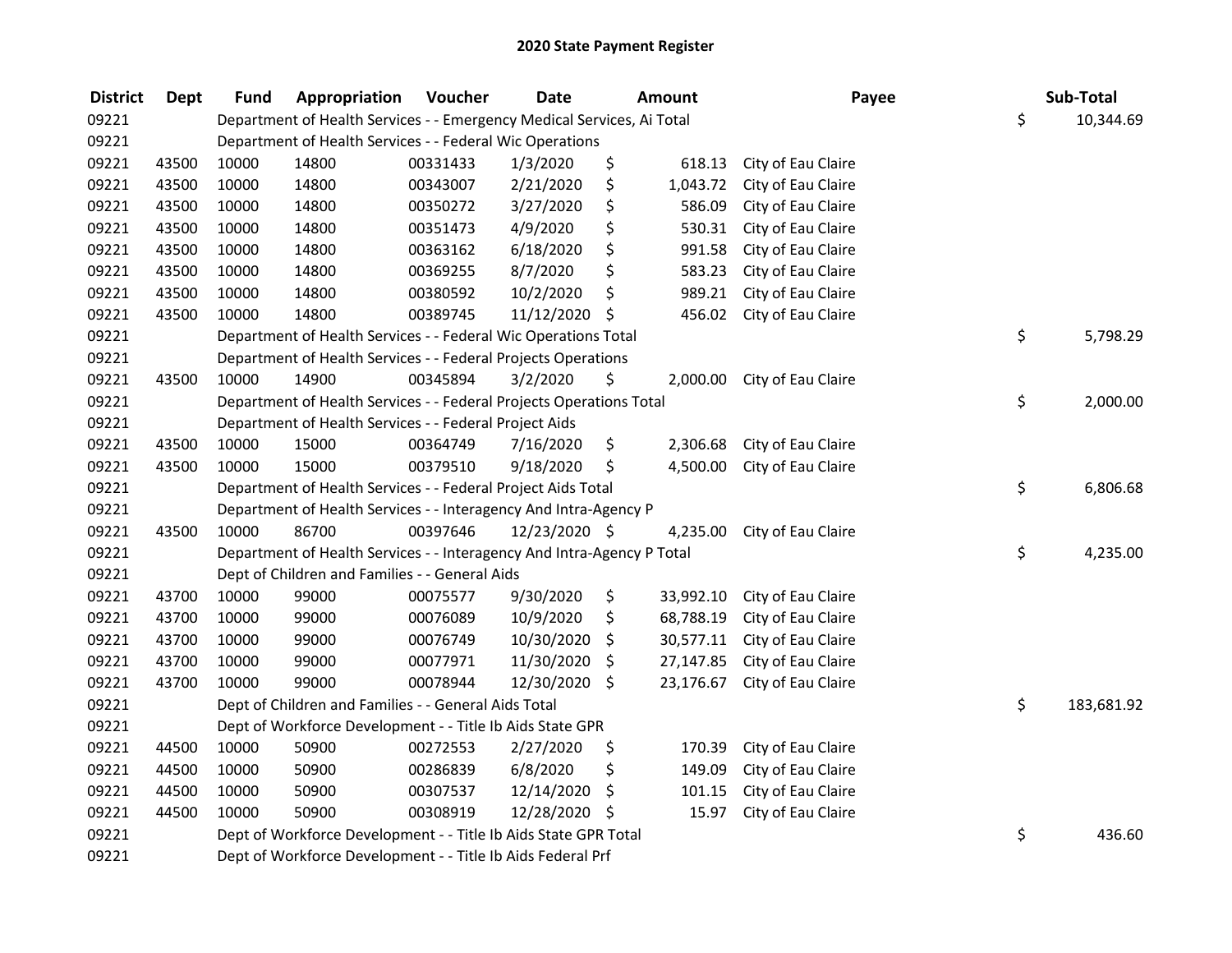| <b>District</b> | <b>Dept</b> | <b>Fund</b>                                                                   | Appropriation                                                          | Voucher  | <b>Date</b>   |    | Amount    |                              | Payee | Sub-Total |
|-----------------|-------------|-------------------------------------------------------------------------------|------------------------------------------------------------------------|----------|---------------|----|-----------|------------------------------|-------|-----------|
| 09221           | 44500       | 10000                                                                         | 54400                                                                  | 00272553 | 2/27/2020     | \$ | 629.61    | City of Eau Claire           |       |           |
| 09221           | 44500       | 10000                                                                         | 54400                                                                  | 00286839 | 6/8/2020      | \$ | 550.91    | City of Eau Claire           |       |           |
| 09221           | 44500       | 10000                                                                         | 54400                                                                  | 00307537 | 12/14/2020    | \$ | 373.85    | City of Eau Claire           |       |           |
| 09221           | 44500       | 10000                                                                         | 54400                                                                  | 00308919 | 12/28/2020 \$ |    | 59.03     | City of Eau Claire           |       |           |
| 09221           |             |                                                                               | Dept of Workforce Development - - Title Ib Aids Federal Prf Total      |          |               |    |           |                              | \$    | 1,613.40  |
| 09221           |             |                                                                               | Department of Justice - - General Program Operations                   |          |               |    |           |                              |       |           |
| 09221           | 45500       | 10000                                                                         | 20100                                                                  | 00092777 | 12/29/2020 \$ |    |           | 318.62 City of Eau Claire    |       |           |
| 09221           |             |                                                                               | Department of Justice - - General Program Operations Total             |          |               |    |           |                              | \$    | 318.62    |
| 09221           |             |                                                                               | Department of Justice - - Law Enforcement Train, Local                 |          |               |    |           |                              |       |           |
| 09221           | 45500       | 10000                                                                         | 23100                                                                  | 00091426 | 12/7/2020     | \$ | 14,560.00 | City of Eau Claire           |       |           |
| 09221           |             |                                                                               | Department of Justice - - Law Enforcement Train, Local Total           |          |               |    |           |                              | \$    | 14,560.00 |
| 09221           |             |                                                                               | Department of Justice - - Inter And Intra-Agency Assist                |          |               |    |           |                              |       |           |
| 09221           | 45500       | 10000                                                                         | 23300                                                                  | 00083012 | 5/7/2020      | \$ | 13,384.68 | City of Eau Claire           |       |           |
| 09221           | 45500       | 10000                                                                         | 23300                                                                  | 00087063 | 8/11/2020     | \$ | 917.41    | City of Eau Claire           |       |           |
| 09221           | 45500       | 10000                                                                         | 23300                                                                  | 00089167 | 10/13/2020    | \$ | 17,414.89 | City of Eau Claire           |       |           |
| 09221           |             |                                                                               | Department of Justice - - Inter And Intra-Agency Assist Total          |          |               |    |           |                              | \$    | 31,716.98 |
| 09221           |             |                                                                               | Department of Justice - - Internet Crimes Against Childr               |          |               |    |           |                              |       |           |
| 09221           | 45500       | 10000                                                                         | 28400                                                                  | 00080418 | 2/27/2020     | \$ | 15,125.00 | City of Eau Claire           |       |           |
| 09221           | 45500       | 10000                                                                         | 28400                                                                  | 00092777 | 12/29/2020    | \$ |           | 18,304.21 City of Eau Claire |       |           |
| 09221           |             |                                                                               | Department of Justice - - Internet Crimes Against Childr Total         |          |               |    |           |                              | \$    | 33,429.21 |
| 09221           |             |                                                                               | Department of Justice - - Awards For Victims Of Crimes                 |          |               |    |           |                              |       |           |
| 09221           | 45500       | 10000                                                                         | 50200                                                                  | 00082498 | 4/27/2020     | \$ | 1,063.03  | City of Eau Claire           |       |           |
| 09221           |             |                                                                               | Department of Justice - - Awards For Victims Of Crimes Total           |          |               |    |           |                              | \$    | 1,063.03  |
| 09221           |             |                                                                               | Department of Military Affairs - - Federal Aid-Service Contracts       |          |               |    |           |                              |       |           |
| 09221           | 46500       | 10000                                                                         | 14100                                                                  | 00073090 | 1/29/2020     | \$ | 1,005.12  | City of Eau Claire           |       |           |
| 09221           | 46500       | 10000                                                                         | 14100                                                                  | 00076731 | 4/17/2020     | \$ | 1,028.19  | City of Eau Claire           |       |           |
| 09221           | 46500       | 10000                                                                         | 14100                                                                  | 00080539 | 7/15/2020     | \$ | 1,051.23  | City of Eau Claire           |       |           |
| 09221           | 46500       | 10000                                                                         | 14100                                                                  | 00084533 | 10/19/2020 \$ |    | 1,051.23  | City of Eau Claire           |       |           |
| 09221           |             |                                                                               | Department of Military Affairs - - Federal Aid-Service Contracts Total |          |               |    |           |                              | \$    | 4,135.77  |
| 09221           |             |                                                                               | Department of Military Affairs - - Regional Emergency Response Gr      |          |               |    |           |                              |       |           |
| 09221           | 46500       | 10000                                                                         | 31300                                                                  | 00077674 | 5/22/2020     | \$ | 60,594.00 | City of Eau Claire           |       |           |
| 09221           |             | \$<br>Department of Military Affairs - - Regional Emergency Response Gr Total |                                                                        |          |               |    |           |                              |       | 60,594.00 |
| 09221           |             |                                                                               | Department of Military Affairs - - Next Generation 911                 |          |               |    |           |                              |       |           |
| 09221           | 46500       | 23900                                                                         | 36800                                                                  | 00083142 | 9/21/2020     | \$ | 525.00    | City of Eau Claire           |       |           |
| 09221           |             |                                                                               | Department of Military Affairs - - Next Generation 911 Total           |          |               |    |           |                              | \$    | 525.00    |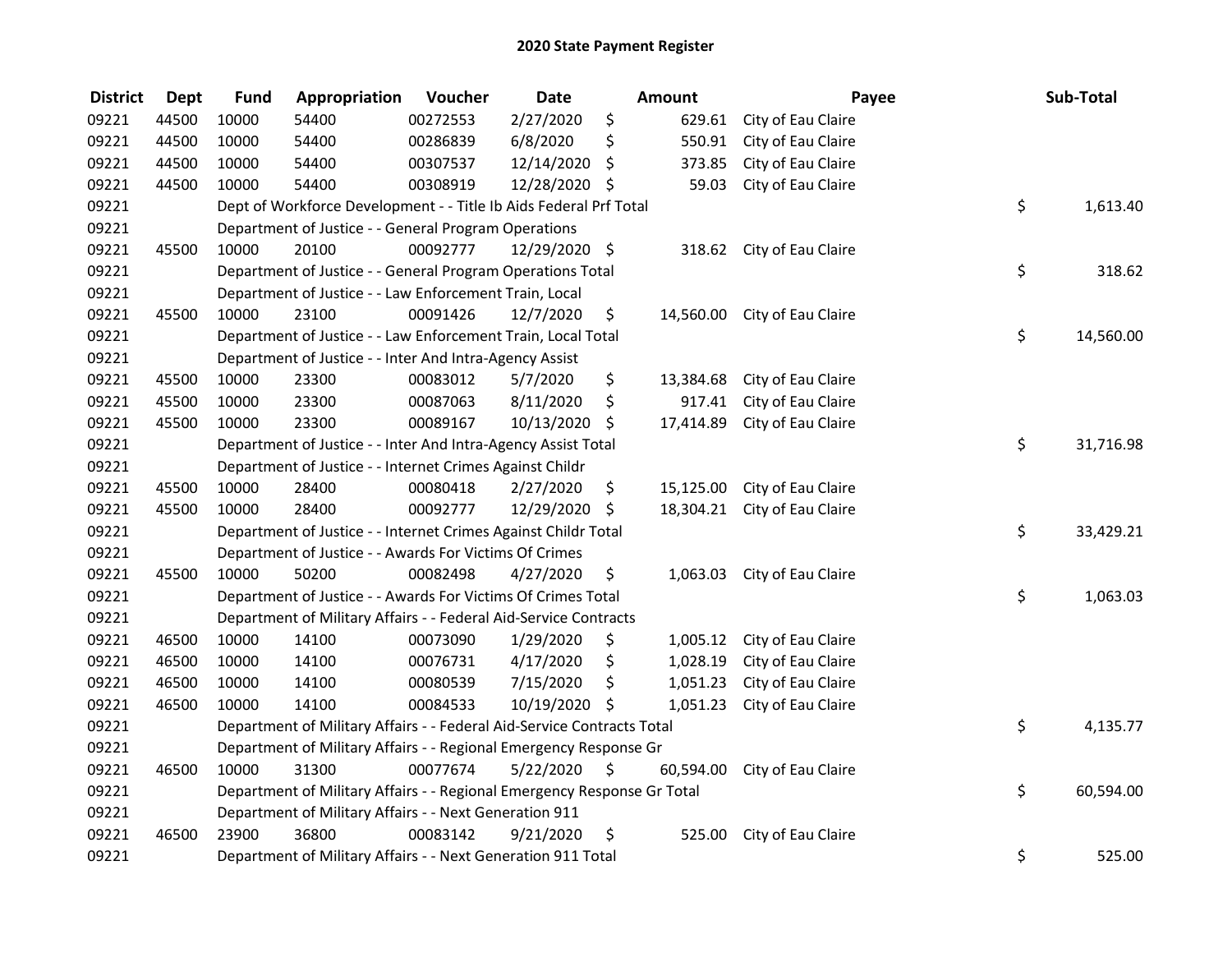| <b>District</b> | Dept  | <b>Fund</b>                                                           | Appropriation                                                         | Voucher      | <b>Date</b><br><b>Amount</b> |    | Payee      |                    | Sub-Total |              |
|-----------------|-------|-----------------------------------------------------------------------|-----------------------------------------------------------------------|--------------|------------------------------|----|------------|--------------------|-----------|--------------|
| 09221           |       | Department of Administration - - Facility Ops And Maintenance         |                                                                       |              |                              |    |            |                    |           |              |
| 09221           | 50500 | 16400                                                                 | 53100                                                                 | 00119824     | 5/6/2020                     | \$ | 3,137.49   | City of Eau Claire |           |              |
| 09221           | 50500 | 16400                                                                 | 53100                                                                 | 00124439     | 6/26/2020                    | Ŝ. | 3,031.20   | City of Eau Claire |           |              |
| 09221           | 50500 | 16400                                                                 | 53100                                                                 | 00129437     | 9/29/2020                    | Ś. | 3,280.39   | City of Eau Claire |           |              |
| 09221           |       |                                                                       | Department of Administration - - Facility Ops And Maintenance Total   |              |                              |    |            |                    | \$        | 9,449.08     |
| 09221           |       |                                                                       | Shared Revenue and Tax Relief - - Exempt Computer Aid                 |              |                              |    |            |                    |           |              |
| 09221           | 83500 | 10000                                                                 | 10900                                                                 | 00064850     | 7/27/2020                    | \$ | 10,950.63  | City of Eau Claire |           |              |
| 09221           |       |                                                                       | Shared Revenue and Tax Relief - - Exempt Computer Aid Total           |              |                              |    |            |                    | \$        | 10,950.63    |
| 09221           |       |                                                                       | Shared Revenue and Tax Relief - - Personal Property Aid               |              |                              |    |            |                    |           |              |
| 09221           | 83500 | 10000                                                                 | 11100                                                                 | 00060214     | 5/4/2020                     | \$ | 27,909.10  | City of Eau Claire |           |              |
| 09221           |       |                                                                       | Shared Revenue and Tax Relief - - Personal Property Aid Total         |              |                              |    |            |                    | \$        | 27,909.10    |
| 09221           |       |                                                                       | Shared Revenue and Tax Relief - - School Lvy Tx/First Dollar Cr       |              |                              |    |            |                    |           |              |
| 09221           | 83500 | 10000                                                                 | 30200                                                                 | 00063912     | 7/27/2020                    | \$ | 46,987.54  | City of Eau Claire |           |              |
| 09221           | 83500 | 10000                                                                 | 30200                                                                 | 00067303     | 7/27/2020                    | \$ | 338,207.36 | City of Eau Claire |           |              |
| 09221           |       |                                                                       | Shared Revenue and Tax Relief - - School Lvy Tx/First Dollar Cr Total |              |                              |    |            |                    | \$        | 385,194.90   |
| 09221           |       |                                                                       | Shared Revenue and Tax Relief - - Lottery & Gaming Credit             |              |                              |    |            |                    |           |              |
| 09221           | 83500 | 52100                                                                 | 36300                                                                 | 00055203     | 3/23/2020                    | \$ | 4,429.36   | City of Eau Claire |           |              |
| 09221           | 83500 | 52100                                                                 | 36300                                                                 | 00055635     | 3/23/2020                    | \$ | 90,046.65  | City of Eau Claire |           |              |
| 09221           |       |                                                                       | Shared Revenue and Tax Relief - - Lottery & Gaming Credit Total       |              |                              |    |            |                    | \$        | 94,476.01    |
| 09221           |       |                                                                       | Miscellaneous Appropriations - - Volkswagen Settlement Distribu       |              |                              |    |            |                    |           |              |
| 09221           | 85500 | 10000                                                                 | 43500                                                                 | 00001327     | 12/22/2020 \$                |    | 656,769.86 | City of Eau Claire |           |              |
| 09221           | 85500 | 10000                                                                 | 43500                                                                 | 00001328     | 12/22/2020                   | S. | 656,900.00 | City of Eau Claire |           |              |
| 09221           | 85500 | 10000                                                                 | 43500                                                                 | 00001329     | 12/22/2020 \$                |    | 656,614.23 | City of Eau Claire |           |              |
| 09221           |       | Miscellaneous Appropriations - - Volkswagen Settlement Distribu Total | \$                                                                    | 1,970,284.09 |                              |    |            |                    |           |              |
| 09221 Total     |       |                                                                       |                                                                       |              |                              |    |            |                    | \$        | 2,926,151.91 |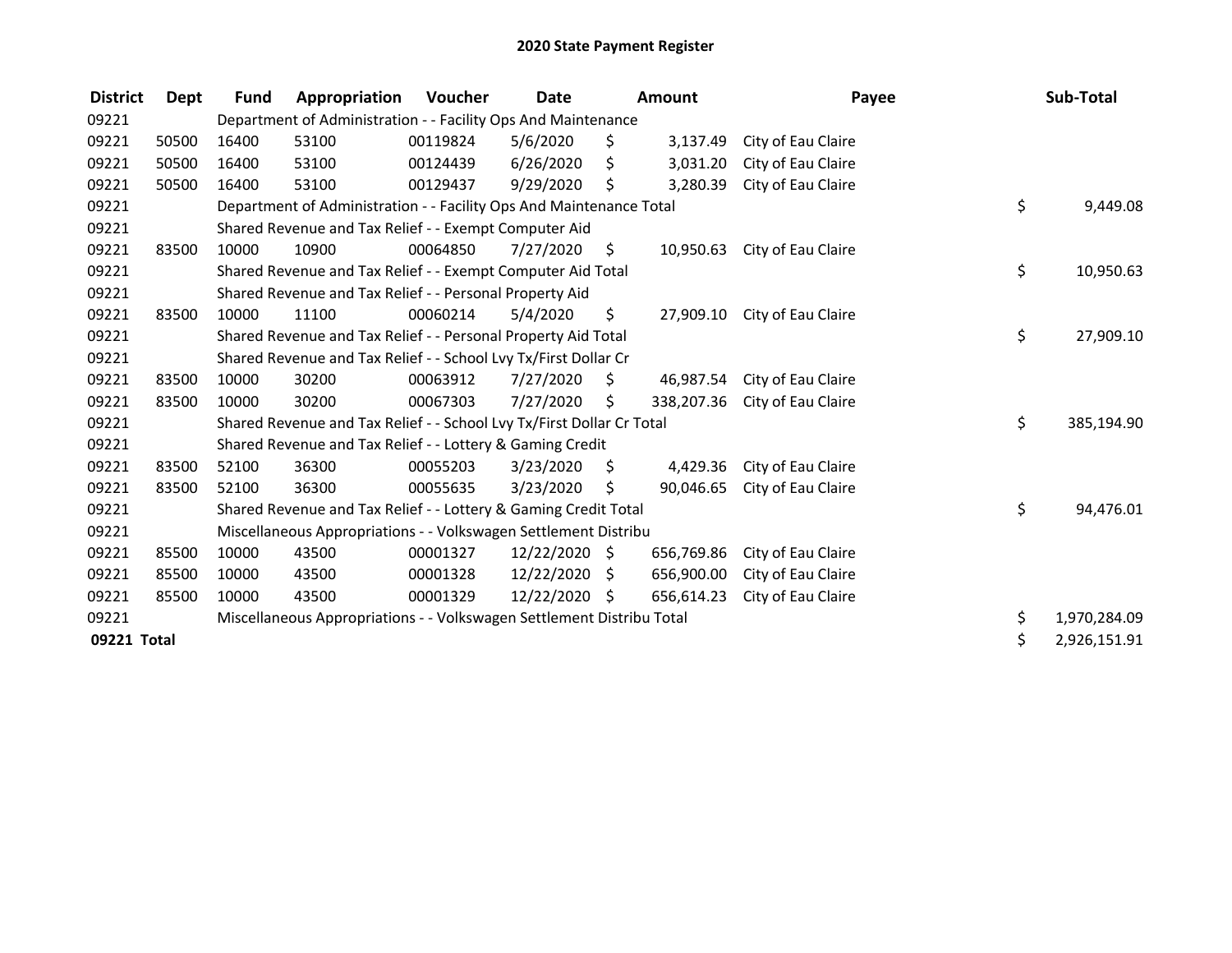## 2020 State Payment Register

| <b>District</b> | Dept  | <b>Fund</b> | Appropriation                                                     | Voucher  | <b>Date</b> | <b>Amount</b>  |                 | Payee | Sub-Total      |
|-----------------|-------|-------------|-------------------------------------------------------------------|----------|-------------|----------------|-----------------|-------|----------------|
| 09281           |       |             | Dept of Safety & Prof Services - - Fire Dues Distribution         |          |             |                |                 |       |                |
| 09281           | 16500 | 10000       | 22500                                                             | 00035774 | 7/20/2020   | \$<br>5,780.17 | City Of Stanley |       |                |
| 09281           |       |             | Dept of Safety & Prof Services - - Fire Dues Distribution Total   |          |             |                |                 |       | \$<br>5,780.17 |
| 09281           |       |             | Dept of Natural Resources - - General Program Operations --       |          |             |                |                 |       |                |
| 09281           | 37000 | 21200       | 25400                                                             | 00413521 | 6/5/2020    | \$<br>839.38   | City Of Stanley |       |                |
| 09281           |       |             | Dept of Natural Resources - - General Program Operations -- Total |          |             |                |                 |       | \$<br>839.38   |
| 09281           |       |             | WI Dept of Transportation - - Rpd Slvg Veh Exm Sf                 |          |             |                |                 |       |                |
| 09281           | 39500 | 10000       | 52300                                                             | 00478894 | 1/6/2020    | \$<br>180.00   | City Of Stanley |       |                |
| 09281           | 39500 | 10000       | 52300                                                             | 00481153 | 1/13/2020   | \$<br>120.00   | City Of Stanley |       |                |
| 09281           | 39500 | 10000       | 52300                                                             | 00483648 | 1/21/2020   | \$<br>240.00   | City Of Stanley |       |                |
| 09281           | 39500 | 10000       | 52300                                                             | 00488423 | 2/3/2020    | \$<br>300.00   | City Of Stanley |       |                |
| 09281           | 39500 | 10000       | 52300                                                             | 00491057 | 2/10/2020   | \$<br>120.00   | City Of Stanley |       |                |
| 09281           | 39500 | 10000       | 52300                                                             | 00493870 | 2/18/2020   | \$<br>240.00   | City Of Stanley |       |                |
| 09281           | 39500 | 10000       | 52300                                                             | 00496256 | 2/24/2020   | \$<br>120.00   | City Of Stanley |       |                |
| 09281           | 39500 | 10000       | 52300                                                             | 00498648 | 3/4/2020    | \$<br>360.00   | City Of Stanley |       |                |
| 09281           | 39500 | 10000       | 52300                                                             | 00500926 | 3/10/2020   | \$<br>300.00   | City Of Stanley |       |                |
| 09281           | 39500 | 10000       | 52300                                                             | 00503210 | 3/16/2020   | \$<br>180.00   | City Of Stanley |       |                |
| 09281           | 39500 | 10000       | 52300                                                             | 00505340 | 3/23/2020   | \$<br>360.00   | City Of Stanley |       |                |
| 09281           | 39500 | 10000       | 52300                                                             | 00509563 | 3/31/2020   | \$<br>60.00    | City Of Stanley |       |                |
| 09281           | 39500 | 10000       | 52300                                                             | 00512167 | 4/7/2020    | \$<br>180.00   | City Of Stanley |       |                |
| 09281           | 39500 | 10000       | 52300                                                             | 00514614 | 4/13/2020   | \$<br>60.00    | City Of Stanley |       |                |
| 09281           | 39500 | 10000       | 52300                                                             | 00517152 | 4/20/2020   | \$<br>180.00   | City Of Stanley |       |                |
| 09281           | 39500 | 10000       | 52300                                                             | 00519641 | 4/29/2020   | \$<br>600.00   | City Of Stanley |       |                |
| 09281           | 39500 | 10000       | 52300                                                             | 00522472 | 5/5/2020    | \$<br>180.00   | City Of Stanley |       |                |
| 09281           | 39500 | 10000       | 52300                                                             | 00525133 | 5/13/2020   | \$<br>2,320.00 | City Of Stanley |       |                |
| 09281           | 39500 | 10000       | 52300                                                             | 00527898 | 5/18/2020   | \$<br>480.00   | City Of Stanley |       |                |
| 09281           | 39500 | 10000       | 52300                                                             | 00530330 | 5/29/2020   | \$<br>720.00   | City Of Stanley |       |                |
| 09281           | 39500 | 10000       | 52300                                                             | 00532337 | 6/3/2020    | \$<br>480.00   | City Of Stanley |       |                |
| 09281           | 39500 | 10000       | 52300                                                             | 00534801 | 6/10/2020   | \$<br>680.00   | City Of Stanley |       |                |
| 09281           | 39500 | 10000       | 52300                                                             | 00537370 | 6/15/2020   | \$<br>480.00   | City Of Stanley |       |                |
| 09281           | 39500 | 10000       | 52300                                                             | 00540709 | 6/25/2020   | \$<br>420.00   | City Of Stanley |       |                |
| 09281           | 39500 | 10000       | 52300                                                             | 00545256 | 6/29/2020   | \$<br>660.00   | City Of Stanley |       |                |
| 09281           | 39500 | 10000       | 52300                                                             | 00548509 | 7/6/2020    | \$<br>720.00   | City Of Stanley |       |                |
| 09281           | 39500 | 10000       | 52300                                                             | 00551408 | 7/13/2020   | \$<br>360.00   | City Of Stanley |       |                |
| 09281           | 39500 | 10000       | 52300                                                             | 00553783 | 7/21/2020   | \$<br>300.00   | City Of Stanley |       |                |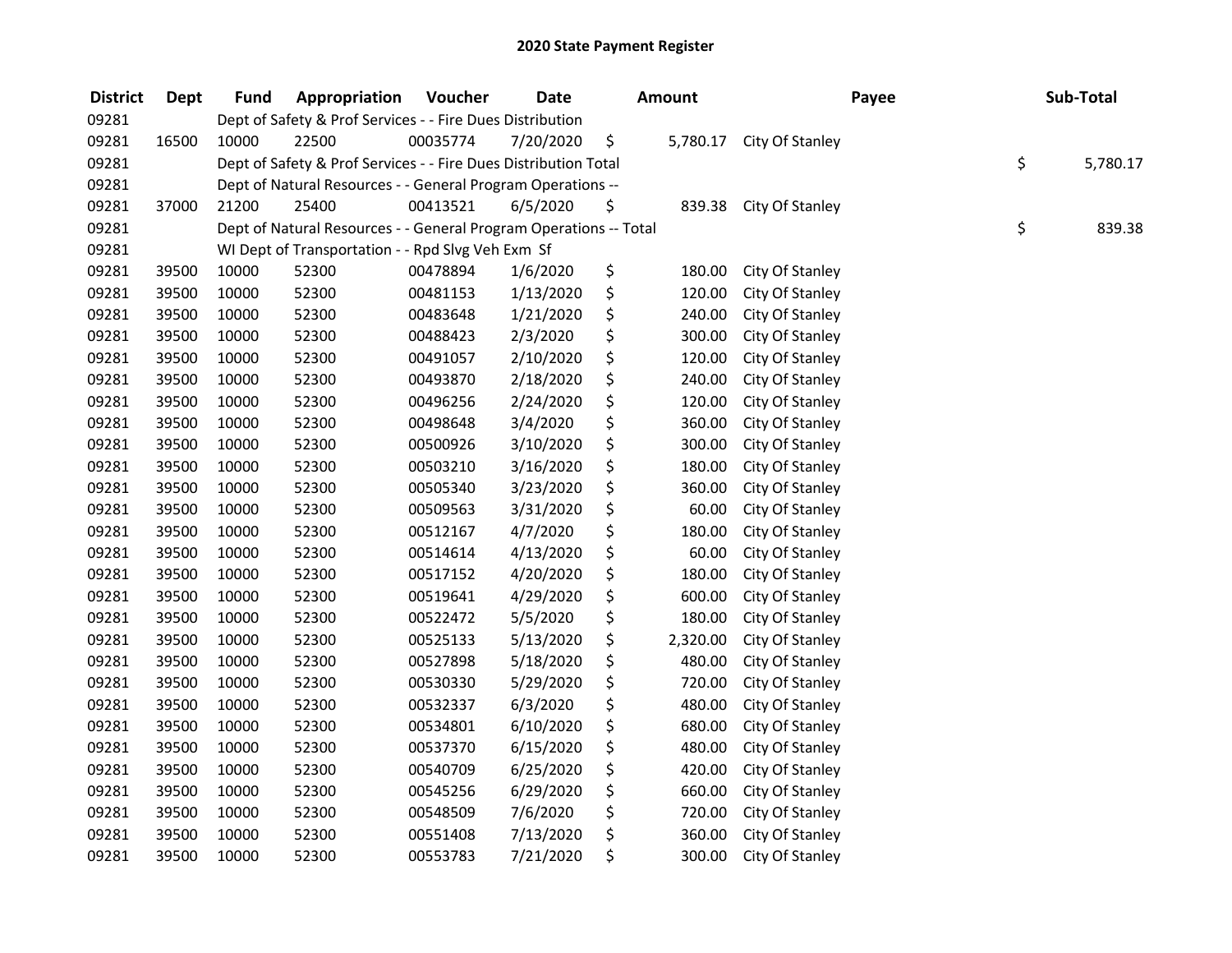| <b>District</b> | <b>Dept</b> | <b>Fund</b> | Appropriation                                                | Voucher  | <b>Date</b> | <b>Amount</b>    |                 | Payee | Sub-Total        |
|-----------------|-------------|-------------|--------------------------------------------------------------|----------|-------------|------------------|-----------------|-------|------------------|
| 09281           | 39500       | 10000       | 52300                                                        | 00556406 | 7/28/2020   | \$<br>360.00     | City Of Stanley |       |                  |
| 09281           | 39500       | 10000       | 52300                                                        | 00560397 | 8/3/2020    | \$<br>360.00     | City Of Stanley |       |                  |
| 09281           | 39500       | 10000       | 52300                                                        | 00564747 | 8/11/2020   | \$<br>360.00     | City Of Stanley |       |                  |
| 09281           | 39500       | 10000       | 52300                                                        | 00568199 | 8/17/2020   | \$<br>360.00     | City Of Stanley |       |                  |
| 09281           | 39500       | 10000       | 52300                                                        | 00573121 | 8/25/2020   | \$<br>240.00     | City Of Stanley |       |                  |
| 09281           | 39500       | 10000       | 52300                                                        | 00576301 | 8/31/2020   | \$<br>720.00     | City Of Stanley |       |                  |
| 09281           | 39500       | 10000       | 52300                                                        | 00579671 | 9/9/2020    | \$<br>240.00     | City Of Stanley |       |                  |
| 09281           | 39500       | 10000       | 52300                                                        | 00582594 | 9/16/2020   | \$<br>60.00      | City Of Stanley |       |                  |
| 09281           | 39500       | 10000       | 52300                                                        | 00588093 | 9/24/2020   | \$<br>360.00     | City Of Stanley |       |                  |
| 09281           | 39500       | 10000       | 52300                                                        | 00591818 | 9/29/2020   | \$<br>600.00     | City Of Stanley |       |                  |
| 09281           | 39500       | 10000       | 52300                                                        | 00594919 | 10/5/2020   | \$<br>360.00     | City Of Stanley |       |                  |
| 09281           | 39500       | 10000       | 52300                                                        | 00598432 | 10/13/2020  | \$<br>120.00     | City Of Stanley |       |                  |
| 09281           | 39500       | 10000       | 52300                                                        | 00602471 | 10/19/2020  | \$<br>180.00     | City Of Stanley |       |                  |
| 09281           | 39500       | 10000       | 52300                                                        | 00606161 | 10/27/2020  | \$<br>60.00      | City Of Stanley |       |                  |
| 09281           | 39500       | 10000       | 52300                                                        | 00613265 | 11/10/2020  | \$<br>300.00     | City Of Stanley |       |                  |
| 09281           | 39500       | 10000       | 52300                                                        | 00616445 | 11/17/2020  | \$<br>300.00     | City Of Stanley |       |                  |
| 09281           | 39500       | 10000       | 52300                                                        | 00619656 | 11/25/2020  | \$<br>180.00     | City Of Stanley |       |                  |
| 09281           | 39500       | 10000       | 52300                                                        | 00621719 | 12/4/2020   | \$<br>360.00     | City Of Stanley |       |                  |
| 09281           | 39500       | 10000       | 52300                                                        | 00624300 | 12/9/2020   | \$<br>240.00     | City Of Stanley |       |                  |
| 09281           | 39500       | 10000       | 52300                                                        | 00627219 | 12/15/2020  | \$<br>300.00     | City Of Stanley |       |                  |
| 09281           | 39500       | 10000       | 52300                                                        | 00630483 | 12/23/2020  | \$<br>120.00     | City Of Stanley |       |                  |
| 09281           |             |             | WI Dept of Transportation - - Rpd Slvg Veh Exm Sf Total      |          |             |                  |                 |       | \$<br>17,580.00  |
| 09281           |             |             | WI Dept of Transportation - - Hwy Sfty Loc Aid Ffd           |          |             |                  |                 |       |                  |
| 09281           | 39500       | 21100       | 18500                                                        | 00534862 | 6/9/2020    | \$<br>3,978.05   | City Of Stanley |       |                  |
| 09281           |             |             | WI Dept of Transportation - - Hwy Sfty Loc Aid Ffd Total     |          |             |                  |                 |       | \$<br>3,978.05   |
| 09281           |             |             | WI Dept of Transportation - - Trns Aids To Mnc.-Sf           |          |             |                  |                 |       |                  |
| 09281           | 39500       | 21100       | 19100                                                        | 00475712 | 1/6/2020    | \$<br>52,472.81  | City Of Stanley |       |                  |
| 09281           | 39500       | 21100       | 19100                                                        | 00505567 | 4/6/2020    | \$<br>52,472.81  | City Of Stanley |       |                  |
| 09281           | 39500       | 21100       | 19100                                                        | 00542559 | 7/6/2020    | \$<br>52,472.81  | City Of Stanley |       |                  |
| 09281           | 39500       | 21100       | 19100                                                        | 00585385 | 10/5/2020   | \$<br>52,472.84  | City Of Stanley |       |                  |
| 09281           |             |             | WI Dept of Transportation - - Trns Aids To Mnc.-Sf Total     |          |             |                  |                 |       | \$<br>209,891.27 |
| 09281           |             |             | Department of Corrections - - Energy Costs, Energy-Related A |          |             |                  |                 |       |                  |
| 09281           | 41000       | 10000       | 10600                                                        | 00334588 | 1/13/2020   | \$<br>377,061.16 | City Of Stanley |       |                  |
| 09281           | 41000       | 10000       | 10600                                                        | 00335173 | 1/15/2020   | \$<br>423.50     | City Of Stanley |       |                  |
| 09281           | 41000       | 10000       | 10600                                                        | 00352026 | 4/7/2020    | \$<br>263,526.55 | City Of Stanley |       |                  |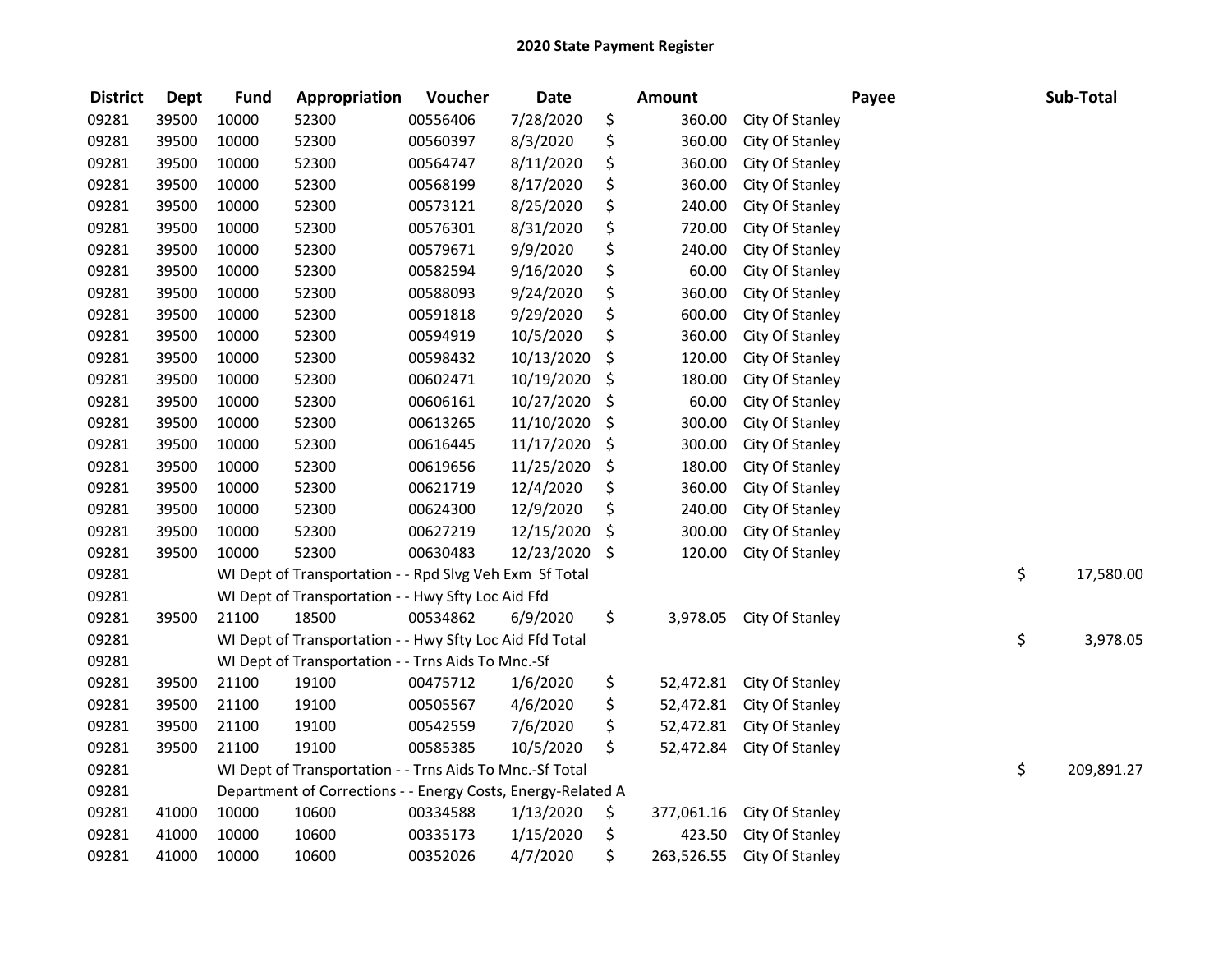| <b>District</b> | <b>Dept</b> | <b>Fund</b>                                         | Appropriation                                                      | Voucher   | <b>Date</b>   | Amount           |                            | Payee | Sub-Total    |
|-----------------|-------------|-----------------------------------------------------|--------------------------------------------------------------------|-----------|---------------|------------------|----------------------------|-------|--------------|
| 09281           | 41000       | 10000                                               | 10600                                                              | 00354218  | 4/16/2020     | \$<br>466.72     | City Of Stanley            |       |              |
| 09281           | 41000       | 10000                                               | 10600                                                              | 00371417  | 7/9/2020      | \$<br>2,565.35   | City Of Stanley            |       |              |
| 09281           | 41000       | 10000                                               | 10600                                                              | 00371423  | 7/9/2020      | \$<br>288,938.08 | City Of Stanley            |       |              |
| 09281           | 41000       | 10000                                               | 10600                                                              | 00388870  | 10/14/2020    | \$<br>9,449.19   | City Of Stanley            |       |              |
| 09281           | 41000       | 10000                                               | 10600                                                              | 00389827  | 10/20/2020 \$ | 283,443.48       | City Of Stanley            |       |              |
| 09281           |             |                                                     | Department of Corrections - - Energy Costs, Energy-Related A Total |           |               |                  |                            | \$    | 1,225,874.03 |
| 09281           |             |                                                     | Department of Justice - - Law Enforcement Train, Local             |           |               |                  |                            |       |              |
| 09281           | 45500       | 10000                                               | 23100                                                              | 00091691  | 12/8/2020     | \$               | 960.00 City Of Stanley     |       |              |
| 09281           |             |                                                     | Department of Justice - - Law Enforcement Train, Local Total       |           |               |                  |                            | \$    | 960.00       |
| 09281           |             |                                                     | Department of Military Affairs - - Disaster Recovery Aid           |           |               |                  |                            |       |              |
| 09281           | 46500       | 10000                                               | 30500                                                              | 00081506  | 8/12/2020     | \$               | 1,059.33 City Of Stanley   |       |              |
| 09281           |             |                                                     | Department of Military Affairs - - Disaster Recovery Aid Total     |           |               |                  |                            | \$    | 1,059.33     |
| 09281           |             |                                                     | Department of Administration - - Federal Aid                       |           |               |                  |                            |       |              |
| 09281           | 50500       | 10000                                               | 14200                                                              | 00134204  | 12/10/2020 \$ | 59,259.83        | City Of Stanley            |       |              |
| 09281           | 50500       | 10000                                               | 14200                                                              | 00136129  | 12/17/2020 \$ | 6,282.38         | City Of Stanley            |       |              |
| 09281           |             |                                                     | Department of Administration - - Federal Aid Total                 |           |               |                  |                            | \$    | 65,542.21    |
| 09281           |             |                                                     | Elections Commission - - 2018 Hava Election Security               |           |               |                  |                            |       |              |
| 09281           | 51000       | 22000                                               | 18200                                                              | 00004618  | 9/18/2020     | \$<br>1,317.60   | City Of Stanley            |       |              |
| 09281           |             |                                                     | Elections Commission - - 2018 Hava Election Security Total         |           |               |                  |                            | \$    | 1,317.60     |
| 09281           |             |                                                     | Shared Revenue and Tax Relief - - County And Municipal Aid         |           |               |                  |                            |       |              |
| 09281           | 83500       | 10000                                               | 10500                                                              | 00067665  | 7/27/2020     | \$               | 131,122.94 City Of Stanley |       |              |
| 09281           | 83500       | 10000                                               | 10500                                                              | 00071628  | 11/16/2020 \$ |                  | 838,230.02 City Of Stanley |       |              |
| 09281           |             |                                                     | Shared Revenue and Tax Relief - - County And Municipal Aid Total   |           |               |                  |                            | \$    | 969,352.96   |
| 09281           |             |                                                     | Shared Revenue and Tax Relief - - Exempt Computer Aid              |           |               |                  |                            |       |              |
| 09281           | 83500       | 10000                                               | 10900                                                              | 00064851  | 7/27/2020     | \$<br>1,048.61   | City Of Stanley            |       |              |
| 09281           | 83500       | 10000                                               | 10900                                                              | 00066949  | 7/27/2020     | \$<br>2,020.93   | City Of Stanley            |       |              |
| 09281           |             |                                                     | Shared Revenue and Tax Relief - - Exempt Computer Aid Total        |           |               |                  |                            | \$    | 3,069.54     |
| 09281           |             |                                                     | Shared Revenue and Tax Relief - - Utility Aid                      |           |               |                  |                            |       |              |
| 09281           | 83500       | 10000                                               | 11000                                                              | 00067665  | 7/27/2020     | \$<br>1,964.40   | City Of Stanley            |       |              |
| 09281           | 83500       | 10000                                               | 11000                                                              | 00071628  | 11/16/2020 \$ | 11,361.04        | City Of Stanley            |       |              |
| 09281           |             | Shared Revenue and Tax Relief - - Utility Aid Total | \$                                                                 | 13,325.44 |               |                  |                            |       |              |
| 09281           |             |                                                     | Shared Revenue and Tax Relief - - Personal Property Aid            |           |               |                  |                            |       |              |
| 09281           | 83500       | 10000                                               | 11100                                                              | 00060215  | 5/4/2020      | \$               | 1,647.75 City Of Stanley   |       |              |
| 09281           | 83500       | 10000                                               | 11100                                                              | 00062390  | 5/4/2020      | \$<br>5,731.93   | City Of Stanley            |       |              |
| 09281           |             |                                                     | Shared Revenue and Tax Relief - - Personal Property Aid Total      |           |               |                  |                            | \$    | 7,379.68     |